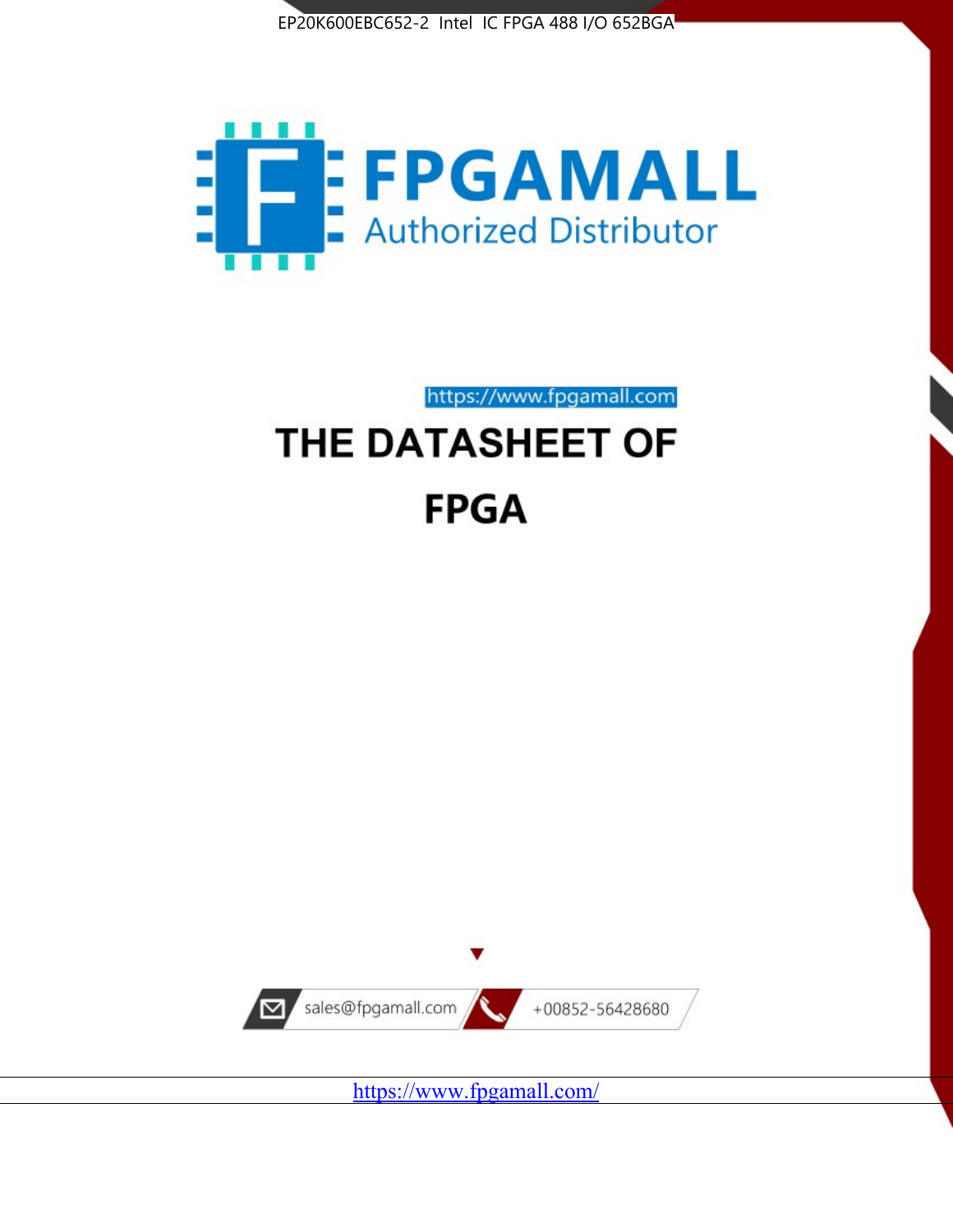#### EP20K600EBC652-2 Intel IC FPGA 488 I/O 652BGA



## **APEX 20K**

**Programmable Logic Device Family**

#### **March 2004, ver. 5.1 Data Sheet**

- **Features ■** Industry's first programmable logic device (PLD) incorporating system-on-a-programmable-chip (SOPC) integration
	- MultiCore™ architecture integrating look-up table (LUT) logic, product-term logic, and embedded memory
	- LUT logic used for register-intensive functions
	- Embedded system block (ESB) used to implement memory functions, including first-in first-out (FIFO) buffers, dual-port RAM, and content-addressable memory (CAM)
	- ESB implementation of product-term logic used for combinatorial-intensive functions
	- High density
		- 30,000 to 1.5 million typical gates (see Tables 1 and 2)
		- Up to 51,840 logic elements (LEs)
		- Up to 442,368 RAM bits that can be used without reducing available logic
		- Up to 3,456 product-term-based macrocells

|                             | Table 1. APEX 20K Device Features<br>Note $(1)$ |                 |                 |                  |                  |                 |                  |  |  |
|-----------------------------|-------------------------------------------------|-----------------|-----------------|------------------|------------------|-----------------|------------------|--|--|
| <b>Feature</b>              | <b>EP20K30E</b>                                 | <b>EP20K60E</b> | <b>EP20K100</b> | <b>EP20K100E</b> | <b>EP20K160E</b> | <b>EP20K200</b> | <b>EP20K200E</b> |  |  |
| Maximum<br>system<br>gates  | 113,000                                         | 162,000         | 263.000         | 263,000          | 404.000          | 526,000         | 526,000          |  |  |
| Typical<br>gates            | 30,000                                          | 60,000          | 100,000         | 100,000          | 160,000          | 200,000         | 200,000          |  |  |
| <b>LEs</b>                  | 1,200                                           | 2,560           | 4,160           | 4,160            | 6.400            | 8,320           | 8,320            |  |  |
| <b>ESBs</b>                 | 12                                              | 16              | 26              | 26               | 40               | 52              | 52               |  |  |
| Maximum<br><b>RAM</b> bits  | 24,576                                          | 32,768          | 53,248          | 53,248           | 81,920           | 106,496         | 106,496          |  |  |
| Maximum<br>macrocells       | 192                                             | 256             | 416             | 416              | 640              | 832             | 832              |  |  |
| Maximum<br>user I/O<br>pins | 128                                             | 196             | 252             | 246              | 316              | 382             | 376              |  |  |

#### **Altera Corporation 1**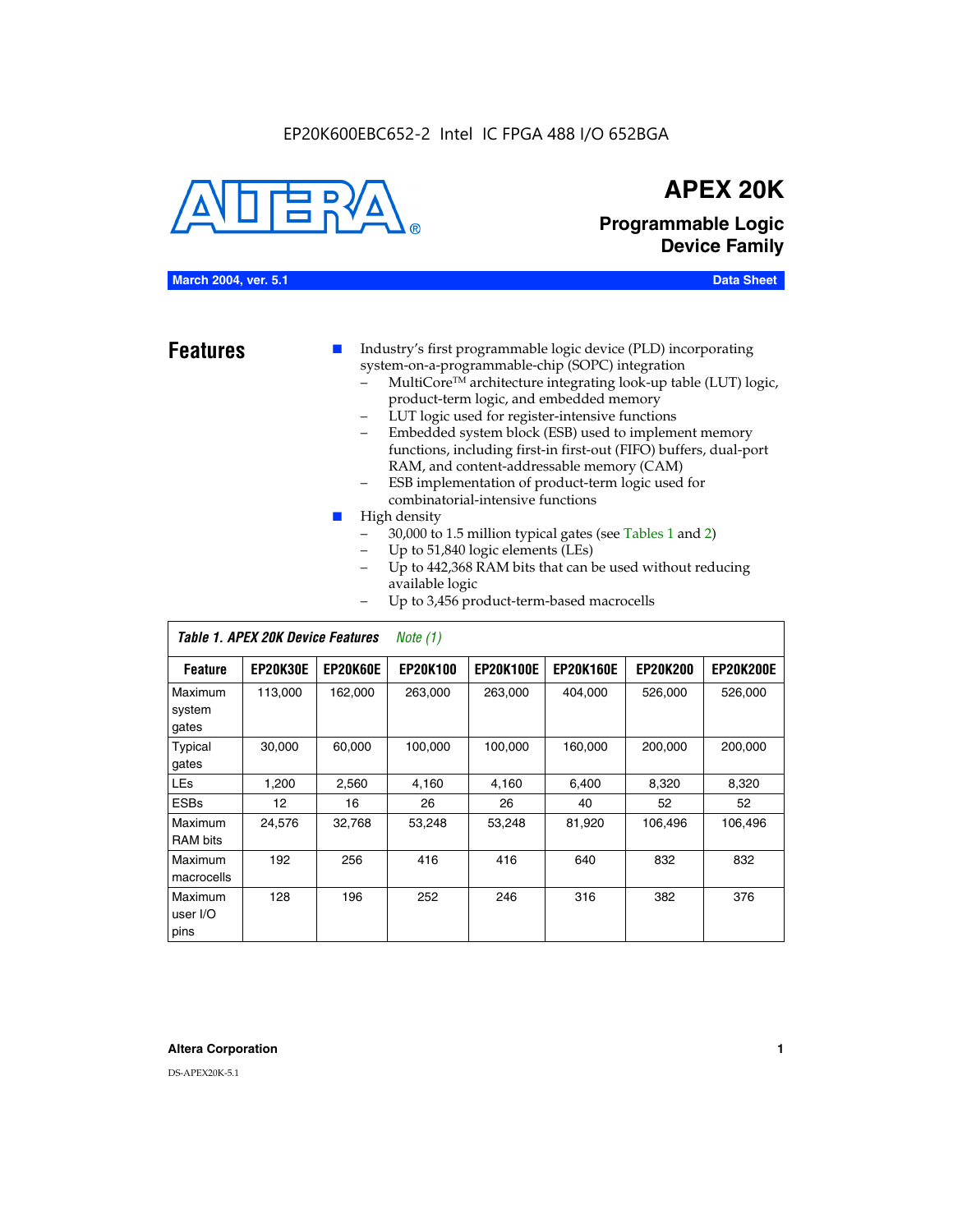| Table 2. Additional APEX 20K Device Features |                  |                 | <i>Note</i> $(1)$ |                  |                   |                   |
|----------------------------------------------|------------------|-----------------|-------------------|------------------|-------------------|-------------------|
| <b>Feature</b>                               | <b>EP20K300E</b> | <b>EP20K400</b> | <b>EP20K400E</b>  | <b>EP20K600E</b> | <b>EP20K1000E</b> | <b>EP20K1500E</b> |
| Maximum system<br>gates                      | 728,000          | 1,052,000       | 1,052,000         | 1,537,000        | 1,772,000         | 2,392,000         |
| <b>Typical gates</b>                         | 300,000          | 400,000         | 400,000           | 600,000          | 1,000,000         | 1,500,000         |
| <b>LEs</b>                                   | 11,520           | 16.640          | 16,640            | 24,320           | 38,400            | 51,840            |
| <b>ESBs</b>                                  | 72               | 104             | 104               | 152              | 160               | 216               |
| Maximum<br><b>RAM bits</b>                   | 147,456          | 212,992         | 212.992           | 311,296          | 327,680           | 442.368           |
| Maximum<br>macrocells                        | 1,152            | 1,664           | 1,664             | 2.432            | 2,560             | 3,456             |
| Maximum user I/O<br>pins                     | 408              | 502             | 488               | 588              | 708               | 808               |

#### *Note to Tables 1 and 2:*

(1) The embedded IEEE Std. 1149.1 Joint Test Action Group (JTAG) boundary-scan circuitry contributes up to 57,000 additional gates.

**Additional Features**

- Designed for low-power operation
	- 1.8-V and 2.5-V supply voltage (see Table 3)
	- $-$  MultiVolt<sup>TM</sup> I/O interface support to interface with 1.8-V, 2.5-V, 3.3-V, and 5.0-V devices (see Table 3)
	- ESB offering programmable power-saving mode

| <b>Table 3. APEX 20K Supply Voltages</b>                                       |                                                       |                                                                                                                                                                          |  |  |  |  |  |
|--------------------------------------------------------------------------------|-------------------------------------------------------|--------------------------------------------------------------------------------------------------------------------------------------------------------------------------|--|--|--|--|--|
| <b>Feature</b>                                                                 | <b>Device</b>                                         |                                                                                                                                                                          |  |  |  |  |  |
|                                                                                | <b>EP20K100</b><br><b>EP20K200</b><br><b>EP20K400</b> | EP20K30E<br>EP20K60E<br><b>EP20K100E</b><br><b>EP20K160E</b><br>EP20K200E<br><b>EP20K300E</b><br><b>EP20K400E</b><br>EP20K600E<br><b>EP20K1000E</b><br><b>EP20K1500E</b> |  |  |  |  |  |
| Internal supply voltage (V <sub>CCINT</sub> )                                  | 2.5V                                                  | 1.8V                                                                                                                                                                     |  |  |  |  |  |
| MultiVolt I/O interface voltage levels $(V_{\text{CCIO}})$ 2.5 V, 3.3 V, 5.0 V |                                                       | 1.8 V, 2.5 V, 3.3 V, 5.0 V $(1)$                                                                                                                                         |  |  |  |  |  |

#### *Note to Table 3:*

(1) APEX 20KE devices can be 5.0-V tolerant by using an external resistor.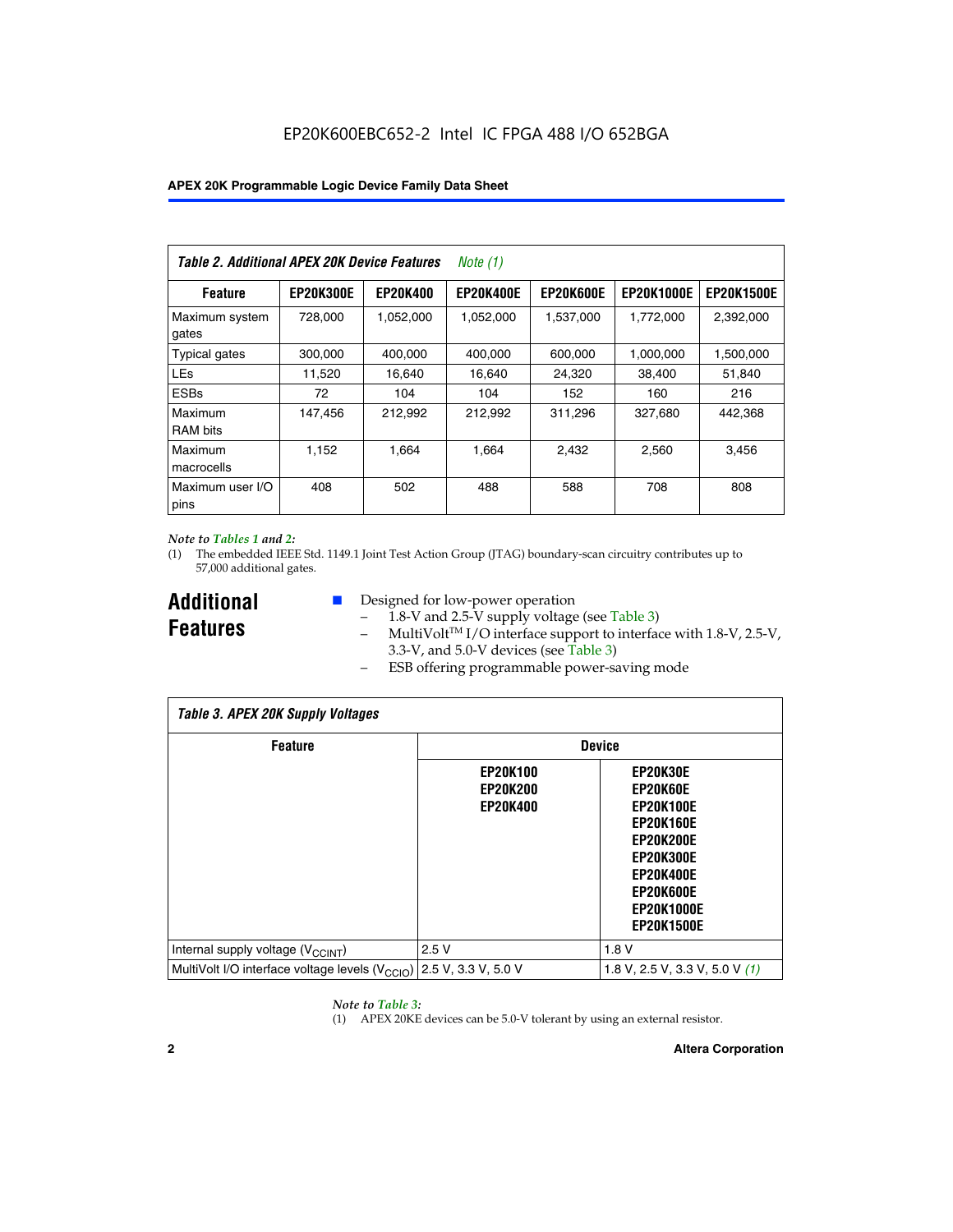### EP20K600EBC652-2 Intel IC FPGA 488 I/O 652BGA

#### **APEX 20K Programmable Logic Device Family Data Sheet**

- Flexible clock management circuitry with up to four phase-locked loops (PLLs)
	- Built-in low-skew clock tree
	- Up to eight global clock signals
	- $ClockLock^{\circledR}$  feature reducing clock delay and skew
	- $ClockBoost^{\circledR}$  feature providing clock multiplication and division
	- ClockShiftTM programmable clock phase and delay shifting
- Powerful I/O features
	- Compliant with peripheral component interconnect Special Interest Group (PCI SIG) *PCI Local Bus Specification, Revision 2.2* for 3.3-V operation at 33 or 66 MHz and 32 or 64 bits
	- Support for high-speed external memories, including DDR SDRAM and ZBT SRAM (ZBT is a trademark of Integrated Device Technology, Inc.)
	- Bidirectional I/O performance  $(t_{CO} + t_{SU})$  up to 250 MHz
	- LVDS performance up to 840 Mbits per channel
	- Direct connection from I/O pins to local interconnect providing fast  $t_{CO}$  and  $t_{SU}$  times for complex logic
	- MultiVolt I/O interface support to interface with 1.8-V, 2.5-V, 3.3-V, and 5.0-V devices (see Table 3)
	- Programmable clamp to  $V_{\text{C}CD}$
	- Individual tri-state output enable control for each pin
	- Programmable output slew-rate control to reduce switching noise
	- Support for advanced I/O standards, including low-voltage differential signaling (LVDS), LVPECL, PCI-X, AGP, CTT, stubseries terminated logic (SSTL-3 and SSTL-2), Gunning transceiver logic plus (GTL+), and high-speed terminated logic (HSTL Class I)
	- Pull-up on I/O pins before and during configuration
- Advanced interconnect structure
	- Four-level hierarchical FastTrack® Interconnect structure providing fast, predictable interconnect delays
	- Dedicated carry chain that implements arithmetic functions such as fast adders, counters, and comparators (automatically used by software tools and megafunctions)
	- Dedicated cascade chain that implements high-speed, high-fan-in logic functions (automatically used by software tools and megafunctions)
	- Interleaved local interconnect allows one LE to drive 29 other LEs through the fast local interconnect
- Advanced packaging options
	- Available in a variety of packages with 144 to 1,020 pins (see Tables 4 through 7)
	- FineLine BGA® packages maximize board space efficiency
- Advanced software support
	- Software design support and automatic place-and-route provided by the Altera® Quartus® II development system for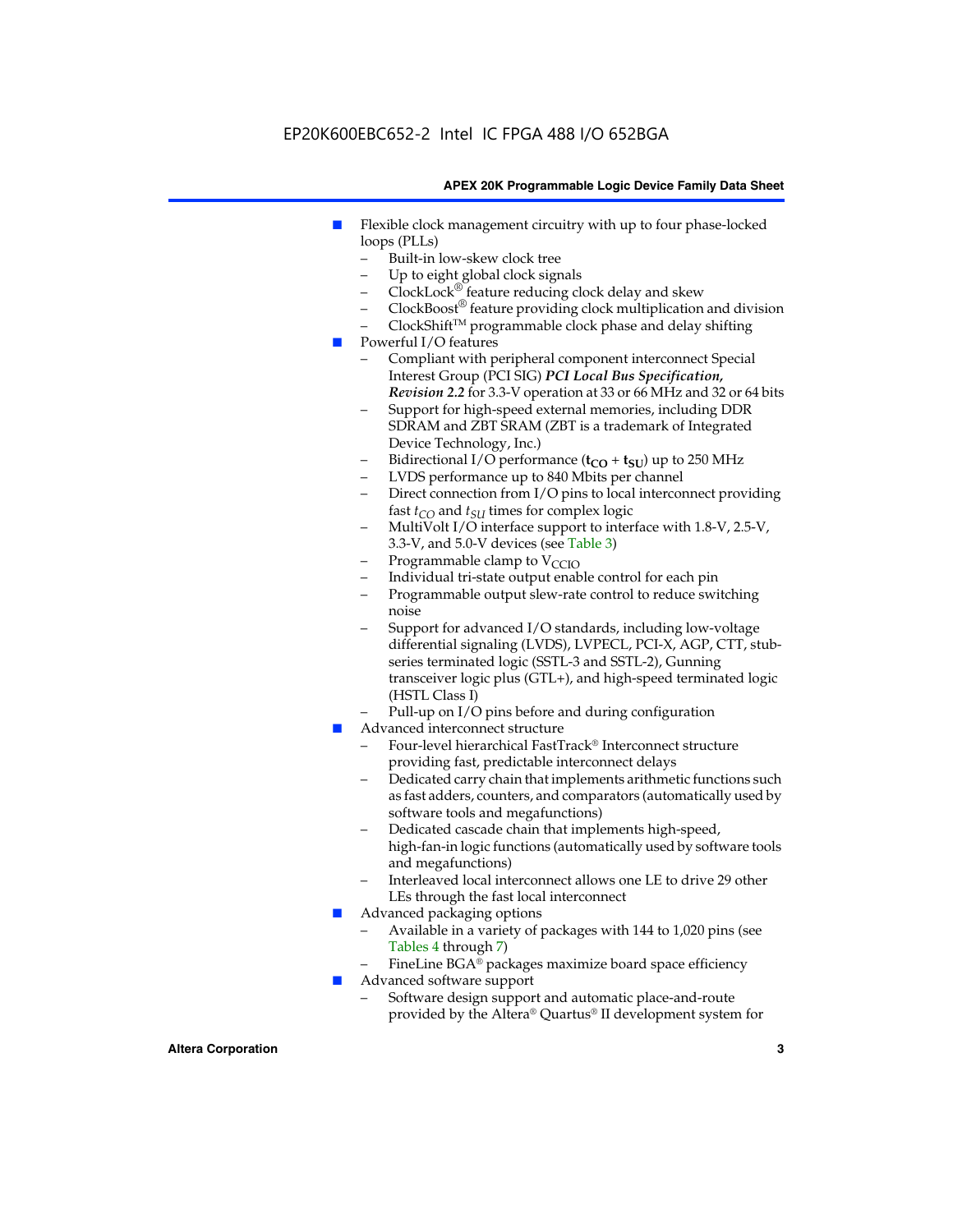Windows-based PCs, Sun SPARCstations, and HP 9000 Series 700/800 workstations

- Altera MegaCore® functions and Altera Megafunction Partners Program (AMPP<sup>SM</sup>) megafunctions
- NativeLink™ integration with popular synthesis, simulation, and timing analysis tools
- Quartus II SignalTap® embedded logic analyzer simplifies in-system design evaluation by giving access to internal nodes during device operation
- Supports popular revision-control software packages including PVCS, Revision Control System (RCS), and Source Code Control System (SCCS )

#### *Table 4. APEX 20K QFP, BGA & PGA Package Options & I/O Count Notes (1), (2)*

| <b>Device</b>   | 144-Pin<br><b>TQFP</b> | 208-Pin<br><b>PQFP</b><br><b>ROFP</b> | 240-Pin<br><b>PQFP</b><br><b>ROFP</b> |     | 356-Pin BGA   652-Pin BGA | 655-Pin PGA |
|-----------------|------------------------|---------------------------------------|---------------------------------------|-----|---------------------------|-------------|
| EP20K30E        | 92                     | 125                                   |                                       |     |                           |             |
| <b>EP20K60E</b> | 92                     | 148                                   | 151                                   | 196 |                           |             |
| EP20K100        | 101                    | 159                                   | 189                                   | 252 |                           |             |
| EP20K100E       | 92                     | 151                                   | 183                                   | 246 |                           |             |
| EP20K160E       | 88                     | 143                                   | 175                                   | 271 |                           |             |
| EP20K200        |                        | 144                                   | 174                                   | 277 |                           |             |
| EP20K200E       |                        | 136                                   | 168                                   | 271 | 376                       |             |
| EP20K300E       |                        |                                       | 152                                   |     | 408                       |             |
| EP20K400        |                        |                                       |                                       |     | 502                       | 502         |
| EP20K400E       |                        |                                       |                                       |     | 488                       |             |
| EP20K600E       |                        |                                       |                                       |     | 488                       |             |
| EP20K1000E      |                        |                                       |                                       |     | 488                       |             |
| EP20K1500E      |                        |                                       |                                       |     | 488                       |             |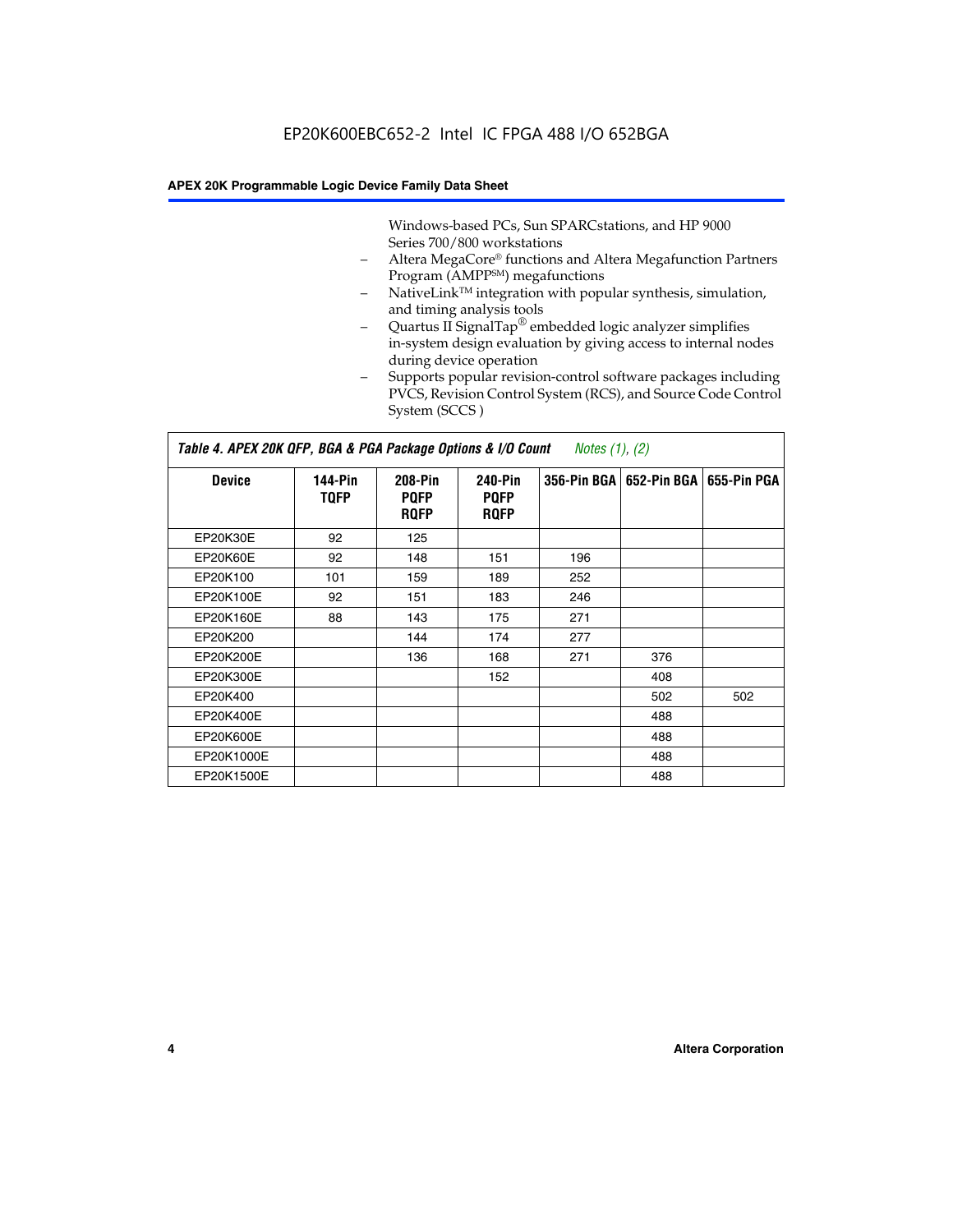|  | APEX 20K Programmable Logic Device Family Data Sheet |
|--|------------------------------------------------------|
|--|------------------------------------------------------|

| Table 5. APEX 20K FineLine BGA Package Options & I/O Count<br>Notes $(1)$ , $(2)$ |                |                |                |           |           |  |  |
|-----------------------------------------------------------------------------------|----------------|----------------|----------------|-----------|-----------|--|--|
| <b>Device</b>                                                                     | <b>144 Pin</b> | <b>324 Pin</b> | <b>484 Pin</b> | 672 Pin   | 1,020 Pin |  |  |
| EP20K30E                                                                          | 93             | 128            |                |           |           |  |  |
| <b>EP20K60E</b>                                                                   | 93             | 196            |                |           |           |  |  |
| EP20K100                                                                          |                | 252            |                |           |           |  |  |
| EP20K100E                                                                         | 93             | 246            |                |           |           |  |  |
| EP20K160E                                                                         |                |                | 316            |           |           |  |  |
| EP20K200                                                                          |                |                | 382            |           |           |  |  |
| EP20K200E                                                                         |                |                | 376            | 376       |           |  |  |
| EP20K300E                                                                         |                |                |                | 408       |           |  |  |
| EP20K400                                                                          |                |                |                | 502(3)    |           |  |  |
| EP20K400E                                                                         |                |                |                | 488 $(3)$ |           |  |  |
| EP20K600E                                                                         |                |                |                | 508 $(3)$ | 588       |  |  |
| EP20K1000E                                                                        |                |                |                | 508 $(3)$ | 708       |  |  |
| EP20K1500E                                                                        |                |                |                |           | 808       |  |  |

#### *Notes to Tables 4 and 5:*

(1) I/O counts include dedicated input and clock pins.

(2) APEX 20K device package types include thin quad flat pack (TQFP), plastic quad flat pack (PQFP), power quad flat pack (RQFP), 1.27-mm pitch ball-grid array (BGA), 1.00-mm pitch FineLine BGA, and pin-grid array (PGA) packages.

(3) This device uses a thermally enhanced package, which is taller than the regular package. Consult the *Altera Device Package Information Data Sheet* for detailed package size information.

| Table 6. APEX 20K QFP, BGA & PGA Package Sizes |                |                    |                    |                |                |                    |  |  |  |
|------------------------------------------------|----------------|--------------------|--------------------|----------------|----------------|--------------------|--|--|--|
| <b>Feature</b>                                 | 144-Pin TQFP   | 208-Pin QFP        | 240-Pin QFP        | 356-Pin BGA    | 652-Pin BGA    | 655-Pin PGA        |  |  |  |
| Pitch (mm)                                     | 0.50           | 0.50               | 0.50               | 1.27           | 1.27           |                    |  |  |  |
| Area ( $mm2$ )                                 | 484            | 924                | 1.218              | 1.225          | 2.025          | 3,906              |  |  |  |
| Length $\times$ Width<br>$(mm \times mm)$      | $22 \times 22$ | $30.4 \times 30.4$ | $34.9 \times 34.9$ | $35 \times 35$ | $45 \times 45$ | $62.5 \times 62.5$ |  |  |  |

| Table 7. APEX 20K FineLine BGA Package Sizes |                |                |                |                |                  |  |  |  |
|----------------------------------------------|----------------|----------------|----------------|----------------|------------------|--|--|--|
| <b>Feature</b>                               | 144 Pin        | <b>324 Pin</b> | 484 Pin        | 672 Pin        | <b>1,020 Pin</b> |  |  |  |
| Pitch (mm)                                   | 1.00           | 1.00           | 1.00           | 1.00           | 1.00             |  |  |  |
| Area ( $mm2$ )                               | 169            | 361            | 529            | 729            | 1,089            |  |  |  |
| Length $\times$ Width (mm $\times$ mm)       | $13 \times 13$ | $19 \times 19$ | $23 \times 23$ | $27 \times 27$ | $33 \times 33$   |  |  |  |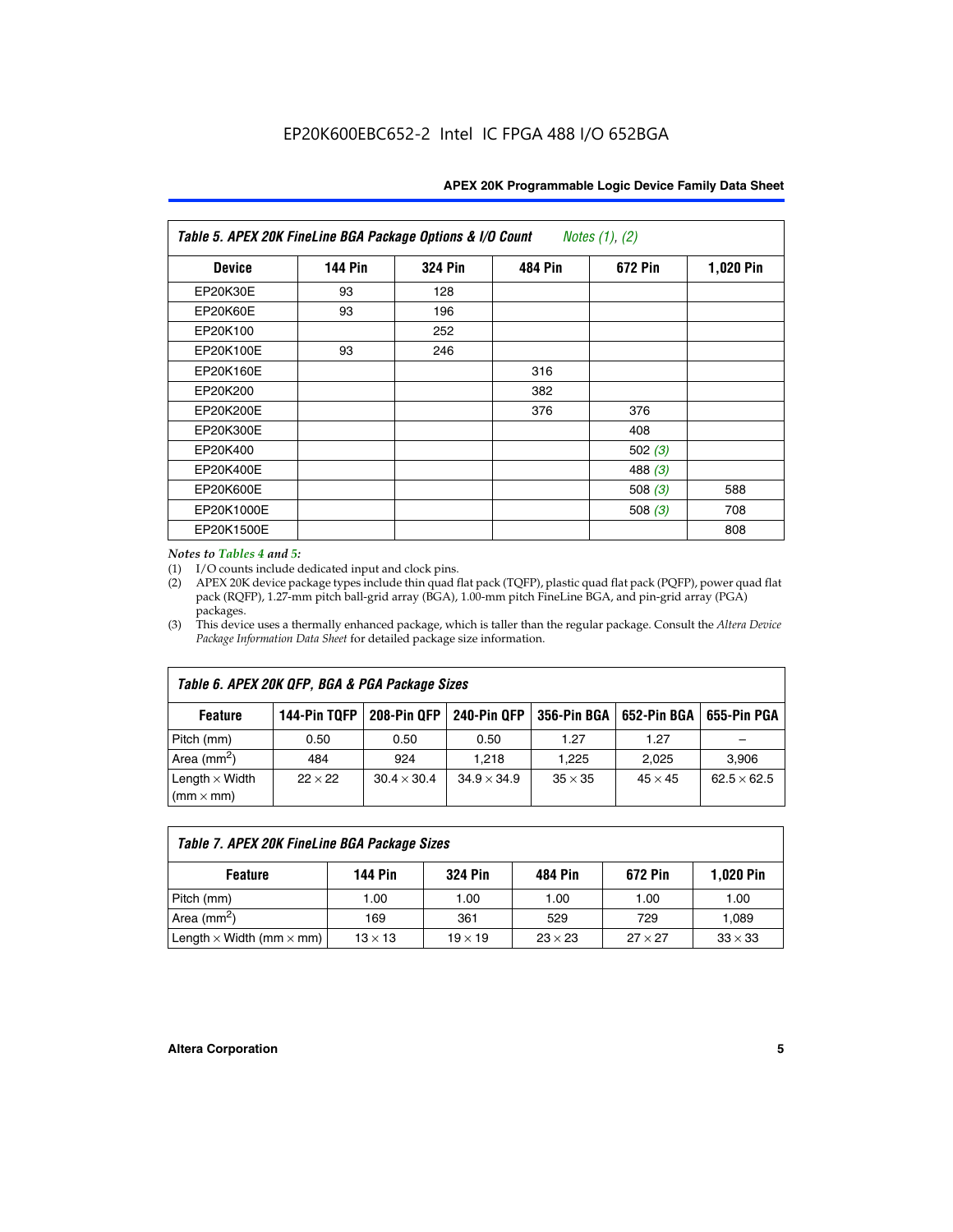### **General Description**

APEXTM 20K devices are the first PLDs designed with the MultiCore architecture, which combines the strengths of LUT-based and productterm-based devices with an enhanced memory structure. LUT-based logic provides optimized performance and efficiency for data-path, registerintensive, mathematical, or digital signal processing (DSP) designs. Product-term-based logic is optimized for complex combinatorial paths, such as complex state machines. LUT- and product-term-based logic combined with memory functions and a wide variety of MegaCore and AMPP functions make the APEX 20K device architecture uniquely suited for system-on-a-programmable-chip designs. Applications historically requiring a combination of LUT-, product-term-, and memory-based devices can now be integrated into one APEX 20K device.

APEX 20KE devices are a superset of APEX 20K devices and include additional features such as advanced I/O standard support, CAM, additional global clocks, and enhanced ClockLock clock circuitry. In addition, APEX 20KE devices extend the APEX 20K family to 1.5 million gates. APEX 20KE devices are denoted with an "E" suffix in the device name (e.g., the EP20K1000E device is an APEX 20KE device). Table 8 compares the features included in APEX 20K and APEX 20KE devices.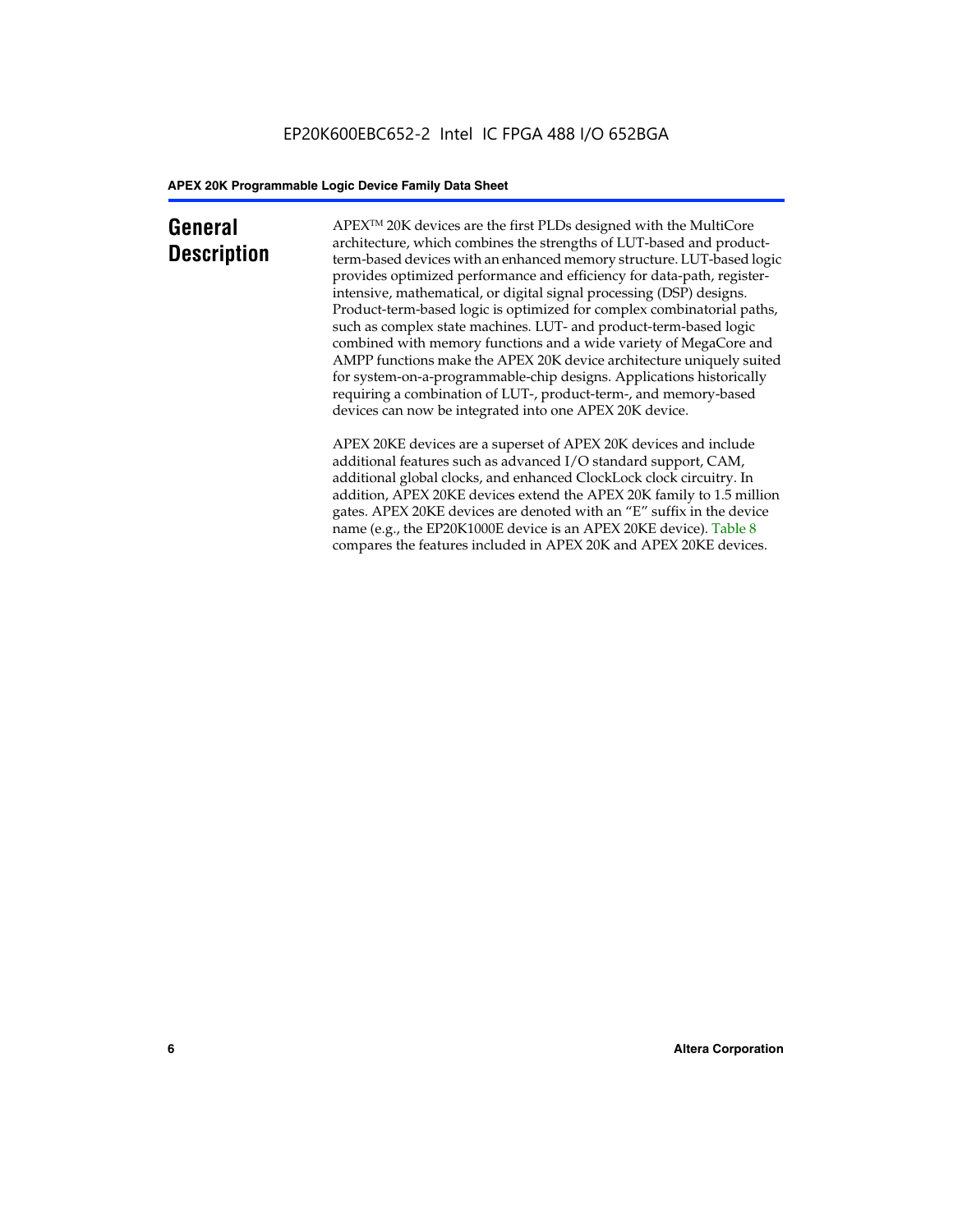| Table 8. Comparison of APEX 20K & APEX 20KE Features |                                                                                                                                                                     |                                                                                                                                                                                                                                                                                                                                                                                                                                                                                       |
|------------------------------------------------------|---------------------------------------------------------------------------------------------------------------------------------------------------------------------|---------------------------------------------------------------------------------------------------------------------------------------------------------------------------------------------------------------------------------------------------------------------------------------------------------------------------------------------------------------------------------------------------------------------------------------------------------------------------------------|
| <b>Feature</b>                                       | <b>APEX 20K Devices</b>                                                                                                                                             | <b>APEX 20KE Devices</b>                                                                                                                                                                                                                                                                                                                                                                                                                                                              |
| MultiCore system integration                         | Full support                                                                                                                                                        | Full support                                                                                                                                                                                                                                                                                                                                                                                                                                                                          |
| SignalTap logic analysis                             | Full support                                                                                                                                                        | Full support                                                                                                                                                                                                                                                                                                                                                                                                                                                                          |
| 32/64-Bit, 33-MHz PCI                                | Full compliance in -1, -2 speed<br>grades                                                                                                                           | Full compliance in -1, -2 speed grades                                                                                                                                                                                                                                                                                                                                                                                                                                                |
| 32/64-Bit, 66-MHz PCI                                |                                                                                                                                                                     | Full compliance in -1 speed grade                                                                                                                                                                                                                                                                                                                                                                                                                                                     |
| MultiVolt I/O                                        | 2.5-V or 3.3-V V <sub>CCIO</sub><br>V <sub>CCIO</sub> selected for device<br>Certain devices are 5.0-V tolerant                                                     | 1.8-V, 2.5-V, or 3.3-V V <sub>CCIO</sub><br>V <sub>CCIO</sub> selected block-by-block<br>5.0-V tolerant with use of external resistor                                                                                                                                                                                                                                                                                                                                                 |
| ClockLock support                                    | Clock delay reduction<br>$2\times$ and $4\times$ clock multiplication                                                                                               | Clock delay reduction<br>$m/(n \times v)$ or $m/(n \times k)$ clock multiplication<br>Drive ClockLock output off-chip<br>External clock feedback<br>ClockShift<br>LVDS support<br>Up to four PLLs<br>ClockShift, clock phase adjustment                                                                                                                                                                                                                                               |
| Dedicated clock and input pins                       | Six                                                                                                                                                                 | Eight                                                                                                                                                                                                                                                                                                                                                                                                                                                                                 |
| I/O standard support                                 | 2.5-V, 3.3-V, 5.0-V I/O<br>3.3-V PCI<br>Low-voltage complementary<br>metal-oxide semiconductor<br>(LVCMOS)<br>Low-voltage transistor-to-transistor<br>logic (LVTTL) | 1.8-V, 2.5-V, 3.3-V, 5.0-V I/O<br>2.5-V I/O<br>3.3-V PCI and PCI-X<br>3.3-V Advanced Graphics Port (AGP)<br>Center tap terminated (CTT)<br>$GTL+$<br><b>LVCMOS</b><br>LVTTL<br>True-LVDS and LVPECL data pins<br>(in EP20K300E and larger devices)<br>LVDS and LVPECL signaling (in all BGA<br>and FineLine BGA devices)<br>LVDS and LVPECL data pins up to<br>156 Mbps (in -1 speed grade devices)<br><b>HSTL Class I</b><br>PCI-X<br>SSTL-2 Class I and II<br>SSTL-3 Class I and II |
| Memory support                                       | Dual-port RAM<br><b>FIFO</b><br><b>RAM</b><br><b>ROM</b>                                                                                                            | CAM<br>Dual-port RAM<br><b>FIFO</b><br><b>RAM</b><br><b>ROM</b>                                                                                                                                                                                                                                                                                                                                                                                                                       |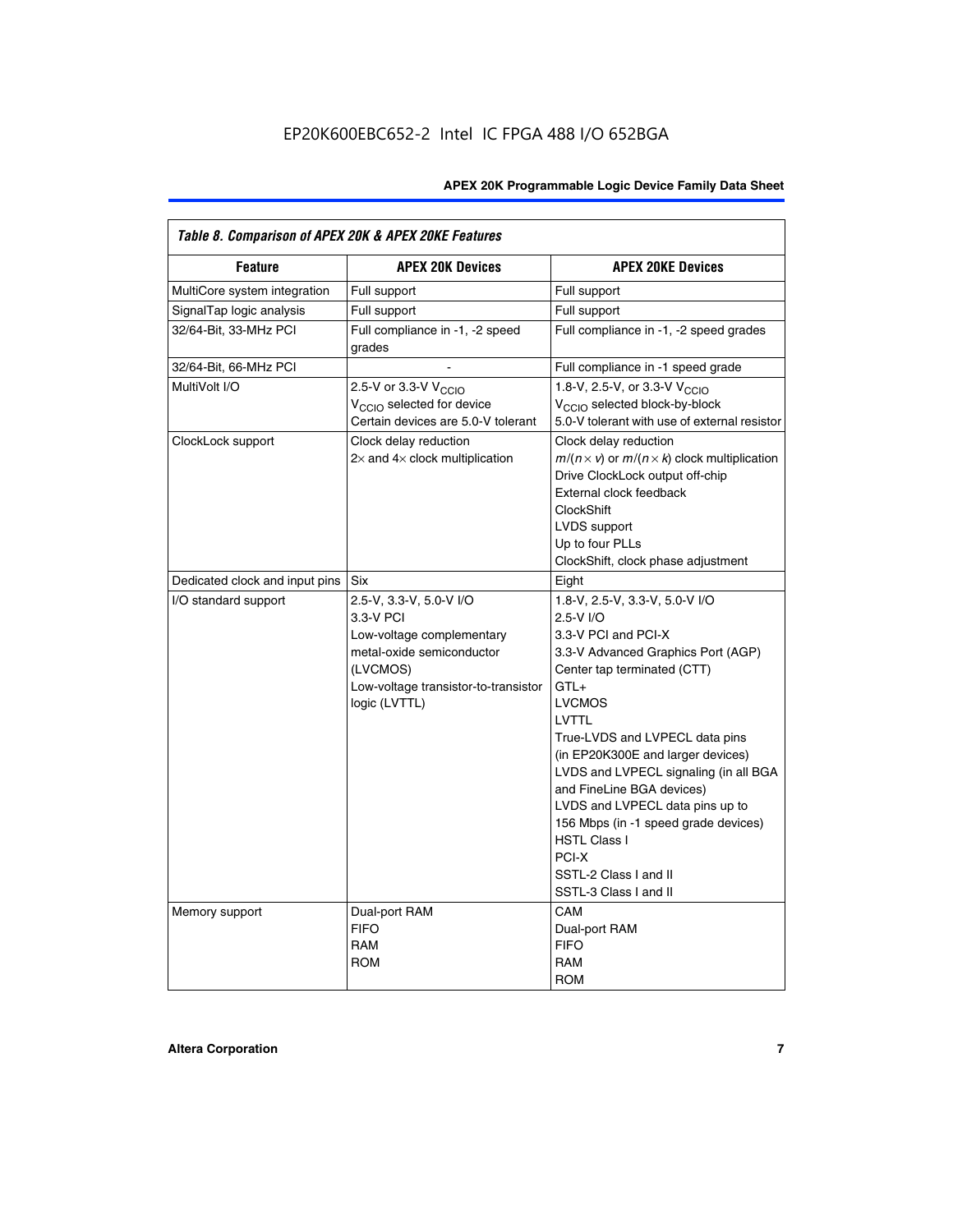All APEX 20K devices are reconfigurable and are 100% tested prior to shipment. As a result, test vectors do not have to be generated for fault coverage purposes. Instead, the designer can focus on simulation and design verification. In addition, the designer does not need to manage inventories of different application-specific integrated circuit (ASIC) designs; APEX 20K devices can be configured on the board for the specific functionality required.

APEX 20K devices are configured at system power-up with data stored in an Altera serial configuration device or provided by a system controller. Altera offers in-system programmability (ISP)-capable EPC1, EPC2, and EPC16 configuration devices, which configure APEX 20K devices via a serial data stream. Moreover, APEX 20K devices contain an optimized interface that permits microprocessors to configure APEX 20K devices serially or in parallel, and synchronously or asynchronously. The interface also enables microprocessors to treat APEX 20K devices as memory and configure the device by writing to a virtual memory location, making reconfiguration easy.

After an APEX 20K device has been configured, it can be reconfigured in-circuit by resetting the device and loading new data. Real-time changes can be made during system operation, enabling innovative reconfigurable computing applications.

APEX 20K devices are supported by the Altera Quartus II development system, a single, integrated package that offers HDL and schematic design entry, compilation and logic synthesis, full simulation and worst-case timing analysis, SignalTap logic analysis, and device configuration. The Quartus II software runs on Windows-based PCs, Sun SPARCstations, and HP 9000 Series 700/800 workstations.

The Quartus II software provides NativeLink interfaces to other industrystandard PC- and UNIX workstation-based EDA tools. For example, designers can invoke the Quartus II software from within third-party design tools. Further, the Quartus II software contains built-in optimized synthesis libraries; synthesis tools can use these libraries to optimize designs for APEX 20K devices. For example, the Synopsys Design Compiler library, supplied with the Quartus II development system, includes DesignWare functions optimized for the APEX 20K architecture.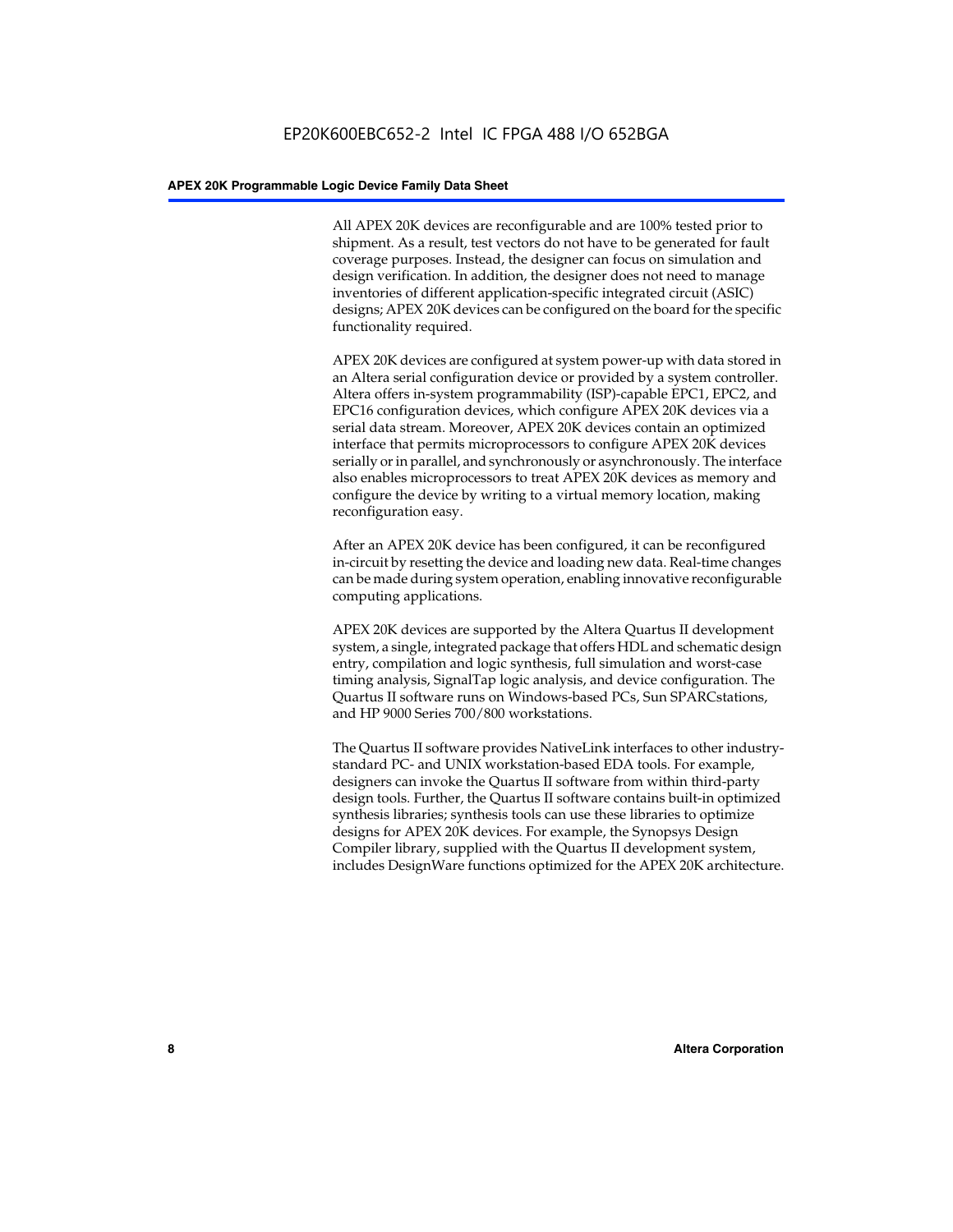| <b>Functional</b><br><b>Description</b> | APEX 20K devices incorporate LUT-based logic, product-term-based<br>logic, and memory into one device. Signal interconnections within<br>APEX 20K devices (as well as to and from device pins) are provided by the<br>FastTrack <sup>®</sup> Interconnect—a series of fast, continuous row and column<br>channels that run the entire length and width of the device.                                                                                                                                                                                                                                                                                                                                                                                              |
|-----------------------------------------|--------------------------------------------------------------------------------------------------------------------------------------------------------------------------------------------------------------------------------------------------------------------------------------------------------------------------------------------------------------------------------------------------------------------------------------------------------------------------------------------------------------------------------------------------------------------------------------------------------------------------------------------------------------------------------------------------------------------------------------------------------------------|
|                                         | Each I/O pin is fed by an I/O element (IOE) located at the end of each row<br>and column of the FastTrack Interconnect. Each IOE contains a<br>bidirectional I/O buffer and a register that can be used as either an input<br>or output register to feed input, output, or bidirectional signals. When<br>used with a dedicated clock pin, these registers provide exceptional<br>performance. IOEs provide a variety of features, such as 3.3-V, 64-bit,<br>66-MHz PCI compliance; JTAG BST support; slew-rate control; and<br>tri-state buffers. APEX 20KE devices offer enhanced I/O support,<br>including support for 1.8-V I/O, 2.5-V I/O, LVCMOS, LVTTL, LVPECL,<br>3.3-V PCI, PCI-X, LVDS, GTL+, SSTL-2, SSTL-3, HSTL, CTT, and 3.3-V<br>AGP I/O standards. |
|                                         | The ESB can implement a variety of memory functions, including CAM,<br>RAM, dual-port RAM, ROM, and FIFO functions. Embedding the<br>memory directly into the die improves performance and reduces die area<br>compared to distributed-RAM implementations. Moreover, the<br>abundance of cascadable ESBs ensures that the APEX 20K device can<br>implement multiple wide memory blocks for high-density designs. The<br>ESB's high speed ensures it can implement small memory blocks without<br>any speed penalty. The abundance of ESBs ensures that designers can<br>create as many different-sized memory blocks as the system requires.                                                                                                                      |



Figure 1 shows an overview of the APEX 20K device.

#### *Figure 1. APEX 20K Device Block Diagram*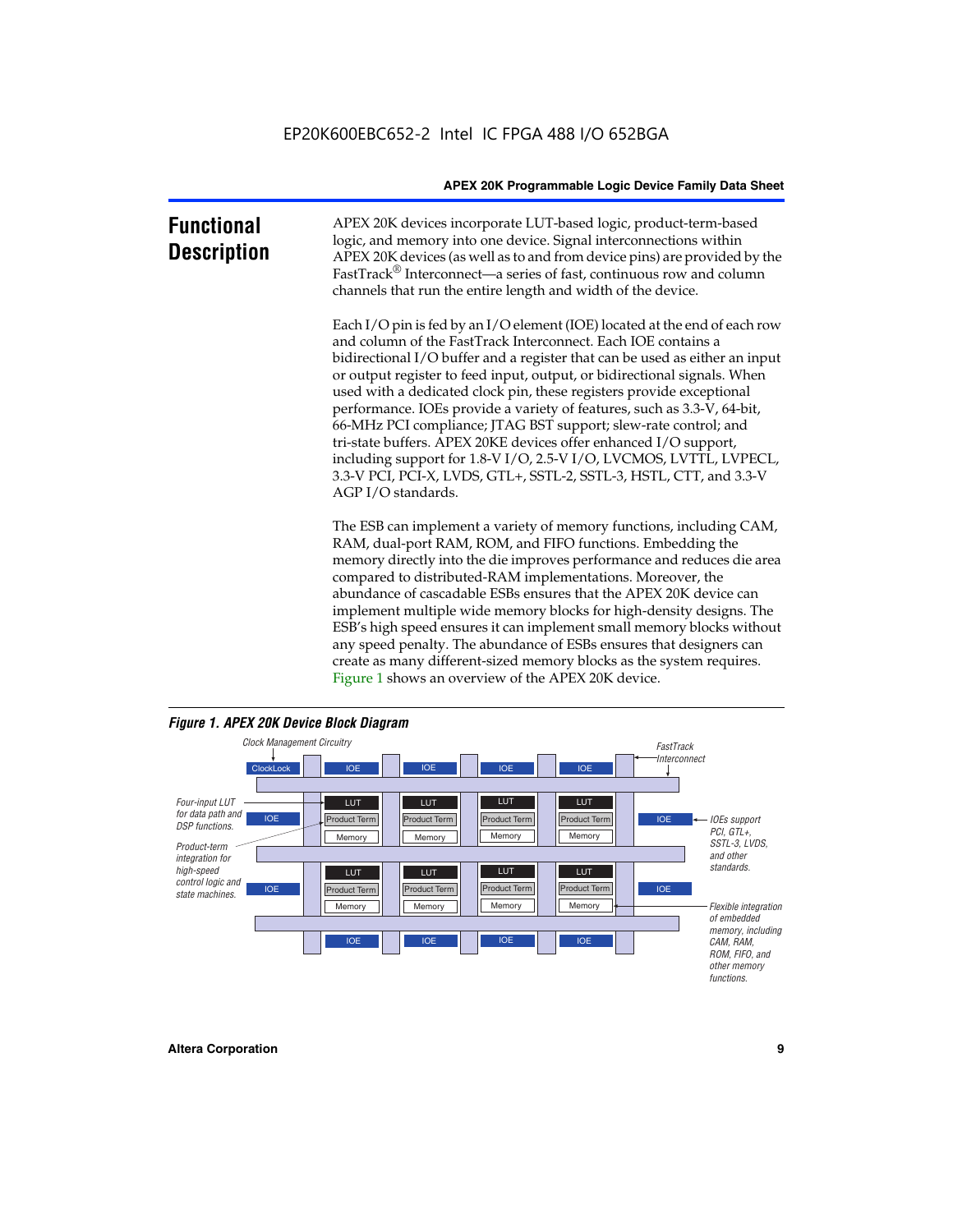APEX 20K devices provide two dedicated clock pins and four dedicated input pins that drive register control inputs. These signals ensure efficient distribution of high-speed, low-skew control signals. These signals use dedicated routing channels to provide short delays and low skews. Four of the dedicated inputs drive four global signals. These four global signals can also be driven by internal logic, providing an ideal solution for a clock divider or internally generated asynchronous clear signals with high fan-out. The dedicated clock pins featured on the APEX 20K devices can also feed logic. The devices also feature ClockLock and ClockBoost clock management circuitry. APEX 20KE devices provide two additional dedicated clock pins, for a total of four dedicated clock pins.

#### **MegaLAB Structure**

APEX 20K devices are constructed from a series of MegaLAB<sup>™</sup> structures. Each MegaLAB structure contains a group of logic array blocks (LABs), one ESB, and a MegaLAB interconnect, which routes signals within the MegaLAB structure. The EP20K30E device has 10 LABs, EP20K60E through EP20K600E devices have 16 LABs, and the EP20K1000E and EP20K1500E devices have 24 LABs. Signals are routed between MegaLAB structures and I/O pins via the FastTrack Interconnect. In addition, edge LABs can be driven by I/O pins through the local interconnect. Figure 2 shows the MegaLAB structure.



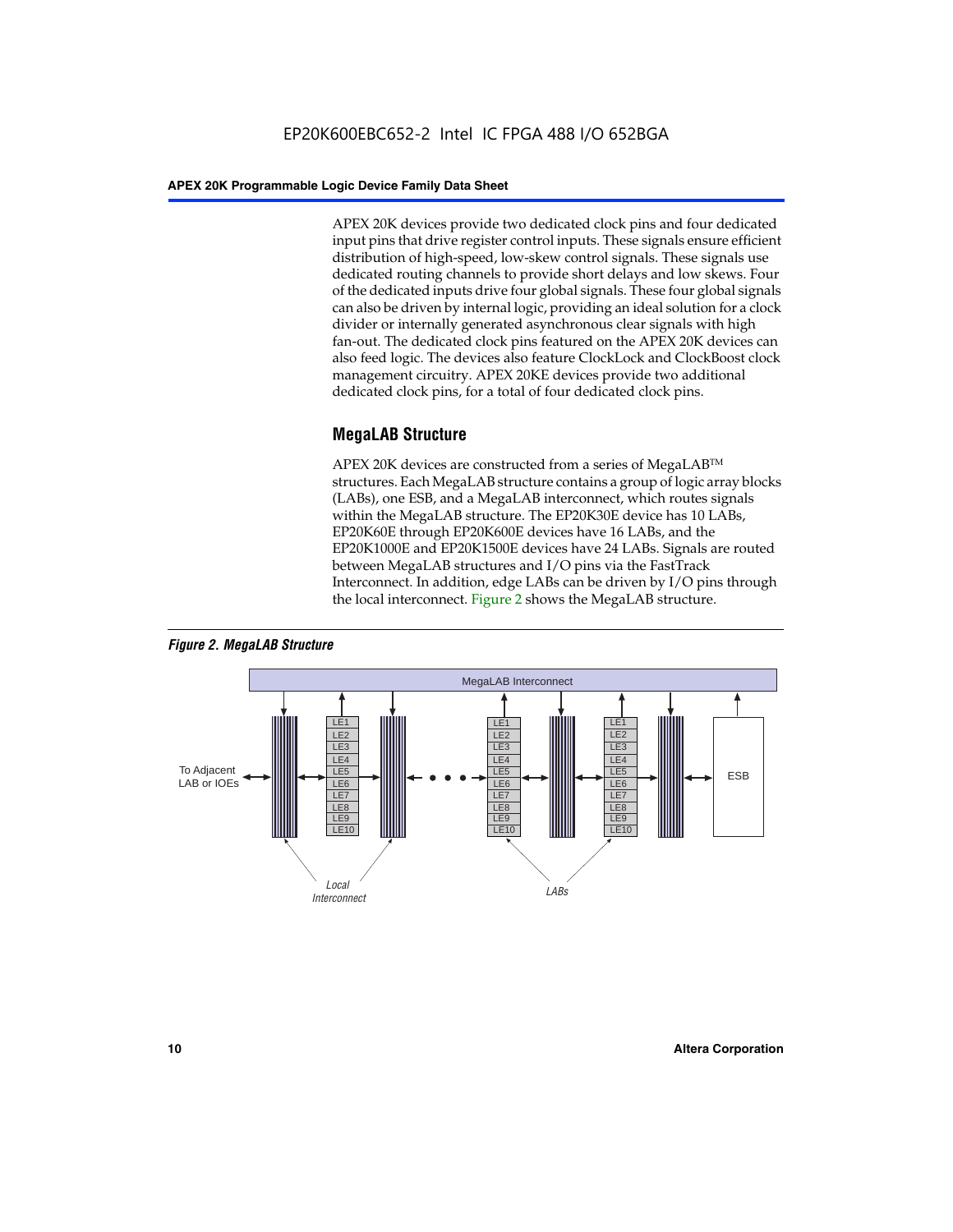#### **Logic Array Block**

Each LAB consists of 10 LEs, the LEs' associated carry and cascade chains, LAB control signals, and the local interconnect. The local interconnect transfers signals between LEs in the same or adjacent LABs, IOEs, or ESBs. The Quartus II Compiler places associated logic within an LAB or adjacent LABs, allowing the use of a fast local interconnect for high performance. Figure 3 shows the APEX 20K LAB.

APEX 20K devices use an interleaved LAB structure. This structure allows each LE to drive two local interconnect areas. This feature minimizes use of the MegaLAB and FastTrack interconnect, providing higher performance and flexibility. Each LE can drive 29 other LEs through the fast local interconnect.

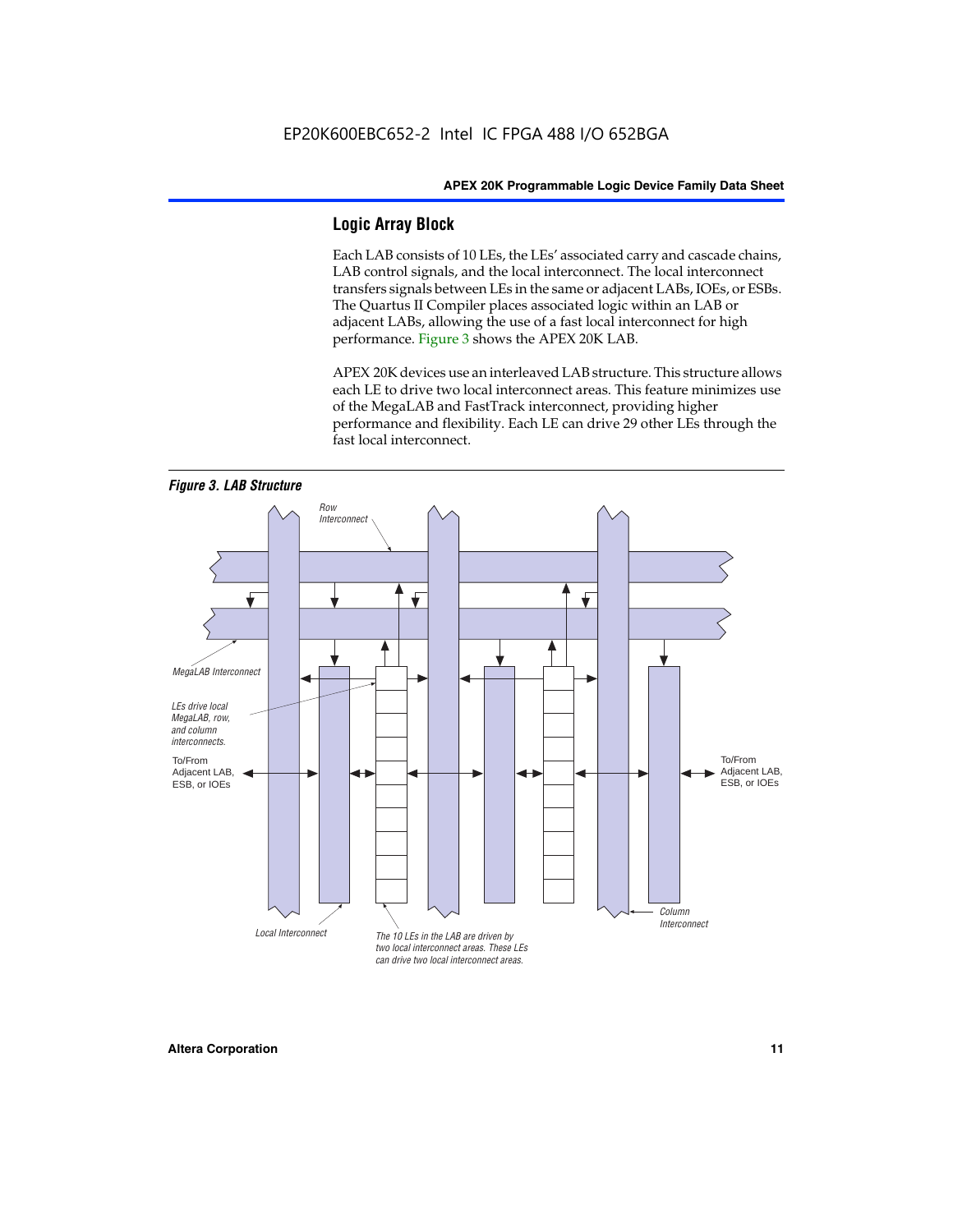Each LAB contains dedicated logic for driving control signals to its LEs and ESBs. The control signals include clock, clock enable, asynchronous clear, asynchronous preset, asynchronous load, synchronous clear, and synchronous load signals. A maximum of six control signals can be used at a time. Although synchronous load and clear signals are generally used when implementing counters, they can also be used with other functions.

Each LAB can use two clocks and two clock enable signals. Each LAB's clock and clock enable signals are linked (e.g., any LE in a particular LAB using CLK1 will also use CLKENA1). LEs with the same clock but different clock enable signals either use both clock signals in one LAB or are placed into separate LABs.

If both the rising and falling edges of a clock are used in a LAB, both LABwide clock signals are used.

The LAB-wide control signals can be generated from the LAB local interconnect, global signals, and dedicated clock pins. The inherent low skew of the FastTrack Interconnect enables it to be used for clock distribution. Figure 4 shows the LAB control signal generation circuit.



#### *Figure 4. LAB Control Signal Generation*

#### *Notes to Figure 4:*

- (1) APEX 20KE devices have four dedicated clocks.
- (2) The LABCLR1 and LABCLR2 signals also control asynchronous load and asynchronous preset for LEs within the LAB.
- (3) The SYNCCLR signal can be generated by the local interconnect or global signals.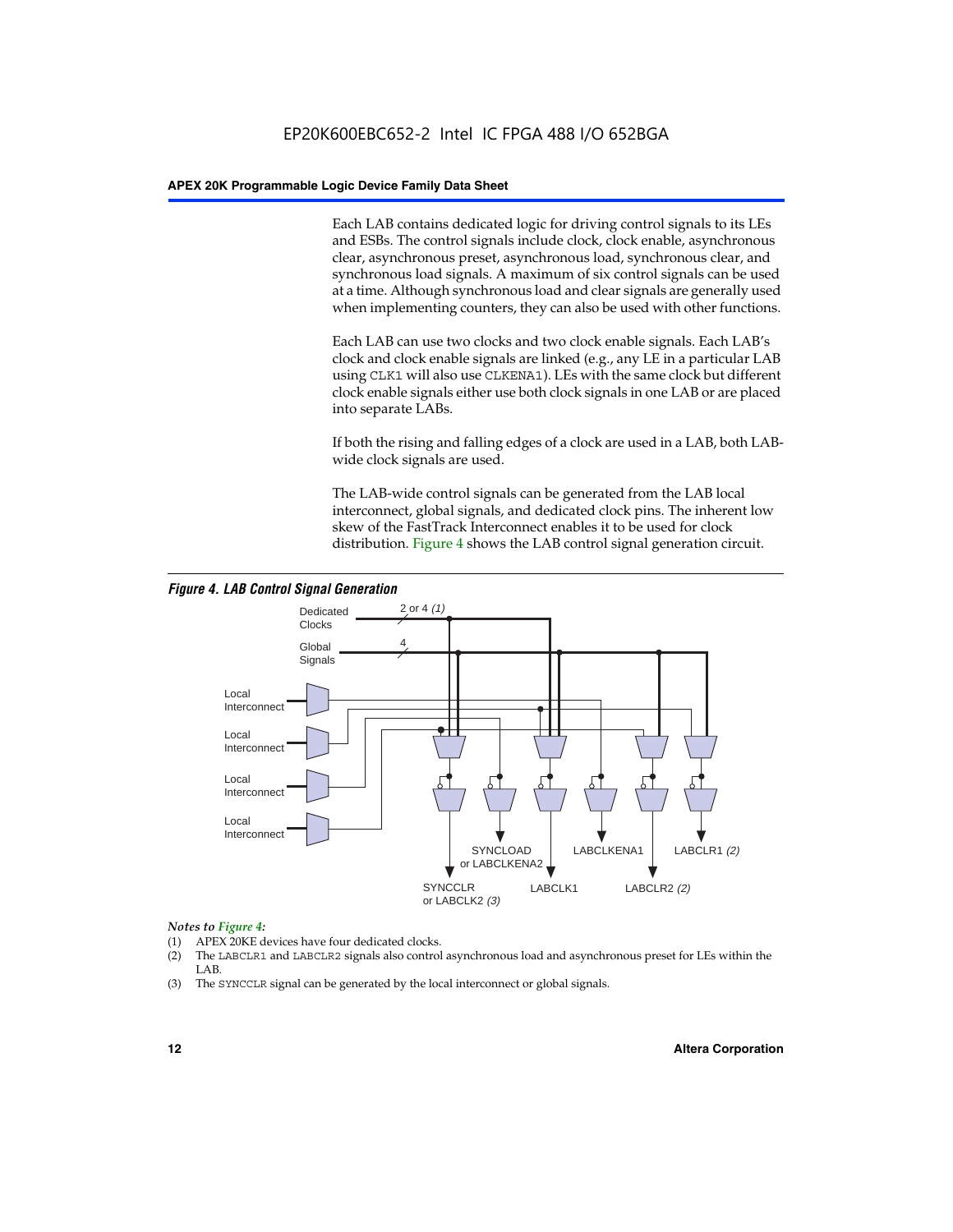#### **Logic Element**

The LE, the smallest unit of logic in the APEX 20K architecture, is compact and provides efficient logic usage. Each LE contains a four-input LUT, which is a function generator that can quickly implement any function of four variables. In addition, each LE contains a programmable register and carry and cascade chains. Each LE drives the local interconnect, MegaLAB interconnect, and FastTrack Interconnect routing structures. See Figure 5.



*Figure 5. APEX 20K Logic Element*

Each LE's programmable register can be configured for D, T, JK, or SR operation. The register's clock and clear control signals can be driven by global signals, general-purpose I/O pins, or any internal logic. For combinatorial functions, the register is bypassed and the output of the LUT drives the outputs of the LE.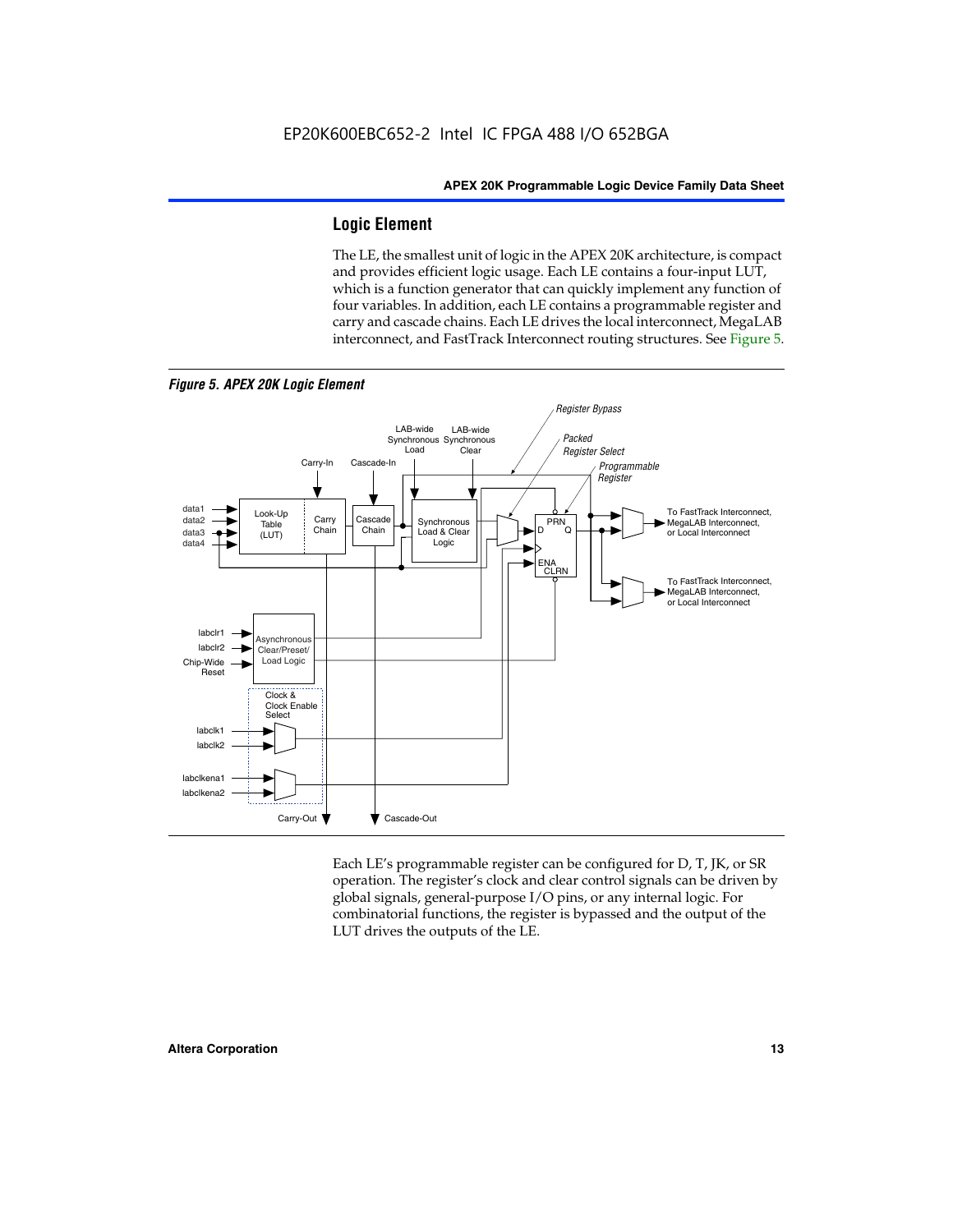Each LE has two outputs that drive the local, MegaLAB, or FastTrack Interconnect routing structure. Each output can be driven independently by the LUT's or register's output. For example, the LUT can drive one output while the register drives the other output. This feature, called register packing, improves device utilization because the register and the LUT can be used for unrelated functions. The LE can also drive out registered and unregistered versions of the LUT output.

The APEX 20K architecture provides two types of dedicated high-speed data paths that connect adjacent LEs without using local interconnect paths: carry chains and cascade chains. A carry chain supports high-speed arithmetic functions such as counters and adders, while a cascade chain implements wide-input functions such as equality comparators with minimum delay. Carry and cascade chains connect LEs 1 through 10 in an LAB and all LABs in the same MegaLAB structure.

#### *Carry Chain*

The carry chain provides a very fast carry-forward function between LEs. The carry-in signal from a lower-order bit drives forward into the higherorder bit via the carry chain, and feeds into both the LUT and the next portion of the carry chain. This feature allows the APEX 20K architecture to implement high-speed counters, adders, and comparators of arbitrary width. Carry chain logic can be created automatically by the Quartus II software Compiler during design processing, or manually by the designer during design entry. Parameterized functions such as library of parameterized modules (LPM) and DesignWare functions automatically take advantage of carry chains for the appropriate functions.

The Quartus II software Compiler creates carry chains longer than ten LEs by linking LABs together automatically. For enhanced fitting, a long carry chain skips alternate LABs in a MegaLAB<sup>™</sup> structure. A carry chain longer than one LAB skips either from an even-numbered LAB to the next evennumbered LAB, or from an odd-numbered LAB to the next oddnumbered LAB. For example, the last LE of the first LAB in the upper-left MegaLAB structure carries to the first LE of the third LAB in the MegaLAB structure.

Figure 6 shows how an *n*-bit full adder can be implemented in *n* + 1 LEs with the carry chain. One portion of the LUT generates the sum of two bits using the input signals and the carry-in signal; the sum is routed to the output of the LE. The register can be bypassed for simple adders or used for accumulator functions. Another portion of the LUT and the carry chain logic generates the carry-out signal, which is routed directly to the carryin signal of the next-higher-order bit. The final carry-out signal is routed to an LE, where it is driven onto the local, MegaLAB, or FastTrack Interconnect routing structures.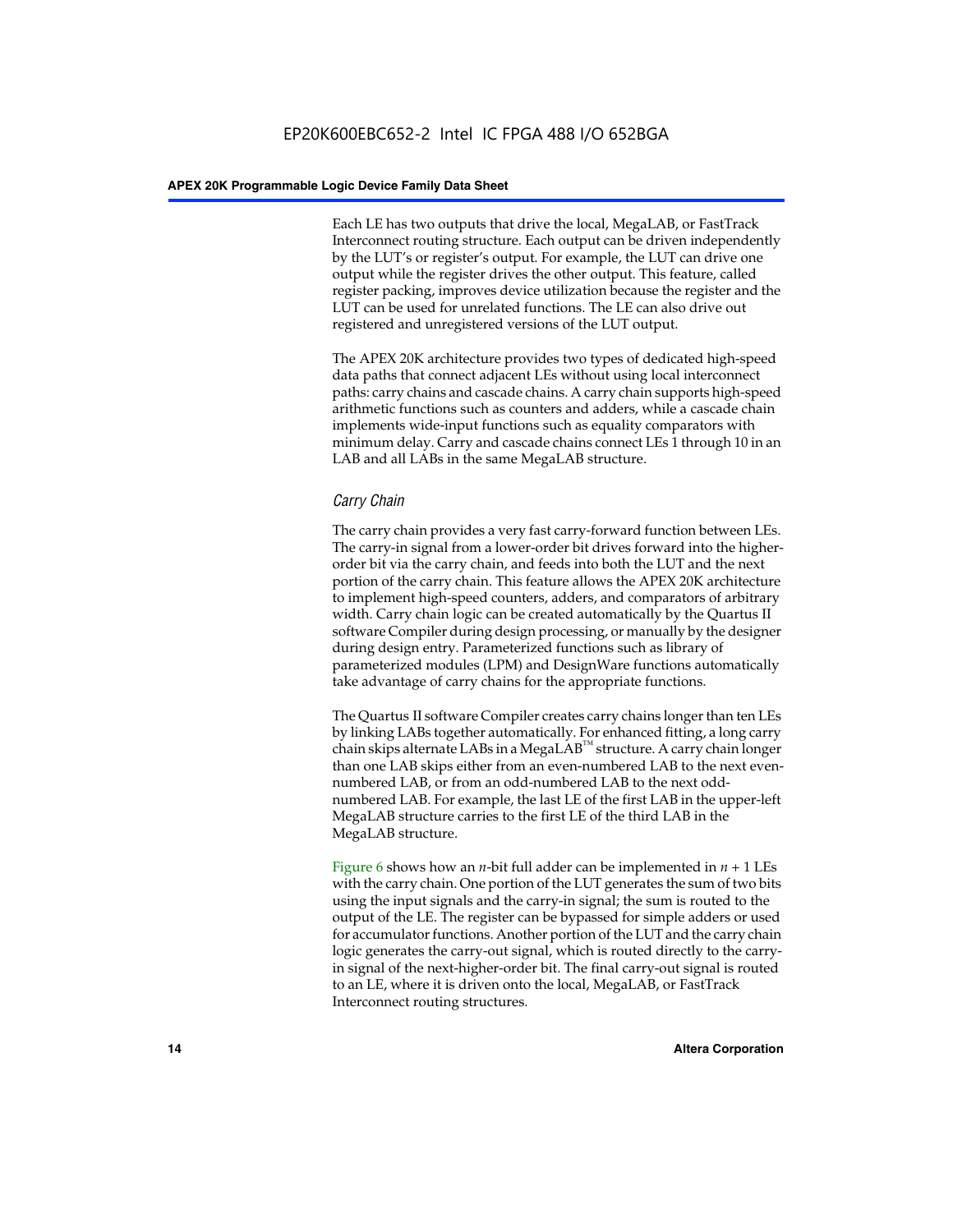

*Figure 6. APEX 20K Carry Chain*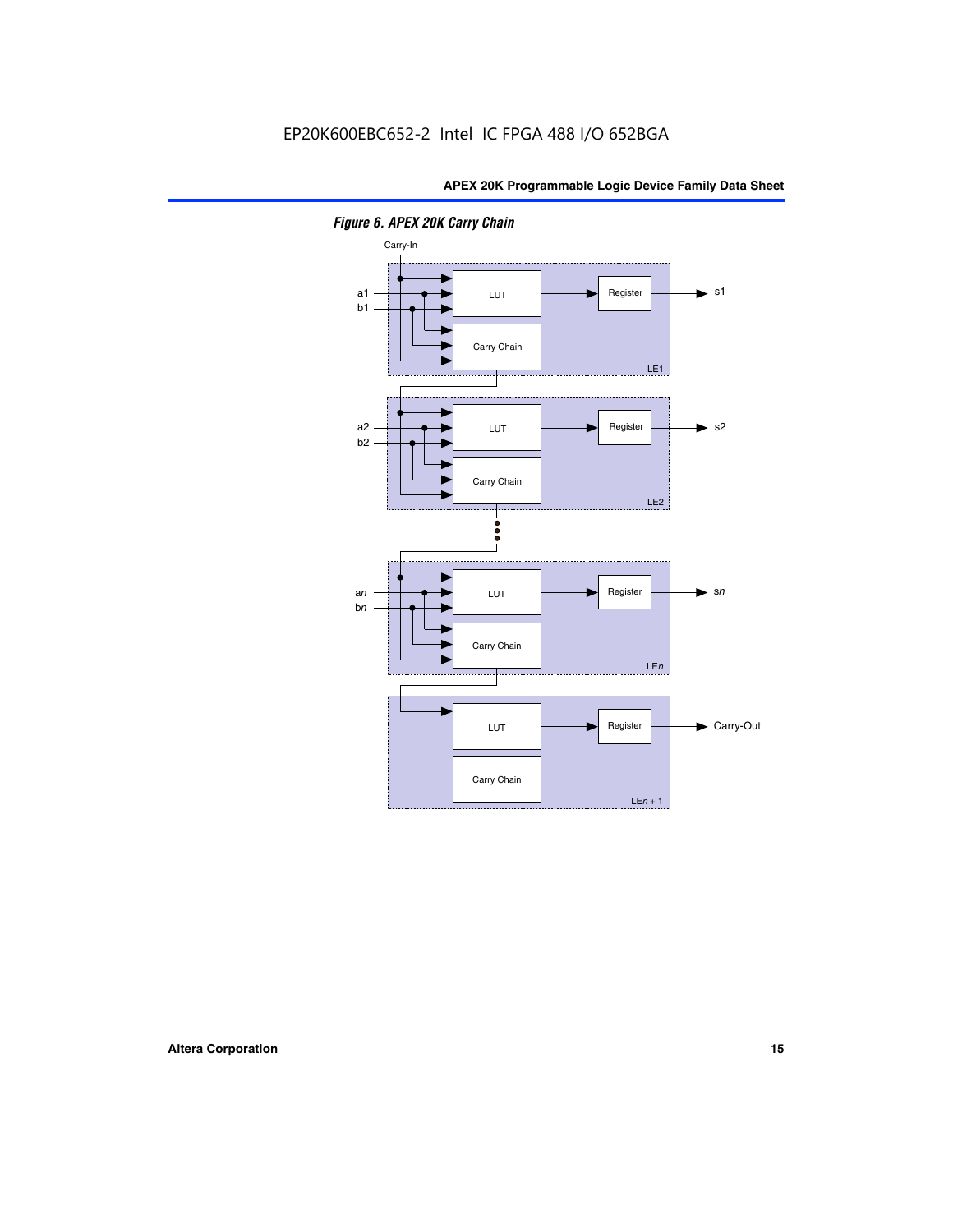#### *Cascade Chain*

With the cascade chain, the APEX 20K architecture can implement functions with a very wide fan-in. Adjacent LUTs can compute portions of a function in parallel; the cascade chain serially connects the intermediate values. The cascade chain can use a logical AND or logical OR (via De Morgan's inversion) to connect the outputs of adjacent LEs. Each additional LE provides four more inputs to the effective width of a function, with a short cascade delay. Cascade chain logic can be created automatically by the Quartus II software Compiler during design processing, or manually by the designer during design entry.

Cascade chains longer than ten LEs are implemented automatically by linking LABs together. For enhanced fitting, a long cascade chain skips alternate LABs in a MegaLAB structure. A cascade chain longer than one LAB skips either from an even-numbered LAB to the next even-numbered LAB, or from an odd-numbered LAB to the next odd-numbered LAB. For example, the last LE of the first LAB in the upper-left MegaLAB structure carries to the first LE of the third LAB in the MegaLAB structure. Figure 7 shows how the cascade function can connect adjacent LEs to form functions with a wide fan-in.



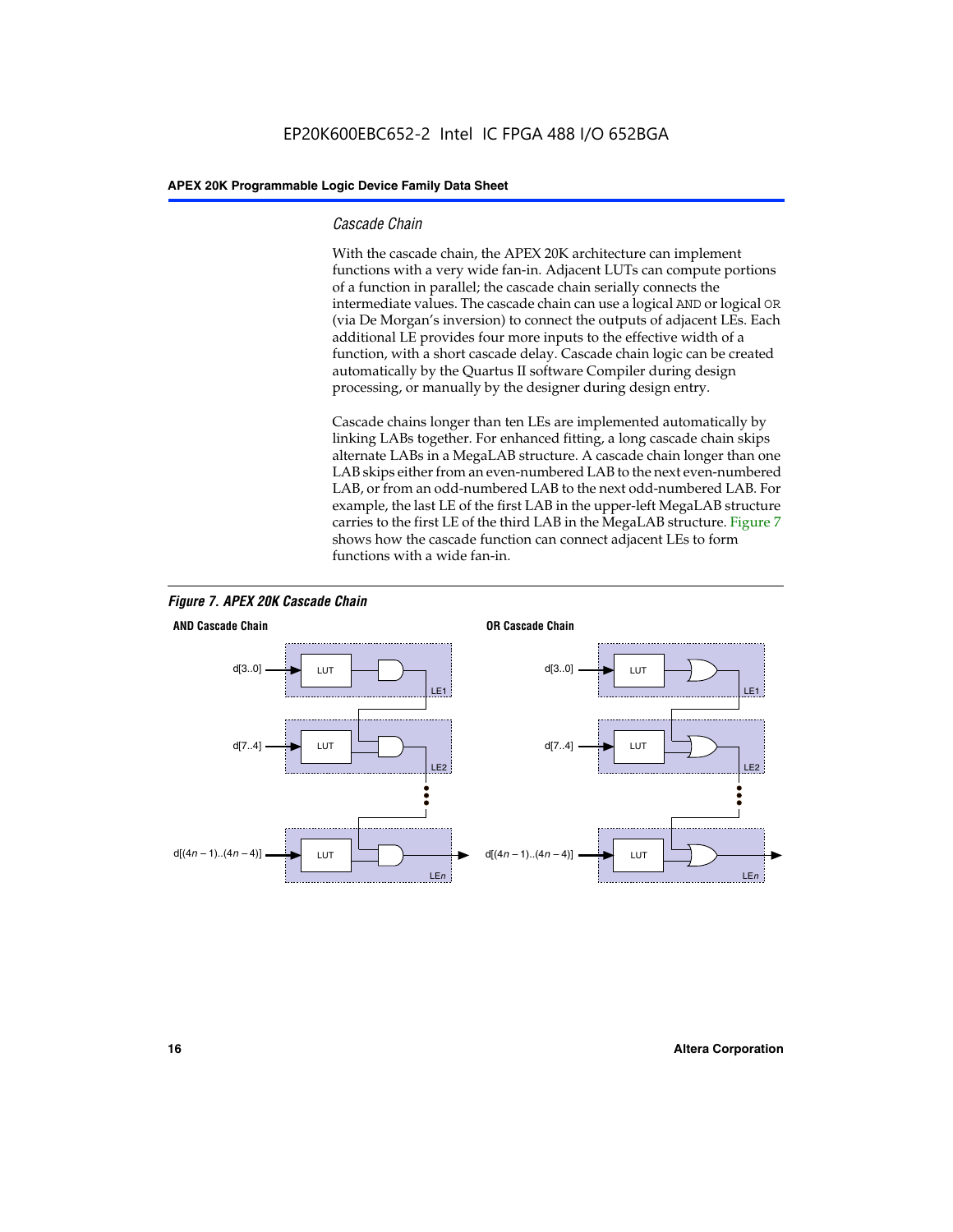#### *LE Operating Modes*

The APEX 20K LE can operate in one of the following three modes:

- Normal mode
- Arithmetic mode
- Counter mode

Each mode uses LE resources differently. In each mode, seven available inputs to the LE—the four data inputs from the LAB local interconnect, the feedback from the programmable register, and the carry-in and cascade-in from the previous LE—are directed to different destinations to implement the desired logic function. LAB-wide signals provide clock, asynchronous clear, asynchronous preset, asynchronous load, synchronous clear, synchronous load, and clock enable control for the register. These LAB-wide signals are available in all LE modes.

The Quartus II software, in conjunction with parameterized functions such as LPM and DesignWare functions, automatically chooses the appropriate mode for common functions such as counters, adders, and multipliers. If required, the designer can also create special-purpose functions that specify which LE operating mode to use for optimal performance. Figure 8 shows the LE operating modes.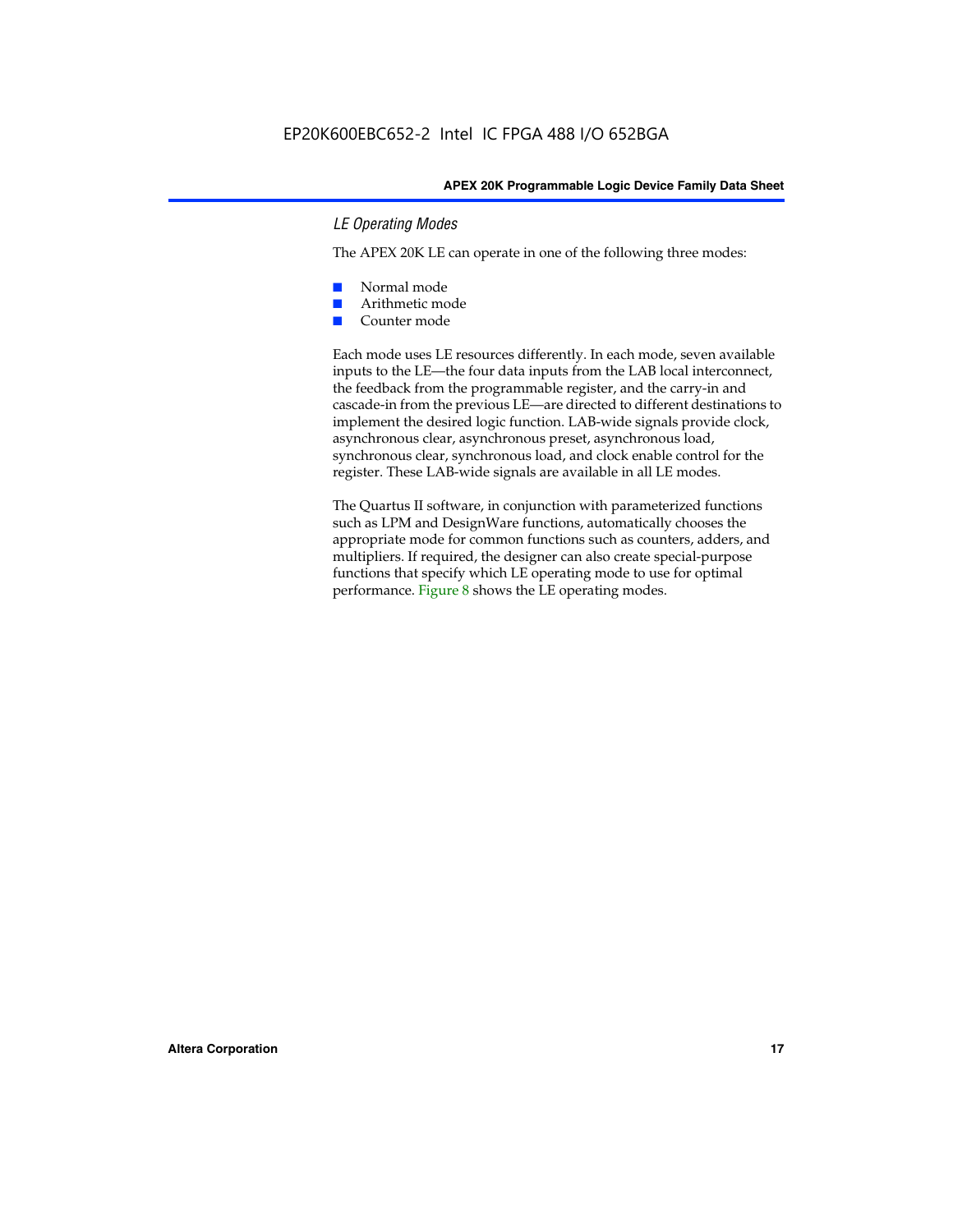#### *Figure 8. APEX 20K LE Operating Modes*



#### *Notes to Figure 8:*

- (1) LEs in normal mode support register packing.
- (2) There are two LAB-wide clock enables per LAB.
- (3) When using the carry-in in normal mode, the packed register feature is unavailable.
- (4) A register feedback multiplexer is available on LE1 of each LAB.
- (5) The DATA1 and DATA2 input signals can supply counter enable, up or down control, or register feedback signals for LEs other than the second LE in an LAB.
- (6) The LAB-wide synchronous clear and LAB wide synchronous load affect all registers in an LAB.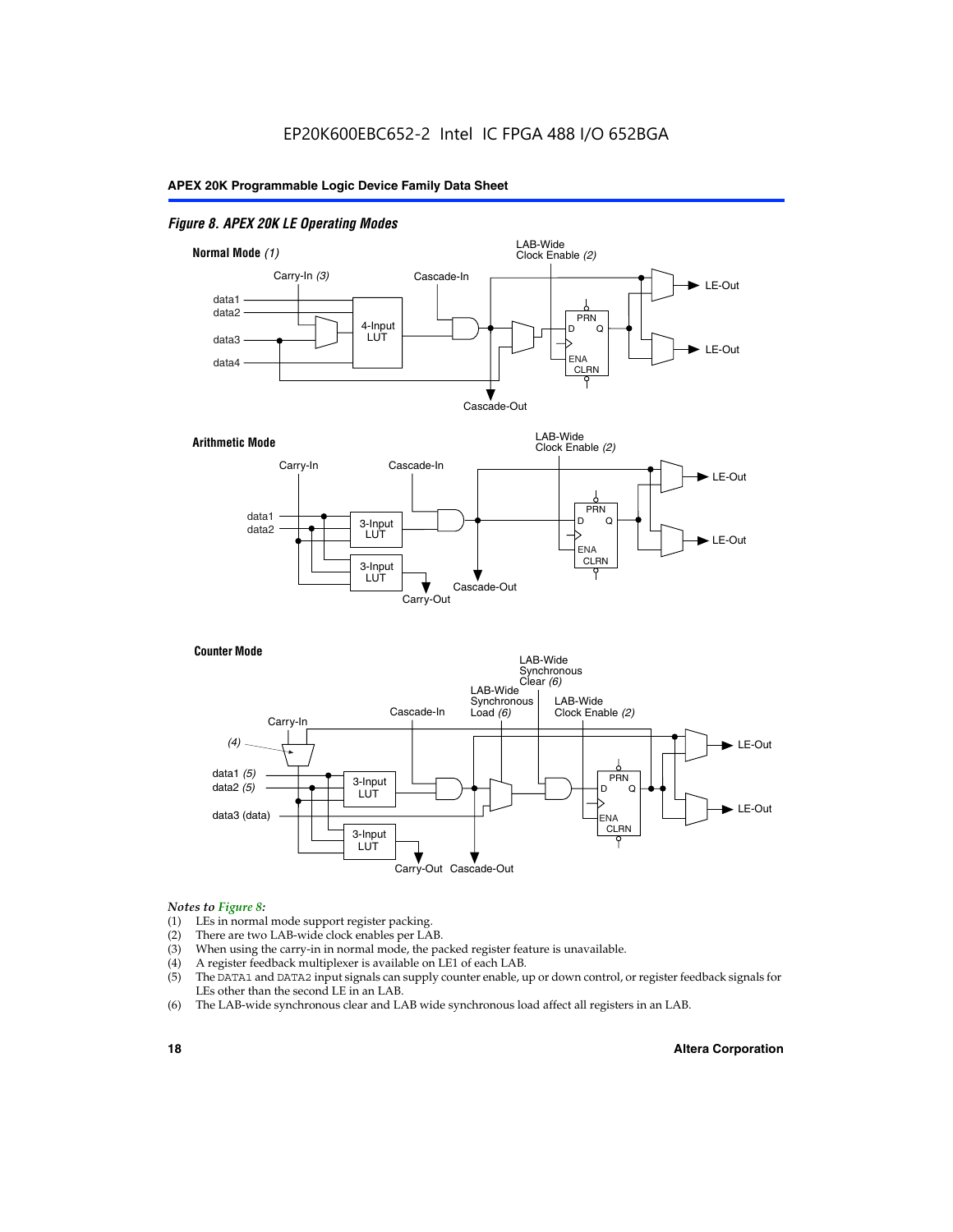#### **Normal Mode**

The normal mode is suitable for general logic applications, combinatorial functions, or wide decoding functions that can take advantage of a cascade chain. In normal mode, four data inputs from the LAB local interconnect and the carry-in are inputs to a four-input LUT. The Quartus II software Compiler automatically selects the carry-in or the DATA3 signal as one of the inputs to the LUT. The LUT output can be combined with the cascade-in signal to form a cascade chain through the cascade-out signal. LEs in normal mode support packed registers.

#### **Arithmetic Mode**

The arithmetic mode is ideal for implementing adders, accumulators, and comparators. An LE in arithmetic mode uses two 3-input LUTs. One LUT computes a three-input function; the other generates a carry output. As shown in Figure 8, the first LUT uses the carry-in signal and two data inputs from the LAB local interconnect to generate a combinatorial or registered output. For example, when implementing an adder, this output is the sum of three signals: DATA1, DATA2, and carry-in. The second LUT uses the same three signals to generate a carry-out signal, thereby creating a carry chain. The arithmetic mode also supports simultaneous use of the cascade chain. LEs in arithmetic mode can drive out registered and unregistered versions of the LUT output.

The Quartus II software implements parameterized functions that use the arithmetic mode automatically where appropriate; the designer does not need to specify how the carry chain will be used.

#### **Counter Mode**

The counter mode offers clock enable, counter enable, synchronous up/down control, synchronous clear, and synchronous load options. The counter enable and synchronous up/down control signals are generated from the data inputs of the LAB local interconnect. The synchronous clear and synchronous load options are LAB-wide signals that affect all registers in the LAB. Consequently, if any of the LEs in an LAB use the counter mode, other LEs in that LAB must be used as part of the same counter or be used for a combinatorial function. The Quartus II software automatically places any registers that are not used by the counter into other LABs.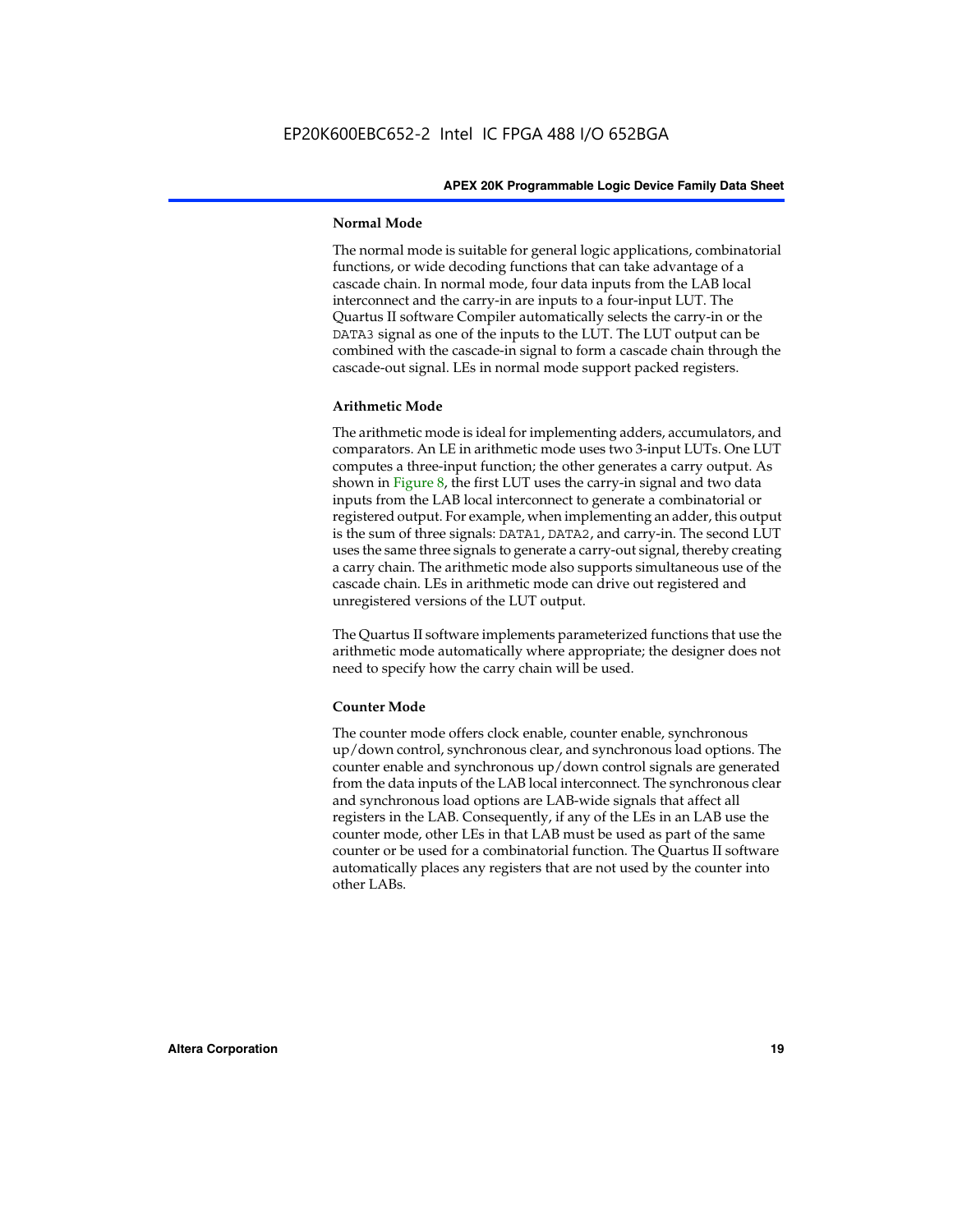The counter mode uses two three-input LUTs: one generates the counter data, and the other generates the fast carry bit. A 2-to-1 multiplexer provides synchronous loading, and another AND gate provides synchronous clearing. If the cascade function is used by an LE in counter mode, the synchronous clear or load overrides any signal carried on the cascade chain. The synchronous clear overrides the synchronous load. LEs in arithmetic mode can drive out registered and unregistered versions of the LUT output.

#### *Clear & Preset Logic Control*

Logic for the register's clear and preset signals is controlled by LAB-wide signals. The LE directly supports an asynchronous clear function. The Quartus II software Compiler can use a NOT-gate push-back technique to emulate an asynchronous preset. Moreover, the Quartus II software Compiler can use a programmable NOT-gate push-back technique to emulate simultaneous preset and clear or asynchronous load. However, this technique uses three additional LEs per register. All emulation is performed automatically when the design is compiled. Registers that emulate simultaneous preset and load will enter an unknown state upon power-up or when the chip-wide reset is asserted.

In addition to the two clear and preset modes, APEX 20K devices provide a chip-wide reset pin (DEV\_CLRn) that resets all registers in the device. Use of this pin is controlled through an option in the Quartus II software that is set before compilation. The chip-wide reset overrides all other control signals. Registers using an asynchronous preset are preset when the chip-wide reset is asserted; this effect results from the inversion technique used to implement the asynchronous preset.

#### **FastTrack Interconnect**

In the APEX 20K architecture, connections between LEs, ESBs, and I/O pins are provided by the FastTrack Interconnect. The FastTrack Interconnect is a series of continuous horizontal and vertical routing channels that traverse the device. This global routing structure provides predictable performance, even in complex designs. In contrast, the segmented routing in FPGAs requires switch matrices to connect a variable number of routing paths, increasing the delays between logic resources and reducing performance.

The FastTrack Interconnect consists of row and column interconnect channels that span the entire device. The row interconnect routes signals throughout a row of MegaLAB structures; the column interconnect routes signals throughout a column of MegaLAB structures. When using the row and column interconnect, an LE, IOE, or ESB can drive any other LE, IOE, or ESB in a device. See Figure 9.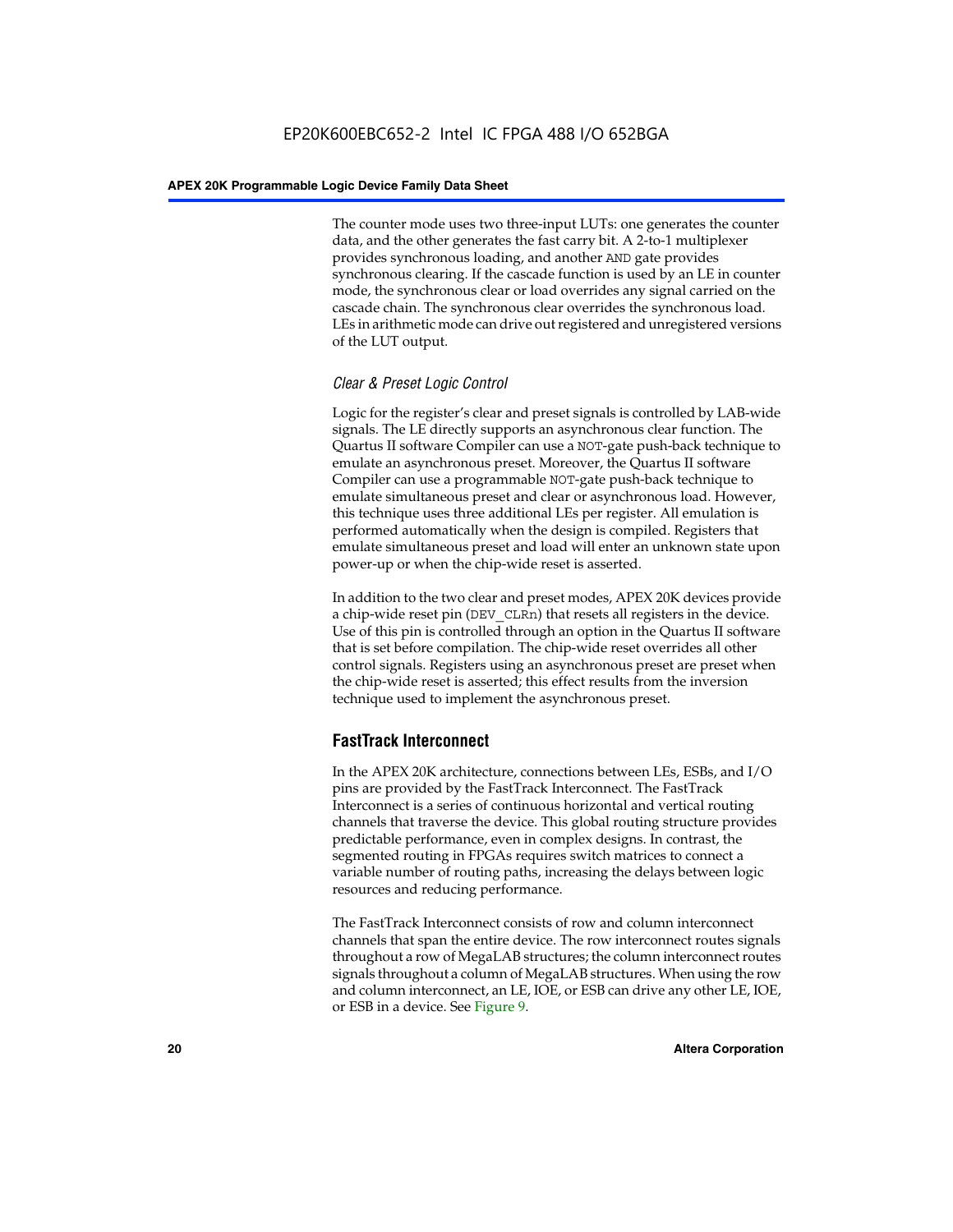



#### *Figure 9. APEX 20K Interconnect Structure*

A row line can be driven directly by LEs, IOEs, or ESBs in that row. Further, a column line can drive a row line, allowing an LE, IOE, or ESB to drive elements in a different row via the column and row interconnect. The row interconnect drives the MegaLAB interconnect to drive LEs, IOEs, or ESBs in a particular MegaLAB structure.

A column line can be directly driven by LEs, IOEs, or ESBs in that column. A column line on a device's left or right edge can also be driven by row IOEs. The column line is used to route signals from one row to another. A column line can drive a row line; it can also drive the MegaLAB interconnect directly, allowing faster connections between rows.

Figure 10 shows how the FastTrack Interconnect uses the local interconnect to drive LEs within MegaLAB structures.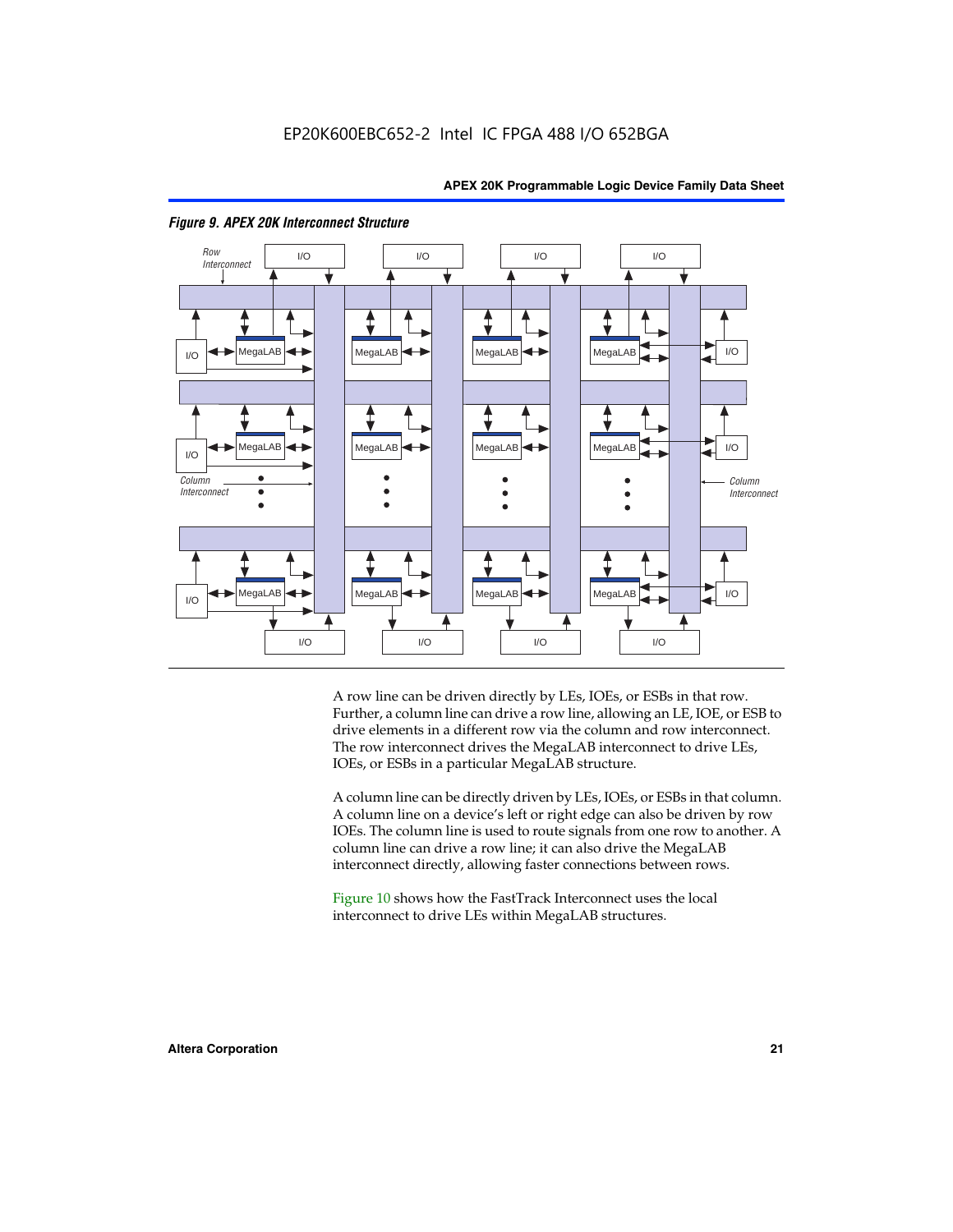

*Figure 10. FastTrack Connection to Local Interconnect*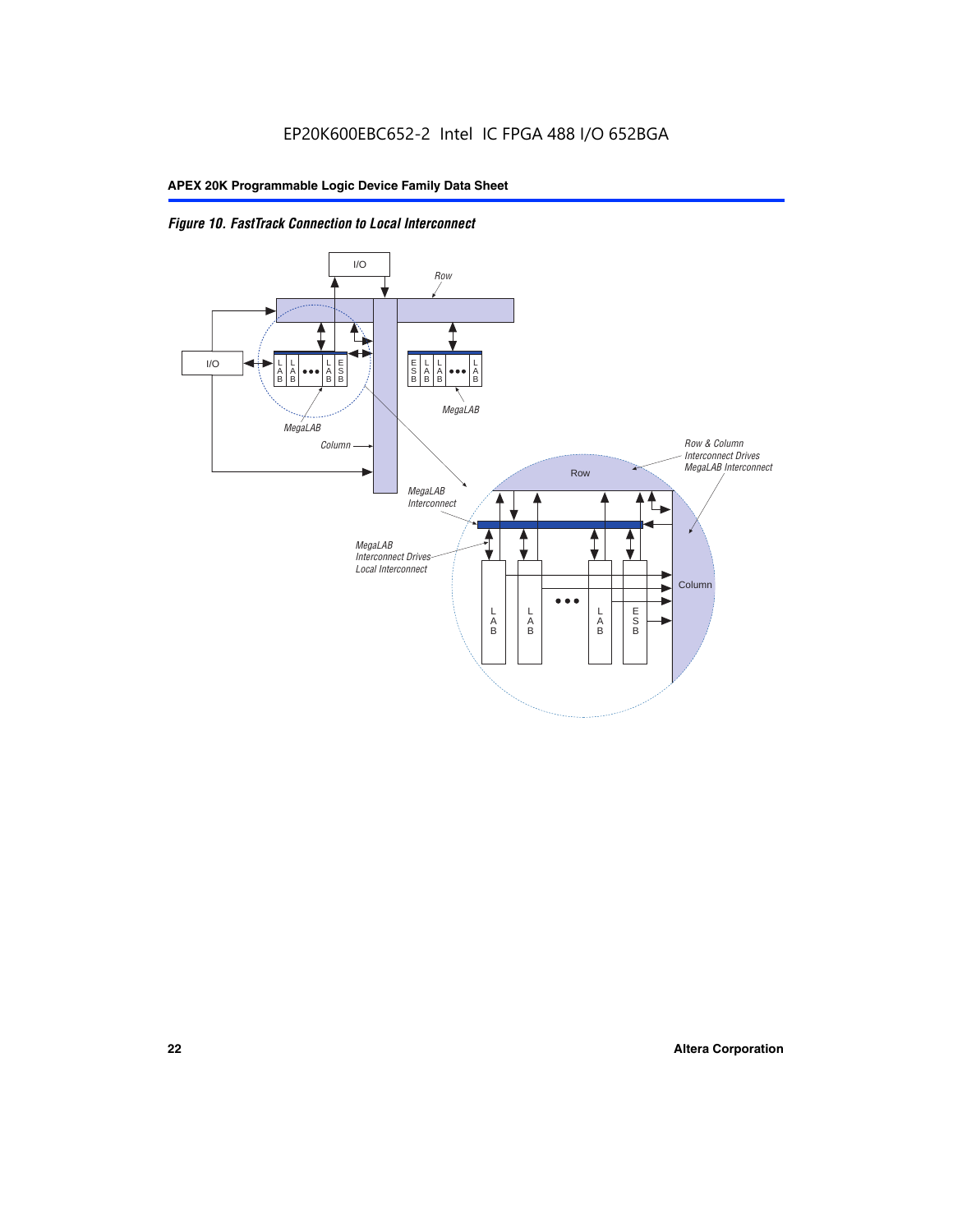Figure 11 shows the intersection of a row and column interconnect, and how these forms of interconnects and LEs drive each other.



*Figure 11. Driving the FastTrack Interconnect*

APEX 20KE devices include an enhanced interconnect structure for faster routing of input signals with high fan-out. Column I/O pins can drive the FastRow<sup>™</sup> interconnect, which routes signals directly into the local interconnect without having to drive through the MegaLAB interconnect. FastRow lines traverse two MegaLAB structures. Also, these pins can drive the local interconnect directly for fast setup times. On EP20K300E and larger devices, the FastRow interconnect drives the two MegaLABs in the top left corner, the two MegaLABs in the top right corner, the two MegaLABS in the bottom left corner, and the two MegaLABs in the bottom right corner. On EP20K200E and smaller devices, FastRow interconnect drives the two MegaLABs on the top and the two MegaLABs on the bottom of the device. On all devices, the FastRow interconnect drives all local interconnect in the appropriate MegaLABs except the local interconnect on the side of the MegaLAB opposite the ESB. Pins using the FastRow interconnect achieve a faster set-up time, as the signal does not need to use a MegaLAB interconnect line to reach the destination LE. Figure 12 shows the FastRow interconnect.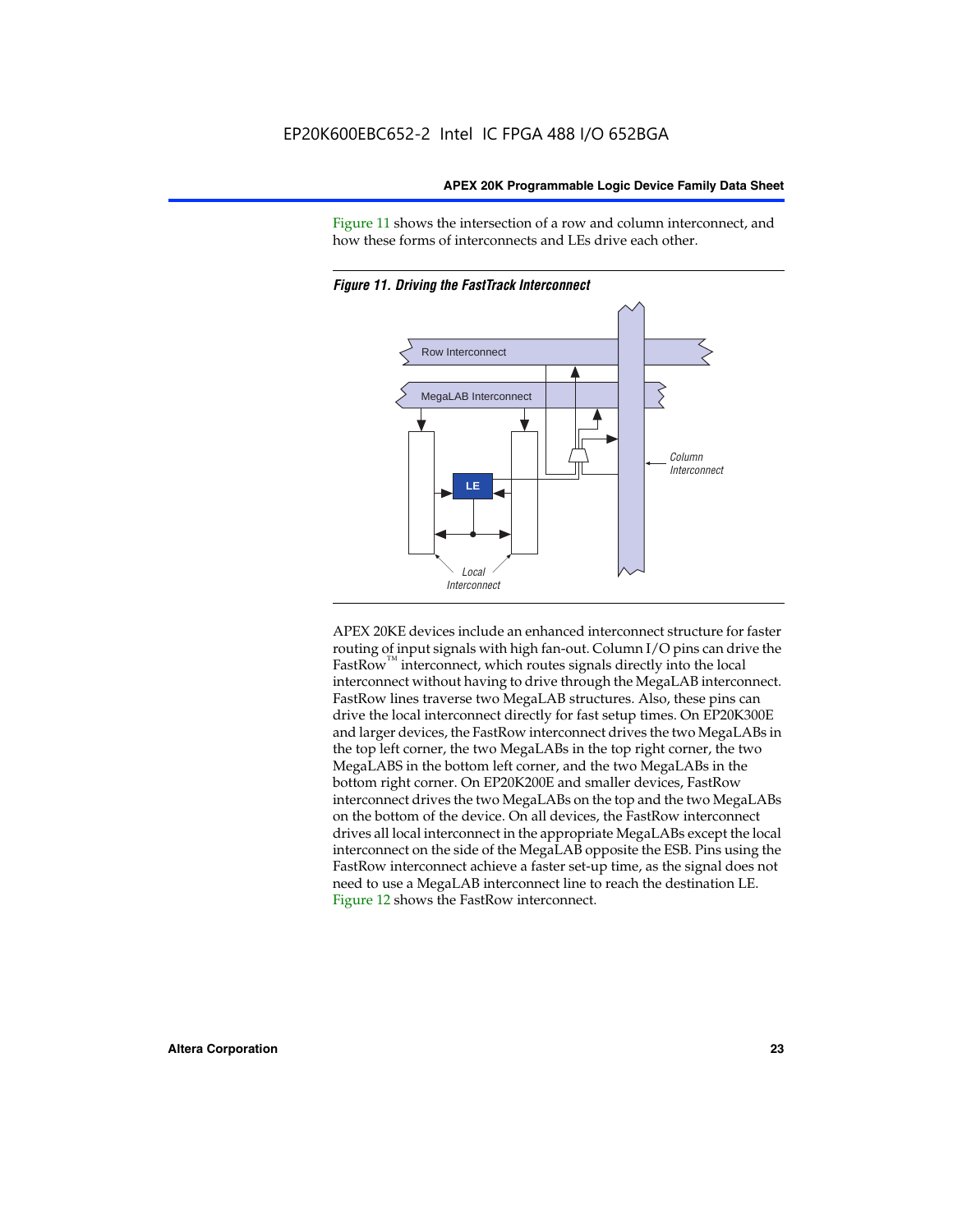

*Figure 12. APEX 20KE FastRow Interconnect*

Table 9 summarizes how various elements of the APEX 20K architecture drive each other.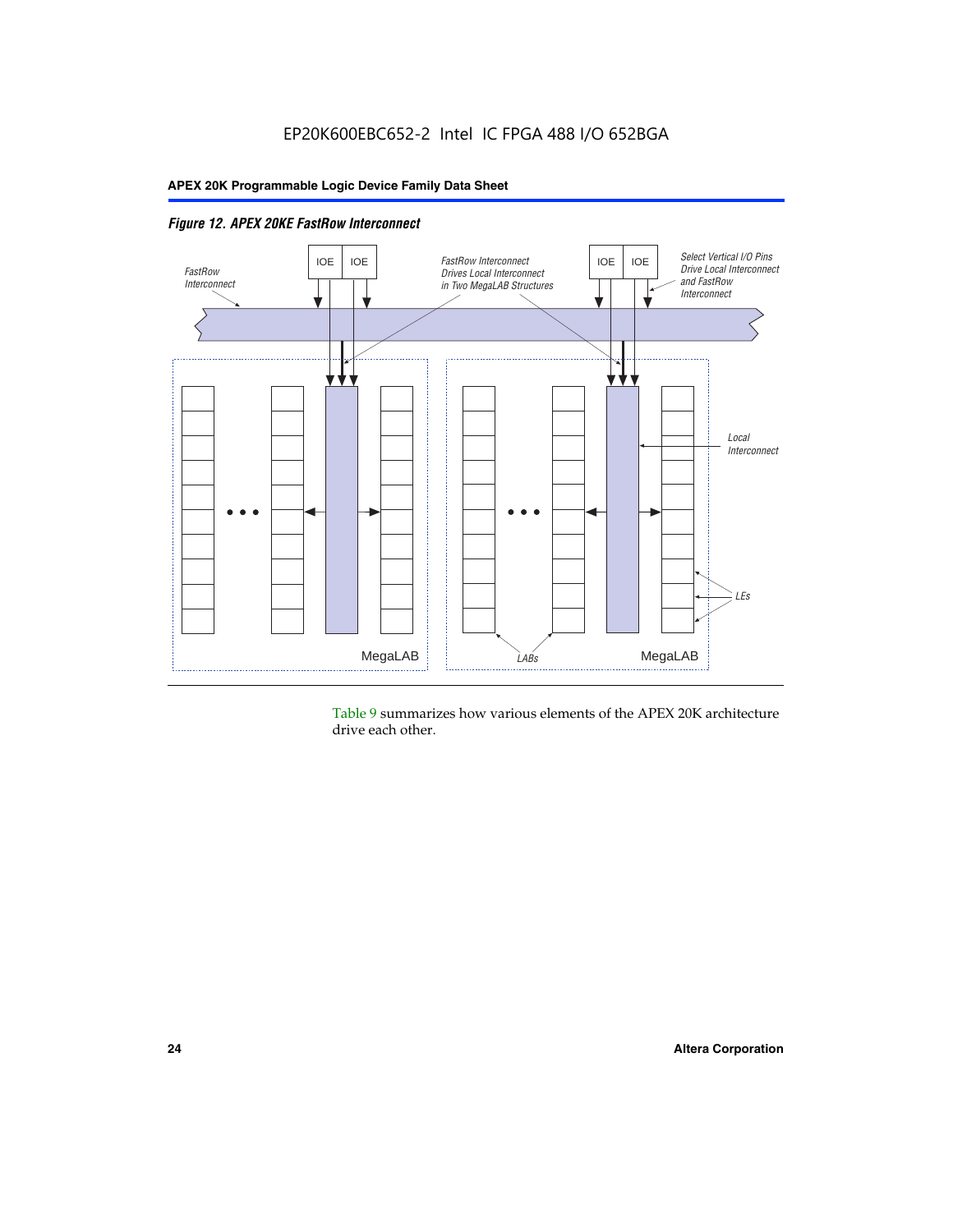| <b>Table 9. APEX 20K Routing Scheme</b> |                         |                      |              |              |                              |                                |                                                |                                            |                                |  |
|-----------------------------------------|-------------------------|----------------------|--------------|--------------|------------------------------|--------------------------------|------------------------------------------------|--------------------------------------------|--------------------------------|--|
| <b>Source</b>                           | <b>Destination</b>      |                      |              |              |                              |                                |                                                |                                            |                                |  |
|                                         | <b>Row</b><br>$1/0$ Pin | Column<br>$I/O P$ in | LE           | <b>ESB</b>   | Local<br><b>Interconnect</b> | <b>MegaLAB</b><br>Interconnect | Row<br><b>FastTrack</b><br><b>Interconnect</b> | Column<br><b>FastTrack</b><br>Interconnect | <b>FastRow</b><br>Interconnect |  |
| Row I/O Pin                             |                         |                      |              |              | $\checkmark$                 | $\checkmark$                   | $\checkmark$                                   | $\checkmark$                               |                                |  |
| Column I/O<br>Pin                       |                         |                      |              |              |                              |                                |                                                | $\checkmark$                               | $\checkmark$<br>(1)            |  |
| LE                                      |                         |                      |              |              | $\checkmark$                 | $\checkmark$                   | $\checkmark$                                   | $\checkmark$                               |                                |  |
| <b>ESB</b>                              |                         |                      |              |              | $\checkmark$                 | $\checkmark$                   | $\checkmark$                                   | $\checkmark$                               |                                |  |
| Local<br>Interconnect                   | $\checkmark$            | $\checkmark$         | $\checkmark$ | $\checkmark$ |                              |                                |                                                |                                            |                                |  |
| MegaLAB<br>Interconnect                 |                         |                      |              |              | $\checkmark$                 |                                |                                                |                                            |                                |  |
| Row<br>FastTrack<br>Interconnect        |                         |                      |              |              |                              | $\checkmark$                   |                                                | $\checkmark$                               |                                |  |
| Column<br>FastTrack<br>Interconnect     |                         |                      |              |              |                              | $\checkmark$                   | $\checkmark$                                   |                                            |                                |  |
| FastRow<br>Interconnect                 |                         |                      |              |              | $\checkmark$<br>(1)          |                                |                                                |                                            |                                |  |

#### *Note to Table 9:*

(1) This connection is supported in APEX 20KE devices only.

#### **Product-Term Logic**

The product-term portion of the MultiCore architecture is implemented with the ESB. The ESB can be configured to act as a block of macrocells on an ESB-by-ESB basis. Each ESB is fed by 32 inputs from the adjacent local interconnect; therefore, it can be driven by the MegaLAB interconnect or the adjacent LAB. Also, nine ESB macrocells feed back into the ESB through the local interconnect for higher performance. Dedicated clock pins, global signals, and additional inputs from the local interconnect drive the ESB control signals.

In product-term mode, each ESB contains 16 macrocells. Each macrocell consists of two product terms and a programmable register. Figure 13 shows the ESB in product-term mode.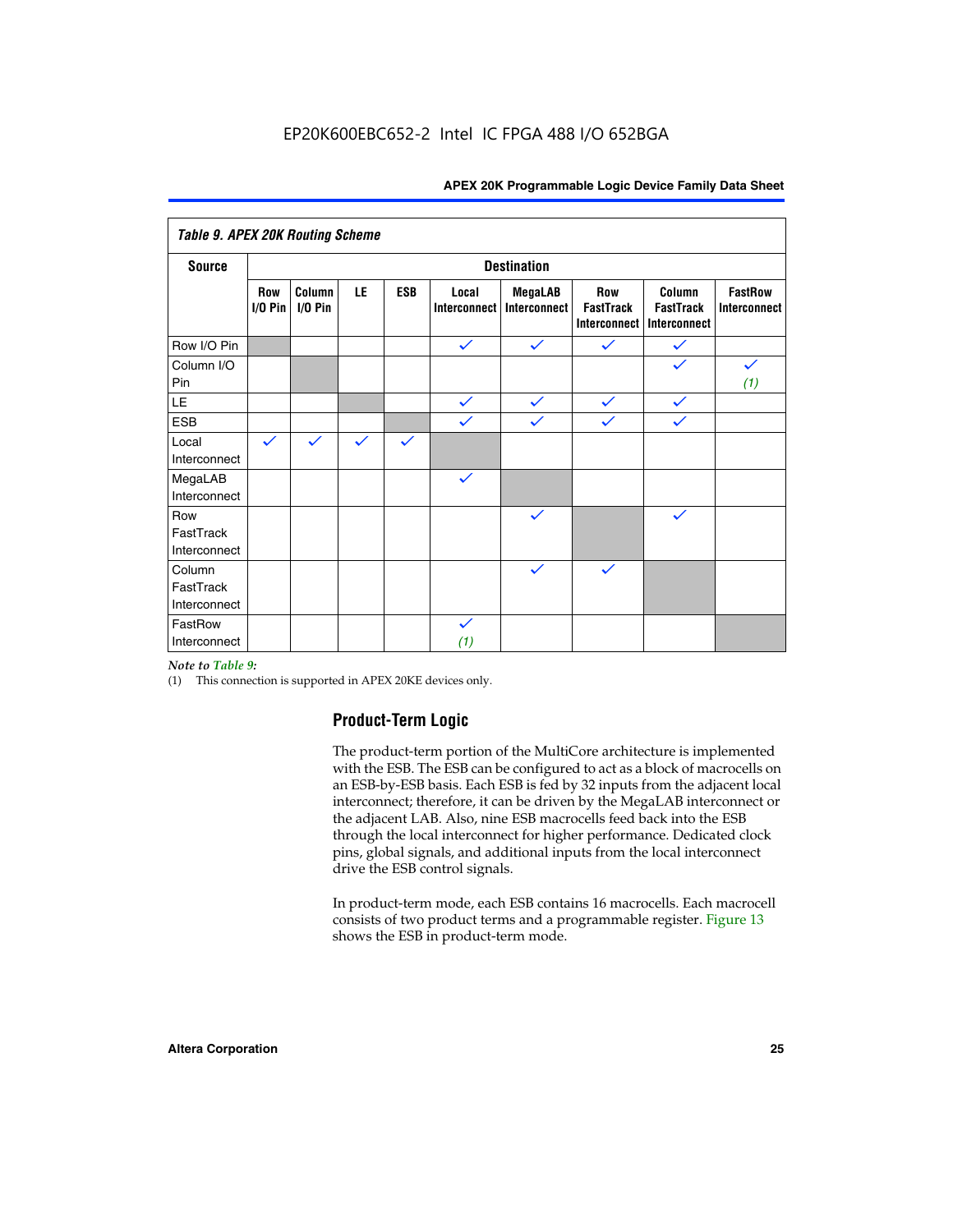#### *Figure 13. Product-Term Logic in ESB*



(1) APEX 20KE devices have four dedicated clocks.

#### *Macrocells*

APEX 20K macrocells can be configured individually for either sequential or combinatorial logic operation. The macrocell consists of three functional blocks: the logic array, the product-term select matrix, and the programmable register.

Combinatorial logic is implemented in the product terms. The productterm select matrix allocates these product terms for use as either primary logic inputs (to the OR and XOR gates) to implement combinatorial functions, or as parallel expanders to be used to increase the logic available to another macrocell. One product term can be inverted; the Quartus II software uses this feature to perform DeMorgan's inversion for more efficient implementation of wide OR functions. The Quartus II software Compiler can use a NOT-gate push-back technique to emulate an asynchronous preset. Figure 14 shows the APEX 20K macrocell.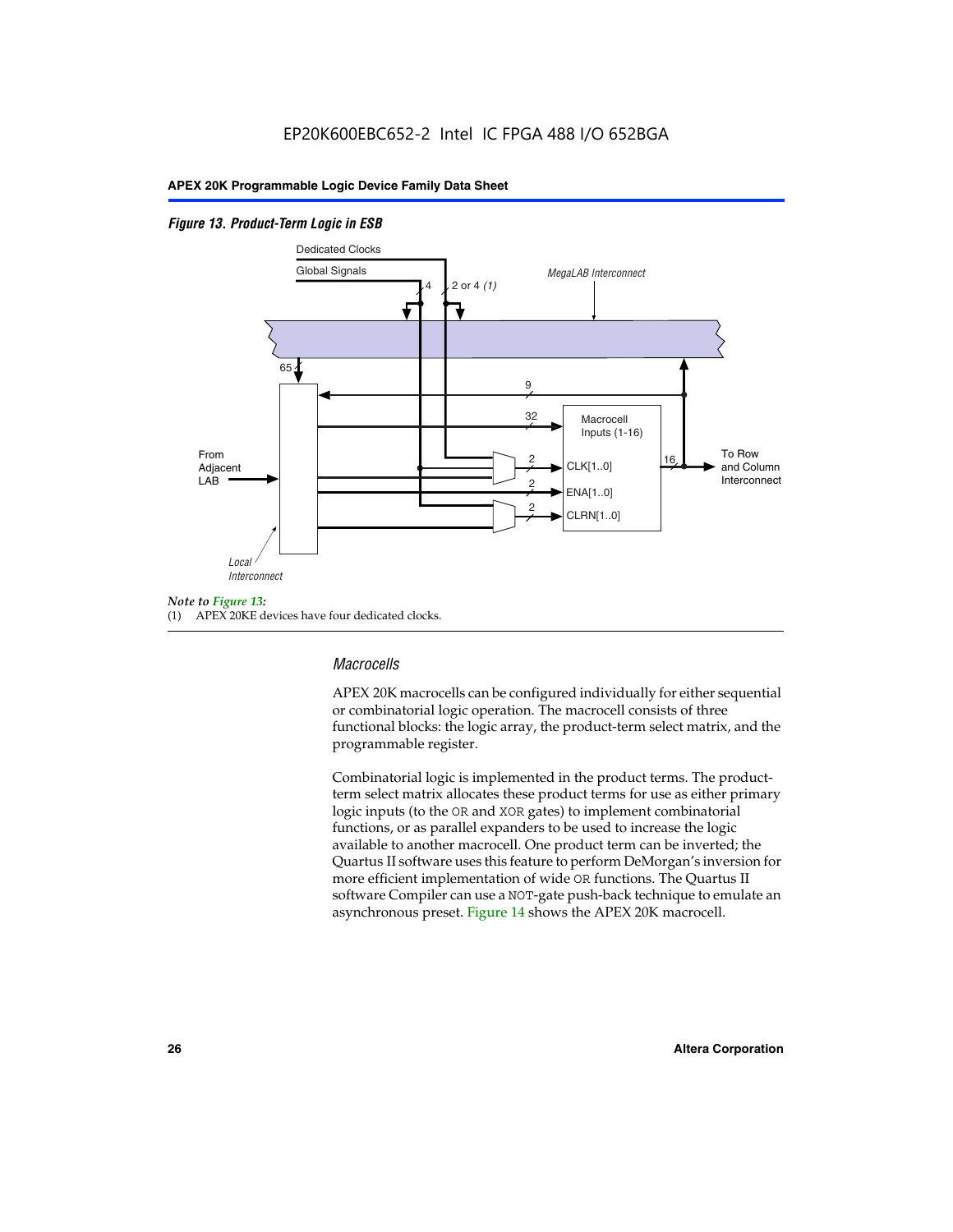

#### *Figure 14. APEX 20K Macrocell*

For registered functions, each macrocell register can be programmed individually to implement D, T, JK, or SR operation with programmable clock control. The register can be bypassed for combinatorial operation. During design entry, the designer specifies the desired register type; the Quartus II software then selects the most efficient register operation for each registered function to optimize resource utilization. The Quartus II software or other synthesis tools can also select the most efficient register operation automatically when synthesizing HDL designs.

Each programmable register can be clocked by one of two ESB-wide clocks. The ESB-wide clocks can be generated from device dedicated clock pins, global signals, or local interconnect. Each clock also has an associated clock enable, generated from the local interconnect. The clock and clock enable signals are related for a particular ESB; any macrocell using a clock also uses the associated clock enable.

If both the rising and falling edges of a clock are used in an ESB, both ESB-wide clock signals are used.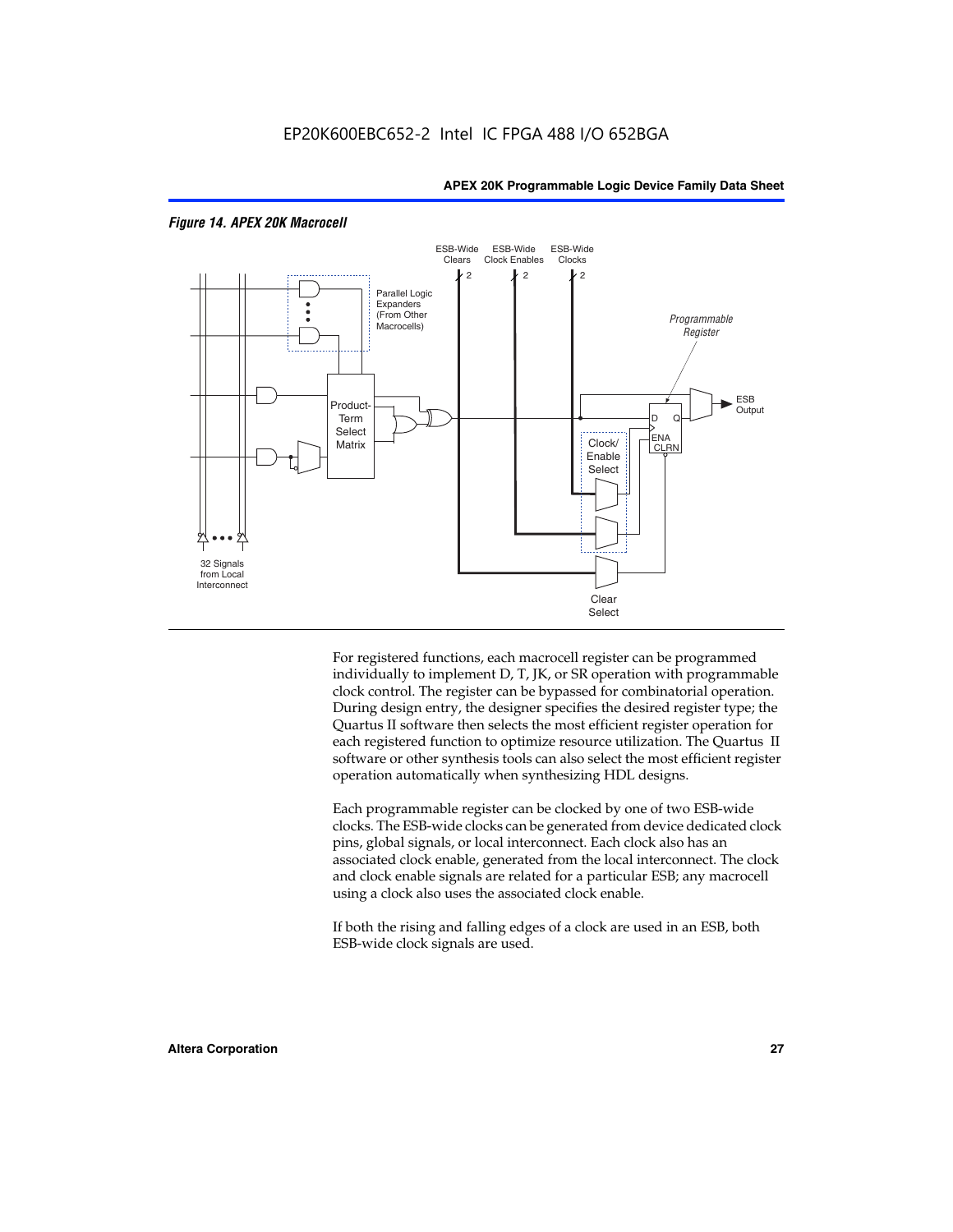The programmable register also supports an asynchronous clear function. Within the ESB, two asynchronous clears are generated from global signals and the local interconnect. Each macrocell can either choose between the two asynchronous clear signals or choose to not be cleared. Either of the two clear signals can be inverted within the ESB. Figure 15 shows the ESB control logic when implementing product-terms.





(1) APEX 20KE devices have four dedicated clocks.

#### *Parallel Expanders*

Parallel expanders are unused product terms that can be allocated to a neighboring macrocell to implement fast, complex logic functions. Parallel expanders allow up to 32 product terms to feed the macrocell OR logic directly, with two product terms provided by the macrocell and 30 parallel expanders provided by the neighboring macrocells in the ESB.

The Quartus II software Compiler can allocate up to 15 sets of up to two parallel expanders per set to the macrocells automatically. Each set of two parallel expanders incurs a small, incremental timing delay. Figure 16 shows the APEX 20K parallel expanders.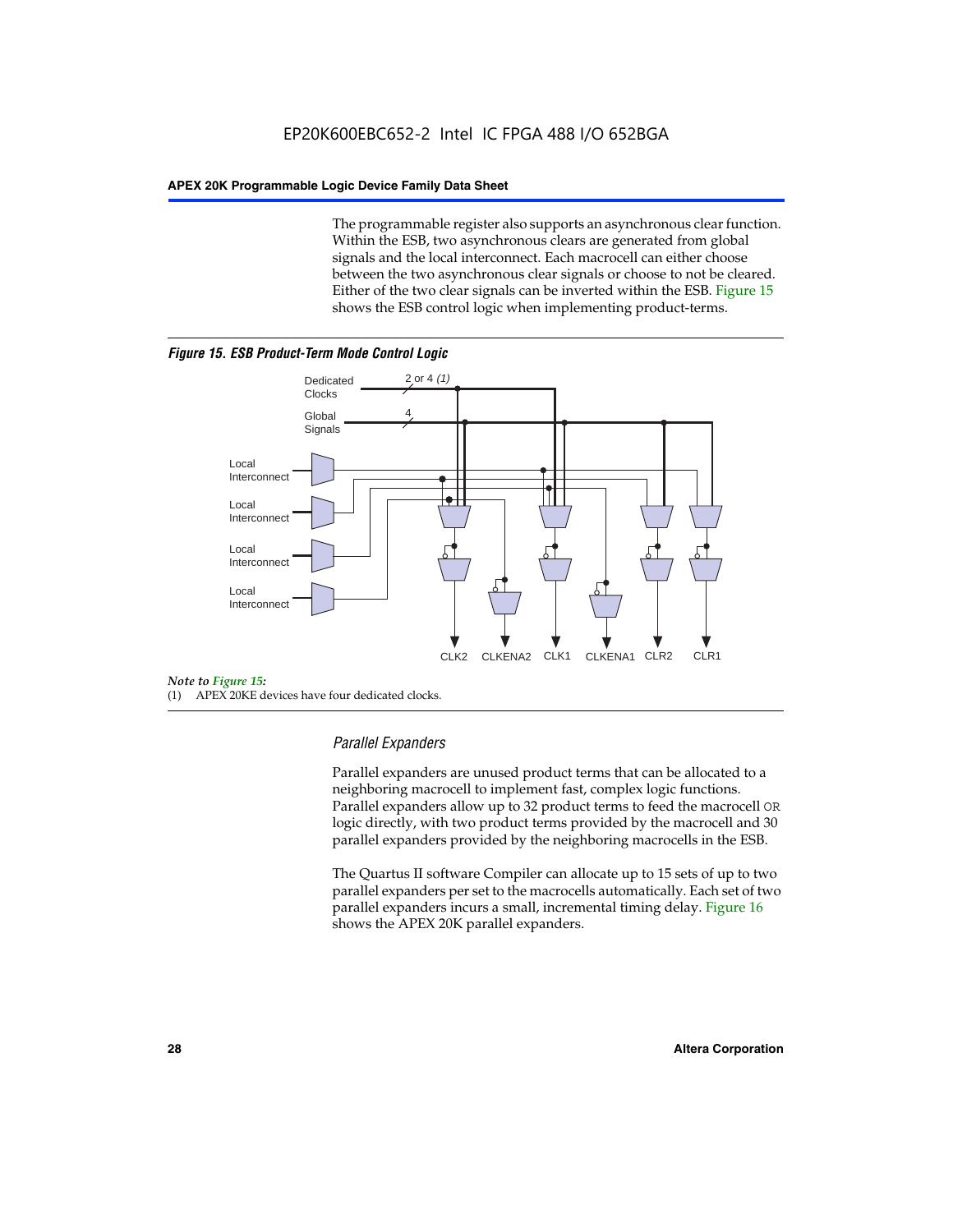



## **Embedded System Block**

The ESB can implement various types of memory blocks, including dual-port RAM, ROM, FIFO, and CAM blocks. The ESB includes input and output registers; the input registers synchronize writes, and the output registers can pipeline designs to improve system performance. The ESB offers a dual-port mode, which supports simultaneous reads and writes at two different clock frequencies. Figure 17 shows the ESB block diagram.



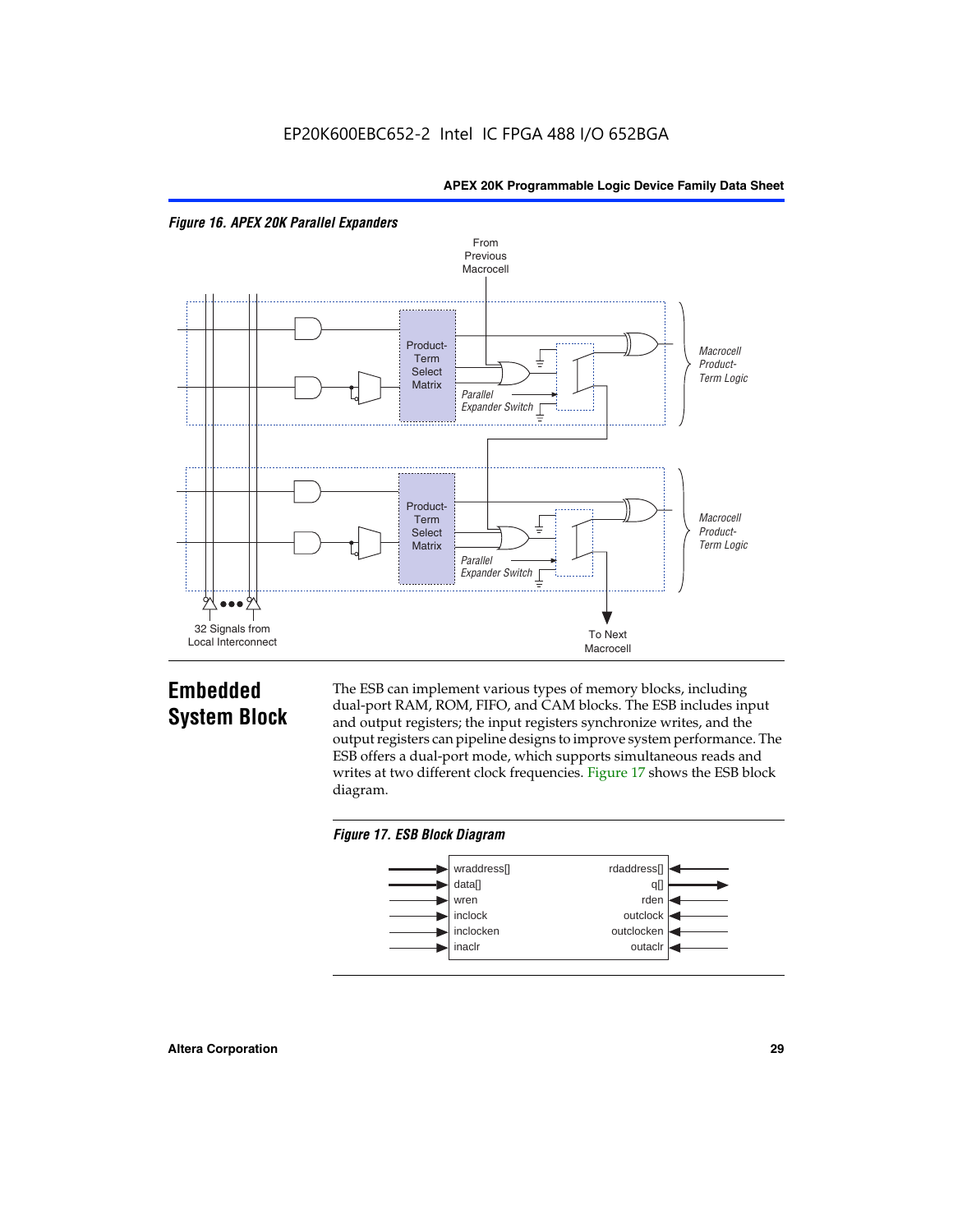ESBs can implement synchronous RAM, which is easier to use than asynchronous RAM. A circuit using asynchronous RAM must generate the RAM write enable (WE) signal, while ensuring that its data and address signals meet setup and hold time specifications relative to the WE signal. In contrast, the ESB's synchronous RAM generates its own WE signal and is self-timed with respect to the global clock. Circuits using the ESB's selftimed RAM must only meet the setup and hold time specifications of the global clock.

ESB inputs are driven by the adjacent local interconnect, which in turn can be driven by the MegaLAB or FastTrack Interconnect. Because the ESB can be driven by the local interconnect, an adjacent LE can drive it directly for fast memory access. ESB outputs drive the MegaLAB and FastTrack Interconnect. In addition, ten ESB outputs, nine of which are unique output lines, drive the local interconnect for fast connection to adjacent LEs or for fast feedback product-term logic.

When implementing memory, each ESB can be configured in any of the following sizes:  $128 \times 16$ ,  $256 \times 8$ ,  $512 \times 4$ ,  $1,024 \times 2$ , or  $2,048 \times 1$ . By combining multiple ESBs, the Quartus II software implements larger memory blocks automatically. For example, two  $128 \times 16$  RAM blocks can be combined to form a  $128 \times 32$  RAM block, and two  $512 \times 4$  RAM blocks can be combined to form a  $512 \times 8$  RAM block. Memory performance does not degrade for memory blocks up to 2,048 words deep. Each ESB can implement a 2,048-word-deep memory; the ESBs are used in parallel, eliminating the need for any external control logic and its associated delays.

To create a high-speed memory block that is more than 2,048 words deep, ESBs drive tri-state lines. Each tri-state line connects all ESBs in a column of MegaLAB structures, and drives the MegaLAB interconnect and row and column FastTrack Interconnect throughout the column. Each ESB incorporates a programmable decoder to activate the tri-state driver appropriately. For instance, to implement 8,192-word-deep memory, four ESBs are used. Eleven address lines drive the ESB memory, and two more drive the tri-state decoder. Depending on which 2,048-word memory page is selected, the appropriate ESB driver is turned on, driving the output to the tri-state line. The Quartus II software automatically combines ESBs with tri-state lines to form deeper memory blocks. The internal tri-state control logic is designed to avoid internal contention and floating lines. See Figure 18.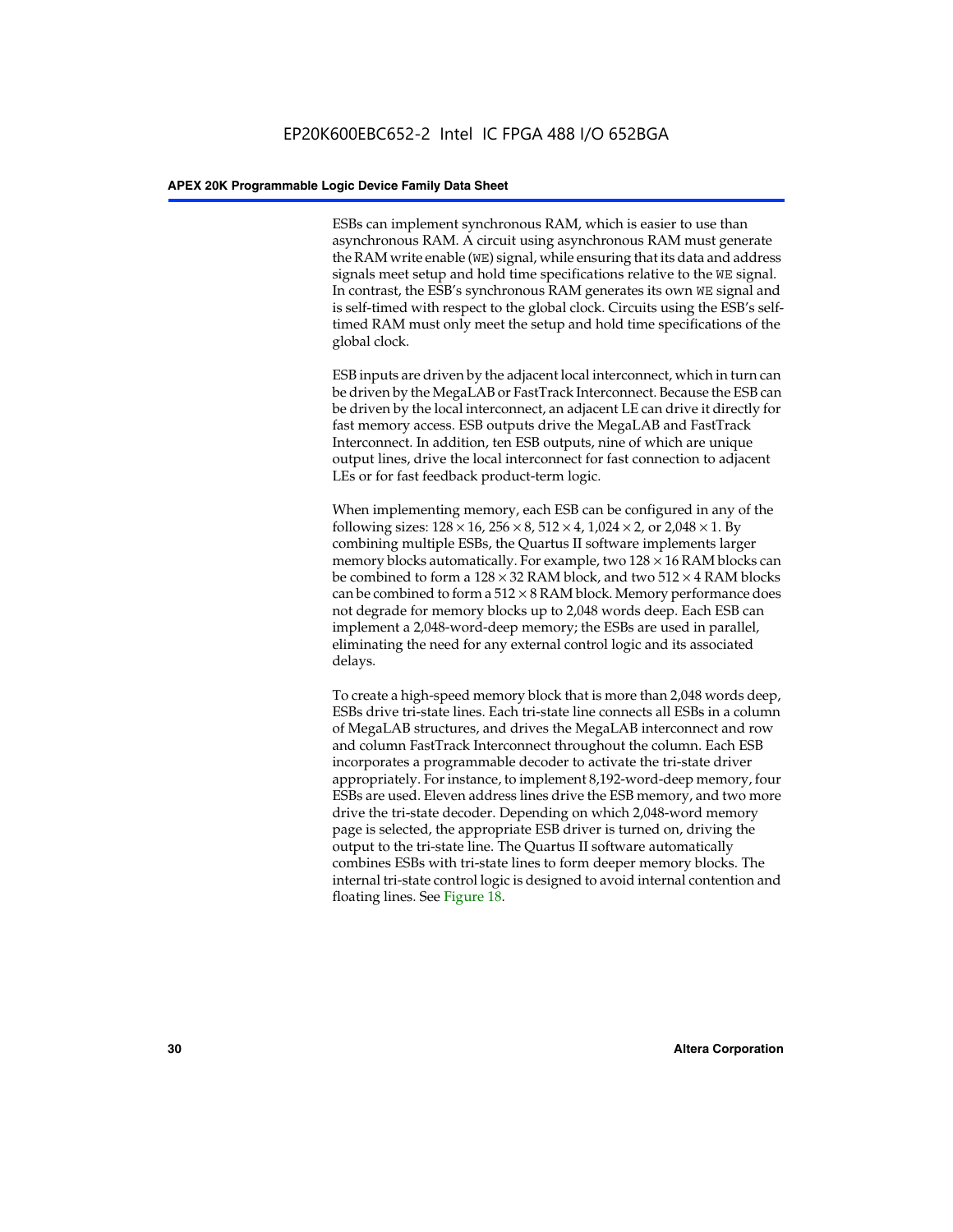

*Figure 18. Deep Memory Block Implemented with Multiple ESBs*

The ESB implements two forms of dual-port memory: read/write clock mode and input/output clock mode. The ESB can also be used for bidirectional, dual-port memory applications in which two ports read or write simultaneously. To implement this type of dual-port memory, two or four ESBs are used to support two simultaneous reads or writes. This functionality is shown in Figure 19.

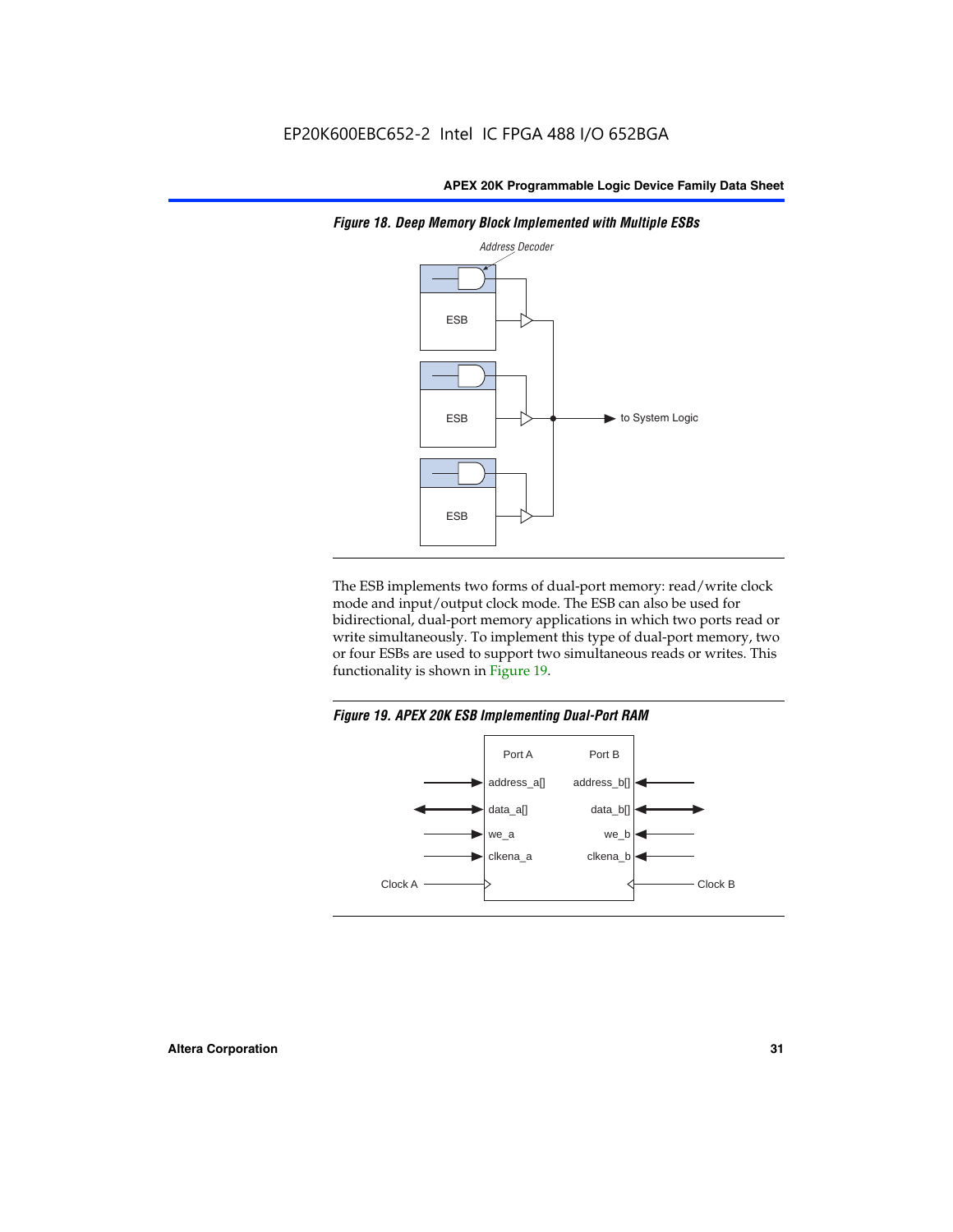#### **Read/Write Clock Mode**

The read/write clock mode contains two clocks. One clock controls all registers associated with writing: data input, WE, and write address. The other clock controls all registers associated with reading: read enable (RE), read address, and data output. The ESB also supports clock enable and asynchronous clear signals; these signals also control the read and write registers independently. Read/write clock mode is commonly used for applications where reads and writes occur at different system frequencies. Figure 20 shows the ESB in read/write clock mode.



### *Notes to Figure 20:*

- (1) All registers can be cleared asynchronously by ESB local interconnect signals, global signals, or the chip-wide reset.
- (2) APEX 20KE devices have four dedicated clocks.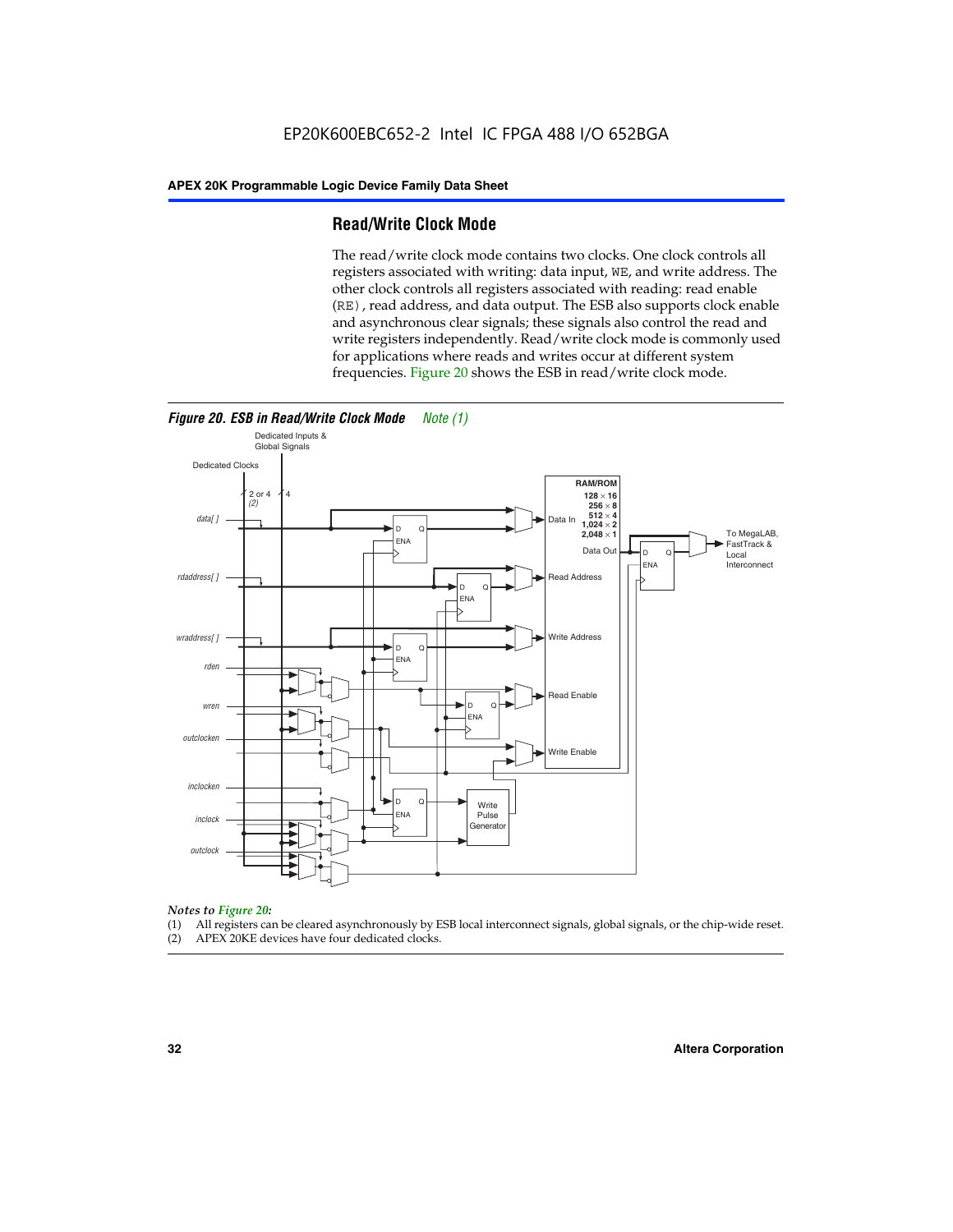#### **Input/Output Clock Mode**

The input/output clock mode contains two clocks. One clock controls all registers for inputs into the ESB: data input, WE, RE, read address, and write address. The other clock controls the ESB data output registers. The ESB also supports clock enable and asynchronous clear signals; these signals also control the reading and writing of registers independently. Input/output clock mode is commonly used for applications where the reads and writes occur at the same system frequency, but require different clock enable signals for the input and output registers. Figure 21 shows the ESB in input/output clock mode.



#### *Figure 21. ESB in Input/Output Clock Mode Note (1)*

#### *Notes to Figure 21:*

(1) All registers can be cleared asynchronously by ESB local interconnect signals, global signals, or the chip-wide reset.

(2) APEX 20KE devices have four dedicated clocks.

#### **Single-Port Mode**

The APEX 20K ESB also supports a single-port mode, which is used when simultaneous reads and writes are not required. See Figure 22.

#### **Altera Corporation 33**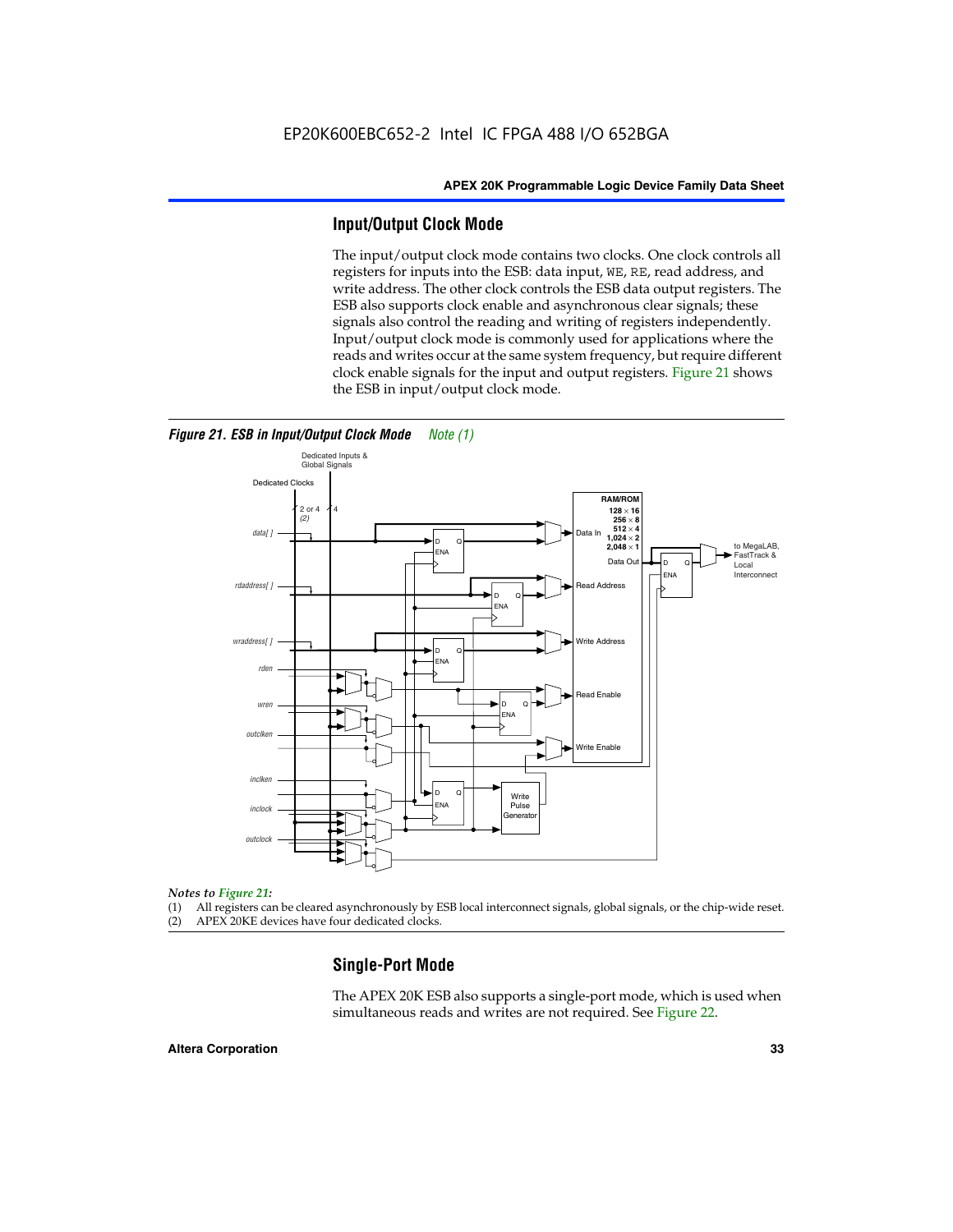#### *Figure 22. ESB in Single-Port Mode Note (1)*



#### *Notes to Figure 22:*

(1) All registers can be asynchronously cleared by ESB local interconnect signals, global signals, or the chip-wide reset.

(2) APEX 20KE devices have four dedicated clocks.

#### **Content-Addressable Memory**

In APEX 20KE devices, the ESB can implement CAM. CAM can be thought of as the inverse of RAM. When read, RAM outputs the data for a given address. Conversely, CAM outputs an address for a given data word. For example, if the data FA12 is stored in address 14, the CAM outputs 14 when FA12 is driven into it.

CAM is used for high-speed search operations. When searching for data within a RAM block, the search is performed serially. Thus, finding a particular data word can take many cycles. CAM searches all addresses in parallel and outputs the address storing a particular word. When a match is found, a match flag is set high. Figure 23 shows the CAM block diagram.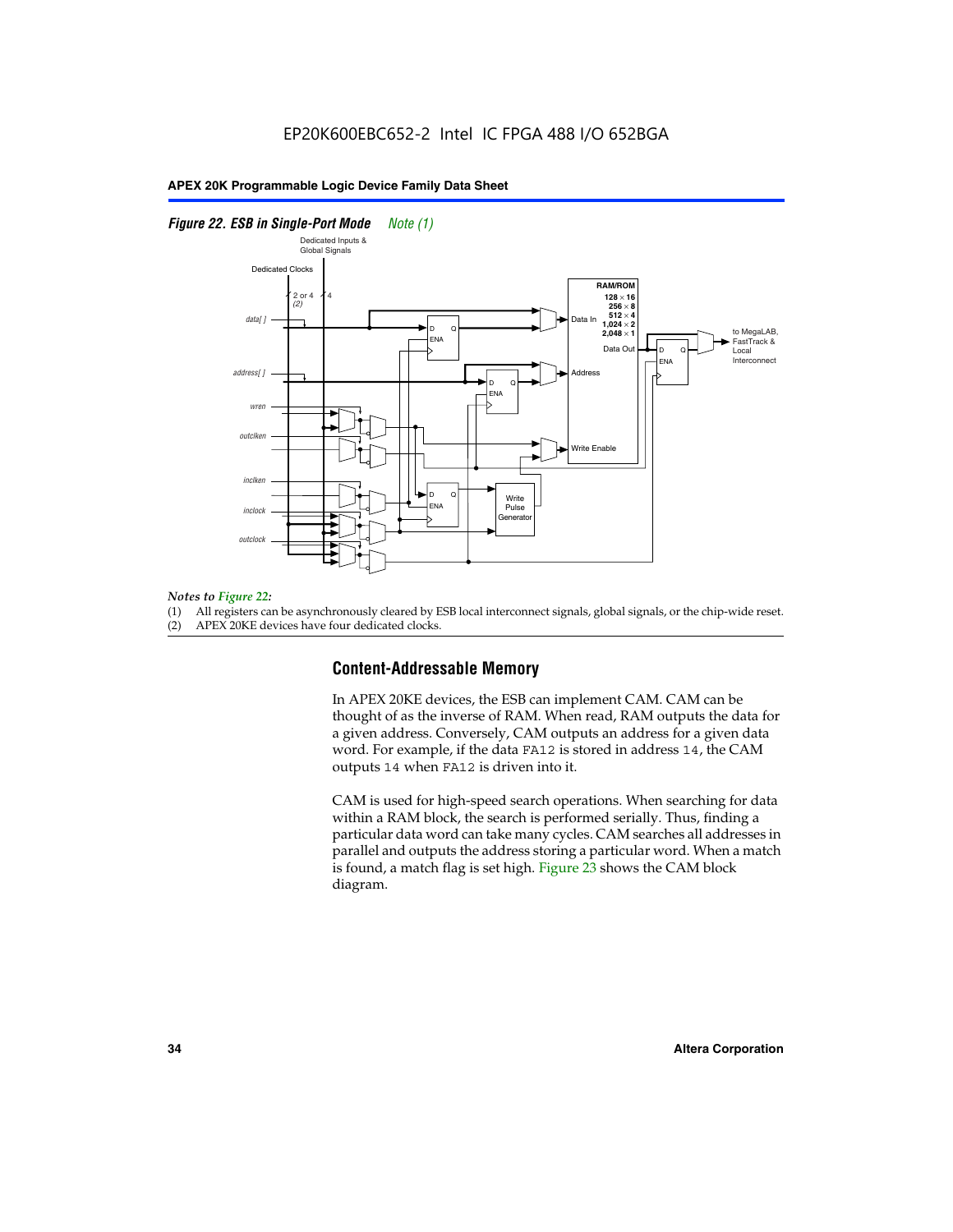

#### *Figure 23. APEX 20KE CAM Block Diagram*

CAM can be used in any application requiring high-speed searches, such as networking, communications, data compression, and cache management.

The APEX 20KE on-chip CAM provides faster system performance than traditional discrete CAM. Integrating CAM and logic into the APEX 20KE device eliminates off-chip and on-chip delays, improving system performance.

When in CAM mode, the ESB implements 32-word, 32-bit CAM. Wider or deeper CAM can be implemented by combining multiple CAMs with some ancillary logic implemented in LEs. The Quartus II software combines ESBs and LEs automatically to create larger CAMs.

CAM supports writing "don't care" bits into words of the memory. The "don't-care" bit can be used as a mask for CAM comparisons; any bit set to "don't-care" has no effect on matches.

The output of the CAM can be encoded or unencoded. When encoded, the ESB outputs an encoded address of the data's location. For instance, if the data is located in address 12, the ESB output is 12. When unencoded, the ESB uses its 16 outputs to show the location of the data over two clock cycles. In this case, if the data is located in address 12, the 12th output line goes high. When using unencoded outputs, two clock cycles are required to read the output because a 16-bit output bus is used to show the status of 32 words.

The encoded output is better suited for designs that ensure duplicate data is not written into the CAM. If duplicate data is written into two locations, the CAM's output will be incorrect. If the CAM may contain duplicate data, the unencoded output is a better solution; CAM with unencoded outputs can distinguish multiple data locations.

CAM can be pre-loaded with data during configuration, or it can be written during system operation. In most cases, two clock cycles are required to write each word into CAM. When "don't-care" bits are used, a third clock cycle is required.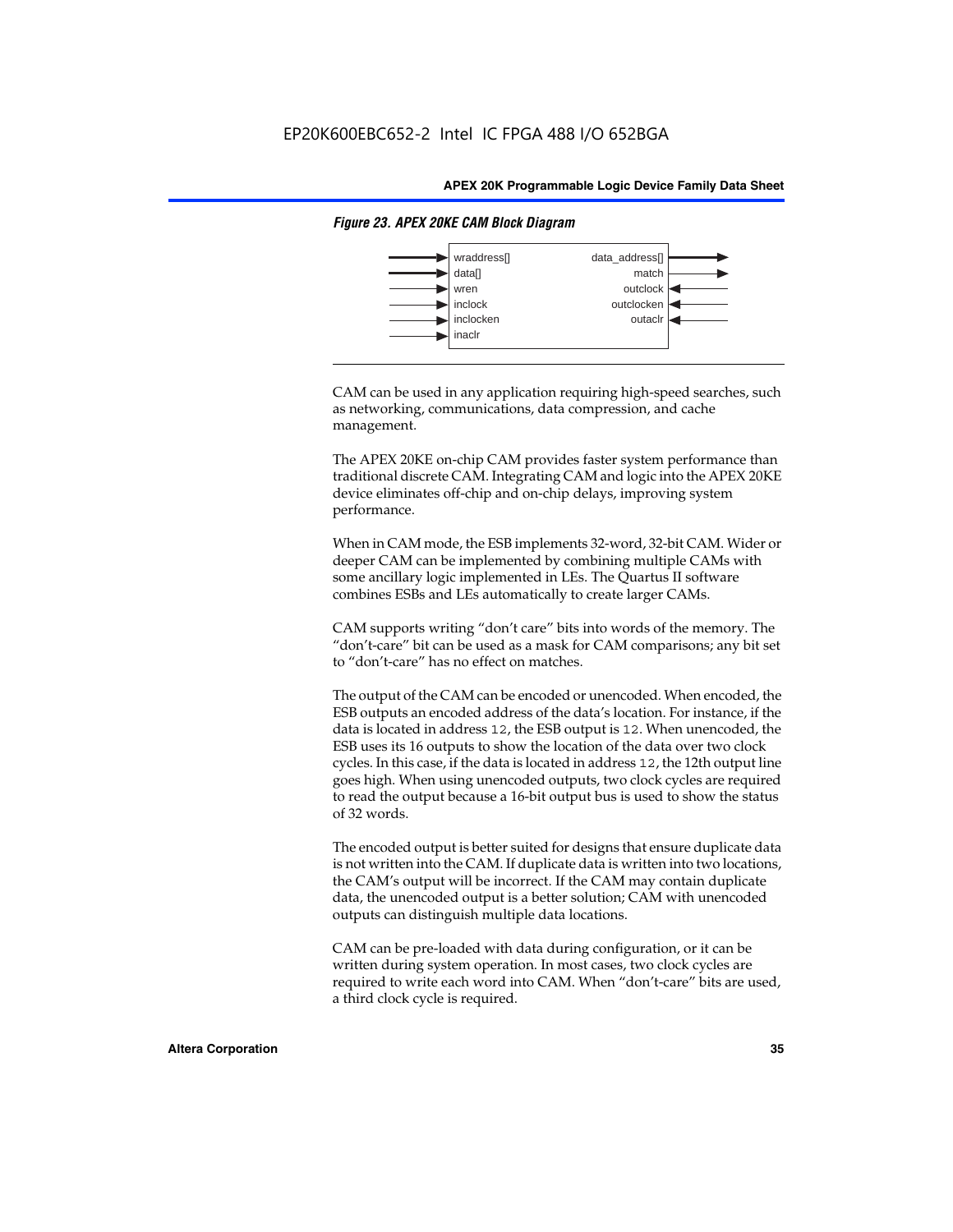

For more information on APEX 20KE devices and CAM, see *Application Note 119 (Implementing High-Speed Search Applications with APEX CAM).*

# **Driving Signals to the ESB**

ESBs provide flexible options for driving control signals. Different clocks can be used for the ESB inputs and outputs. Registers can be inserted independently on the data input, data output, read address, write address, WE, and RE signals. The global signals and the local interconnect can drive the WE and RE signals. The global signals, dedicated clock pins, and local interconnect can drive the ESB clock signals. Because the LEs drive the local interconnect, the LEs can control the WE and RE signals and the ESB clock, clock enable, and asynchronous clear signals. Figure 24 shows the ESB control signal generation logic.





#### *Note to Figure 24:*

(1) APEX 20KE devices have four dedicated clocks.

An ESB is fed by the local interconnect, which is driven by adjacent LEs (for high-speed connection to the ESB) or the MegaLAB interconnect. The ESB can drive the local, MegaLAB, or FastTrack Interconnect routing structure to drive LEs and IOEs in the same MegaLAB structure or anywhere in the device.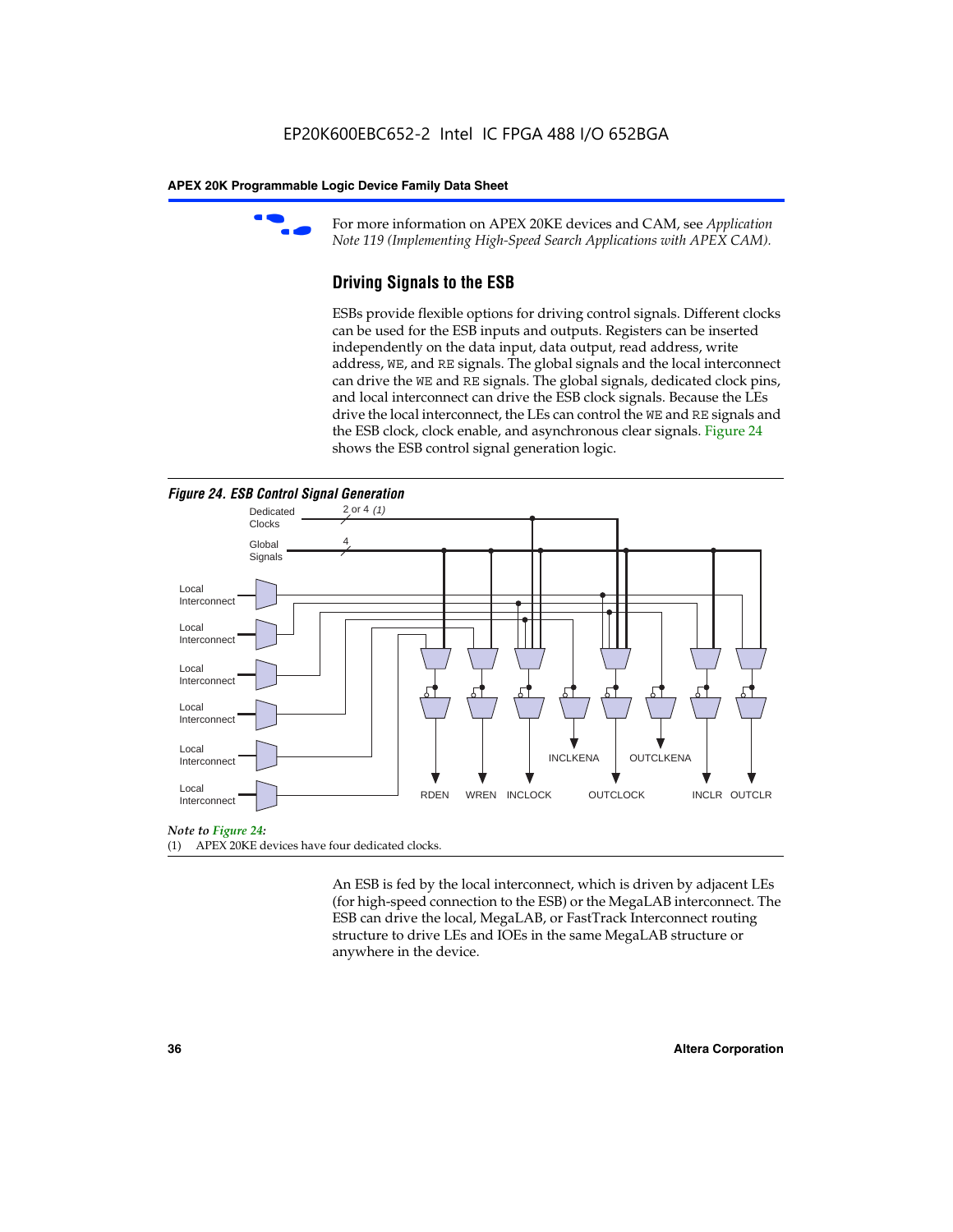# **Implementing Logic in ROM**

In addition to implementing logic with product terms, the ESB can implement logic functions when it is programmed with a read-only pattern during configuration, creating a large LUT. With LUTs, combinatorial functions are implemented by looking up the results, rather than by computing them. This implementation of combinatorial functions can be faster than using algorithms implemented in general logic, a performance advantage that is further enhanced by the fast access times of ESBs. The large capacity of ESBs enables designers to implement complex functions in one logic level without the routing delays associated with linked LEs or distributed RAM blocks. Parameterized functions such as LPM functions can take advantage of the ESB automatically. Further, the Quartus II software can implement portions of a design with ESBs where appropriate.

# **Programmable Speed/Power Control**

APEX 20K ESBs offer a high-speed mode that supports very fast operation on an ESB-by-ESB basis. When high speed is not required, this feature can be turned off to reduce the ESB's power dissipation by up to 50%. ESBs that run at low power incur a nominal timing delay adder. This Turbo  $Bit^{TM}$  option is available for ESBs that implement product-term logic or memory functions. An ESB that is not used will be powered down so that it does not consume DC current.

Designers can program each ESB in the APEX 20K device for either high-speed or low-power operation. As a result, speed-critical paths in the design can run at high speed, while the remaining paths operate at reduced power.

**I/O Structure** The APEX 20K IOE contains a bidirectional I/O buffer and a register that can be used either as an input register for external data requiring fast setup times, or as an output register for data requiring fast clock-to-output performance. IOEs can be used as input, output, or bidirectional pins. For fast bidirectional I/O timing, LE registers using local routing can improve setup times and OE timing. The Quartus II software Compiler uses the programmable inversion option to invert signals from the row and column interconnect automatically where appropriate. Because the APEX 20K IOE offers one output enable per pin, the Quartus II software Compiler can emulate open-drain operation efficiently.

> The APEX 20K IOE includes programmable delays that can be activated to ensure zero hold times, minimum clock-to-output times, input IOE register-to-core register transfers, or core-to-output IOE register transfers. A path in which a pin directly drives a register may require the delay to ensure zero hold time, whereas a path in which a pin drives a register through combinatorial logic may not require the delay.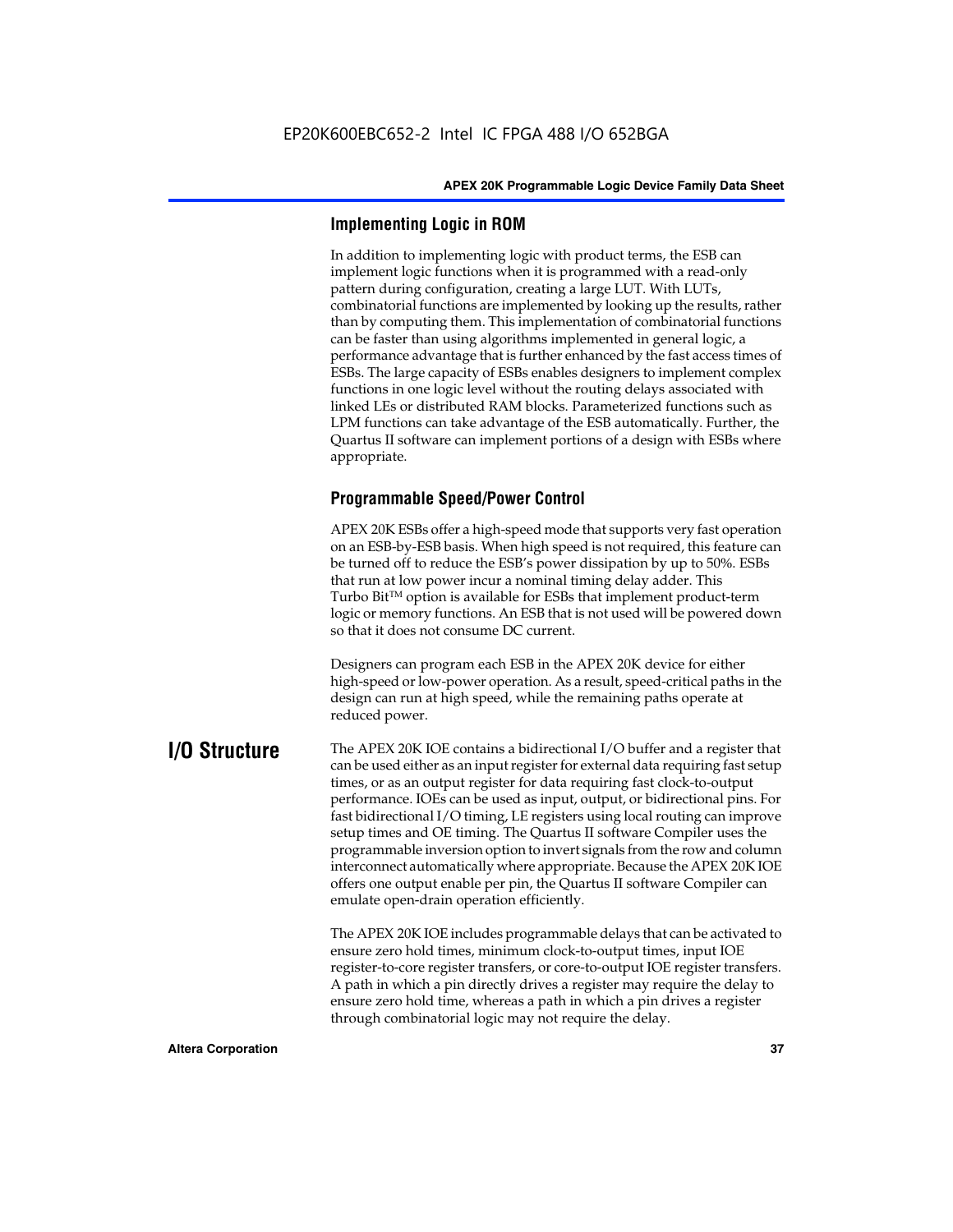Table 10 describes the APEX 20K programmable delays and their logic options in the Quartus II software.

| Table 10. APEX 20K Programmable Delay Chains |                                         |  |  |  |
|----------------------------------------------|-----------------------------------------|--|--|--|
| <b>Programmable Delays</b>                   | <b>Quartus II Logic Option</b>          |  |  |  |
| Input pin to core delay                      | Decrease input delay to internal cells  |  |  |  |
| Input pin to input register delay            | Decrease input delay to input register  |  |  |  |
| Core to output register delay                | Decrease input delay to output register |  |  |  |
| Output register $t_{\rm CO}$ delay           | Increase delay to output pin            |  |  |  |

The Quartus II software compiler can program these delays automatically to minimize setup time while providing a zero hold time. Figure 25 shows how fast bidirectional I/Os are implemented in APEX 20K devices.

The register in the APEX 20K IOE can be programmed to power-up high or low after configuration is complete. If it is programmed to power-up low, an asynchronous clear can control the register. If it is programmed to power-up high, the register cannot be asynchronously cleared or preset. This feature is useful for cases where the APEX 20K device controls an active-low input or another device; it prevents inadvertent activation of the input upon power-up.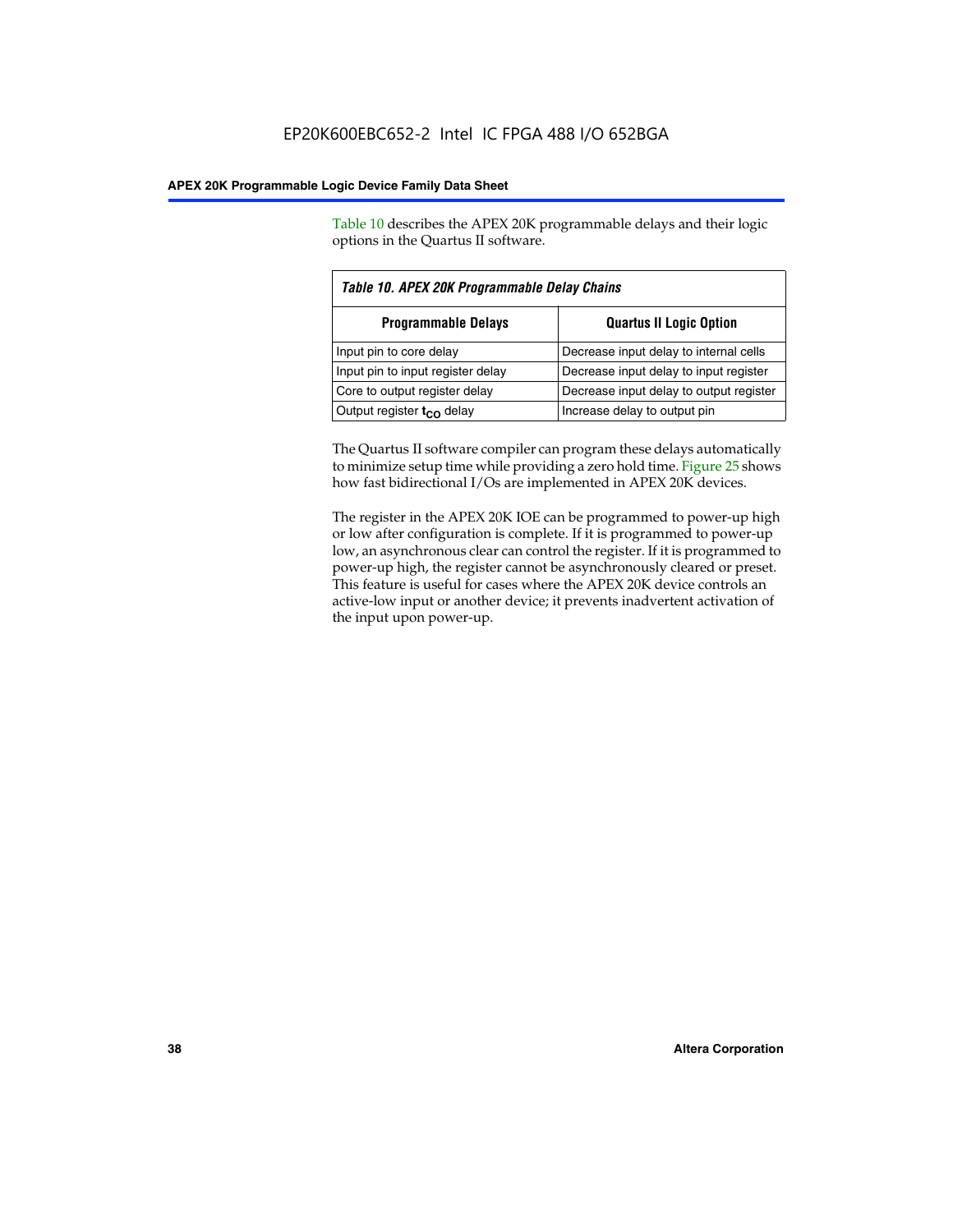

# *Figure 25. APEX 20K Bidirectional I/O Registers Note (1)*



#### **Altera Corporation 39**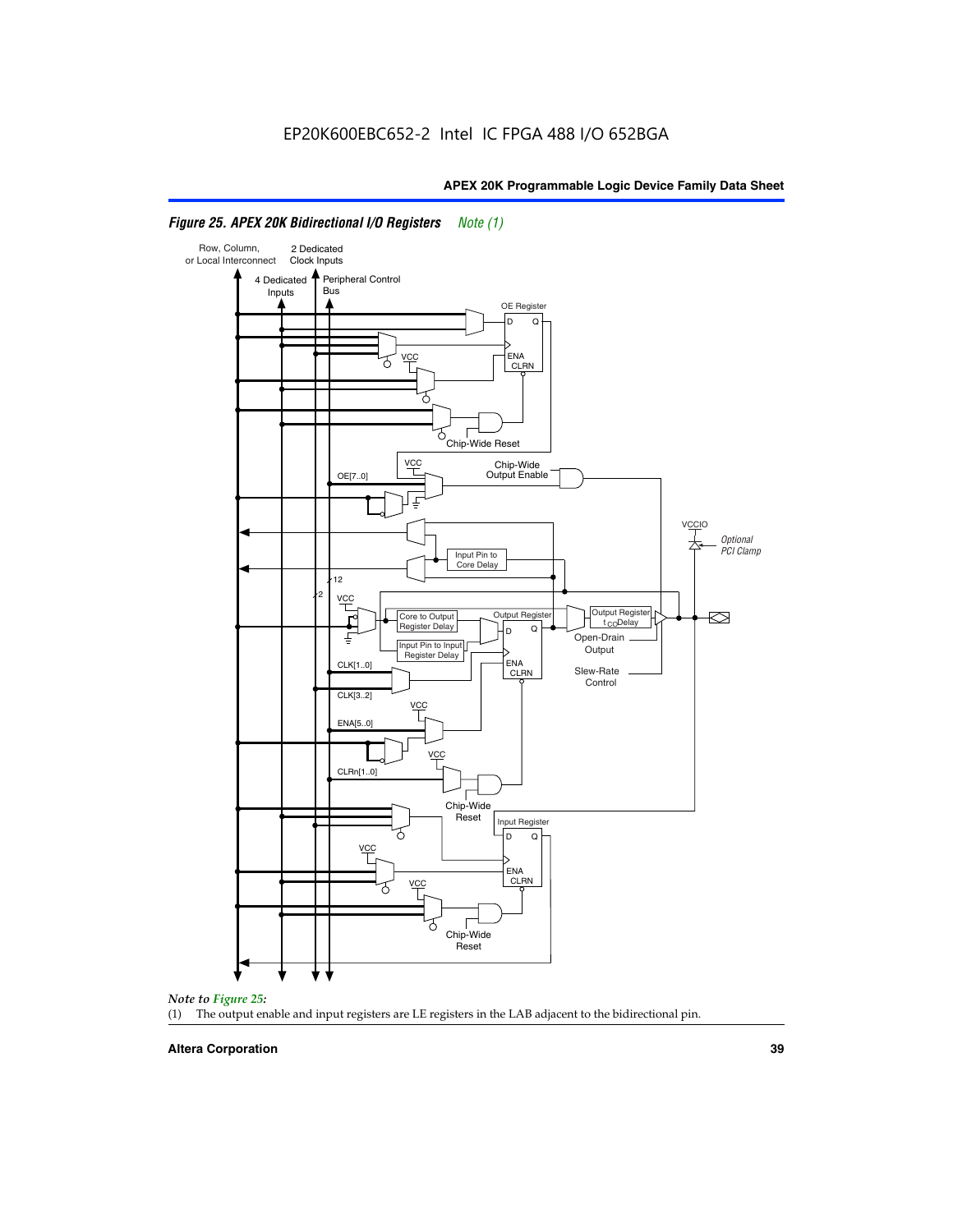APEX 20KE devices include an enhanced IOE, which drives the FastRow interconnect. The FastRow interconnect connects a column I/O pin directly to the LAB local interconnect within two MegaLAB structures. This feature provides fast setup times for pins that drive high fan-outs with complex logic, such as PCI designs. For fast bidirectional I/O timing, LE registers using local routing can improve setup times and OE timing. The APEX 20KE IOE also includes direct support for open-drain operation, giving faster clock-to-output for open-drain signals. Some programmable delays in the APEX 20KE IOE offer multiple levels of delay to fine-tune setup and hold time requirements. The Quartus II software compiler can set these delays automatically to minimize setup time while providing a zero hold time.

Table 11 describes the APEX 20KE programmable delays and their logic options in the Quartus II software.

| Table 11. APEX 20KE Programmable Delay Chains |                                         |  |  |  |
|-----------------------------------------------|-----------------------------------------|--|--|--|
| <b>Programmable Delays</b>                    | <b>Quartus II Logic Option</b>          |  |  |  |
| Input Pin to Core Delay                       | Decrease input delay to internal cells  |  |  |  |
| Input Pin to Input Register Delay             | Decrease input delay to input registers |  |  |  |
| Core to Output Register Delay                 | Decrease input delay to output register |  |  |  |
| Output Register t <sub>CO</sub> Delay         | Increase delay to output pin            |  |  |  |
| <b>Clock Enable Delay</b>                     | Increase clock enable delay             |  |  |  |

The register in the APEX 20KE IOE can be programmed to power-up high or low after configuration is complete. If it is programmed to power-up low, an asynchronous clear can control the register. If it is programmed to power-up high, an asynchronous preset can control the register. Figure 26 shows how fast bidirectional I/O pins are implemented in APEX 20KE devices. This feature is useful for cases where the APEX 20KE device controls an active-low input or another device; it prevents inadvertent activation of the input upon power-up.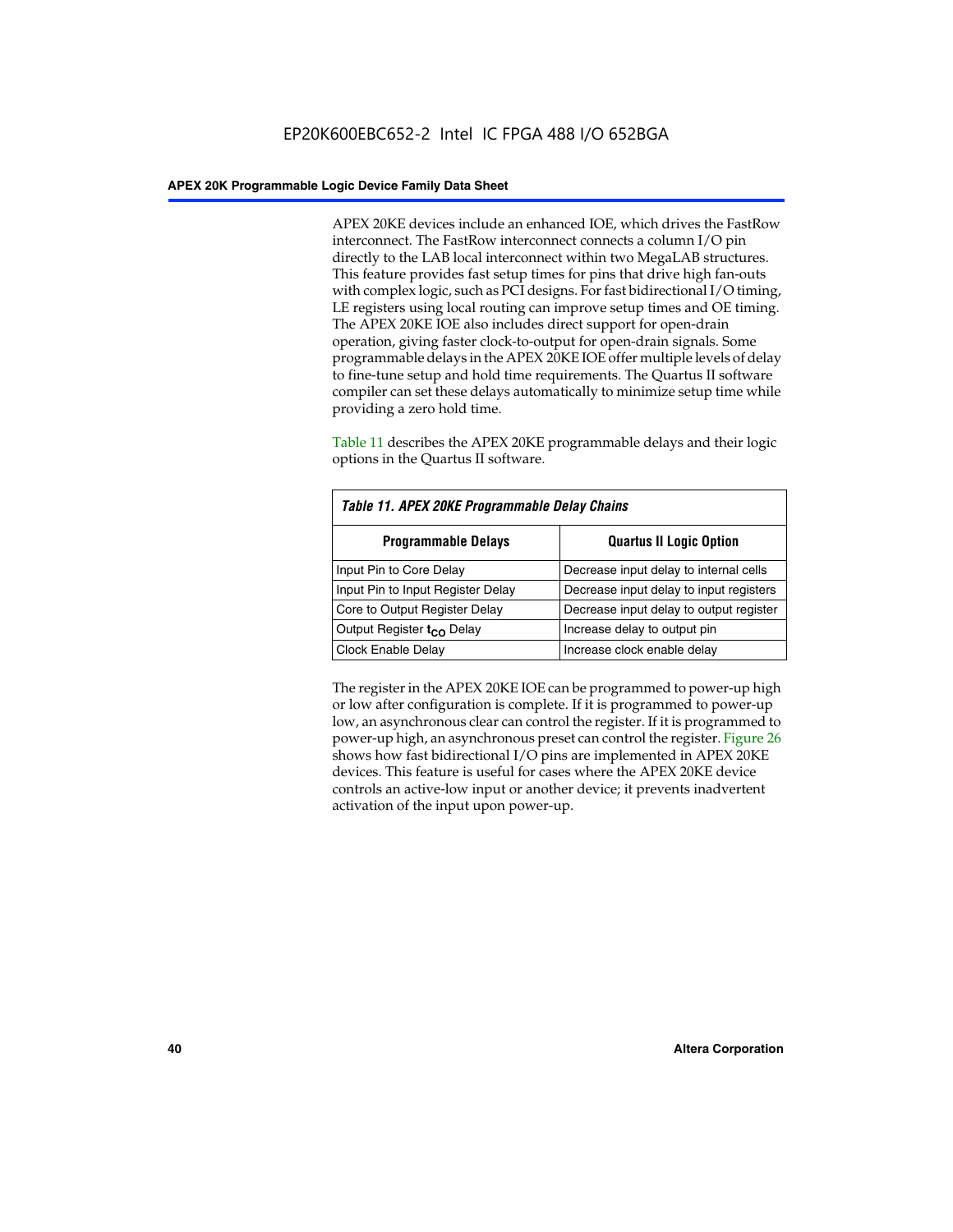#### Row, Column, FastRow, 4 Dedicated or Local Interconnect Clock Inputs Peripheral Control 4 Dedicated **Bus** Inputs OE Register D Q ENA VCC CLRN 7 Chip-Wide Reset YCC Chip-Wide Output Enable OE[7..0] VC Input Pin to **Optional** Core Delay (1) PCI Clamp Input Pin to Core Delay (1) 12 4 **VCC** Output Register **Output Registe**  $\approx$ Core to Output | Output Hegister | Durbut Tropieding | Contput Tropieding | Durbut Tropieding | Output Tropied<br>Register Delay | Durbut Tropieding | Contput Tropieding | Contput Tropieding | O t<sub>CO</sub>Delay  $D$  Q ŧ Open-Drain Input Pin to Input **Output** Register Delay ENA CLK[1..0] CLRN/ Slew-Rate PR<sub>N</sub> Control CLK[3..0] VCC ENA[5..0] Clock Enable Delay (1) VCC CLRn[1..0] Chip-Wide Input Pin to Core Delay (1) Reset Input Register D Q <u>vcc</u> .<br>ENA CLRN **VCC** Chip-Wide Reset

# *Figure 26. APEX 20KE Bidirectional I/O Registers Notes (1), (2)*

#### *Notes to Figure 26:*

- 
- (1) This programmable delay has four settings: off and three levels of delay.<br>(2) The output enable and input registers are LE registers in the LAB adjacer The output enable and input registers are LE registers in the LAB adjacent to the bidirectional pin.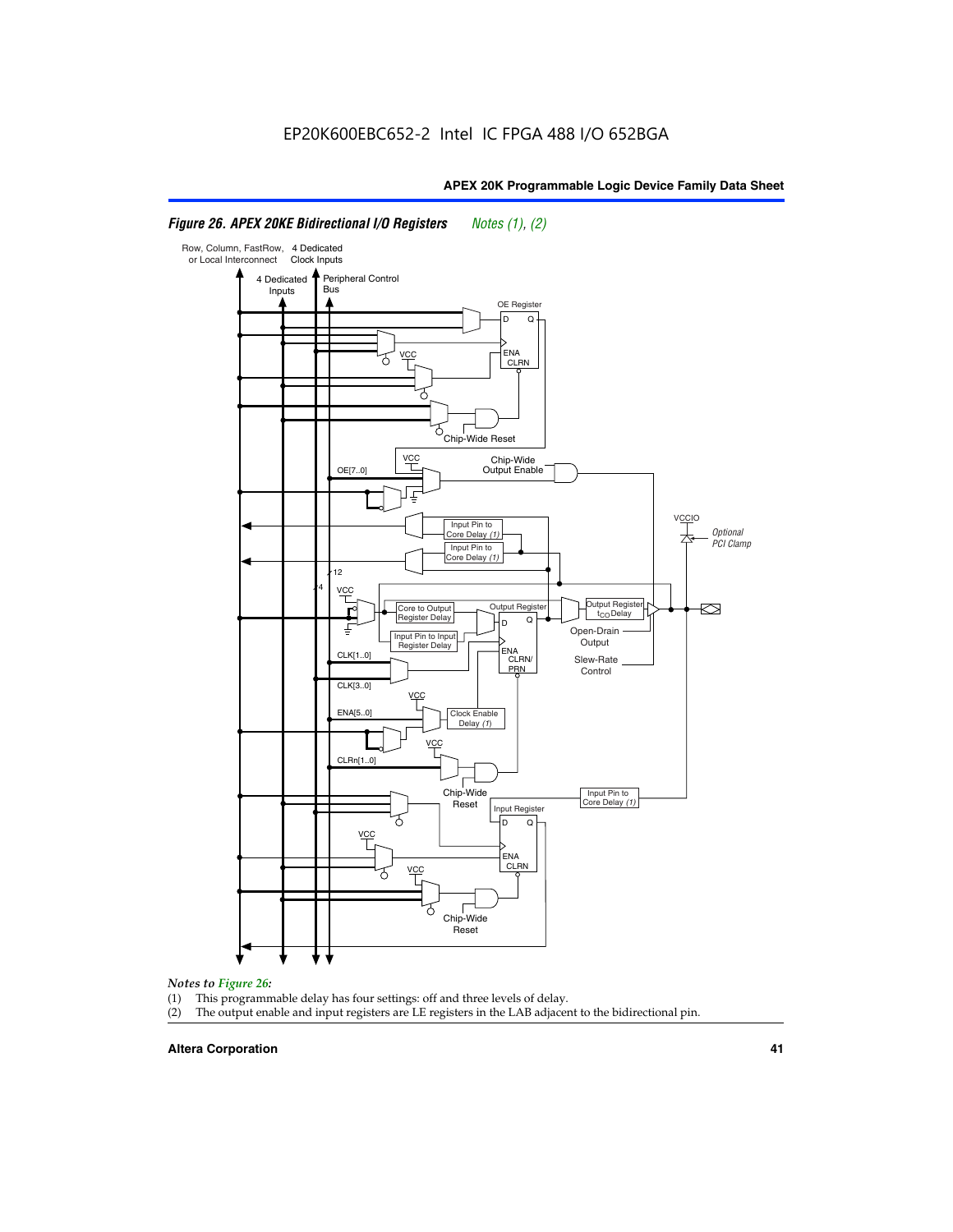Each IOE drives a row, column, MegaLAB, or local interconnect when used as an input or bidirectional pin. A row IOE can drive a local, MegaLAB, row, and column interconnect; a column IOE can drive the column interconnect. Figure 27 shows how a row IOE connects to the interconnect.

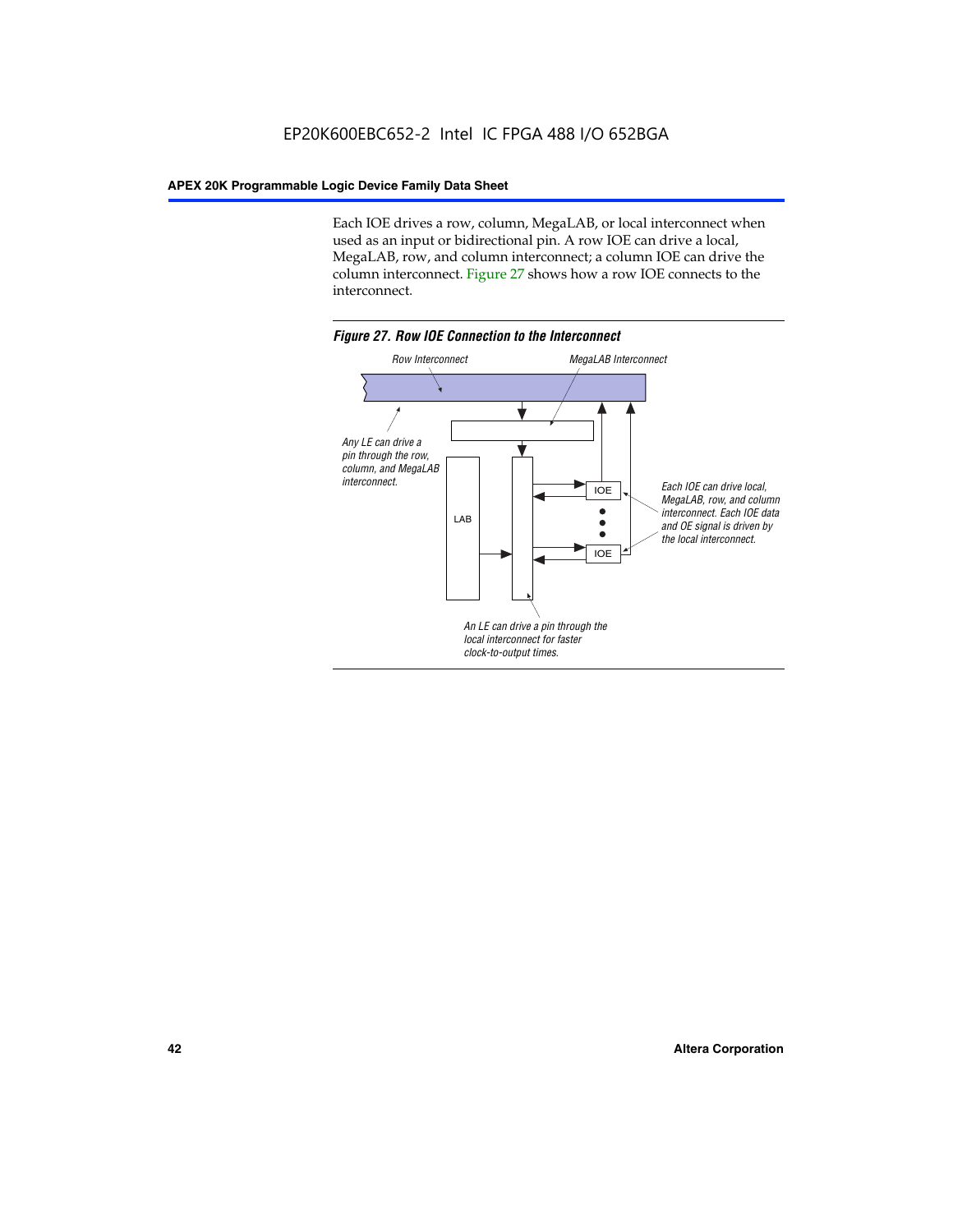Figure 28 shows how a column IOE connects to the interconnect.

# *Figure 28. Column IOE Connection to the Interconnect*



# **Dedicated Fast I/O Pins**

APEX 20KE devices incorporate an enhancement to support bidirectional pins with high internal fanout such as PCI control signals. These pins are called Dedicated Fast I/O pins (FAST1, FAST2, FAST3, and FAST4) and replace dedicated inputs. These pins can be used for fast clock, clear, or high fanout logic signal distribution. They also can drive out. The Dedicated Fast I/O pin data output and tri-state control are driven by local interconnect from the adjacent MegaLAB for high speed.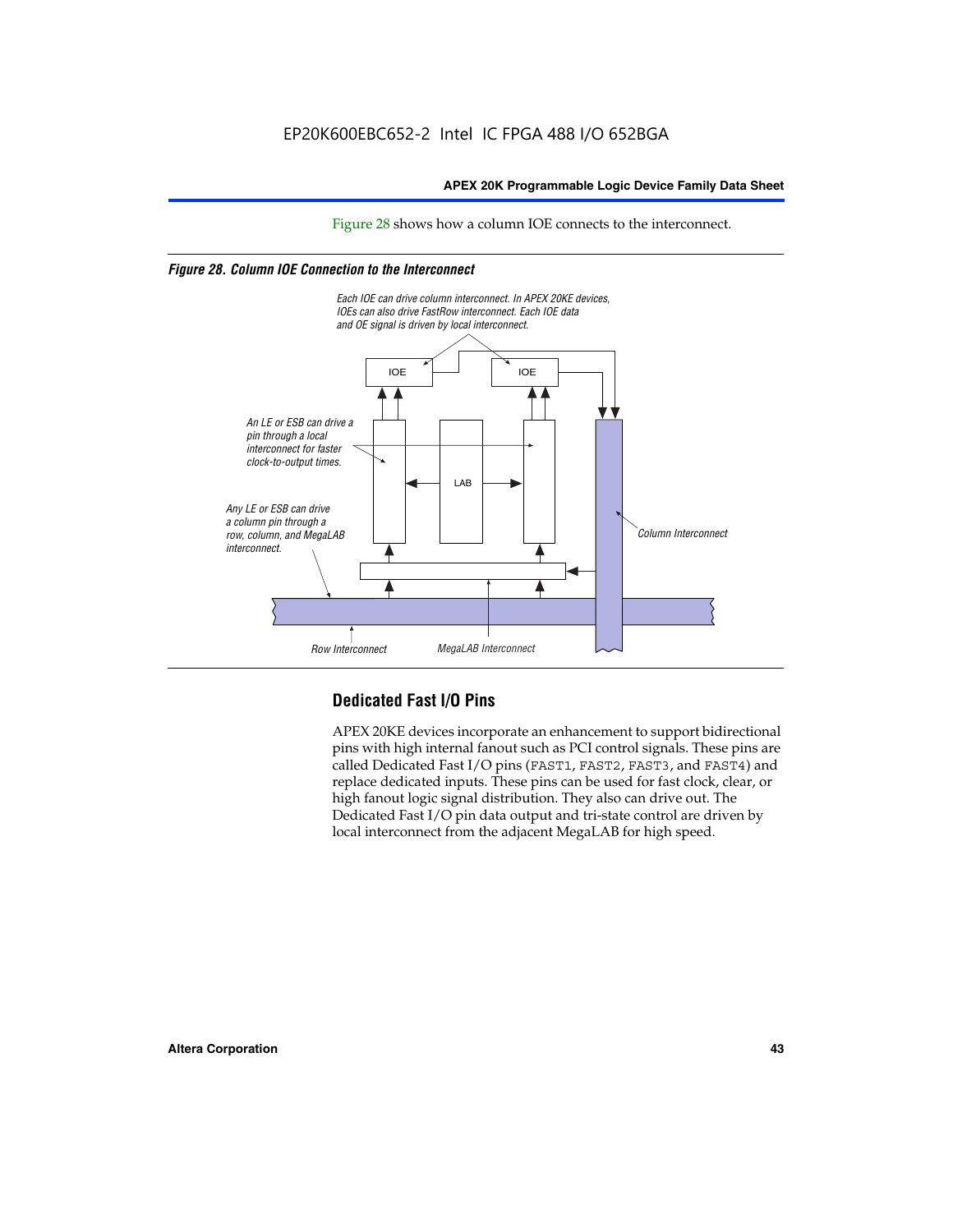# **Advanced I/O Standard Support**

APEX 20KE IOEs support the following I/O standards: LVTTL, LVCMOS, 1.8-V I/O, 2.5-V I/O, 3.3-V PCI, PCI-X, 3.3-V AGP, LVDS, LVPECL, GTL+, CTT, HSTL Class I, SSTL-3 Class I and II, and SSTL-2 Class I and II.



For more information on I/O standards supported by APEX 20KE devices, see *Application Note 117 (Using Selectable I/O Standards in Altera Devices)*.

The APEX 20KE device contains eight I/O banks. In QFP packages, the banks are linked to form four I/O banks. The I/O banks directly support all standards except LVDS and LVPECL. All I/O banks can support LVDS and LVPECL with the addition of external resistors. In addition, one block within a bank contains circuitry to support high-speed True-LVDS and LVPECL inputs, and another block within a particular bank supports high-speed True-LVDS and LVPECL outputs. The LVDS blocks support all of the I/O standards. Each I/O bank has its own VCCIO pins. A single device can support 1.8-V, 2.5-V, and 3.3-V interfaces; each bank can support a different standard independently. Each bank can also use a separate  $V_{\text{REF}}$  level so that each bank can support any of the terminated standards (such as SSTL-3) independently. Within a bank, any one of the terminated standards can be supported. EP20K300E and larger APEX 20KE devices support the LVDS interface for data pins (smaller devices support LVDS clock pins, but not data pins). All EP20K300E and larger devices support the LVDS interface for data pins up to 155 Mbit per channel; EP20K400E devices and larger with an X-suffix on the ordering code add a serializer/deserializer circuit and PLL for higher-speed support.

Each bank can support multiple standards with the same VCCIO for output pins. Each bank can support one voltage-referenced I/O standard, but it can support multiple I/O standards with the same VCCIO voltage level. For example, when VCCIO is 3.3 V, a bank can support LVTTL, LVCMOS, 3.3-V PCI, and SSTL-3 for inputs and outputs.

When the LVDS banks are not used as LVDS I/O banks, they support all of the other I/O standards. Figure 29 shows the arrangement of the APEX 20KE I/O banks.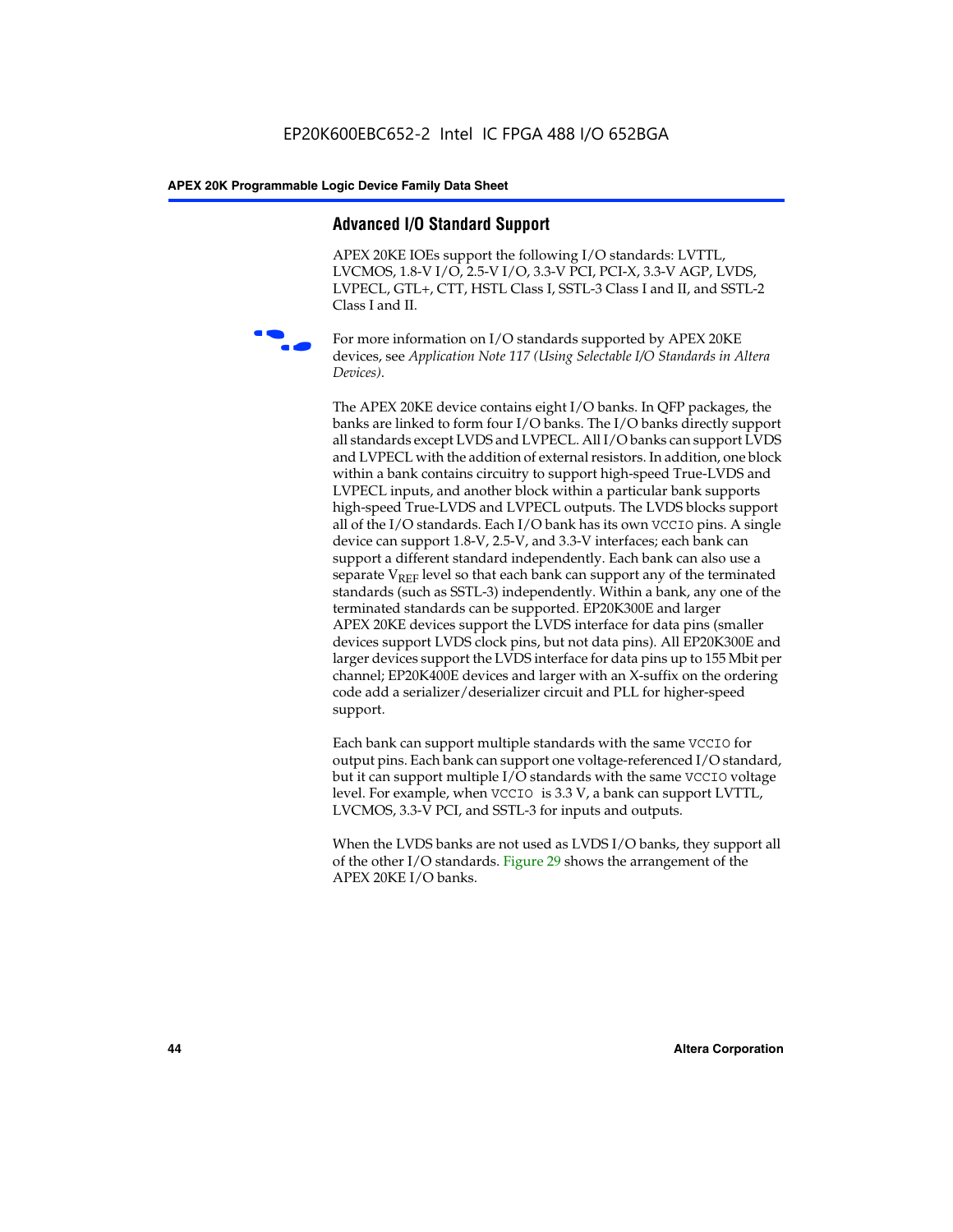

## *Figure 29. APEX 20KE I/O Banks*

#### *Notes to Figure 29:*

- (1) For more information on placing I/O pins in LVDS blocks, refer to the *Guidelines for Using LVDS Blocks* section in *Application Note 120 (Using LVDS in APEX 20KE Devices*).
- (2) If the LVDS input and output blocks are not used for LVDS, they can support all of the I/O standards and can be used as input, output, or bidirectional pins with  $V_{\text{C} \cap \text{O}}$  set to 3.3 V, 2.5 V, or 1.8 V.

# **Power Sequencing & Hot Socketing**

Because APEX 20K and APEX 20KE devices can be used in a mixedvoltage environment, they have been designed specifically to tolerate any possible power-up sequence. Therefore, the  $V_{\text{CCIO}}$  and  $V_{\text{CCINT}}$  power supplies may be powered in any order.

For more information, please refer to the "Power Sequencing Considerations" section in the *Configuring APEX 20KE & APEX 20KC Devices* chapter of the *Configuration Devices Handbook*.

Signals can be driven into APEX 20K devices before and during power-up without damaging the device. In addition, APEX 20K devices do not drive out during power-up. Once operating conditions are reached and the device is configured, APEX 20K and APEX 20KE devices operate as specified by the user.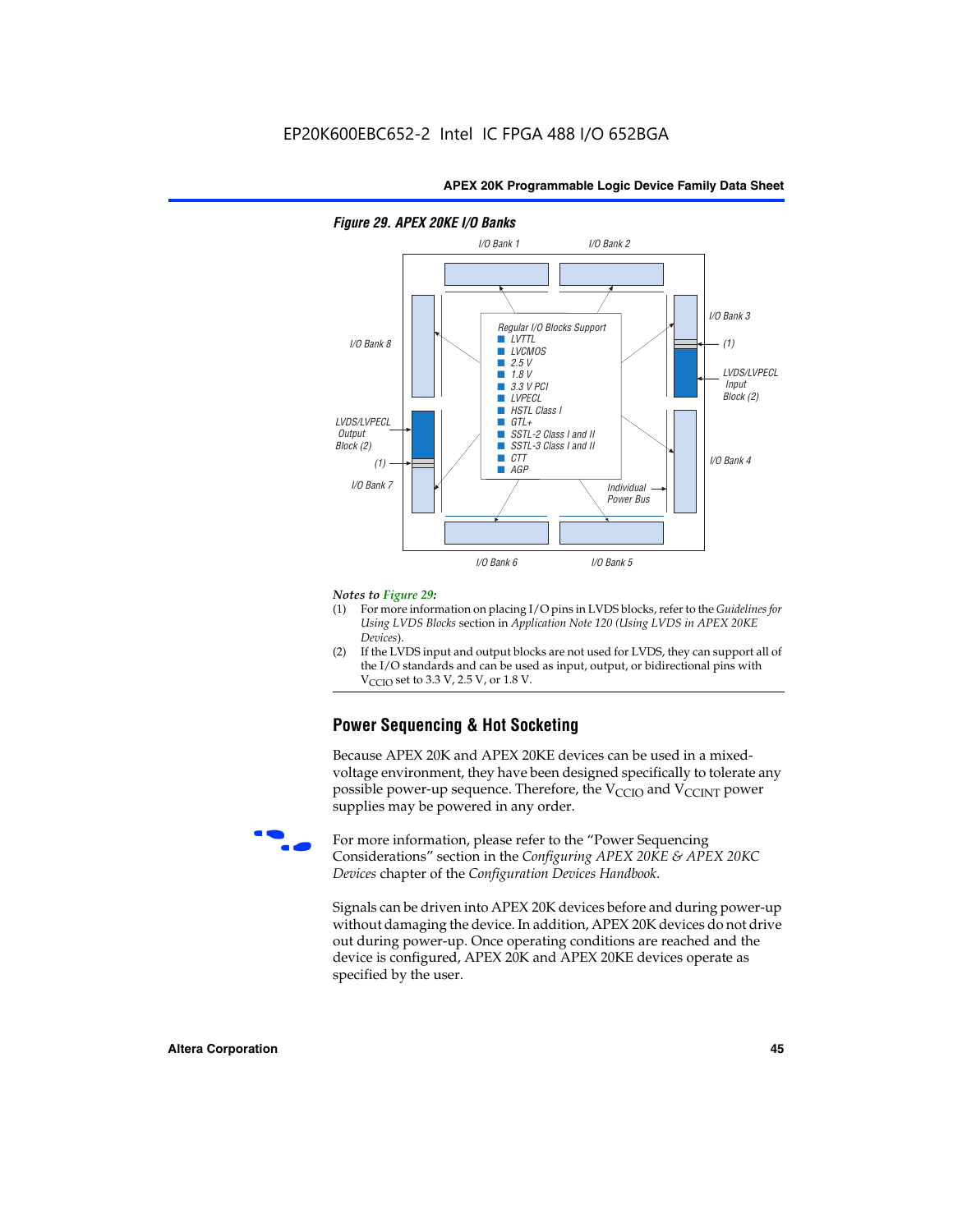Under hot socketing conditions, APEX 20KE devices will not sustain any damage, but the I/O pins will drive out.

# **MultiVolt I/O Interface**

The APEX device architecture supports the MultiVolt I/O interface feature, which allows APEX devices in all packages to interface with systems of different supply voltages. The devices have one set of VCC pins for internal operation and input buffers (VCCINT), and another set for I/O output drivers (VCCIO).

The APEX 20K VCCINT pins must always be connected to a 2.5 V power supply. With a 2.5-V  $V_{\text{CCMT}}$  level, input pins are 2.5-V, 3.3-V, and 5.0-V tolerant. The VCCIO pins can be connected to either a 2.5-V or 3.3-V power supply, depending on the output requirements. When VCCIO pins are connected to a 2.5-V power supply, the output levels are compatible with 2.5-V systems. When the VCCIO pins are connected to a 3.3-V power supply, the output high is 3.3 V and is compatible with 3.3-V or 5.0-V systems.

| Table 12. 5.0-V Tolerant APEX 20K MultiVolt I/O Support |                                                |     |     |     |     |     |
|---------------------------------------------------------|------------------------------------------------|-----|-----|-----|-----|-----|
| $V_{\text{CCIO}}(V)$                                    | Input Signals (V)<br><b>Output Signals (V)</b> |     |     |     |     |     |
|                                                         | 2.5                                            | 3.3 | 5.0 | 2.5 | 3.3 | 5.0 |
| 2.5                                                     |                                                |     |     |     |     |     |
| 3.3                                                     |                                                |     |     |     |     |     |

Table 12 summarizes 5.0-V tolerant APEX 20K MultiVolt I/O support.

#### *Notes to Table 12:*

- (1) The PCI clamping diode must be disabled to drive an input with voltages higher than  $V_{CCIO}$ .
- (2) When  $V_{CCIO} = 3.3 V$ , an APEX 20K device can drive a 2.5-V device with 3.3-V tolerant inputs.

Open-drain output pins on 5.0-V tolerant APEX 20K devices (with a pullup resistor to the 5.0-V supply) can drive 5.0-V CMOS input pins that require a  $V_{IH}$  of 3.5 V. When the pin is inactive, the trace will be pulled up to 5.0 V by the resistor. The open-drain pin will only drive low or tri-state; it will never drive high. The rise time is dependent on the value of the pullup resistor and load impedance. The  $I_{OI}$  current specification should be considered when selecting a pull-up resistor.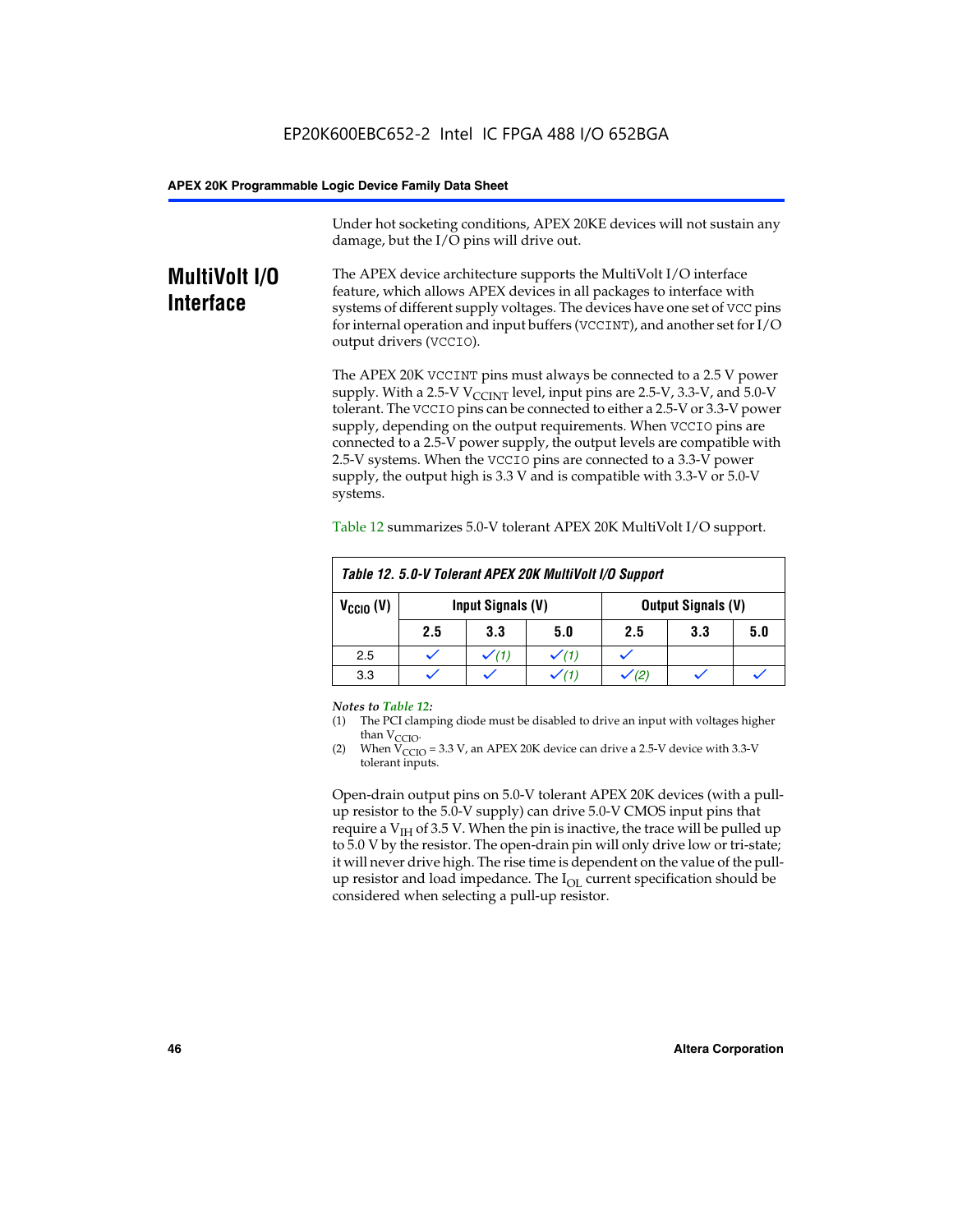APEX 20KE devices also support the MultiVolt I/O interface feature. The APEX 20KE VCCINT pins must always be connected to a 1.8-V power supply. With a 1.8-V  $V_{\text{CCINT}}$  level, input pins are 1.8-V, 2.5-V, and 3.3-V tolerant. The VCCIO pins can be connected to either a 1.8-V, 2.5-V, or 3.3-V power supply, depending on the I/O standard requirements. When the VCCIO pins are connected to a 1.8-V power supply, the output levels are compatible with 1.8-V systems. When VCCIO pins are connected to a 2.5-V power supply, the output levels are compatible with 2.5-V systems. When VCCIO pins are connected to a 3.3-V power supply, the output high is 3.3 V and compatible with 3.3-V or 5.0-V systems. An APEX 20KE device is 5.0-V tolerant with the addition of a resistor.

# Table 13 summarizes APEX 20KE MultiVolt I/O support.

|                                                  | Table 13. APEX 20KE MultiVolt I/O Support<br><i>Note</i> $(1)$ |     |     |     |     |                           |     |     |
|--------------------------------------------------|----------------------------------------------------------------|-----|-----|-----|-----|---------------------------|-----|-----|
| $V_{\text{CCIO}}(V)$<br><b>Input Signals (V)</b> |                                                                |     |     |     |     | <b>Output Signals (V)</b> |     |     |
|                                                  | 1.8                                                            | 2.5 | 3.3 | 5.0 | 1.8 | 2.5                       | 3.3 | 5.0 |
| 1.8                                              |                                                                |     |     |     |     |                           |     |     |
| 2.5                                              |                                                                |     |     |     |     |                           |     |     |
| 3.3                                              |                                                                |     |     | (2, |     |                           | (3) |     |

## *Notes to Table 13:*

(1) The PCI clamping diode must be disabled to drive an input with voltages higher than  $V_{CCIO}$ , except for the 5.0-V input case.

(2) An APEX 20KE device can be made 5.0-V tolerant with the addition of an external resistor. You also need a PCI clamp and series resistor.

(3) When  $V_{\text{CCIO}} = 3.3$  V, an APEX 20KE device can drive a 2.5-V device with 3.3-V tolerant inputs.

# **ClockLock & ClockBoost Features**

APEX 20K devices support the ClockLock and ClockBoost clock management features, which are implemented with PLLs. The ClockLock circuitry uses a synchronizing PLL that reduces the clock delay and skew within a device. This reduction minimizes clock-to-output and setup times while maintaining zero hold times. The ClockBoost circuitry, which provides a clock multiplier, allows the designer to enhance device area efficiency by sharing resources within the device. The ClockBoost circuitry allows the designer to distribute a low-speed clock and multiply that clock on-device. APEX 20K devices include a high-speed clock tree; unlike ASICs, the user does not have to design and optimize the clock tree. The ClockLock and ClockBoost features work in conjunction with the APEX 20K device's high-speed clock to provide significant improvements in system performance and band-width. Devices with an X-suffix on the ordering code include the ClockLock circuit.

The ClockLock and ClockBoost features in APEX 20K devices are enabled through the Quartus II software. External devices are not required to use these features.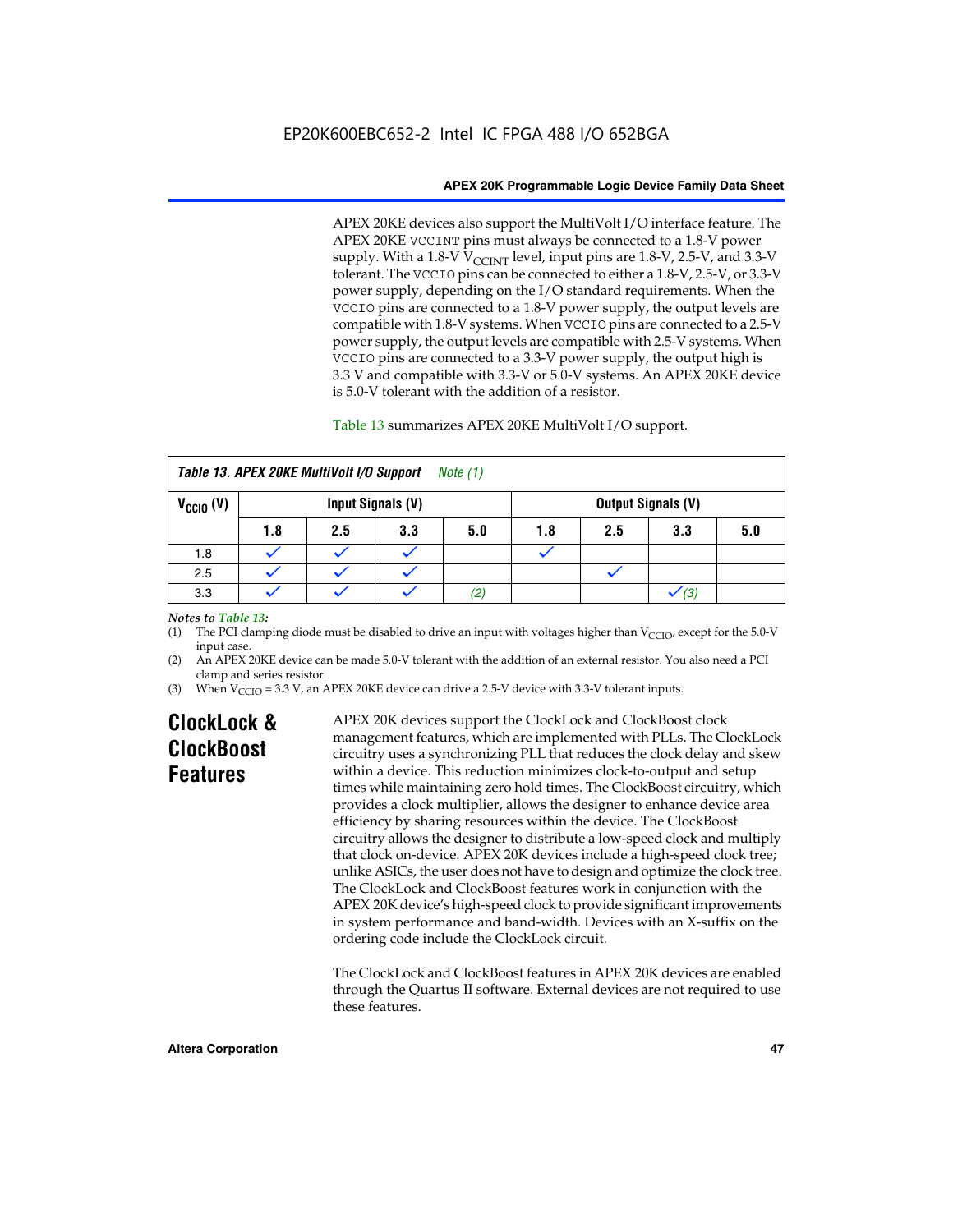For designs that require both a multiplied and non-multiplied clock, the clock trace on the board can be connected to CLK2p. Table 14 shows the combinations supported by the ClockLock and ClockBoost circuitry. The CLK2p pin can feed both the ClockLock and ClockBoost circuitry in the APEX 20K device. However, when both circuits are used, the other clock pin (CLK1p) cannot be used.

| <b>Table 14. Multiplication Factor Combinations</b> |                    |  |
|-----------------------------------------------------|--------------------|--|
| Clock 1                                             | Clock <sub>2</sub> |  |
| ×1                                                  | ×1                 |  |
| $\times$ 1, $\times$ 2                              | $\times 2$         |  |
| $\times$ 1, $\times$ 2, $\times$ 4                  | ×4                 |  |

# **APEX 20KE ClockLock Feature**

APEX 20KE devices include an enhanced ClockLock feature set. These devices include up to four PLLs, which can be used independently. Two PLLs are designed for either general-purpose use or LVDS use (on devices that support LVDS I/O pins). The remaining two PLLs are designed for general-purpose use. The EP20K200E and smaller devices have two PLLs; the EP20K300E and larger devices have four PLLs.

The following sections describe some of the features offered by the APEX 20KE PLLs.

# *External PLL Feedback*

The ClockLock circuit's output can be driven off-chip to clock other devices in the system; further, the feedback loop of the PLL can be routed off-chip. This feature allows the designer to exercise fine control over the I/O interface between the APEX 20KE device and another high-speed device, such as SDRAM.

# *Clock Multiplication*

The APEX 20KE ClockBoost circuit can multiply or divide clocks by a programmable number. The clock can be multiplied by *m*/(*n* × *k*) or  $m/(n \times v)$ , where *m* and *k* range from 2 to 160, and *n* and *v* range from 1 to 16. Clock multiplication and division can be used for time-domain multiplexing and other functions, which can reduce design LE requirements.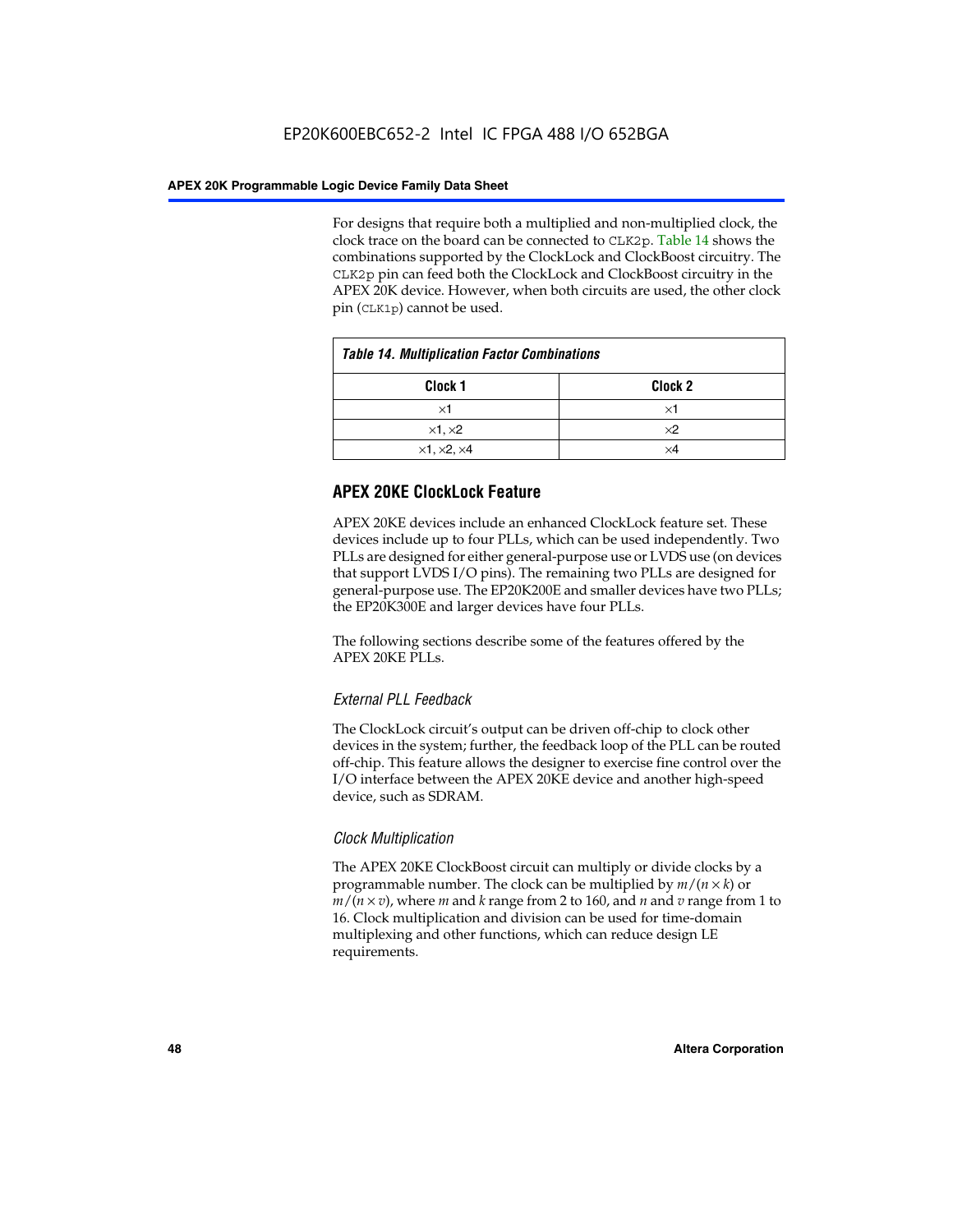# *Clock Phase & Delay Adjustment*

The APEX 20KE ClockShift feature allows the clock phase and delay to be adjusted. The clock phase can be adjusted by 90° steps. The clock delay can be adjusted to increase or decrease the clock delay by an arbitrary amount, up to one clock period.

# *LVDS Support*

Two PLLs are designed to support the LVDS interface. When using LVDS, the I/O clock runs at a slower rate than the data transfer rate. Thus, PLLs are used to multiply the I/O clock internally to capture the LVDS data. For example, an I/O clock may run at 105 MHz to support 840 megabits per second (Mbps) LVDS data transfer. In this example, the PLL multiplies the incoming clock by eight to support the high-speed data transfer. You can use PLLs in EP20K400E and larger devices for high-speed LVDS interfacing.

# *Lock Signals*

The APEX 20KE ClockLock circuitry supports individual LOCK signals. The LOCK signal drives high when the ClockLock circuit has locked onto the input clock. The LOCK signals are optional for each ClockLock circuit; when not used, they are I/O pins.

# **ClockLock & ClockBoost Timing Parameters**

For the ClockLock and ClockBoost circuitry to function properly, the incoming clock must meet certain requirements. If these specifications are not met, the circuitry may not lock onto the incoming clock, which generates an erroneous clock within the device. The clock generated by the ClockLock and ClockBoost circuitry must also meet certain specifications. If the incoming clock meets these requirements during configuration, the APEX 20K ClockLock and ClockBoost circuitry will lock onto the clock during configuration. The circuit will be ready for use immediately after configuration. In APEX 20KE devices, the clock input standard is programmable, so the PLL cannot respond to the clock until the device is configured. The PLL locks onto the input clock as soon as configuration is complete. Figure 30 shows the incoming and generated clock specifications.

 $\mathbb{I} \mathcal{F}$  For more information on ClockLock and ClockBoost circuitry, see *Application Note 115: Using the ClockLock and ClockBoost PLL Features in APEX Devices*.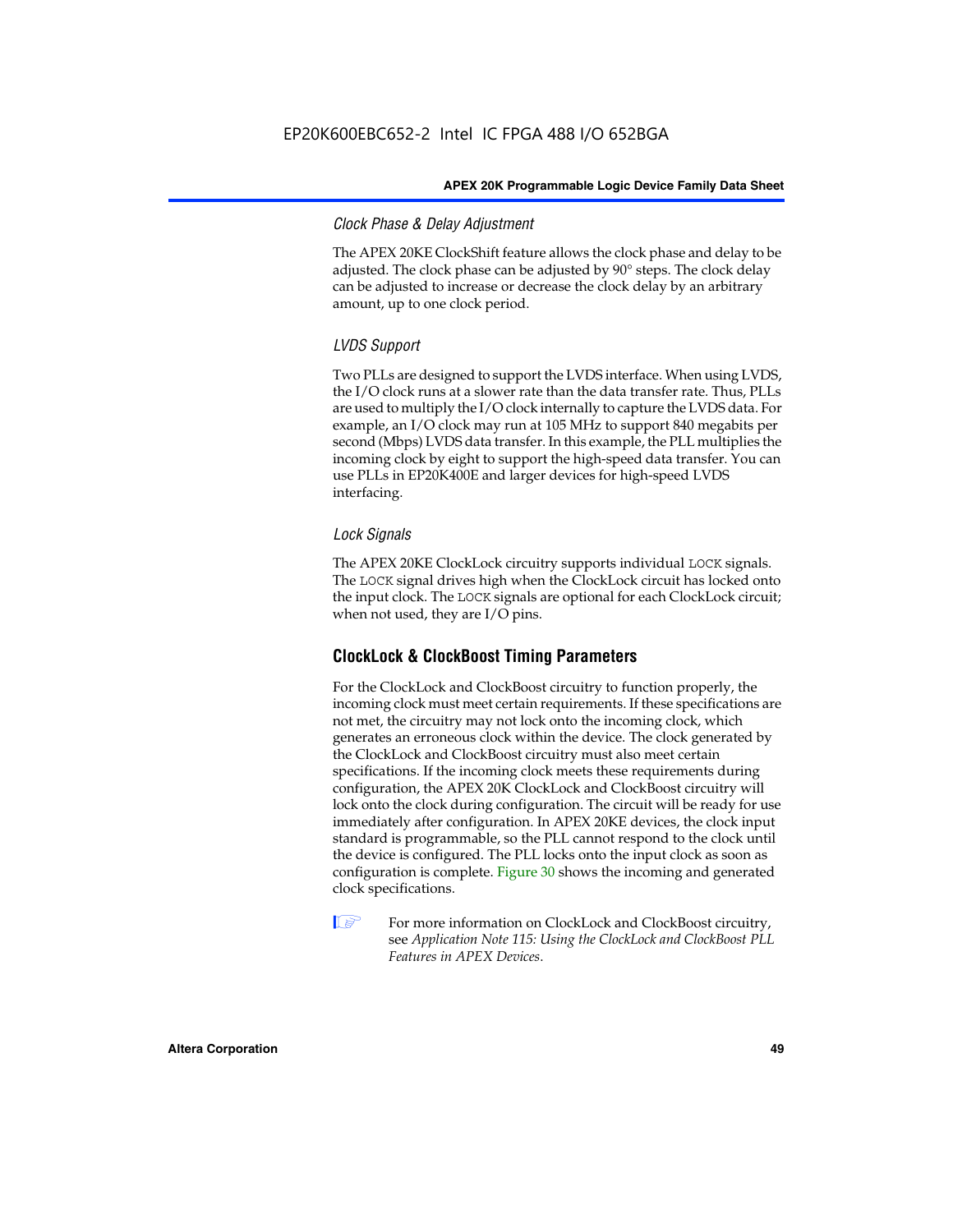

# *Figure 30. Specifications for the Incoming & Generated Clocks Note (1)*

# *Note to Figure 30:*

The tI parameter refers to the nominal input clock period; the tO parameter refers to the nominal output clock period.

Table 15 summarizes the APEX 20K ClockLock and ClockBoost parameters for -1 speed-grade devices.

| <b>Symbol</b>                                                                                                                                       | <b>Parameter</b>                                                           | Min | Max       | <b>Unit</b> |
|-----------------------------------------------------------------------------------------------------------------------------------------------------|----------------------------------------------------------------------------|-----|-----------|-------------|
| $f_{OUT}$                                                                                                                                           | Output frequency                                                           | 25  | 180       | MHz         |
| $f_{CLK1}$ $(1)$                                                                                                                                    | Input clock frequency (ClockBoost clock<br>multiplication factor equals 1) | 25  | 180 $(1)$ | <b>MHz</b>  |
| $f_{CLK2}$                                                                                                                                          | Input clock frequency (ClockBoost clock<br>multiplication factor equals 2) | 16  | 90        | <b>MHz</b>  |
| $f_{CLK4}$                                                                                                                                          | Input clock frequency (ClockBoost clock<br>multiplication factor equals 4) | 10  | 48        | <b>MHz</b>  |
| toutputy                                                                                                                                            | Duty cycle for ClockLock/ClockBoost-generated<br>clock                     | 40  | 60        | %           |
| Input deviation from user specification in the<br><b>f</b> CLKDEV<br>Quartus II software (ClockBoost clock<br>multiplication factor equals 1) $(2)$ |                                                                            |     | 25,000(3) | <b>PPM</b>  |
| $t_{\mathsf{R}}$                                                                                                                                    | Input rise time                                                            |     | 5         | ns          |
| $t_{\mathsf{F}}$                                                                                                                                    | Input fall time                                                            |     | 5         | ns          |
| <sup>t</sup> LOCK                                                                                                                                   | Time required for ClockLock/ClockBoost to<br>acquire lock (4)              |     | 10        | μs          |

 $\mathsf I$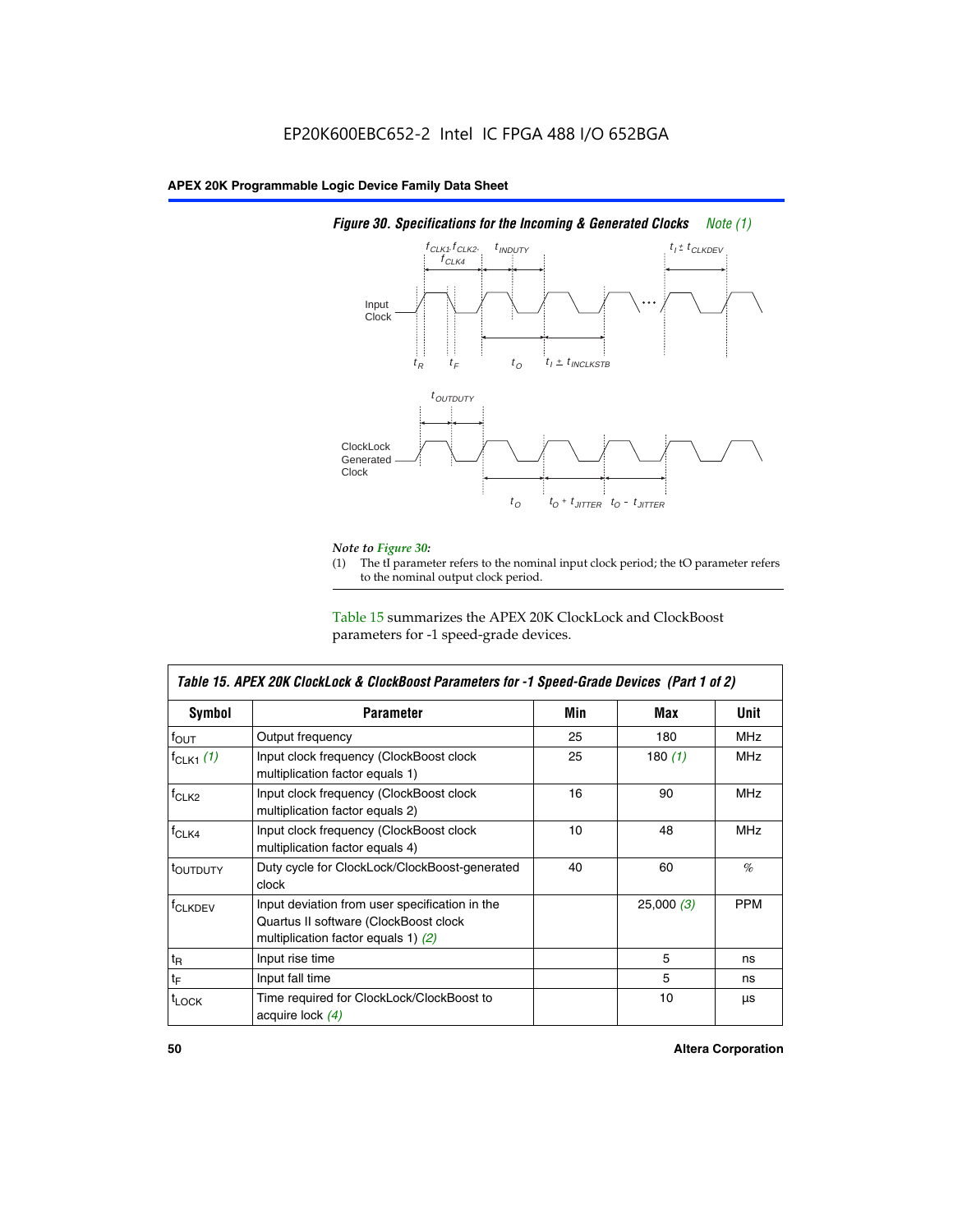| Table 15. APEX 20K ClockLock & ClockBoost Parameters for -1 Speed-Grade Devices (Part 2 of 2) |                                                                     |     |     |      |
|-----------------------------------------------------------------------------------------------|---------------------------------------------------------------------|-----|-----|------|
| <b>Symbol</b>                                                                                 | <b>Parameter</b>                                                    | Min | Max | Unit |
| t <sub>SKEW</sub>                                                                             | Skew delay between related<br>ClockLock/ClockBoost-generated clocks |     | 500 | ps   |
| <b>UITTER</b>                                                                                 | Jitter on ClockLock/ClockBoost-generated clock<br>(5)               |     | 200 | ps   |
| <b>INCLKSTB</b>                                                                               | Input clock stability (measured between adjacent<br>clocks)         |     | 50  | ps   |

*Notes to Table 15:*

- (1) The PLL input frequency range for the EP20K100-1X device for 1x multiplication is 25 MHz to 175 MHz.
- (2) All input clock specifications must be met. The PLL may not lock onto an incoming clock if the clock specifications are not met, creating an erroneous clock within the device.
- (3) During device configuration, the ClockLock and ClockBoost circuitry is configured first. If the incoming clock is supplied during configuration, the ClockLock and ClockBoost circuitry locks during configuration, because the lock time is less than the configuration time.
- (4) The jitter specification is measured under long-term observation.
- (5) If the input clock stability is 100 ps,  $t_{\text{JITTER}}$  is 250 ps.

# Table 16 summarizes the APEX 20K ClockLock and ClockBoost parameters for -2 speed grade devices.

| Symbol                                                                                          | <b>Parameter</b>                                                                                                                   | Min | Max       | Unit       |
|-------------------------------------------------------------------------------------------------|------------------------------------------------------------------------------------------------------------------------------------|-----|-----------|------------|
| $f_{\text{OUT}}$                                                                                | Output frequency                                                                                                                   | 25  | 170       | <b>MHz</b> |
| <sup>T</sup> CLK1                                                                               | Input clock frequency (ClockBoost clock multiplication<br>factor equals 1)                                                         | 25  | 170       | <b>MHz</b> |
| Input clock frequency (ClockBoost clock multiplication<br>f <sub>CLK2</sub><br>factor equals 2) |                                                                                                                                    | 16  | 80        | <b>MHz</b> |
| $f_{CLK4}$<br>Input clock frequency (ClockBoost clock multiplication<br>factor equals 4)        |                                                                                                                                    | 10  | 34        | <b>MHz</b> |
| <sup>τ</sup> ουτρυτγ                                                                            | Duty cycle for ClockLock/ClockBoost-generated clock                                                                                | 40  | 60        | $\%$       |
| <sup>T</sup> CLKDEV                                                                             | Input deviation from user specification in the Quartus II<br>software (ClockBoost clock multiplication factor equals<br>one) $(1)$ |     | 25,000(2) | <b>PPM</b> |
| $t_{\mathsf{R}}$                                                                                | Input rise time                                                                                                                    |     | 5         | ns         |
| $t_F$                                                                                           | Input fall time                                                                                                                    |     | 5         | ns         |
| $t_{\text{LOCK}}$                                                                               | Time required for ClockLock/ ClockBoost to acquire<br>lock $(3)$                                                                   |     | 10        | μs         |
| t <sub>SKEW</sub>                                                                               | Skew delay between related ClockLock/ ClockBoost-<br>generated clock                                                               | 500 | 500       | ps         |
| t <sub>JITTER</sub>                                                                             | Jitter on ClockLock/ ClockBoost-generated clock (4)                                                                                |     | 200       | ps         |
| <sup>I</sup> INCLKSTB                                                                           | Input clock stability (measured between adjacent<br>clocks)                                                                        |     | 50        | ps         |

# *Table 16. APEX 20K ClockLock & ClockBoost Parameters for -2 Speed Grade Devices*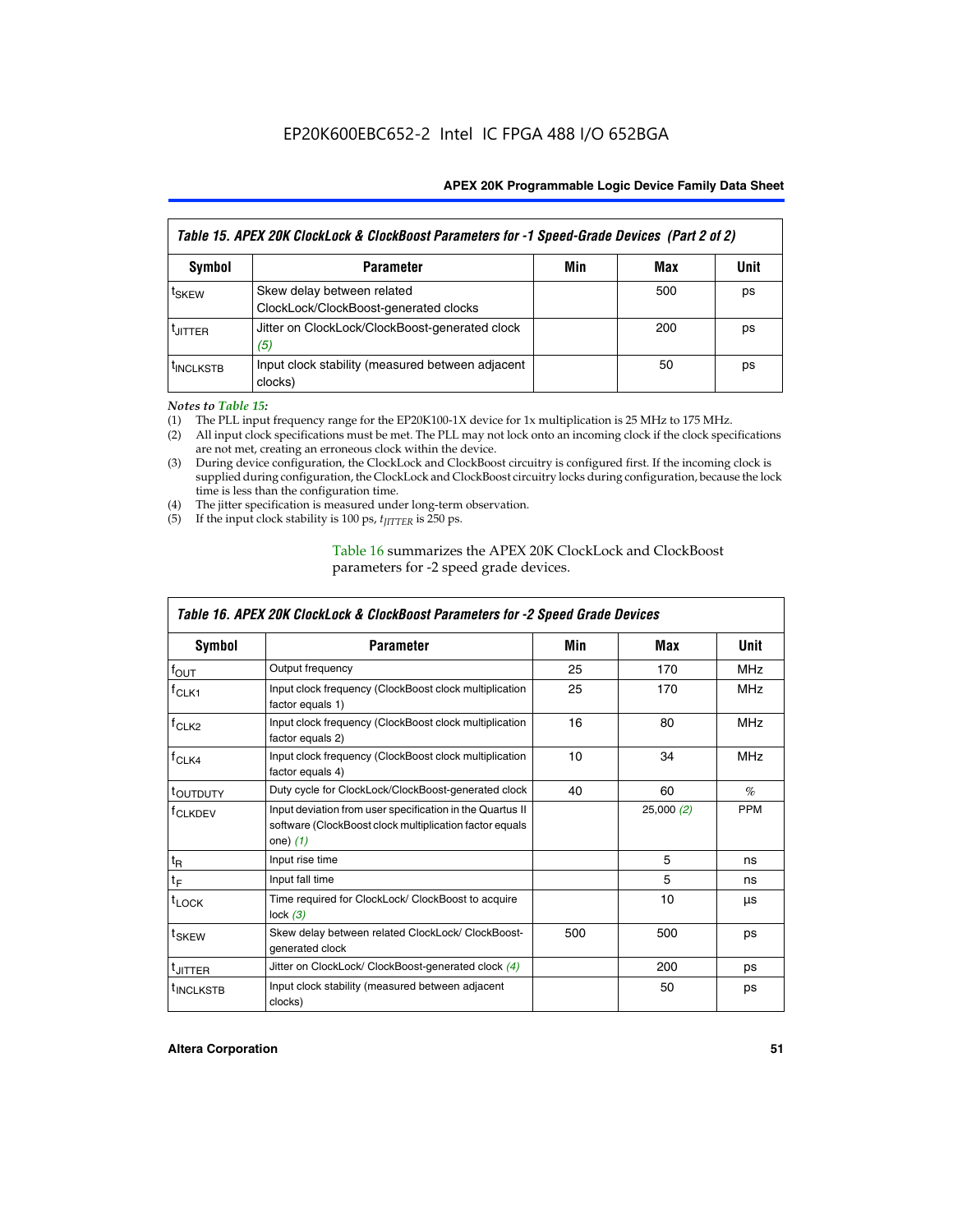- *Notes to Table 16:* (1) To implement the ClockLock and ClockBoost circuitry with the Quartus II software, designers must specify the input frequency. The Quartus II software tunes the PLL in the ClockLock and ClockBoost circuitry to this frequency. The *f<sub>CLKDEV</sub>* parameter specifies how much the incoming clock can differ from the specified frequency during device operation. Simulation does not reflect this parameter.
- (2) Twenty-five thousand parts per million (PPM) equates to 2.5% of input clock period.
- (3) During device configuration, the ClockLock and ClockBoost circuitry is configured before the rest of the device. If the incoming clock is supplied during configuration, the ClockLock and ClockBoost circuitry locks during configuration because the  $t_{LOCK}$  value is less than the time required for configuration.
- (4) The  $t_{\text{ITTTER}}$  specification is measured under long-term observation.

Tables 17 and 18 summarize the ClockLock and ClockBoost parameters for APEX 20KE devices.

|                            | Table 17. APEX 20KE ClockLock & ClockBoost Parameters        |                   | Note (1) |     |                             |                  |
|----------------------------|--------------------------------------------------------------|-------------------|----------|-----|-----------------------------|------------------|
| Symbol                     | <b>Parameter</b>                                             | <b>Conditions</b> | Min      | Typ | Max                         | <b>Unit</b>      |
| $t_{R}$                    | Input rise time                                              |                   |          |     | 5                           | ns               |
| tF                         | Input fall time                                              |                   |          |     | 5                           | ns               |
| <sup>t</sup> INDUTY        | Input duty cycle                                             |                   | 40       |     | 60                          | %                |
| <sup>t</sup> INJITTER      | Input jitter peak-to-peak                                    |                   |          |     | 2% of input<br>period       | peak-to-<br>peak |
| <sup>t</sup> OUTJITTER     | Jitter on ClockLock or ClockBoost-<br>generated clock        |                   |          |     | $0.35%$ of<br>output period | <b>RMS</b>       |
| toutbuty                   | Duty cycle for ClockLock or<br>ClockBoost-generated clock    |                   | 45       |     | 55                          | $\%$             |
| $t_{\text{LOCK}}$ (2), (3) | Time required for ClockLock or<br>ClockBoost to acquire lock |                   |          |     | 40                          | μs               |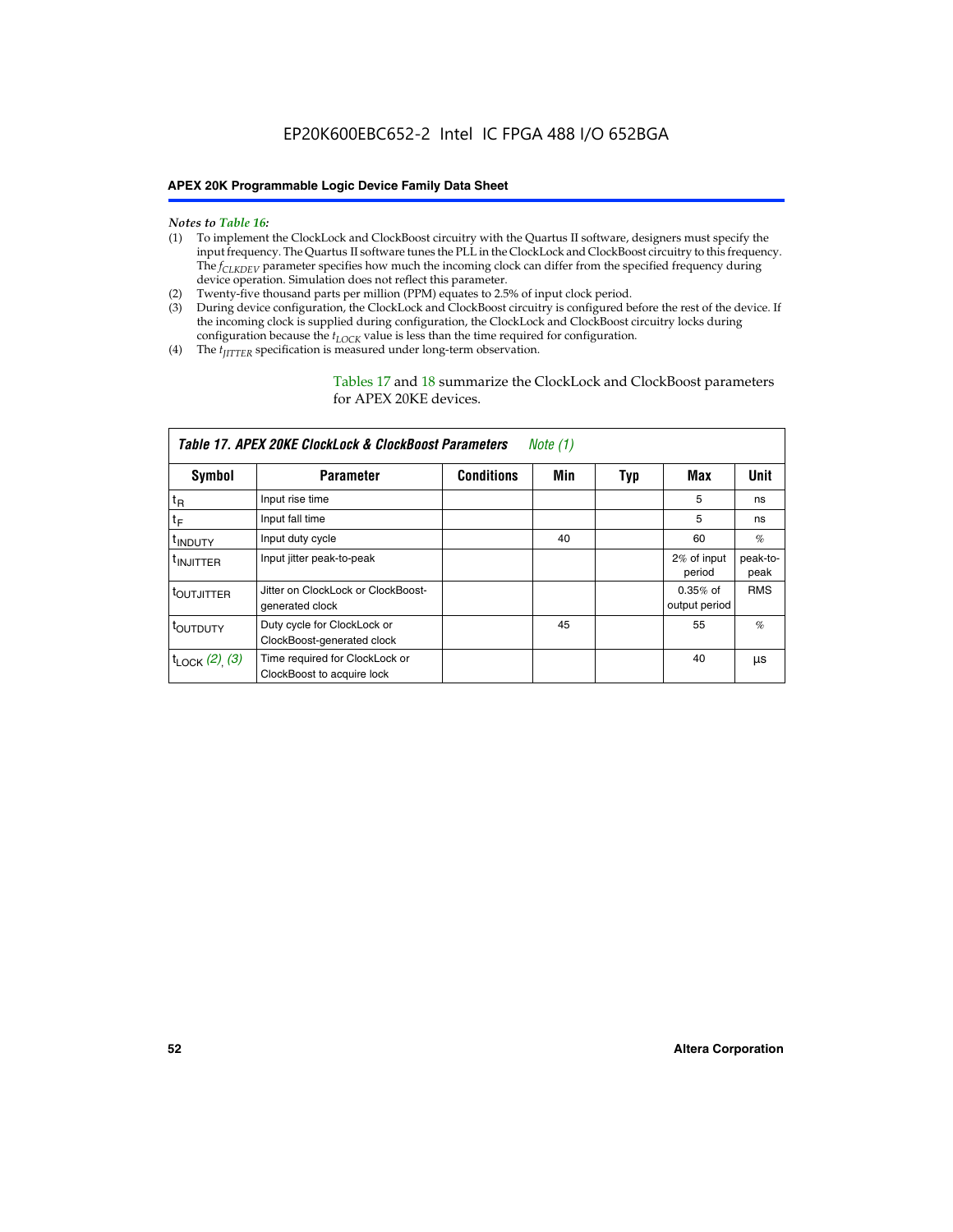| <b>Symbol</b>           | <b>Parameter</b>                                 | I/O Standard      |     | -1X Speed Grade |                 |     | <b>Units</b> |
|-------------------------|--------------------------------------------------|-------------------|-----|-----------------|-----------------|-----|--------------|
|                         |                                                  |                   |     |                 | -2X Speed Grade |     |              |
|                         |                                                  |                   | Min | Max             | Min             | Max |              |
| $f_{VCO}$ $(4)$         | Voltage controlled oscillator<br>operating range |                   | 200 | 500             | 200             | 500 | <b>MHz</b>   |
| f <sub>CLOCK0</sub>     | Clock0 PLL output frequency<br>for internal use  |                   | 1.5 | 335             | 1.5             | 200 | MHz          |
| f <sub>CLOCK1</sub>     | Clock1 PLL output frequency<br>for internal use  |                   | 20  | 335             | 20              | 200 | MHz          |
| f <sub>CLOCK0_EXT</sub> | Output clock frequency for                       | 3.3-V LVTTL       | 1.5 | 245             | 1.5             | 226 | <b>MHz</b>   |
|                         | external clock0 output                           | 2.5-V LVTTL       | 1.5 | 234             | 1.5             | 221 | <b>MHz</b>   |
|                         |                                                  | 1.8-V LVTTL       | 1.5 | 223             | 1.5             | 216 | <b>MHz</b>   |
|                         |                                                  | $GTL+$            | 1.5 | 205             | 1.5             | 193 | <b>MHz</b>   |
|                         |                                                  | SSTL-2 Class<br>L | 1.5 | 158             | 1.5             | 157 | <b>MHz</b>   |
|                         |                                                  | SSTL-2 Class<br>Ш | 1.5 | 142             | 1.5             | 142 | <b>MHz</b>   |
|                         |                                                  | SSTL-3 Class<br>I | 1.5 | 166             | 1.5             | 162 | <b>MHz</b>   |
|                         |                                                  | SSTL-3 Class<br>Ш | 1.5 | 149             | 1.5             | 146 | <b>MHz</b>   |
|                         |                                                  | <b>LVDS</b>       | 1.5 | 420             | 1.5             | 350 | <b>MHz</b>   |
| f <sub>CLOCK1_EXT</sub> | Output clock frequency for                       | 3.3-V LVTTL       | 20  | 245             | 20              | 226 | <b>MHz</b>   |
|                         | external clock1 output                           | 2.5-V LVTTL       | 20  | 234             | 20              | 221 | <b>MHz</b>   |
|                         |                                                  | 1.8-V LVTTL       | 20  | 223             | 20              | 216 | <b>MHz</b>   |
|                         |                                                  | $GTL+$            | 20  | 205             | 20              | 193 | MHz          |
|                         |                                                  | SSTL-2 Class      | 20  | 158             | 20              | 157 | <b>MHz</b>   |
|                         |                                                  | SSTL-2 Class<br>Ш | 20  | 142             | 20              | 142 | <b>MHz</b>   |
|                         |                                                  | SSTL-3 Class      | 20  | 166             | 20              | 162 | <b>MHz</b>   |
|                         |                                                  | SSTL-3 Class<br>Ш | 20  | 149             | 20              | 146 | <b>MHz</b>   |
|                         |                                                  | <b>LVDS</b>       | 20  | 420             | 20              | 350 | MHz          |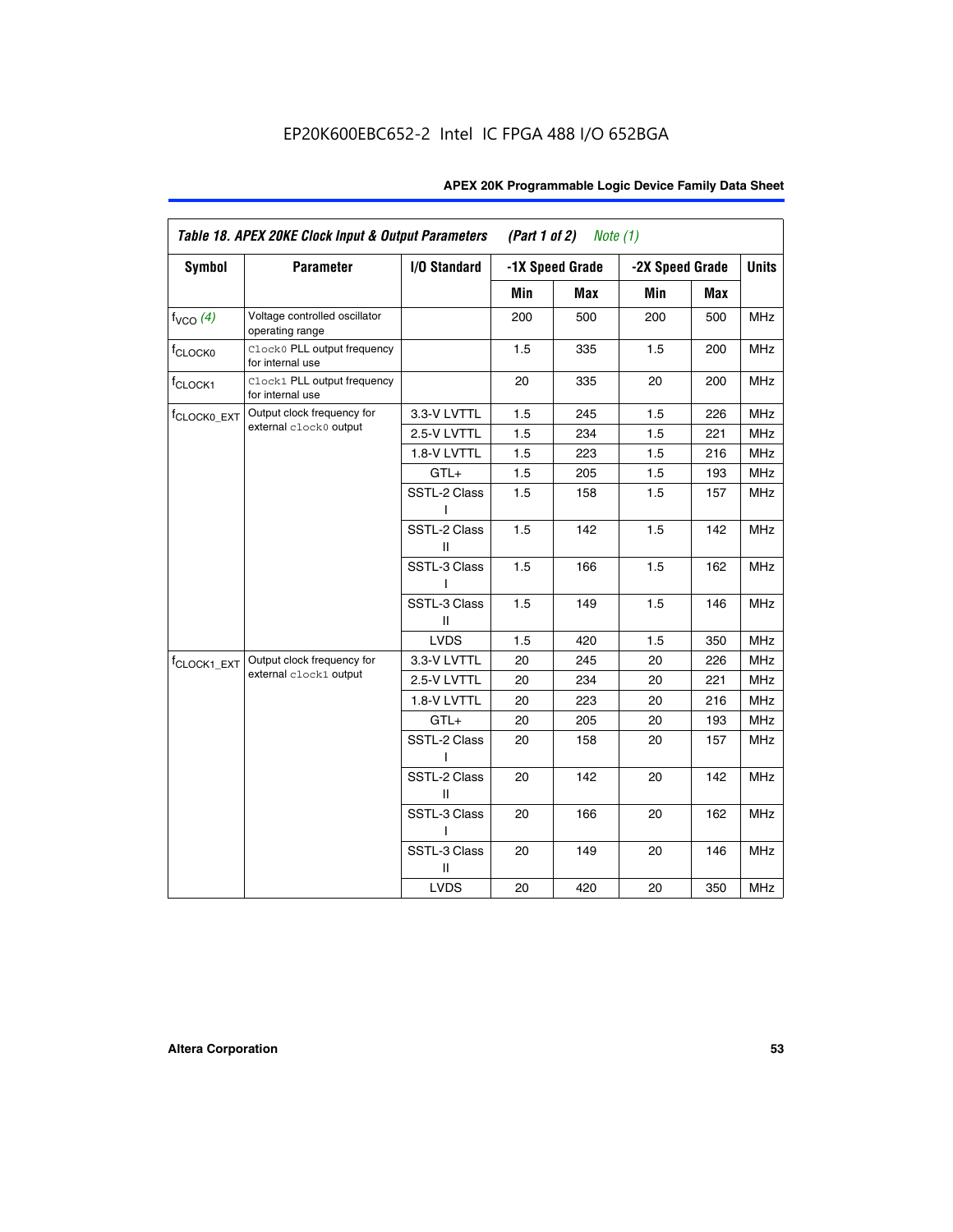| Table 18. APEX 20KE Clock Input & Output Parameters<br>(Part 2 of 2)<br>Note (1) |                       |                     |                                    |     |     |              |            |
|----------------------------------------------------------------------------------|-----------------------|---------------------|------------------------------------|-----|-----|--------------|------------|
| <b>Symbol</b>                                                                    | <b>Parameter</b>      | <b>I/O Standard</b> | -1X Speed Grade<br>-2X Speed Grade |     |     | <b>Units</b> |            |
|                                                                                  |                       |                     | Min                                | Max | Min | Max          |            |
| $f_{IN}$                                                                         | Input clock frequency | 3.3-V LVTTL         | 1.5                                | 290 | 1.5 | 257          | <b>MHz</b> |
|                                                                                  |                       | 2.5-V LVTTL         | 1.5                                | 281 | 1.5 | 250          | MHz        |
|                                                                                  |                       | 1.8-V LVTTL         | 1.5                                | 272 | 1.5 | 243          | <b>MHz</b> |
|                                                                                  |                       | $GTL+$              | 1.5                                | 303 | 1.5 | 261          | <b>MHz</b> |
|                                                                                  |                       | SSTL-2 Class        | 1.5                                | 291 | 1.5 | 253          | <b>MHz</b> |
|                                                                                  |                       | SSTL-2 Class<br>Ш   | 1.5                                | 291 | 1.5 | 253          | <b>MHz</b> |
|                                                                                  |                       | SSTL-3 Class        | 1.5                                | 300 | 1.5 | 260          | <b>MHz</b> |
|                                                                                  |                       | SSTL-3 Class<br>Ш   | 1.5                                | 300 | 1.5 | 260          | <b>MHz</b> |
|                                                                                  |                       | <b>LVDS</b>         | 1.5                                | 420 | 1.5 | 350          | <b>MHz</b> |

#### *Notes to Tables 17 and 18:*

(1) All input clock specifications must be met. The PLL may not lock onto an incoming clock if the clock specifications are not met, creating an erroneous clock within the device.

- (2) The maximum lock time is 40 µs or 2000 input clock cycles, whichever occurs first.
- (3) Before configuration, the PLL circuits are disable and powered down. During configuration, the PLLs are still disabled. The PLLs begin to lock once the device is in the user mode. If the clock enable feature is used, lock begins once the CLKLK\_ENA pin goes high in user mode.
- (4) The PLL VCO operating range is 200 MHz  $\eth$  f<sub>VCO</sub>  $\eth$  840 MHz for LVDS mode.

# **SignalTap Embedded Logic Analyzer**

APEX 20K devices include device enhancements to support the SignalTap embedded logic analyzer. By including this circuitry, the APEX 20K device provides the ability to monitor design operation over a period of time through the IEEE Std. 1149.1 (JTAG) circuitry; a designer can analyze internal logic at speed without bringing internal signals to the I/O pins. This feature is particularly important for advanced packages such as FineLine BGA packages because adding a connection to a pin during the debugging process can be difficult after a board is designed and manufactured.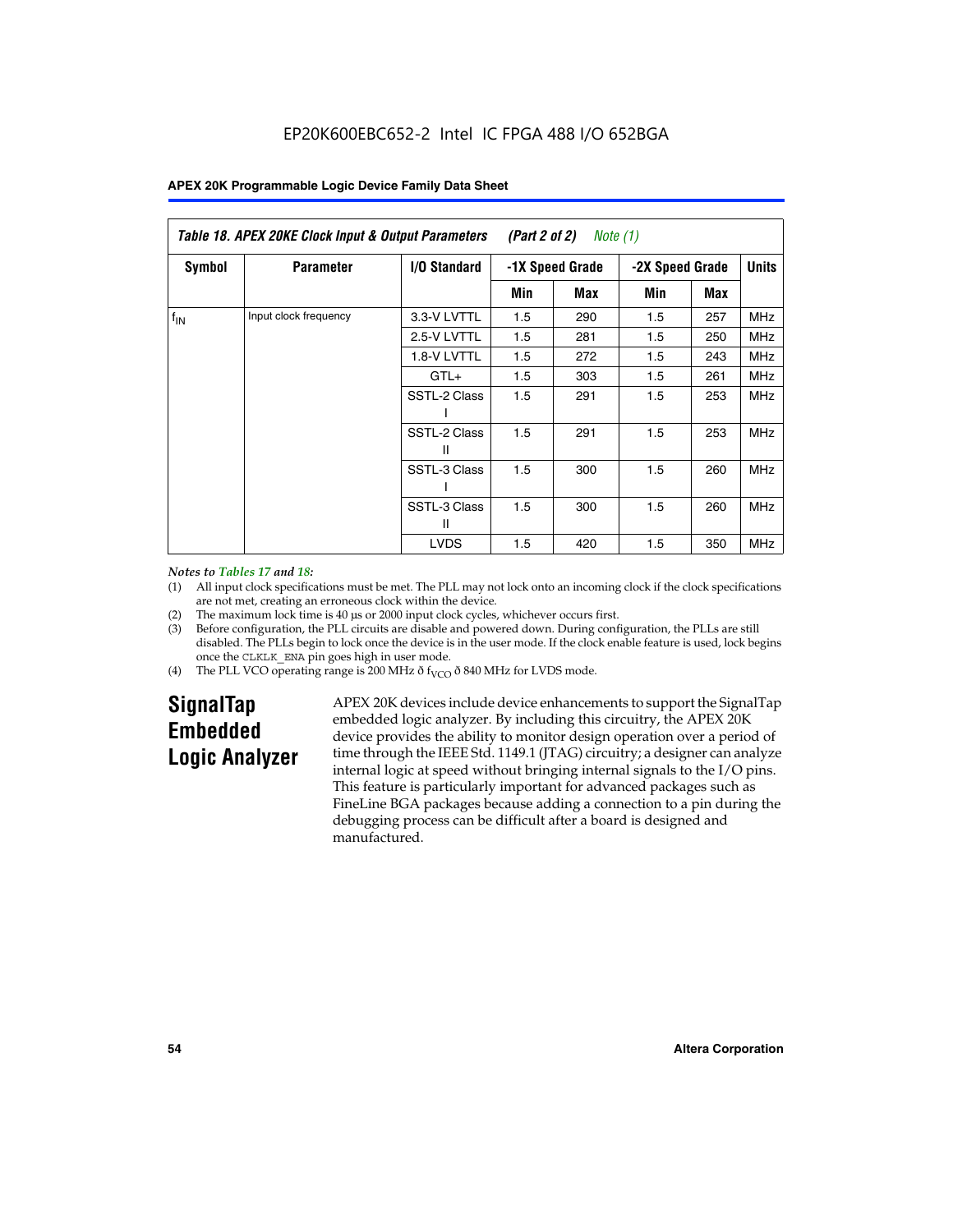# **IEEE Std. 1149.1 (JTAG) Boundary-Scan Support**

All APEX 20K devices provide JTAG BST circuitry that complies with the IEEE Std. 1149.1-1990 specification. JTAG boundary-scan testing can be performed before or after configuration, but not during configuration. APEX 20K devices can also use the JTAG port for configuration with the Quartus II software or with hardware using either Jam Files (**.jam**) or Jam Byte-Code Files (**.jbc**). Finally, APEX 20K devices use the JTAG port to monitor the logic operation of the device with the SignalTap embedded logic analyzer. APEX 20K devices support the JTAG instructions shown in Table 19. Although EP20K1500E devices support the JTAG BYPASS and SignalTap instructions, they do not support boundary-scan testing or the use of the JTAG port for configuration.

| <i><b>Table 19. APEX 20K JTAG Instructions</b></i> |                                                                                                                                                                                                                                            |
|----------------------------------------------------|--------------------------------------------------------------------------------------------------------------------------------------------------------------------------------------------------------------------------------------------|
| <b>JTAG Instruction</b>                            | <b>Description</b>                                                                                                                                                                                                                         |
| SAMPLE/PRELOAD                                     | Allows a snapshot of signals at the device pins to be captured and examined during<br>normal device operation, and permits an initial data pattern to be output at the device<br>pins. Also used by the SignalTap embedded logic analyzer. |
| <b>EXTEST</b>                                      | Allows the external circuitry and board-level interconnections to be tested by forcing a<br>test pattern at the output pins and capturing test results at the input pins.                                                                  |
| BYPASS (1)                                         | Places the 1-bit bypass register between the TDI and TDO pins, which allows the BST<br>data to pass synchronously through selected devices to adjacent devices during<br>normal device operation.                                          |
| <b>USERCODE</b>                                    | Selects the 32-bit USERCODE register and places it between the TDI and TDO pins,<br>allowing the USERCODE to be serially shifted out of TDO.                                                                                               |
| <b>IDCODE</b>                                      | Selects the IDCODE register and places it between TDI and TDO, allowing the<br>IDCODE to be serially shifted out of TDO.                                                                                                                   |
| <b>ICR Instructions</b>                            | Used when configuring an APEX 20K device via the JTAG port with a MasterBlaster™<br>or ByteBlasterMV™ download cable, or when using a Jam File or Jam Byte-Code File<br>via an embedded processor.                                         |
| SignalTap Instructions<br>(1)                      | Monitors internal device operation with the SignalTap embedded logic analyzer.                                                                                                                                                             |

 $\overline{\phantom{a}}$ 

# *Note to Table 19:*

(1) The EP20K1500E device supports the JTAG BYPASS instruction and the SignalTap instructions.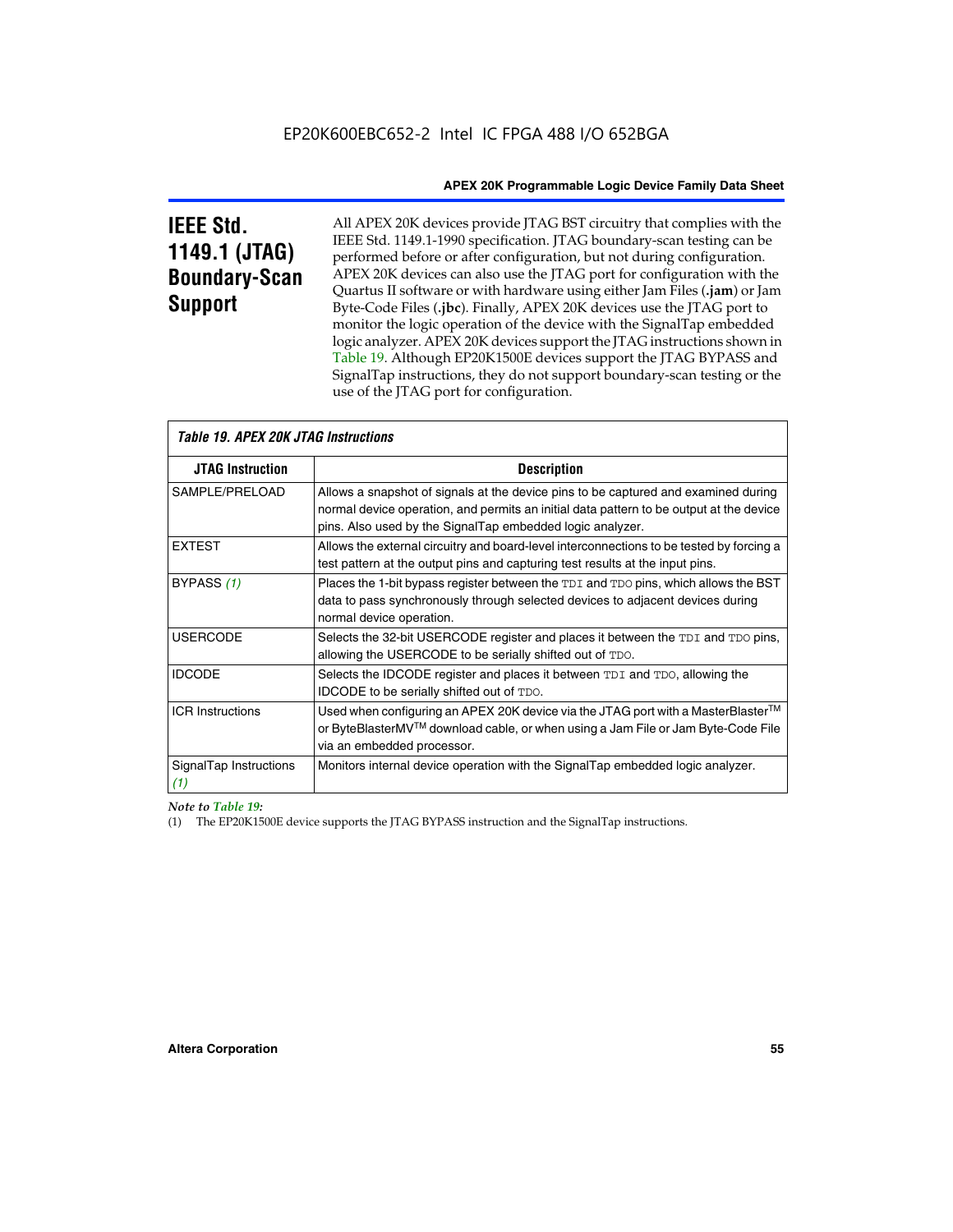The APEX 20K device instruction register length is 10 bits. The APEX 20K device USERCODE register length is 32 bits. Tables 20 and 21 show the boundary-scan register length and device IDCODE information for APEX 20K devices.

| Table 20. APEX 20K Boundary-Scan Register Length |                                      |  |  |  |
|--------------------------------------------------|--------------------------------------|--|--|--|
| <b>Device</b>                                    | <b>Boundary-Scan Register Length</b> |  |  |  |
| EP20K30E                                         | 420                                  |  |  |  |
| <b>EP20K60E</b>                                  | 624                                  |  |  |  |
| EP20K100                                         | 786                                  |  |  |  |
| EP20K100E                                        | 774                                  |  |  |  |
| EP20K160E                                        | 984                                  |  |  |  |
| EP20K200                                         | 1,176                                |  |  |  |
| EP20K200E                                        | 1,164                                |  |  |  |
| EP20K300E                                        | 1,266                                |  |  |  |
| EP20K400                                         | 1,536                                |  |  |  |
| EP20K400E                                        | 1,506                                |  |  |  |
| EP20K600E                                        | 1,806                                |  |  |  |
| EP20K1000E                                       | 2,190                                |  |  |  |
| EP20K1500E                                       | 1 $(1)$                              |  |  |  |

#### *Note to Table 20:*

(1) This device does not support JTAG boundary scan testing.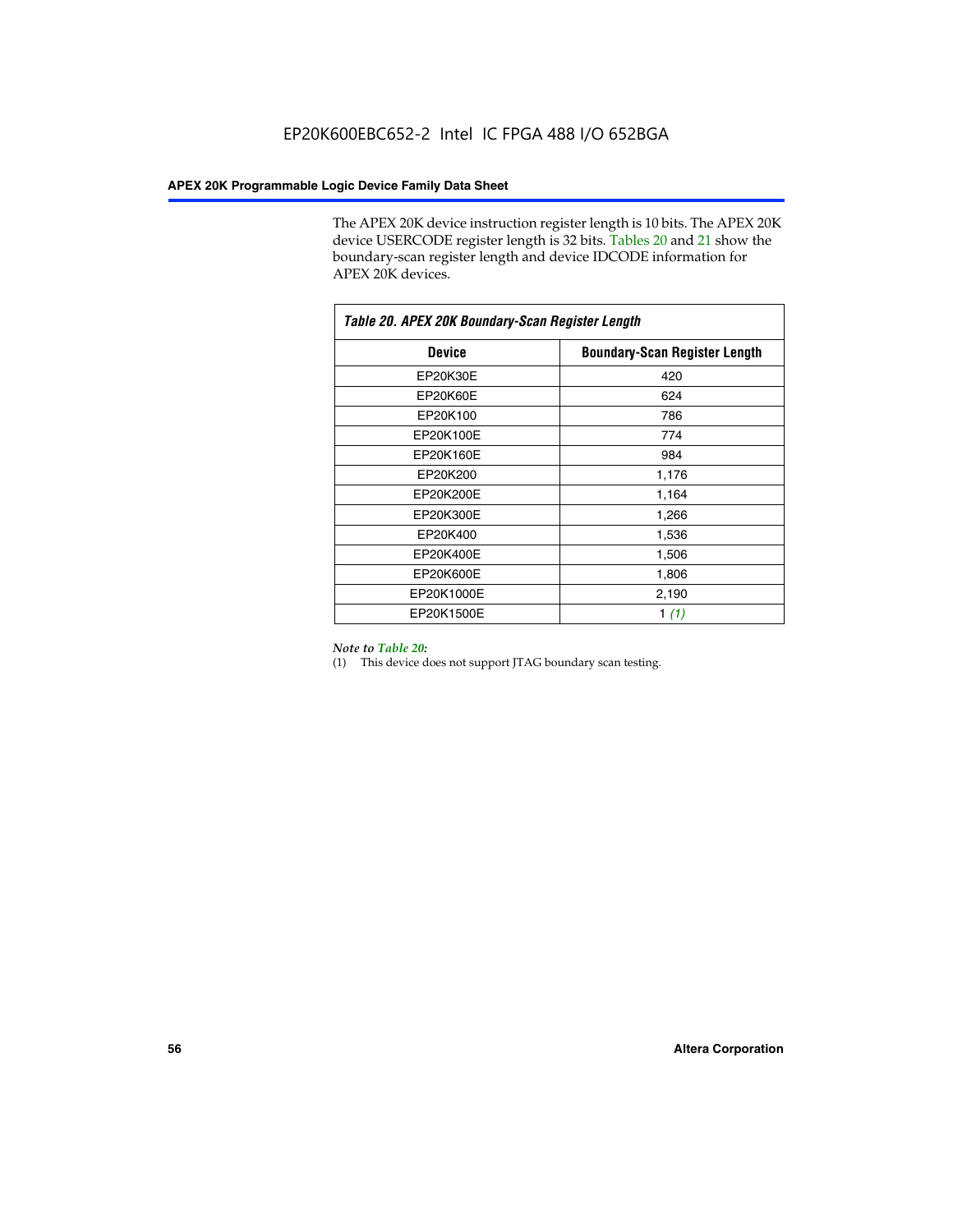| Table 21. 32-Bit APEX 20K Device IDCODE |                                          |                              |                                                  |                  |  |  |
|-----------------------------------------|------------------------------------------|------------------------------|--------------------------------------------------|------------------|--|--|
| <b>Device</b>                           | <b>IDCODE (32 Bits) <math>(1)</math></b> |                              |                                                  |                  |  |  |
|                                         | <b>Version</b><br>(4 Bits)               | Part Number (16 Bits)        | <b>Manufacturer</b><br><b>Identity (11 Bits)</b> | 1 (1 Bit)<br>(2) |  |  |
| EP20K30E                                | 0000                                     | 0000 0011 0000<br>1000       | 0110 1110<br>000                                 | 1                |  |  |
| EP20K60E                                | 0000                                     | 1000<br>0000 0110<br>0000    | 0110 1110<br>000                                 | 1                |  |  |
| EP20K100                                | 0000                                     | 0000<br>0100<br>0001 0110    | 000<br>0110 1110                                 | 1                |  |  |
| EP20K100E                               | 0000                                     | 1000<br>0001 0000<br>0000    | 0110 1110<br>000                                 | 1                |  |  |
| EP20K160E                               | 0000                                     | 0001 0110<br>0000<br>1000    | 000<br>0110 1110                                 | 1                |  |  |
| EP20K200                                | 0000                                     | 1000<br>0011 0010<br>0000    | 0110 1110<br>000                                 | 1                |  |  |
| EP20K200E                               | 0000                                     | 0010<br>0000<br>0000<br>1000 | 0110 1110<br>000                                 | 1                |  |  |
| EP20K300E                               | 0000                                     | 0011 0000<br>0000<br>1000    | 0110 1110<br>000                                 | 1                |  |  |
| EP20K400                                | 0000                                     | 0001<br>0110<br>0110<br>0100 | 0110 1110<br>000                                 | 1                |  |  |
| EP20K400E                               | 0000                                     | 0100<br>0000<br>0000<br>1000 | 0110 1110<br>000                                 | 1                |  |  |
| EP20K600E                               | 0000                                     | 1000<br>0110<br>0000<br>0000 | 0110 1110<br>000                                 | 1                |  |  |
| EP20K1000E                              | 0000                                     | 0000<br>0000<br>0000<br>1001 | 000<br>0110 1110                                 | 1                |  |  |

*Notes to Table 21:*

The most significant bit (MSB) is on the left.

(2) The IDCODE's least significant bit (LSB) is always 1.

# Figure 31 shows the timing requirements for the JTAG signals.



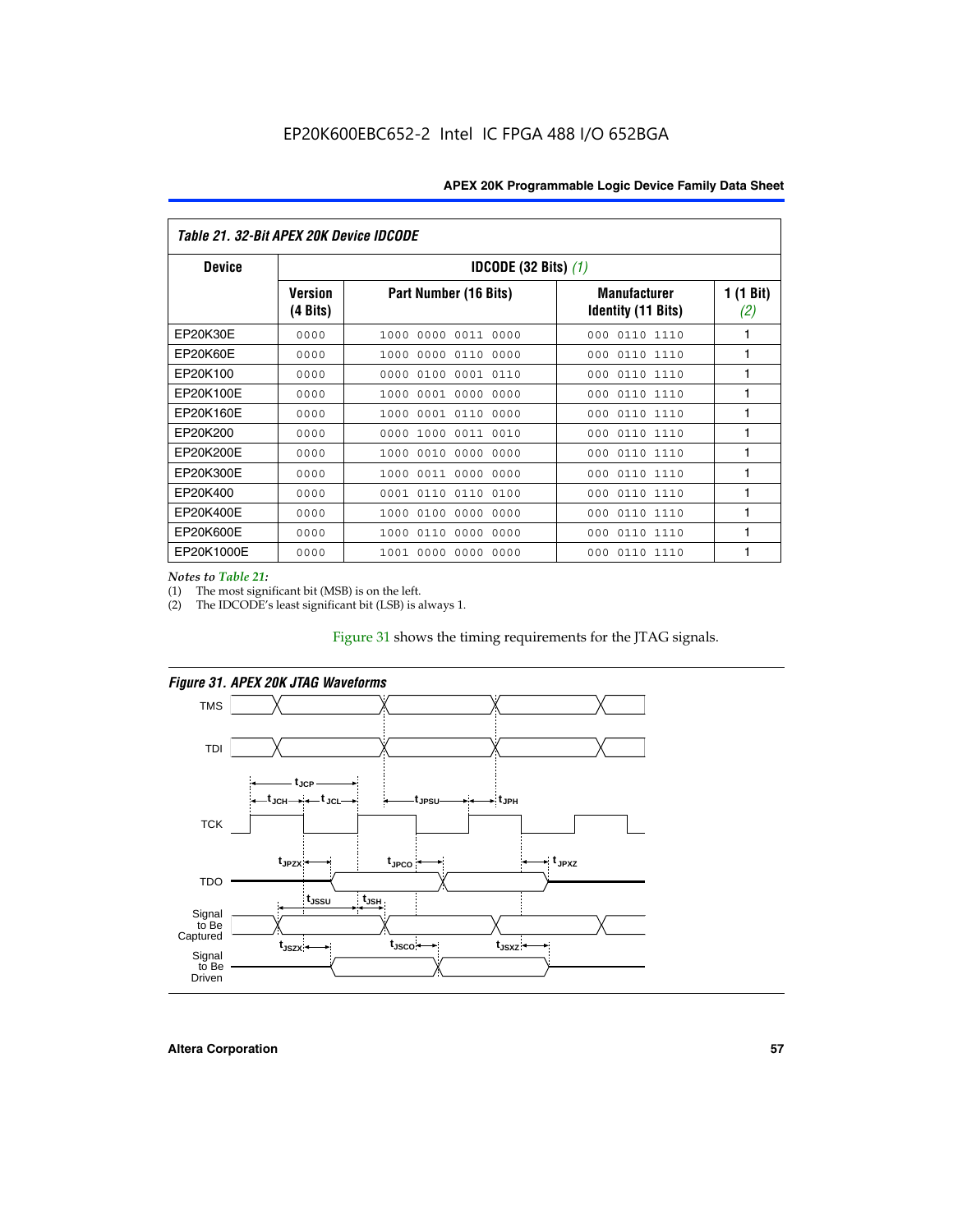Table 22 shows the JTAG timing parameters and values for APEX 20K devices.

|                   | TADIE ZZ. AFEA ZUN JTAU TIIIIIIU FAIAIIIEIEIS & VAIUES |     |     |      |  |  |
|-------------------|--------------------------------------------------------|-----|-----|------|--|--|
| Symbol            | Parameter                                              | Min | Max | Unit |  |  |
| $t_{\text{JCP}}$  | TCK clock period                                       | 100 |     | ns   |  |  |
| $t_{\rm JCH}$     | TCK clock high time                                    | 50  |     | ns   |  |  |
| $t_{\sf JCL}$     | <b>TCK clock low time</b>                              | 50  |     | ns   |  |  |
| tjpsu             | JTAG port setup time                                   | 20  |     | ns   |  |  |
| t <sub>JPH</sub>  | JTAG port hold time                                    | 45  |     | ns   |  |  |
| tjpco             | JTAG port clock to output                              |     | 25  | ns   |  |  |
| t <sub>JPZX</sub> | JTAG port high impedance to valid output               |     | 25  | ns   |  |  |
| t <sub>JPXZ</sub> | JTAG port valid output to high impedance               |     | 25  | ns   |  |  |
| tjssu             | Capture register setup time                            | 20  |     | ns   |  |  |
| t <sub>JSH</sub>  | Capture register hold time                             | 45  |     | ns   |  |  |
| tjsco             | Update register clock to output                        |     | 35  | ns   |  |  |
| t <sub>JSZX</sub> | Update register high impedance to valid output         |     | 35  | ns   |  |  |
| t <sub>JSXZ</sub> | Update register valid output to high impedance         |     | 35  | ns   |  |  |

*Table 22. APEX 20K JTAG Timing Parameters & Values*

For more information, see the following documents:

- *Application Note 39 (IEEE Std. 1149.1 (JTAG) Boundary-Scan Testing in Altera Devices)*
- Jam Programming & Test Language Specification

**Generic Testing** Each APEX 20K device is functionally tested. Complete testing of each configurable static random access memory (SRAM) bit and all logic functionality ensures 100% yield. AC test measurements for APEX 20K devices are made under conditions equivalent to those shown in Figure 32. Multiple test patterns can be used to configure devices during all stages of the production flow.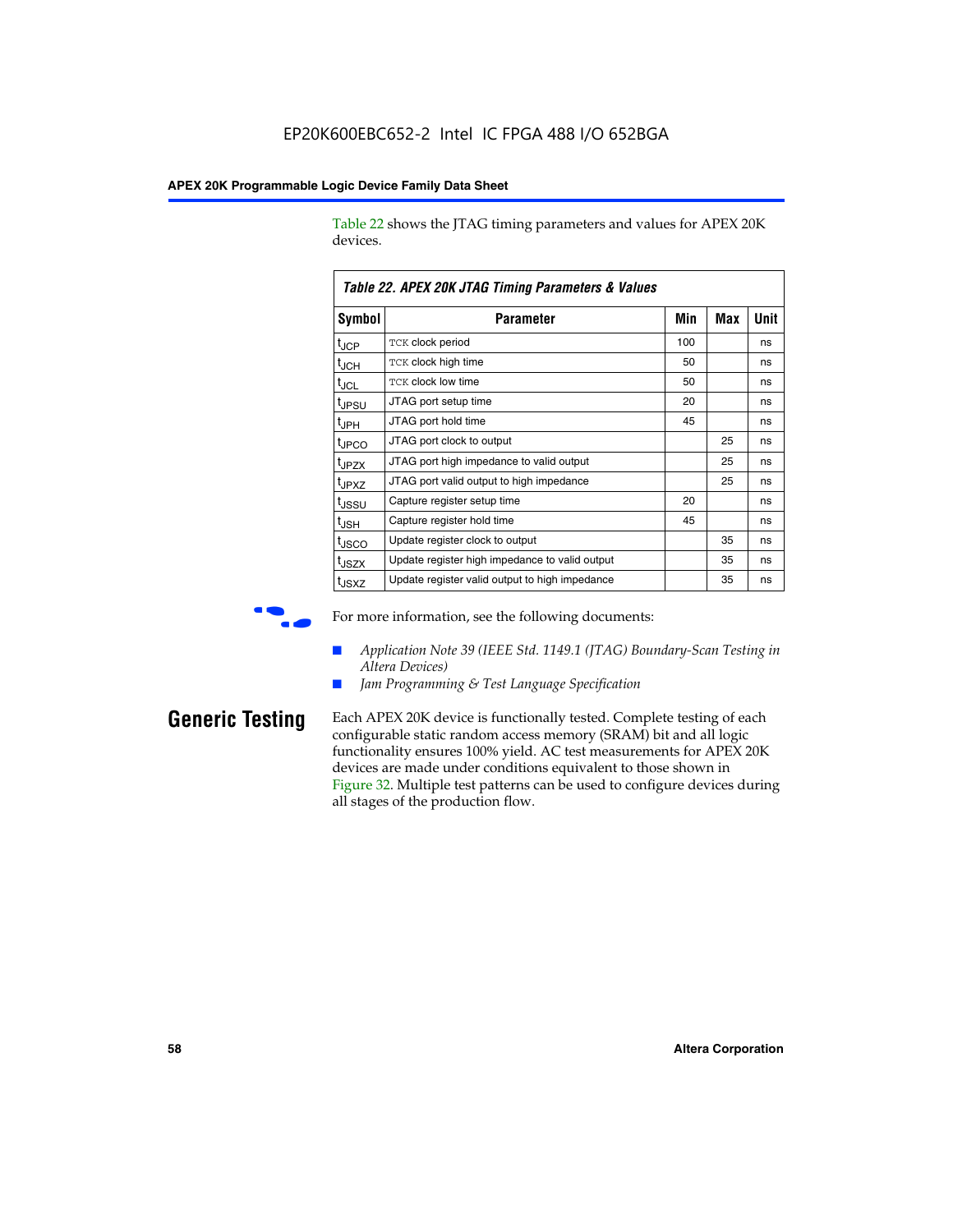

#### *Note to Figure 32:*

(1) Power supply transients can affect AC measurements. Simultaneous transitions of multiple outputs should be avoided for accurate measurement. Threshold tests must not be performed under AC conditions. Large-amplitude, fast-groundcurrent transients normally occur as the device outputs discharge the load capacitances. When these transients flow through the parasitic inductance between the device ground pin and the test system ground, significant reductions in observable noise immunity can result.

# **Operating Conditions**

Tables 23 through 26 provide information on absolute maximum ratings, recommended operating conditions, DC operating conditions, and capacitance for 2.5-V APEX 20K devices.

|                    | TADIG LU. MI LA LUN U.U-V TUIGIAIN DGVIUG MUSUNUG MAANNUNI NAMNUS<br>$100103$ $11, 121$ |                                                   |        |      |              |  |
|--------------------|-----------------------------------------------------------------------------------------|---------------------------------------------------|--------|------|--------------|--|
| Symbol             | <b>Parameter</b>                                                                        | <b>Conditions</b>                                 | Min    | Max  | Unit         |  |
| V <sub>CCINT</sub> | Supply voltage                                                                          | With respect to ground $(3)$                      | $-0.5$ | 3.6  | v            |  |
| V <sub>CCIO</sub>  |                                                                                         |                                                   | $-0.5$ | 4.6  | v            |  |
| V                  | DC input voltage                                                                        |                                                   | $-2.0$ | 5.75 | v            |  |
| $I_{OUT}$          | DC output current, per pin                                                              |                                                   | $-25$  | 25   | mA           |  |
| $T_{\text{STG}}$   | Storage temperature                                                                     | No bias                                           | $-65$  | 150  | $^{\circ}$ C |  |
| $T_{\sf AMB}$      | Ambient temperature                                                                     | Under bias                                        | $-65$  | 135  | $^{\circ}$ C |  |
| $T_J$              | Junction temperature                                                                    | PQFP, RQFP, TQFP, and BGA packages,<br>under bias |        | 135  | $^{\circ}$ C |  |
|                    |                                                                                         | Ceramic PGA packages, under bias                  |        | 150  | $^{\circ}$ C |  |

| <b>Table 23. APEX 20K 5.0-V Tolerant Device Absolute Maximum Ratings</b> Notes (1), (2) |  |
|-----------------------------------------------------------------------------------------|--|
|-----------------------------------------------------------------------------------------|--|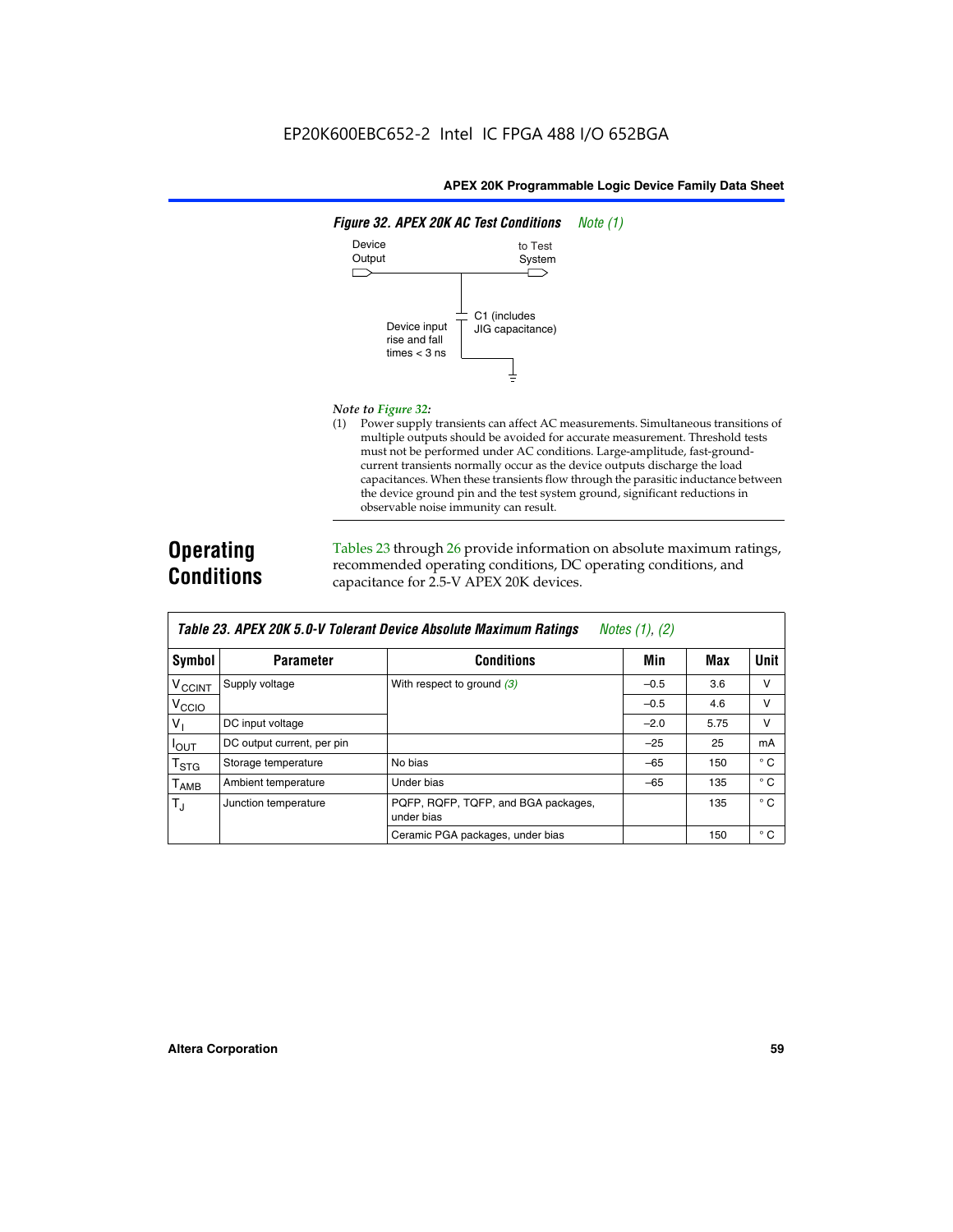# EP20K600EBC652-2 Intel IC FPGA 488 I/O 652BGA

# **APEX 20K Programmable Logic Device Family Data Sheet**

|                          | Table 24. APEX 20K 5.0-V Tolerant Device Recommended Operating Conditions<br><i>Note</i> $(2)$ |                    |                  |                   |              |  |
|--------------------------|------------------------------------------------------------------------------------------------|--------------------|------------------|-------------------|--------------|--|
| <b>Symbol</b>            | <b>Parameter</b>                                                                               | <b>Conditions</b>  | Min              | Max               | <b>Unit</b>  |  |
| <b>V<sub>CCINT</sub></b> | Supply voltage for internal logic<br>and input buffers                                         | $(4)$ , $(5)$      | 2.375<br>(2.375) | 2.625<br>(2.625)  | $\vee$       |  |
| V <sub>CCIO</sub>        | Supply voltage for output buffers,<br>3.3-V operation                                          | (4), (5)           | 3.00(3.00)       | 3.60(3.60)        | $\vee$       |  |
|                          | Supply voltage for output buffers,<br>2.5-V operation                                          | (4), (5)           | 2.375<br>(2.375) | 2.625<br>(2.625)  | $\vee$       |  |
| $V_{1}$                  | Input voltage                                                                                  | (3), (6)           | $-0.5$           | 5.75              | $\vee$       |  |
| $V_{\rm O}$              | Output voltage                                                                                 |                    | $\Omega$         | V <sub>CCIO</sub> | $\vee$       |  |
| $T_{\rm J}$              | Junction temperature                                                                           | For commercial use | $\Omega$         | 85                | $^{\circ}$ C |  |
|                          |                                                                                                | For industrial use | $-40$            | 100               | $^{\circ}$ C |  |
| $t_{R}$                  | Input rise time                                                                                |                    |                  | 40                | ns           |  |
| $t_{\mathsf{F}}$         | Input fall time                                                                                |                    |                  | 40                | ns           |  |

| Table 25. APEX 20K 5.0-V Tolerant Device DC Operating Conditions (Part 1 of 2) Notes (2), (7), (8) |                                         |                                                                                       |                                          |     |                                          |              |
|----------------------------------------------------------------------------------------------------|-----------------------------------------|---------------------------------------------------------------------------------------|------------------------------------------|-----|------------------------------------------|--------------|
| Symbol                                                                                             | <b>Parameter</b>                        | <b>Conditions</b>                                                                     | Min                                      | Typ | Max                                      | Unit         |
| $V_{\text{IH}}$                                                                                    | High-level input voltage                |                                                                                       | 1.7, $0.5 \times V_{\text{CCIO}}$<br>(9) |     | 5.75                                     | v            |
| $V_{\parallel}$                                                                                    | Low-level input voltage                 |                                                                                       | $-0.5$                                   |     | 0.8, $0.3 \times V_{\text{CCIO}}$<br>(9) | $\vee$       |
| $V_{OH}$                                                                                           | 3.3-V high-level TTL output<br>voltage  | $I_{OH} = -8$ mA DC,<br>$V_{\text{CCIO}} = 3.00 \text{ V} (10)$                       | 2.4                                      |     |                                          | $\vee$       |
|                                                                                                    | 3.3-V high-level CMOS output<br>voltage | $I_{\text{OH}} = -0.1 \text{ mA DC},$<br>$V_{\text{CCIO}} = 3.00 \text{ V} (10)$      | $V_{\text{CCIO}} - 0.2$                  |     |                                          | $\mathsf{V}$ |
|                                                                                                    | 3.3-V high-level PCI output voltage     | $I_{OH} = -0.5$ mA DC,<br>$V_{\text{CClO}} = 3.00 \text{ to } 3.60 \text{ V}$<br>(10) | $0.9 \times V_{\text{CCIO}}$             |     |                                          | $\mathsf{V}$ |
|                                                                                                    | 2.5-V high-level output voltage         | $I_{OH} = -0.1$ mA DC,<br>$V_{\text{CCIO}} = 2.30 \text{ V} (10)$                     | 2.1                                      |     |                                          | $\mathsf{V}$ |
|                                                                                                    |                                         | $I_{\text{OH}} = -1 \text{ mA DC},$<br>$V_{\text{CCIO}} = 2.30 V (10)$                | 2.0                                      |     |                                          | $\vee$       |
|                                                                                                    |                                         | $I_{OH} = -2$ mA DC,<br>$V_{\text{CCIO}} = 2.30 V (10)$                               | 1.7                                      |     |                                          | v            |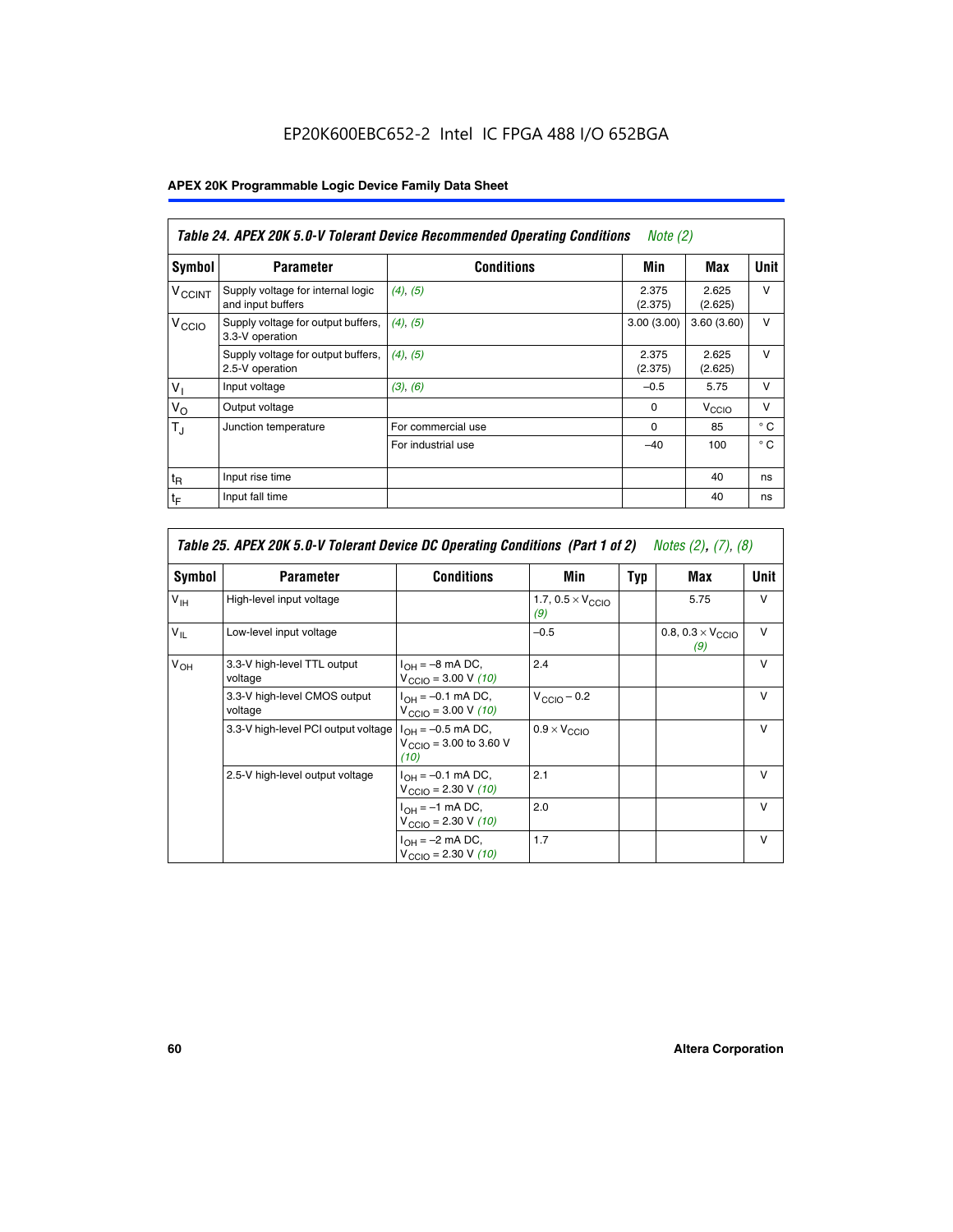|                   | Table 25. APEX 20K 5.0-V Tolerant Device DC Operating Conditions (Part 2 of 2) Notes (2), (7), (8) |                                                                                    |       |     |                              |        |  |
|-------------------|----------------------------------------------------------------------------------------------------|------------------------------------------------------------------------------------|-------|-----|------------------------------|--------|--|
| Symbol            | <b>Parameter</b>                                                                                   | <b>Conditions</b>                                                                  | Min   | Typ | Max                          | Unit   |  |
| $V_{OL}$          | 3.3-V low-level TTL output voltage                                                                 | $I_{\Omega}$ = 12 mA DC,<br>$V_{\text{CCIO}} = 3.00 V (11)$                        |       |     | 0.45                         | $\vee$ |  |
|                   | 3.3-V low-level CMOS output<br>voltage                                                             | $I_{\Omega} = 0.1$ mA DC,<br>$V_{\text{CCIO}} = 3.00 V (11)$                       |       |     | 0.2                          | $\vee$ |  |
|                   | 3.3-V low-level PCI output voltage                                                                 | $I_{\Omega}$ = 1.5 mA DC,<br>$V_{CClO}$ = 3.00 to 3.60 V<br>(11)                   |       |     | $0.1 \times V_{\text{CCIO}}$ | $\vee$ |  |
|                   | 2.5-V low-level output voltage                                                                     | $I_{\Omega} = 0.1$ mA DC,<br>$V_{\text{CCIO}} = 2.30 V (11)$                       |       |     | 0.2                          | $\vee$ |  |
|                   |                                                                                                    | $I_{\Omega}$ = 1 mA DC,<br>$V_{\text{CCIO}} = 2.30 V (11)$                         |       |     | 0.4                          | $\vee$ |  |
|                   |                                                                                                    | $I_{\Omega}$ = 2 mA DC,<br>$V_{\text{CCIO}} = 2.30 V (11)$                         |       |     | 0.7                          | $\vee$ |  |
| T,                | Input pin leakage current                                                                          | $V_1 = 5.75$ to $-0.5$ V                                                           | $-10$ |     | 10                           | μA     |  |
| $I_{OZ}$          | Tri-stated I/O pin leakage current                                                                 | $V_{\Omega}$ = 5.75 to -0.5 V                                                      | $-10$ |     | 10                           | μA     |  |
| $I_{CC0}$         | $V_{CC}$ supply current (standby)<br>(All ESBs in power-down mode)                                 | $V_1$ = ground, no load, no<br>toggling inputs, -1 speed<br>grade $(12)$           |       | 10  |                              | mA     |  |
|                   |                                                                                                    | $V_1$ = ground, no load, no<br>toggling inputs,<br>$-2$ , $-3$ speed grades $(12)$ |       | 5   |                              | mA     |  |
| R <sub>CONF</sub> | Value of I/O pin pull-up resistor                                                                  | $V_{\text{CCIO}} = 3.0 V (13)$                                                     | 20    |     | 50                           | W      |  |
|                   | before and during configuration                                                                    | $V_{\text{CCIO}} = 2.375 \text{ V} (13)$                                           | 30    |     | 80                           | W      |  |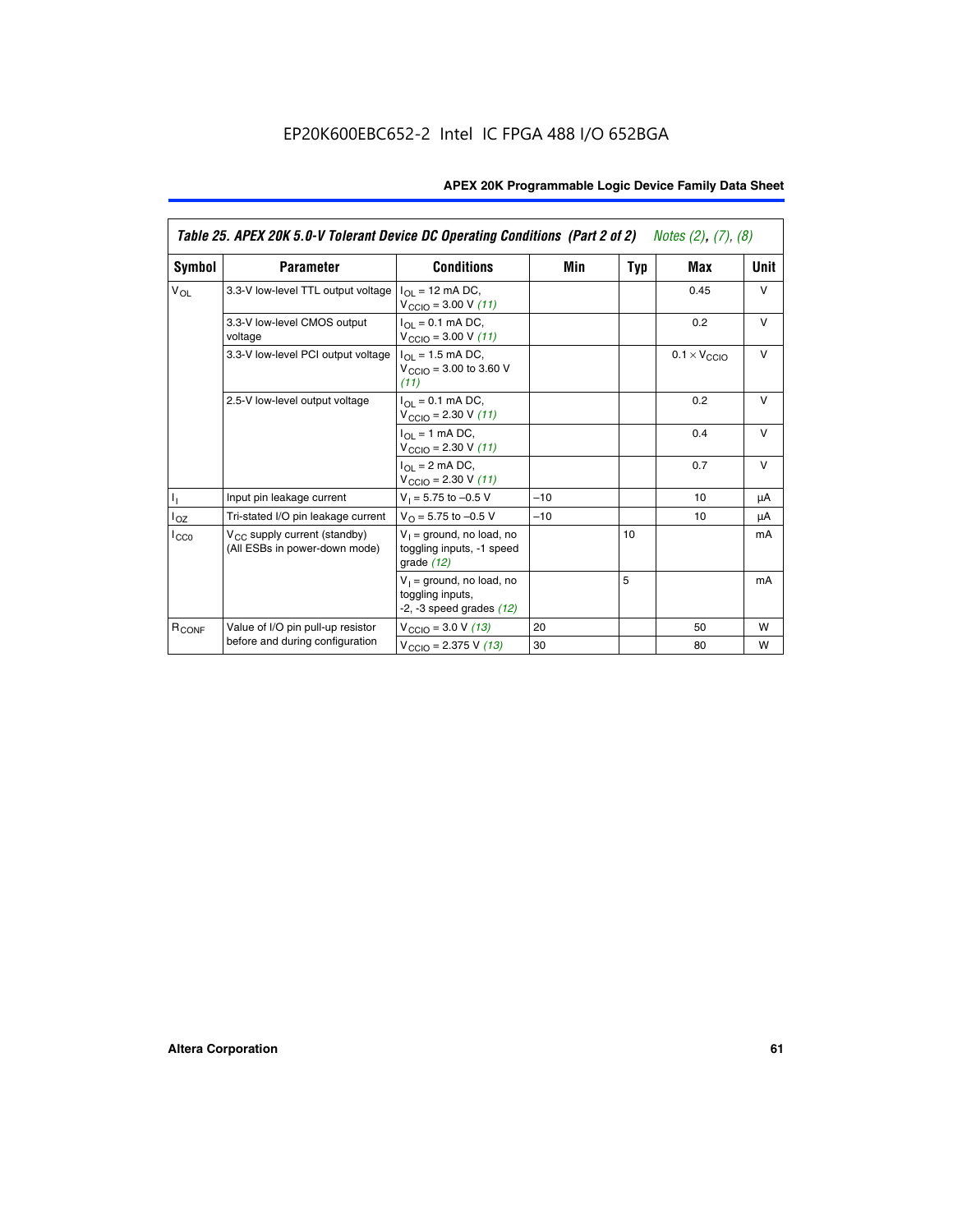|                    | Table 26. APEX 20K 5.0-V Tolerant Device Capacitance<br>Notes (2), (14) |                               |     |     |      |  |  |
|--------------------|-------------------------------------------------------------------------|-------------------------------|-----|-----|------|--|--|
| Symbol             | <b>Parameter</b>                                                        | <b>Conditions</b>             | Min | Max | Unit |  |  |
| $C_{IN}$           | Input capacitance                                                       | $V_{IN} = 0 V$ , f = 1.0 MHz  |     | 8   | pF   |  |  |
| C <sub>INCLK</sub> | Input capacitance on dedicated<br>clock pin                             | $V_{IN} = 0 V$ , f = 1.0 MHz  |     | 12  | pF   |  |  |
| $C_{OUT}$          | Output capacitance                                                      | $V_{OUIT} = 0 V, f = 1.0 MHz$ |     | 8   | pF   |  |  |

#### *Notes to Tables 23 through 26:*

- (1) See the *Operating Requirements for Altera Devices Data Sheet*.
- (2) All APEX 20K devices are 5.0-V tolerant.
- (3) Minimum DC input is –0.5 V. During transitions, the inputs may undershoot to –2.0 V or overshoot to 5.75 V for input currents less than 100 mA and periods shorter than 20 ns.
- (4) Numbers in parentheses are for industrial-temperature-range devices.
- (5) Maximum  $V_{CC}$  rise time is 100 ms, and  $V_{CC}$  must rise monotonically.<br>(6) All pins, including dedicated inputs, clock I/O, and JTAG pins, may b
- All pins, including dedicated inputs, clock I/O, and JTAG pins, may be driven before  $V_{\text{CCINT}}$  and  $V_{\text{CCIO}}$  are powered.
- (7) Typical values are for  $T_A = 25^\circ$  C, V<sub>CCINT</sub> = 2.5 V, and V<sub>CCIO</sub> = 2.5 or 3.3 V.<br>(8) These values are specified in the APEX 20K device recommended operat
- These values are specified in the APEX 20K device recommended operating conditions, shown in Table 26 on page 62.
- (9) The APEX 20K input buffers are compatible with 2.5-V and 3.3-V (LVTTL and LVCMOS) signals. Additionally, the input buffers are 3.3-V PCI compliant when  $V_{\text{CCIO}}$  and  $V_{\text{CCINI}}$  meet the relationship shown in Figure 33 on page 68.
- (10) The  $I<sub>OH</sub>$  parameter refers to high-level TTL, PCI or CMOS output current.
- (11) The I<sub>OL</sub> parameter refers to low-level TTL, PCI, or CMOS output current. This parameter applies to open-drain pins as well as output pins.
- (12) This value is specified for normal device operation. The value may vary during power-up.
- (13) Pin pull-up resistance values will be lower if an external source drives the pin higher than  $V_{\text{CCIO}}$ .
- (14) Capacitance is sample-tested only.

Tables 27 through 30 provide information on absolute maximum ratings, recommended operating conditions, DC operating conditions, and capacitance for 1.8-V APEX 20KE devices.

| Table 27. APEX 20KE Device Absolute Maximum Ratings<br>Note (1) |                            |                                                   |        |     |              |  |
|-----------------------------------------------------------------|----------------------------|---------------------------------------------------|--------|-----|--------------|--|
| Symbol                                                          | <b>Parameter</b>           | <b>Conditions</b>                                 | Min    | Max | Unit         |  |
| $V_{\text{CCINT}}$                                              | Supply voltage             | With respect to ground (2)                        | $-0.5$ | 2.5 | v            |  |
| V <sub>CCIO</sub>                                               |                            |                                                   | $-0.5$ | 4.6 | v            |  |
| $V_{1}$                                                         | DC input voltage           |                                                   | $-0.5$ | 4.6 | $\vee$       |  |
| $I_{OUT}$                                                       | DC output current, per pin |                                                   | $-25$  | 25  | mA           |  |
| $\mathsf{T}_{\texttt{STG}}$                                     | Storage temperature        | No bias                                           | $-65$  | 150 | $^{\circ}$ C |  |
| Т <sub>АМВ</sub>                                                | Ambient temperature        | Under bias                                        | $-65$  | 135 | $^{\circ}$ C |  |
| $\mathsf{T}_{\text{d}}$                                         | Junction temperature       | PQFP, RQFP, TQFP, and BGA packages,<br>under bias |        | 135 | $^{\circ}$ C |  |
|                                                                 |                            | Ceramic PGA packages, under bias                  |        | 150 | $^{\circ}$ C |  |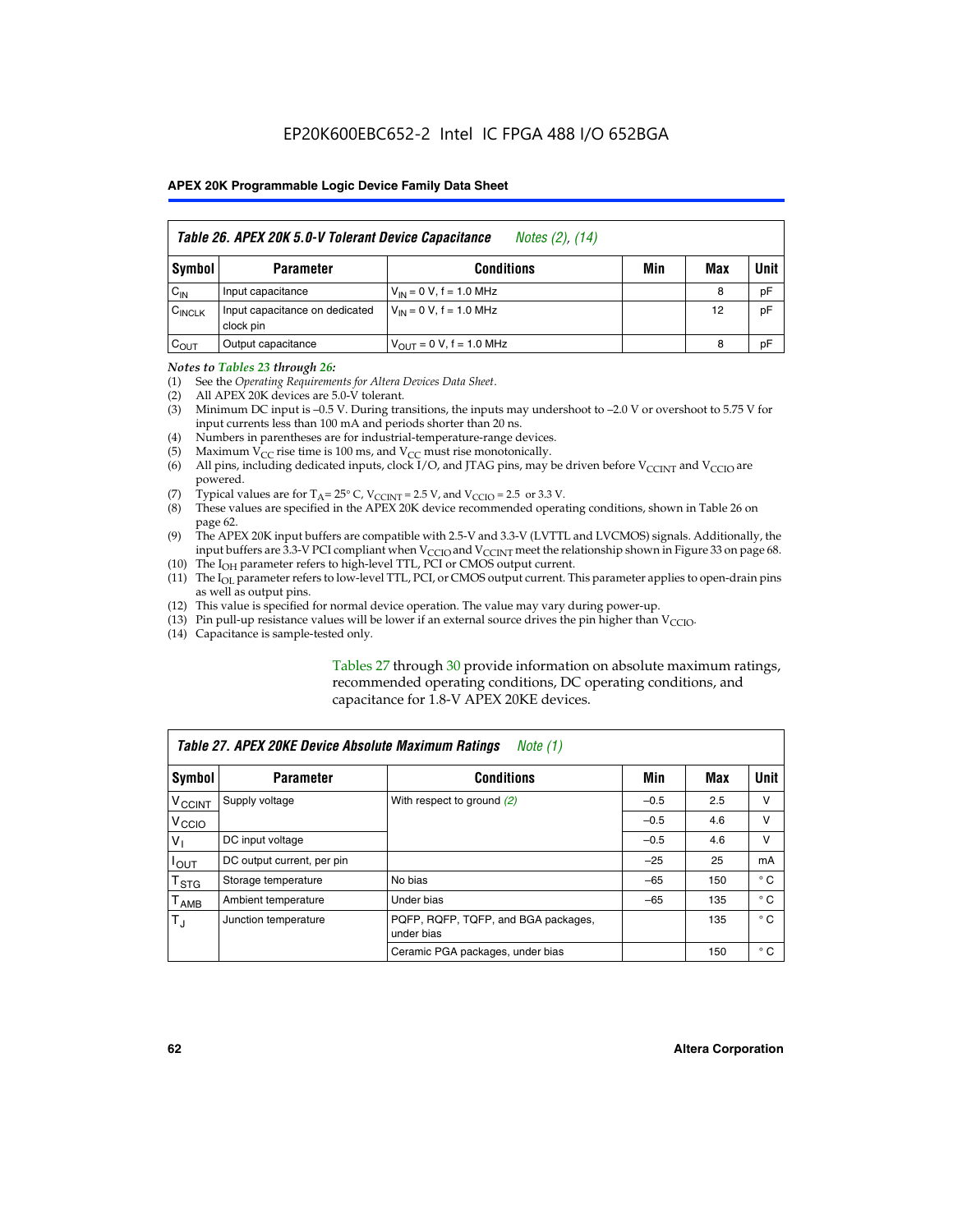|                          | <b>Table 28. APEX 20KE Device Recommended Operating Conditions</b> |                    |                  |                   |              |  |  |
|--------------------------|--------------------------------------------------------------------|--------------------|------------------|-------------------|--------------|--|--|
| <b>Symbol</b>            | <b>Parameter</b>                                                   | <b>Conditions</b>  | Min              | Max               | <b>Unit</b>  |  |  |
| <b>V<sub>CCINT</sub></b> | Supply voltage for internal logic and<br>input buffers             | (3), (4)           | 1.71(1.71)       | 1.89(1.89)        | $\vee$       |  |  |
| V <sub>CCIO</sub>        | Supply voltage for output buffers, 3.3-V<br>operation              | (3), (4)           | 3.00(3.00)       | 3.60(3.60)        | V            |  |  |
|                          | Supply voltage for output buffers, 2.5-V<br>operation              | (3), (4)           | 2.375<br>(2.375) | 2.625<br>(2.625)  | $\vee$       |  |  |
|                          | Supply voltage for output buffers, 1.8-V<br>operation              | (3), (4)           | 1.71(1.71)       | 1.89(1.89)        | V            |  |  |
| $V_1$                    | Input voltage                                                      | (5), (6)           | $-0.5$           | 4.0               | $\vee$       |  |  |
| $V_{\rm O}$              | Output voltage                                                     |                    | $\Omega$         | V <sub>CCIO</sub> | v            |  |  |
| $T_{\rm J}$              | Junction temperature                                               | For commercial use | $\Omega$         | 85                | $^{\circ}$ C |  |  |
|                          |                                                                    | For industrial use | $-40$            | 100               | $^{\circ}$ C |  |  |
| $t_{R}$                  | Input rise time                                                    |                    |                  | 40                | ns           |  |  |
| $t_{\mathsf{F}}$         | Input fall time                                                    |                    |                  | 40                | ns           |  |  |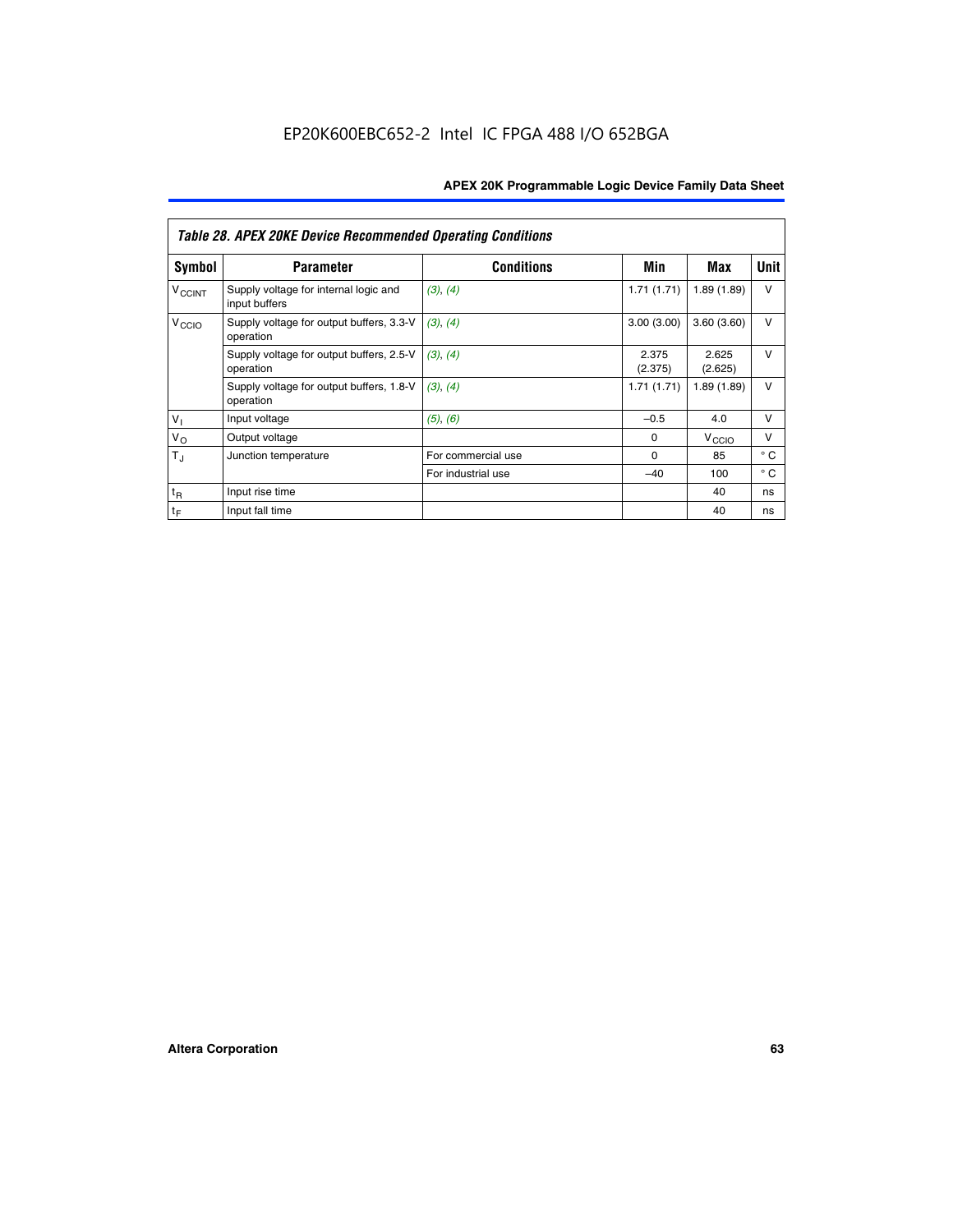# EP20K600EBC652-2 Intel IC FPGA 488 I/O 652BGA

# **APEX 20K Programmable Logic Device Family Data Sheet**

| Symbol            | <b>Parameter</b>                                                   | <b>Conditions</b>                                                                    | Min                                       | Typ | Max                                       | Unit   |
|-------------------|--------------------------------------------------------------------|--------------------------------------------------------------------------------------|-------------------------------------------|-----|-------------------------------------------|--------|
| $V_{\text{H}}$    | High-level LVTTL, CMOS, or 3.3-V<br>PCI input voltage              |                                                                                      | 1.7, $0.5 \times V_{\text{CCIO}}$<br>(10) |     | 4.1                                       | V      |
| $V_{IL}$          | Low-level LVTTL, CMOS, or 3.3-V<br>PCI input voltage               |                                                                                      | $-0.5$                                    |     | 0.8, $0.3 \times V_{\text{CCIO}}$<br>(10) | v      |
| V <sub>OH</sub>   | 3.3-V high-level LVTTL output<br>voltage                           | $I_{OH} = -12$ mA DC,<br>$V_{\text{CCIO}} = 3.00 V (11)$                             | 2.4                                       |     |                                           | $\vee$ |
|                   | 3.3-V high-level LVCMOS output<br>voltage                          | $I_{OH} = -0.1$ mA DC,<br>$V_{\text{CCIO}} = 3.00 V (11)$                            | $V_{\text{CCIO}} - 0.2$                   |     |                                           | v      |
|                   | 3.3-V high-level PCI output voltage $ I_{OH} = -0.5$ mA DC,        | $V_{CGIO} = 3.00$ to 3.60 V<br>(11)                                                  | $0.9 \times V_{\text{CCIO}}$              |     |                                           | $\vee$ |
|                   | 2.5-V high-level output voltage                                    | $I_{OH} = -0.1$ mA DC,<br>$V_{\text{CCIO}} = 2.30 V (11)$                            | 2.1                                       |     |                                           | V      |
|                   |                                                                    | $I_{OH} = -1$ mA DC,<br>$V_{\text{CCIO}} = 2.30 V (11)$                              | 2.0                                       |     |                                           | $\vee$ |
|                   |                                                                    | $I_{OH} = -2$ mA DC,<br>$V_{\text{CCIO}}$ = 2.30 V (11)                              | 1.7                                       |     |                                           | $\vee$ |
| $V_{OL}$          | 3.3-V low-level LVTTL output<br>voltage                            | $I_{\Omega I}$ = 12 mA DC,<br>$V_{\text{CCIO}} = 3.00 V (12)$                        |                                           |     | 0.4                                       | v      |
|                   | 3.3-V low-level LVCMOS output<br>voltage                           | $I_{\text{OL}} = 0.1 \text{ mA DC}$ ,<br>$V_{\text{CCIO}} = 3.00 V (12)$             |                                           |     | 0.2                                       | $\vee$ |
|                   | 3.3-V low-level PCI output voltage                                 | $I_{OL}$ = 1.5 mA DC,<br>$V_{\text{CCIO}} = 3.00 \text{ to } 3.60 \text{ V}$<br>(12) |                                           |     | $0.1 \times V_{\text{CCIO}}$              | v      |
|                   | 2.5-V low-level output voltage                                     | $I_{\Omega} = 0.1$ mA DC,<br>$V_{\text{CCIO}}$ = 2.30 V (12)                         |                                           |     | 0.2                                       | $\vee$ |
|                   |                                                                    | $I_{\Omega I}$ = 1 mA DC,<br>$V_{\text{CCIO}} = 2.30 V (12)$                         |                                           |     | 0.4                                       | $\vee$ |
|                   |                                                                    | $I_{OL}$ = 2 mA DC,<br>$V_{\text{CCIO}} = 2.30 V (12)$                               |                                           |     | 0.7                                       | $\vee$ |
| Τ,                | Input pin leakage current                                          | $V_1 = 4.1$ to -0.5 V (13)                                                           | $-10$                                     |     | 10                                        | μA     |
| l <sub>OZ</sub>   | Tri-stated I/O pin leakage current                                 | $V_{\Omega}$ = 4.1 to -0.5 V (13)                                                    | $-10$                                     |     | 10                                        | μA     |
| $_{\rm l_{CC0}}$  | $V_{CC}$ supply current (standby)<br>(All ESBs in power-down mode) | $V_1$ = ground, no load, no<br>toggling inputs, -1 speed<br>grade                    |                                           | 10  |                                           | mA     |
|                   |                                                                    | $V_1$ = ground, no load, no<br>toggling inputs,<br>-2, -3 speed grades               |                                           | 5   |                                           | mA     |
| R <sub>CONF</sub> | Value of I/O pin pull-up resistor                                  | $V_{\text{CCIO}} = 3.0 V (14)$                                                       | 20                                        |     | 50                                        | kΩ     |
|                   | before and during configuration                                    | $V_{\text{CCIO}} = 2.375 V (14)$                                                     | 30                                        |     | 80                                        | kΩ     |
|                   |                                                                    | $V_{\text{CCIO}} = 1.71 V (14)$                                                      | 60                                        |     | 150                                       | kΩ     |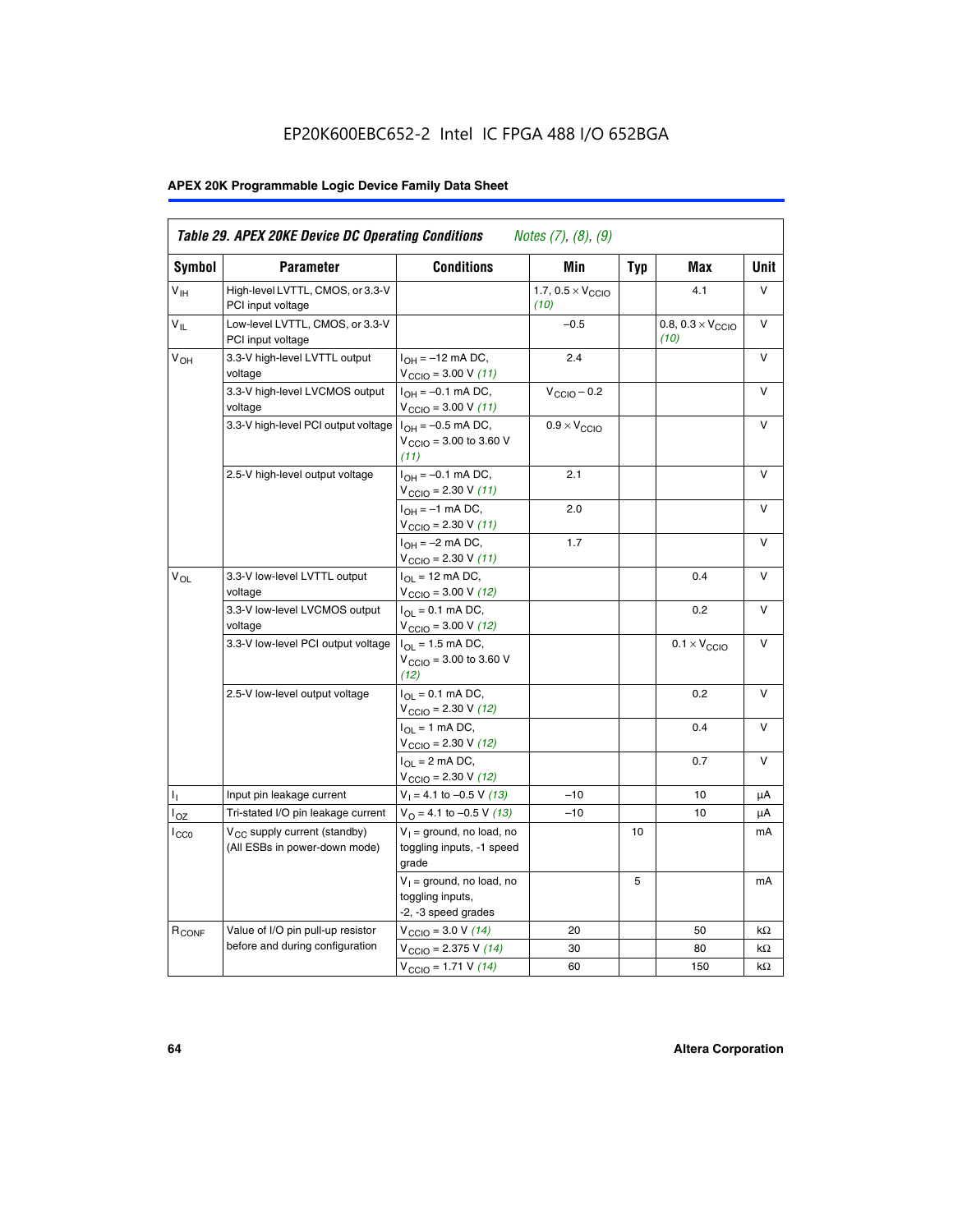**1 For DC Operating Specifications on APEX 20KE I/O standards,** please refer to *Application Note 117 (Using Selectable I/O Standards in Altera Devices).*

| Table 30. APEX 20KE Device Capacitance<br><i>Note</i> (15) |                                             |                               |     |     |      |
|------------------------------------------------------------|---------------------------------------------|-------------------------------|-----|-----|------|
| Symbol                                                     | <b>Parameter</b>                            | <b>Conditions</b>             | Min | Max | Unit |
| $C_{IN}$                                                   | Input capacitance                           | $V_{IN} = 0 V$ , f = 1.0 MHz  |     | 8   | pF   |
| $C_{\text{INCLK}}$                                         | Input capacitance on<br>dedicated clock pin | $V_{IN} = 0 V$ , f = 1.0 MHz  |     | 12  | pF   |
| $C_{\text{OUT}}$                                           | Output capacitance                          | $V_{OUT} = 0 V$ , f = 1.0 MHz |     | 8   | рF   |

# *Notes to Tables 27 through 30:*

- (1) See the *Operating Requirements for Altera Devices Data Sheet*.
- (2) Minimum DC input is –0.5 V. During transitions, the inputs may undershoot to –2.0 V or overshoot to 5.75 V for input currents less than 100 mA and periods shorter than 20 ns.
- (3) Numbers in parentheses are for industrial-temperature-range devices.
- (4) Maximum  $V_{CC}$  rise time is 100 ms, and  $V_{CC}$  must rise monotonically.<br>(5) Minimum DC input is -0.5 V. During transitions, the inputs may und
- Minimum DC input is  $-0.5$  V. During transitions, the inputs may undershoot to  $-2.0$  V or overshoot to the voltage shown in the following table based on input duty cycle for input currents less than 100 mA. The overshoot is dependent upon duty cycle of the signal. The DC case is equivalent to 100% duty cycle.

| Vin  | Max. Duty Cycle |
|------|-----------------|
| 4.0V | 100% (DC)       |
| 4.1  | 90%             |
| 4.2  | 50%             |
| 4.3  | 30%             |
| . .  |                 |

- 4.4  $17\%$ <br>4.5  $10\%$
- 10%
- (6) All pins, including dedicated inputs, clock, I/O, and JTAG pins, may be driven before  $V_{\text{CCINT}}$  and  $V_{\text{CCIO}}$  are powered.
- (7) Typical values are for  $T_A = 25^\circ$  C, V<sub>CCINT</sub> = 1.8 V, and V<sub>CCIO</sub> = 1.8 V, 2.5 V or 3.3 V.
- (8) These values are specified under the APEX 20KE device recommended operating conditions, shown in Table 24 on page 60.
- (9) Refer to *Application Note 117 (Using Selectable I/O Standards in Altera Devices)* for the V<sub>IH</sub>, V<sub>IL</sub>, V<sub>OH</sub>, V<sub>OL</sub>, and I<sub>I</sub> parameters when VCCIO = 1.8 V.
- (10) The APEX 20KE input buffers are compatible with 1.8-V, 2.5-V and 3.3-V (LVTTL and LVCMOS) signals. Additionally, the input buffers are 3.3-V PCI compliant. Input buffers also meet specifications for GTL+, CTT, AGP, SSTL-2, SSTL-3, and HSTL.
- (11) The  $I_{OH}$  parameter refers to high-level TTL, PCI, or CMOS output current.
- (12) The I<sub>OL</sub> parameter refers to low-level TTL, PCI, or CMOS output current. This parameter applies to open-drain pins as well as output pins.
- (13) This value is specified for normal device operation. The value may vary during power-up.
- (14) Pin pull-up resistance values will be lower if an external source drives the pin higher than  $V_{CCIO}$ .
- (15) Capacitance is sample-tested only.

Figure 33 shows the relationship between  $V_{\text{CCIO}}$  and  $V_{\text{CCINT}}$  for 3.3-V PCI compliance on APEX 20K devices.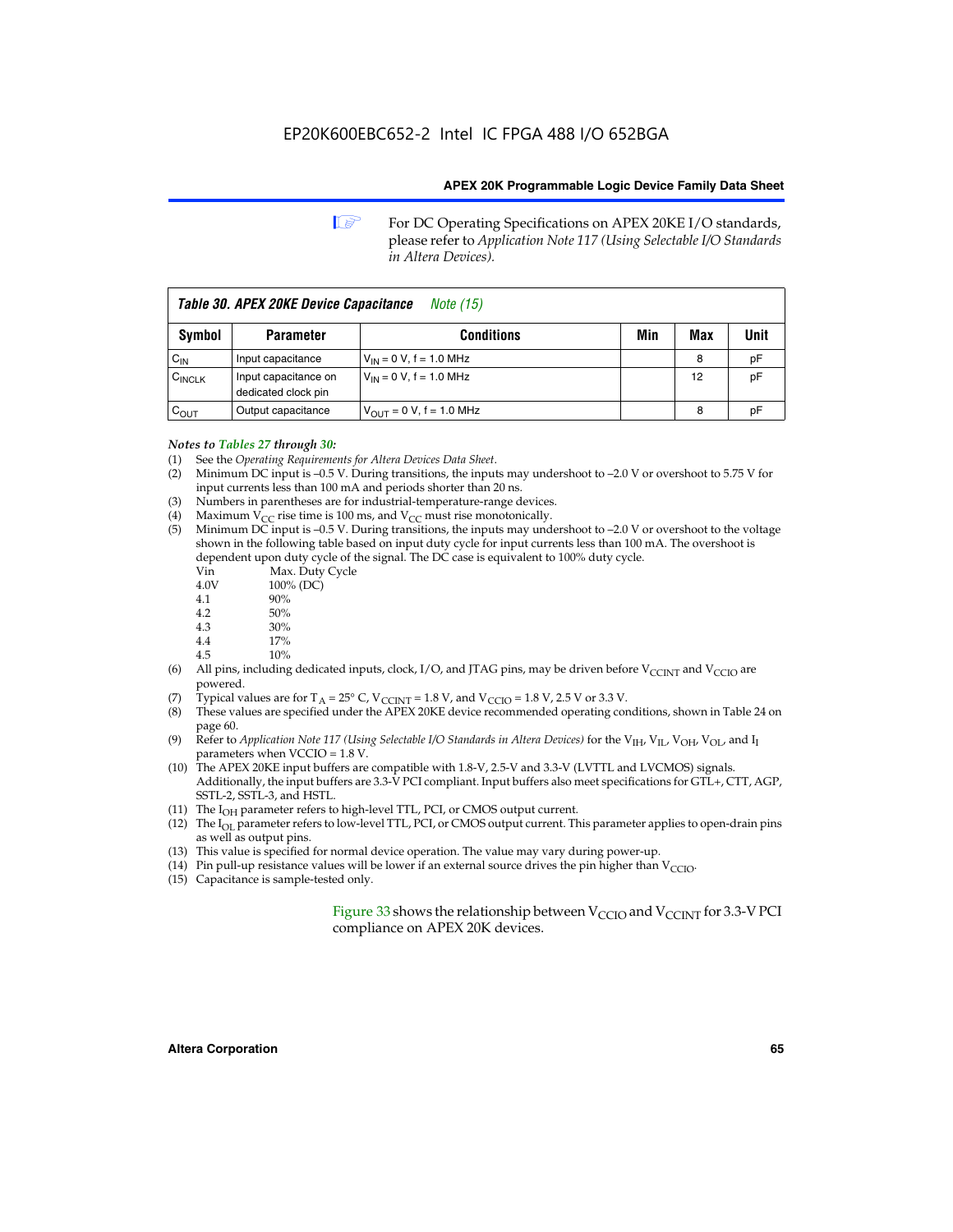

Figure 34 shows the typical output drive characteristics of APEX 20K devices with 3.3-V and 2.5-V V<sub>CCIO</sub>. The output driver is compatible with the 3.3-V *PCI Local Bus Specification, Revision 2.2* (when VCCIO pins are connected to 3.3 V). 5-V tolerant APEX 20K devices in the -1 speed grade are 5-V PCI compliant over all operating conditions.







**66 Altera Corporation**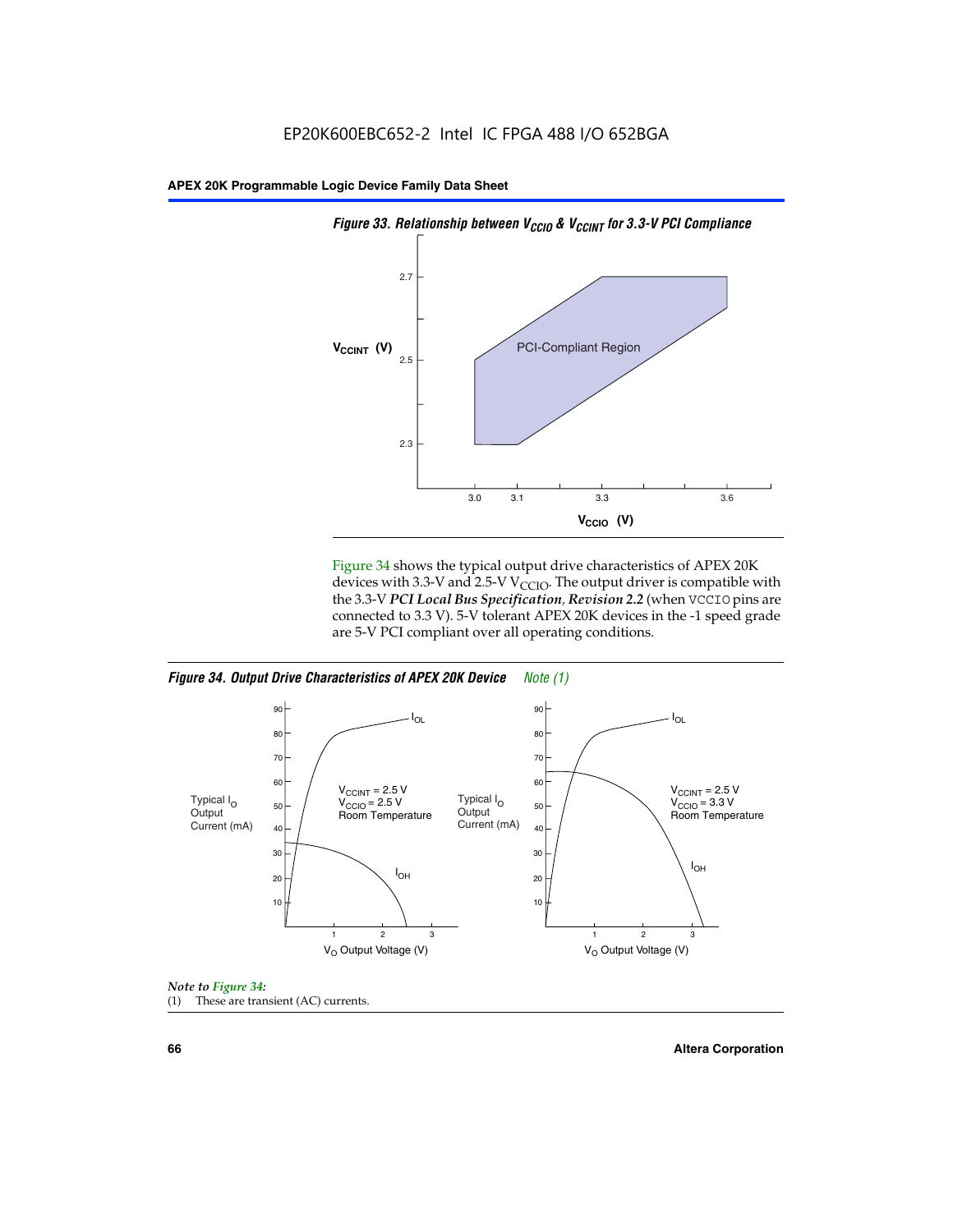

Figure 35 shows the output drive characteristics of APEX 20KE devices.

*Note to Figure 35:* (1) These are transient (AC) currents.

**Timing Model** The high-performance FastTrack and MegaLAB interconnect routing resources ensure predictable performance, accurate simulation, and accurate timing analysis. This predictable performance contrasts with that of FPGAs, which use a segmented connection scheme and therefore have unpredictable performance.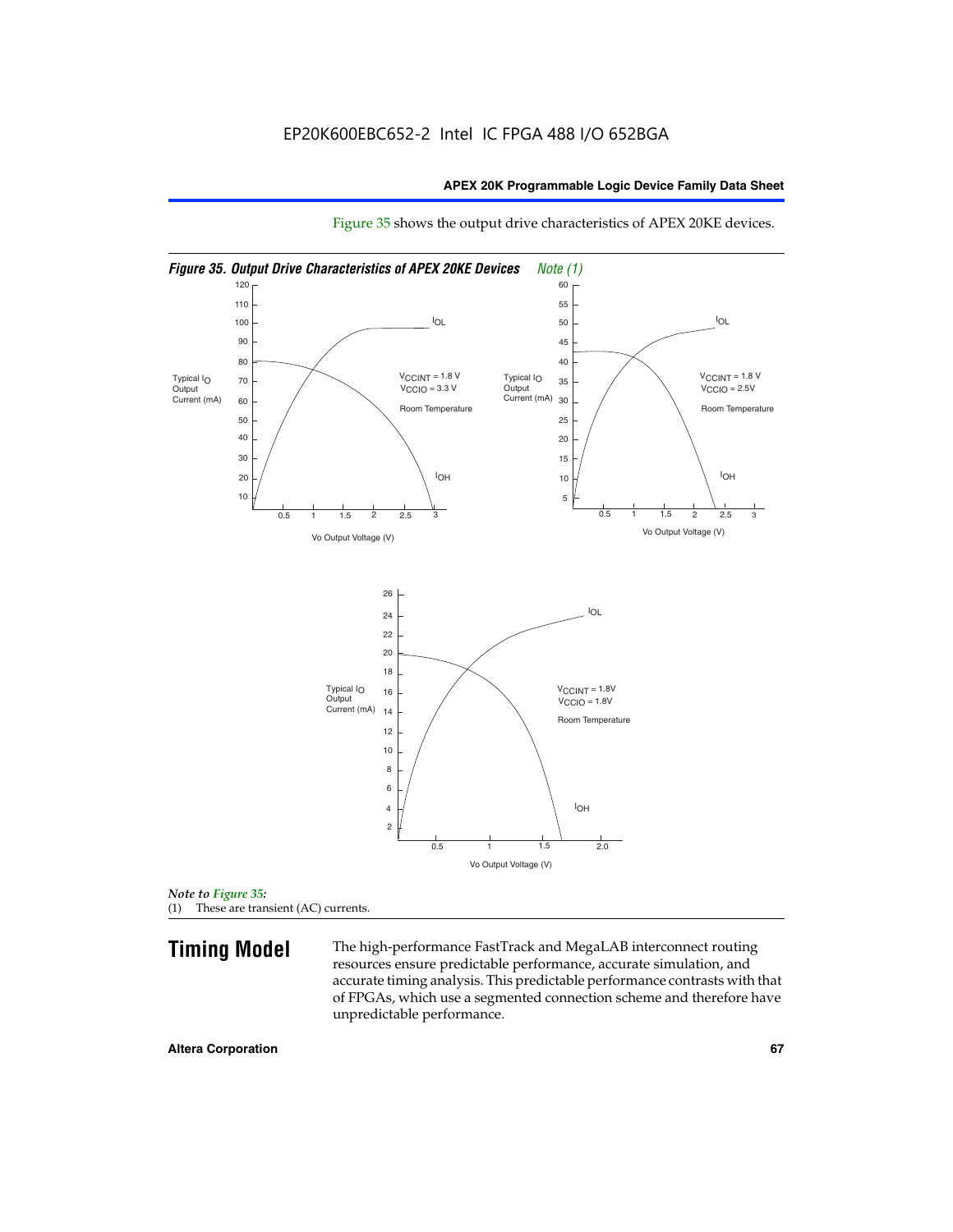All specifications are always representative of worst-case supply voltage and junction temperature conditions. All output-pin-timing specifications are reported for maximum driver strength.

Figure  $36$  shows the  $f_{MAX}$  timing model for APEX 20K devices.



Figure 37 shows the  $f_{MAX}$  timing model for APEX 20KE devices. These parameters can be used to estimate  $f_{MAX}$  for multiple levels of logic. Quartus II software timing analysis should be used for more accurate timing information.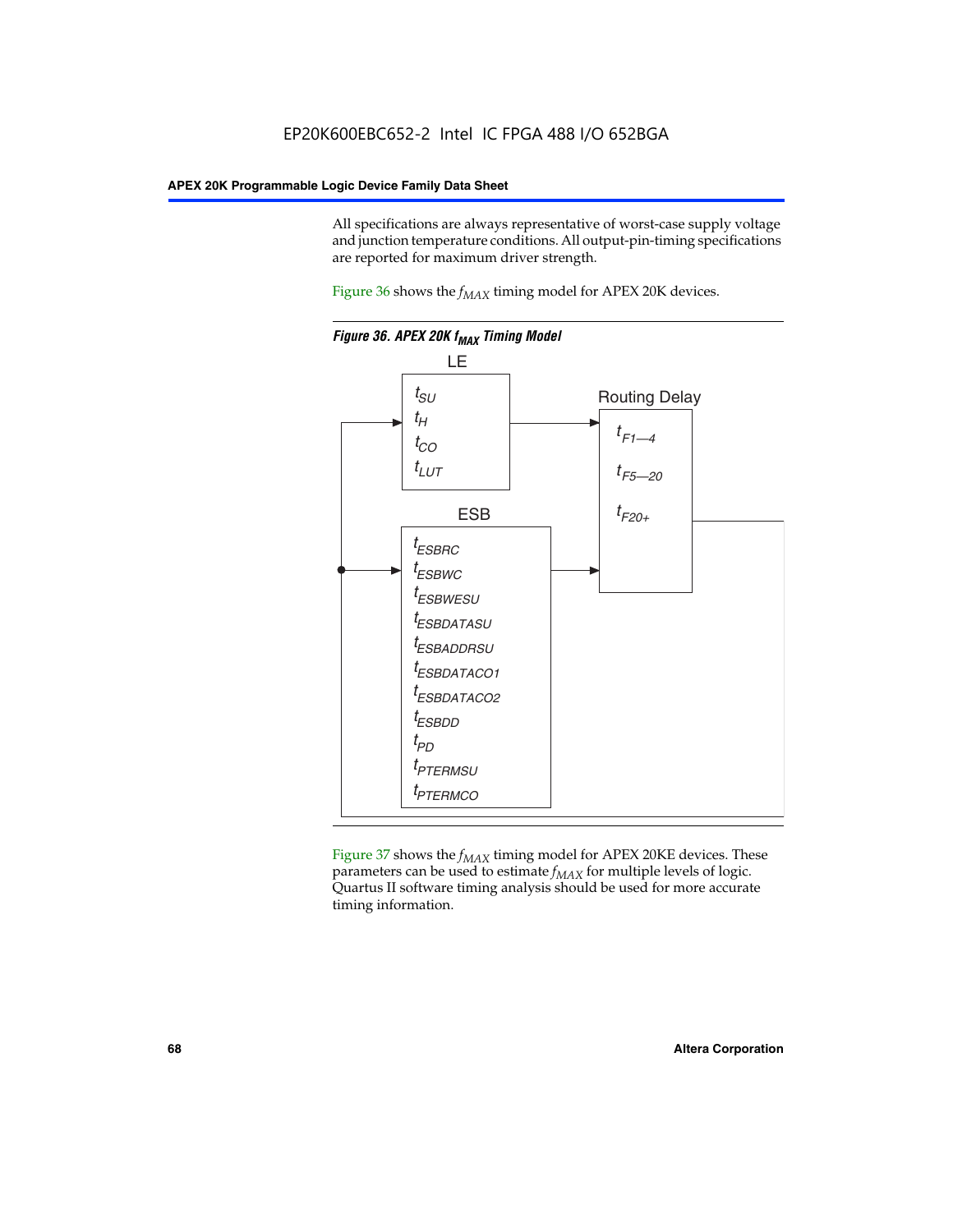

**Figure 37. APEX 20KE f<sub>MAX</sub> Timing Model**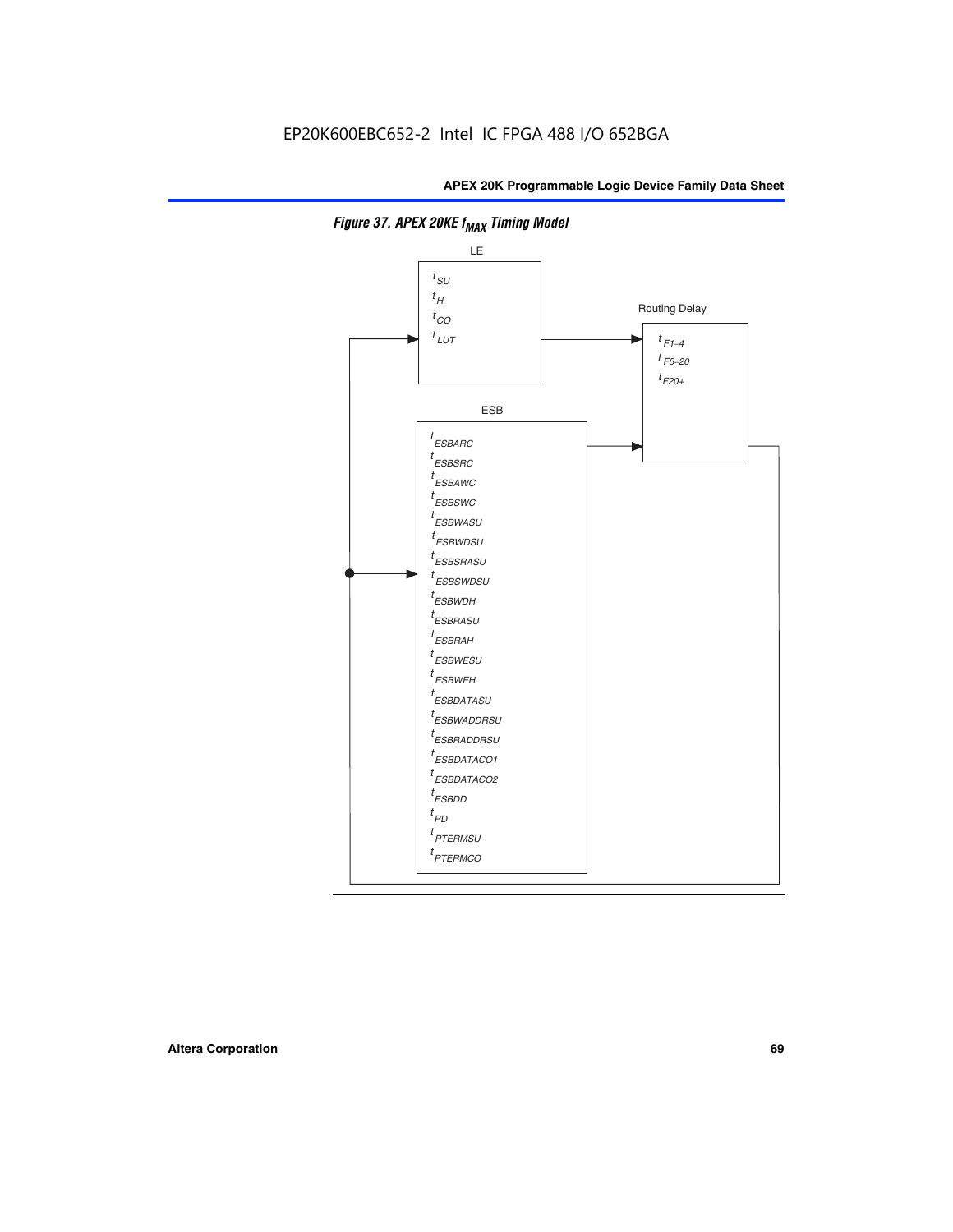Figures 38 and 39 show the asynchronous and synchronous timing waveforms, respectively, for the ESB macroparameters in Table 31.



*Figure 38. ESB Asynchronous Timing Waveforms*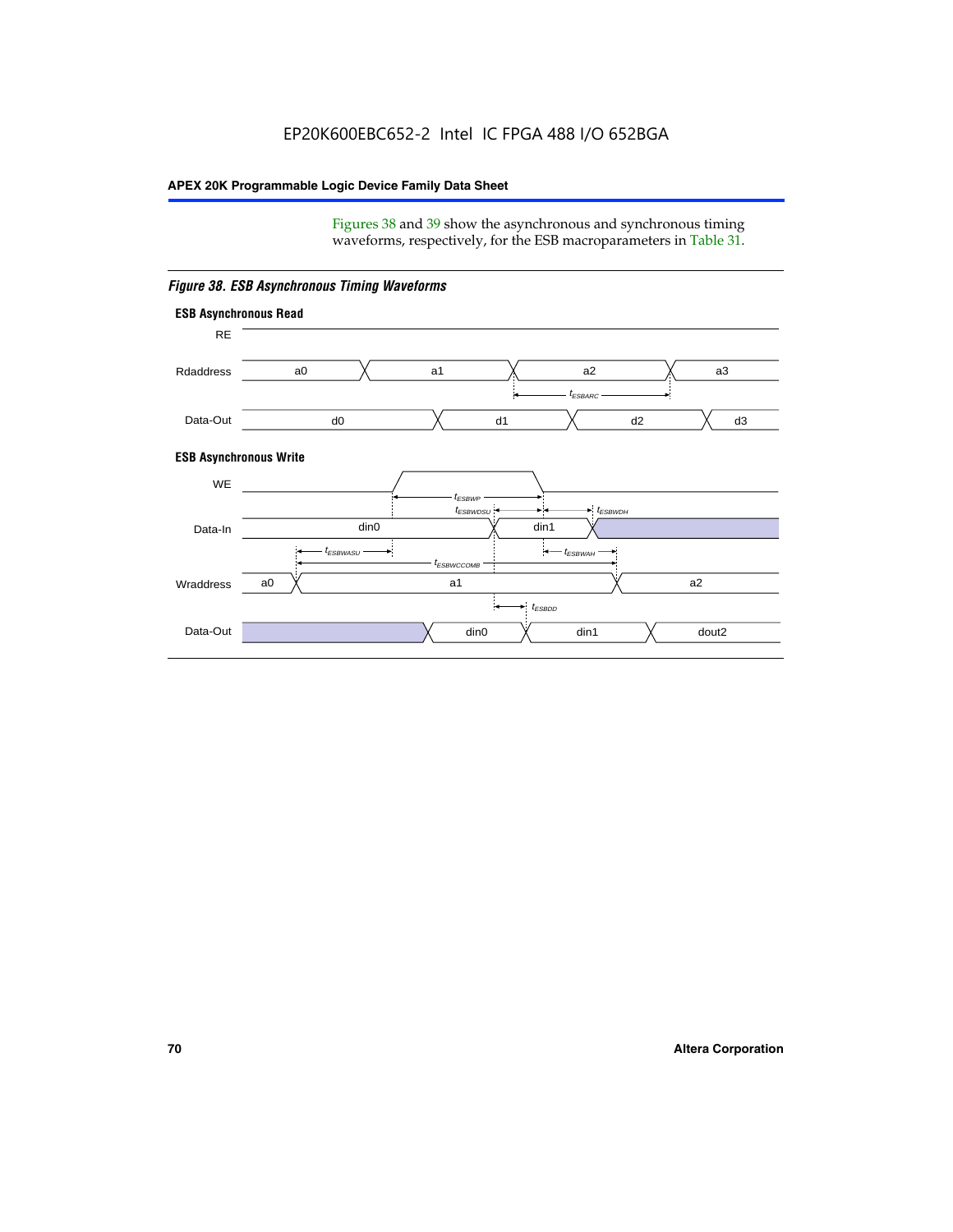# EP20K600EBC652-2 Intel IC FPGA 488 I/O 652BGA

# **APEX 20K Programmable Logic Device Family Data Sheet**



# *Figure 39. ESB Synchronous Timing Waveforms*

# **ESB Synchronous Write (ESB Output Registers Used)**



Figure 40 shows the timing model for bidirectional I/O pin timing.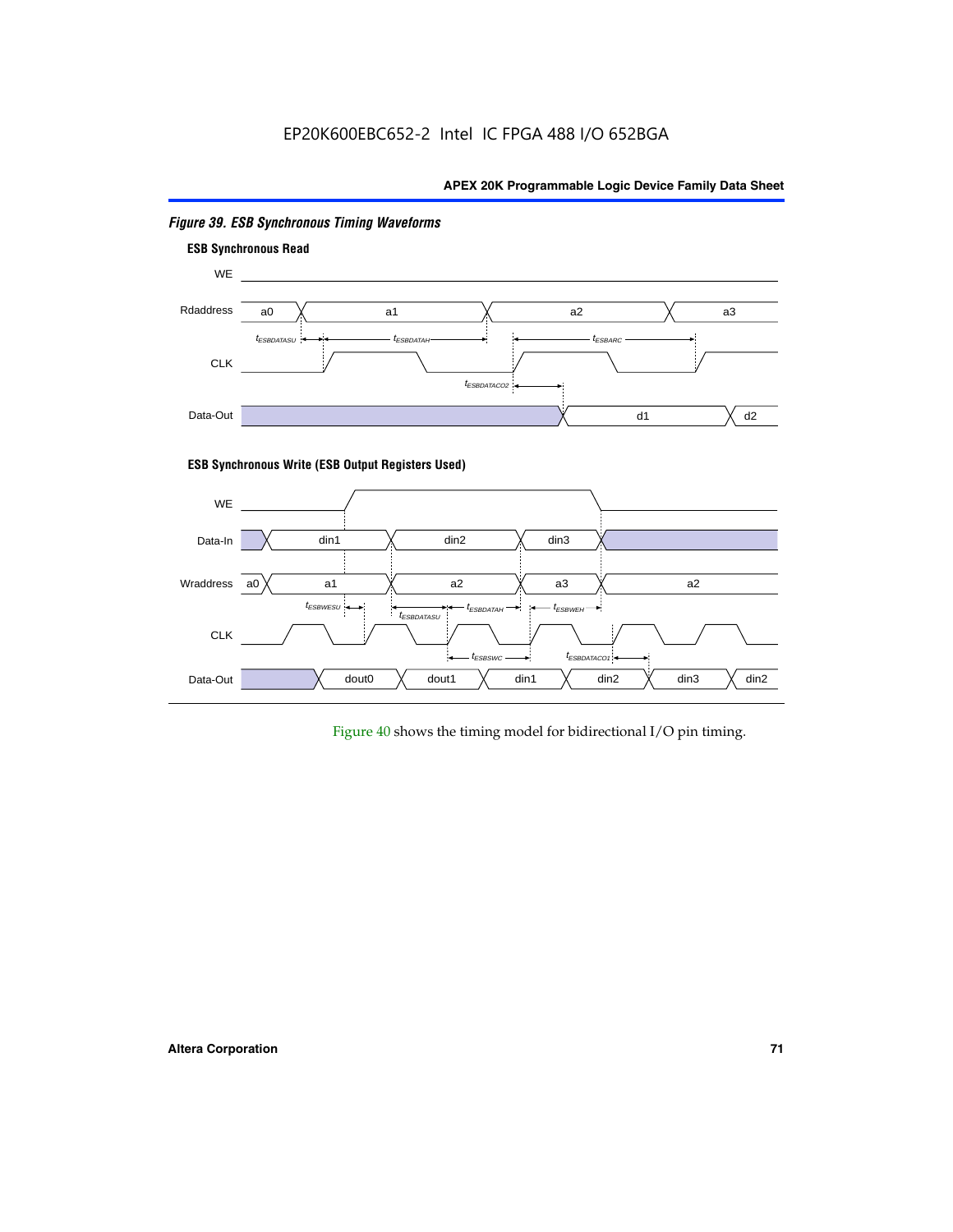

## *Figure 40. Synchronous Bidirectional Pin External Timing*

# *Notes to Figure 40:*

- The output enable and input registers are LE registers in the LAB adjacent to a bidirectional row pin. The output enable register is set with "Output Enable Routing= Signal-Pin" option in the Quartus II software.
- (2) The LAB adjacent input register is set with "Decrease Input Delay to Internal Cells= Off". This maintains a zero hold time for lab adjacent registers while giving a fast, position independent setup time. A faster setup time with zero hold time is possible by setting "Decrease Input Delay to Internal Cells= ON" and moving the input register farther away from the bidirectional pin. The exact position where zero hold occurs with the minimum setup time, varies with device density and speed grade.

Table 31 describes the  $f_{MAX}$  timing parameters shown in Figure 36 on page 68.

| Table 31. APEX 20K f <sub>MAX</sub> Timing Parameters<br>(Part 1 of 2) |                                                                |  |  |  |  |
|------------------------------------------------------------------------|----------------------------------------------------------------|--|--|--|--|
| Symbol                                                                 | <b>Parameter</b>                                               |  |  |  |  |
| $t_{\text{SU}}$                                                        | LE register setup time before clock                            |  |  |  |  |
| $t_H$                                                                  | LE register hold time after clock                              |  |  |  |  |
| $t_{CO}$                                                               | LE register clock-to-output delay                              |  |  |  |  |
| t <sub>LUT</sub>                                                       | LUT delay for data-in                                          |  |  |  |  |
| <sup>t</sup> ESBRC                                                     | ESB Asynchronous read cycle time                               |  |  |  |  |
| <sup>t</sup> ESBWC                                                     | ESB Asynchronous write cycle time                              |  |  |  |  |
| <sup>t</sup> ESBWESU                                                   | ESB WE setup time before clock when using input register       |  |  |  |  |
| <sup>t</sup> ESBDATASU                                                 | ESB data setup time before clock when using input register     |  |  |  |  |
| <sup>t</sup> ESBDATAH                                                  | ESB data hold time after clock when using input register       |  |  |  |  |
| <sup>t</sup> ESBADDRSU                                                 | ESB address setup time before clock when using input registers |  |  |  |  |
| ESBDATACO1                                                             | ESB clock-to-output delay when using output registers          |  |  |  |  |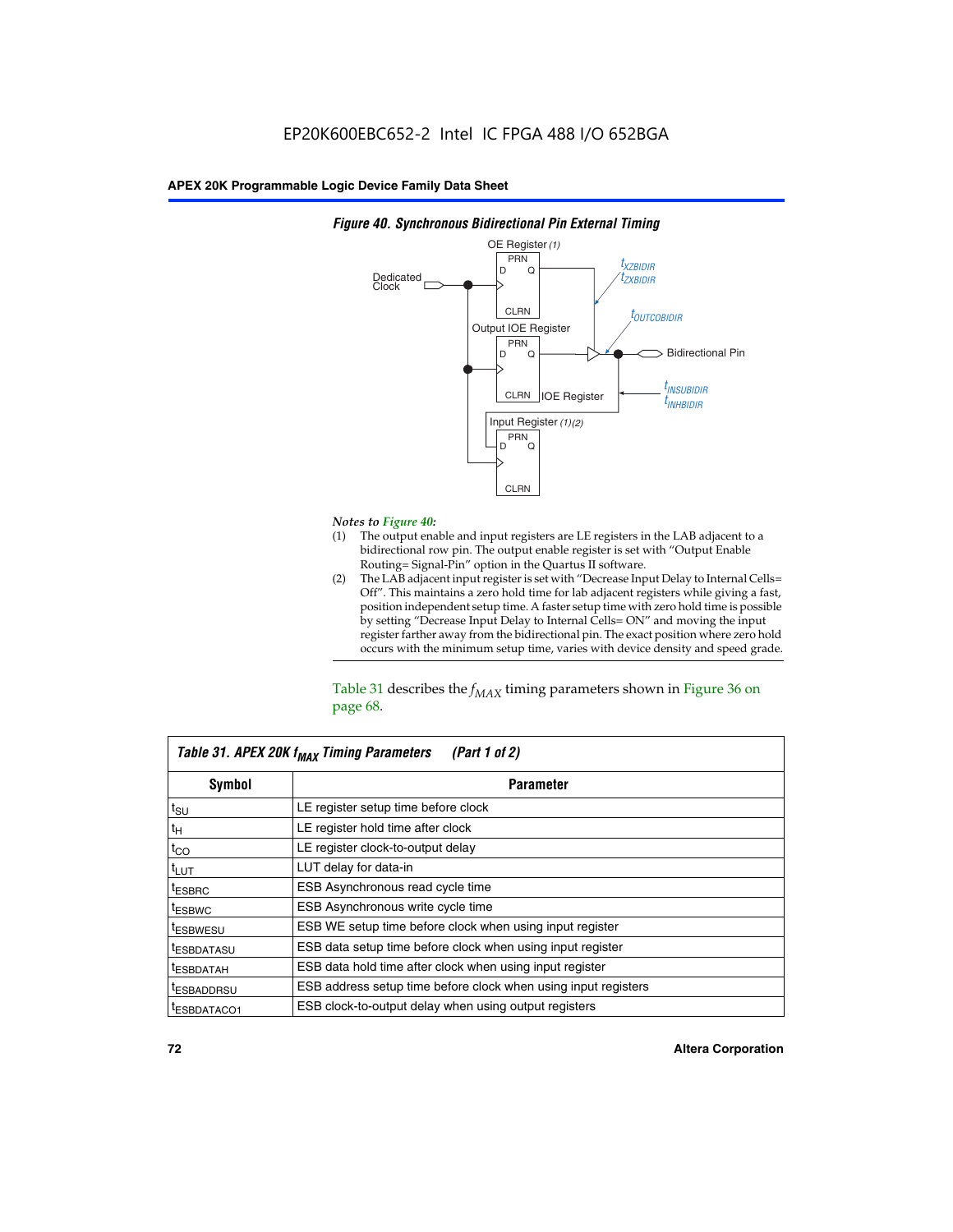| Table 31. APEX 20K f <sub>MAX</sub> Timing Parameters<br>(Part 2 of 2) |                                                    |  |  |  |  |
|------------------------------------------------------------------------|----------------------------------------------------|--|--|--|--|
| Symbol                                                                 | <b>Parameter</b>                                   |  |  |  |  |
| t <sub>ESBDATACO2</sub>                                                | ESB clock-to-output delay without output registers |  |  |  |  |
| <sup>t</sup> ESBDD                                                     | ESB data-in to data-out delay for RAM mode         |  |  |  |  |
| t <sub>PD</sub>                                                        | ESB macrocell input to non-registered output       |  |  |  |  |
| <sup>t</sup> PTERMSU                                                   | ESB macrocell register setup time before clock     |  |  |  |  |
| <sup>t</sup> PTERMCO                                                   | ESB macrocell register clock-to-output delay       |  |  |  |  |
| $t_{F1-4}$                                                             | Fanout delay using local interconnect              |  |  |  |  |
| $t_{F5-20}$                                                            | Fanout delay using MegaLab Interconnect            |  |  |  |  |
| $t_{F20+}$                                                             | Fanout delay using FastTrack Interconnect          |  |  |  |  |
| $t_{CH}$                                                               | Minimum clock high time from clock pin             |  |  |  |  |
| $t_{CL}$                                                               | Minimum clock low time from clock pin              |  |  |  |  |
| t <sub>CLRP</sub>                                                      | LE clear pulse width                               |  |  |  |  |
| t <sub>PREP</sub>                                                      | LE preset pulse width                              |  |  |  |  |
| <sup>t</sup> ESBCH                                                     | Clock high time                                    |  |  |  |  |
| <sup>t</sup> ESBCL                                                     | Clock low time                                     |  |  |  |  |
| <sup>t</sup> ESBWP                                                     | Write pulse width                                  |  |  |  |  |
| <sup>t</sup> ESBRP                                                     | Read pulse width                                   |  |  |  |  |

## Tables 32 and 33 describe APEX 20K external timing parameters.

| Table 32. APEX 20K External Timing Parameters<br>Note (1) |                                                         |  |  |  |
|-----------------------------------------------------------|---------------------------------------------------------|--|--|--|
| Symbol                                                    | <b>Clock Parameter</b>                                  |  |  |  |
| <sup>t</sup> insu                                         | Setup time with global clock at IOE register            |  |  |  |
| $t_{\mathsf{INH}}$                                        | Hold time with global clock at IOE register             |  |  |  |
| toutco                                                    | Clock-to-output delay with global clock at IOE register |  |  |  |

| Table 33. APEX 20K External Bidirectional Timing Parameters<br>Note (1) |                                                                                                |              |  |  |  |  |
|-------------------------------------------------------------------------|------------------------------------------------------------------------------------------------|--------------|--|--|--|--|
| Symbol                                                                  | <b>Conditions</b><br><b>Parameter</b>                                                          |              |  |  |  |  |
| <sup>I</sup> INSUBIDIR                                                  | Setup time for bidirectional pins with global clock at same-row or same-<br>column LE register |              |  |  |  |  |
| <sup>t</sup> INHBIDIR                                                   | Hold time for bidirectional pins with global clock at same-row or same-<br>column LE register  |              |  |  |  |  |
| <sup>t</sup> OUTCOBIDIR                                                 | Clock-to-output delay for bidirectional pins with global clock at IOE<br>register              | $C1 = 10 pF$ |  |  |  |  |
| <sup>T</sup> XZBIDIR                                                    | Synchronous IOE output buffer disable delay                                                    | $C1 = 10 pF$ |  |  |  |  |
| <sup>I</sup> ZXBIDIR                                                    | Synchronous IOE output buffer enable delay, slow slew rate $=$ off                             | $C1 = 10 pF$ |  |  |  |  |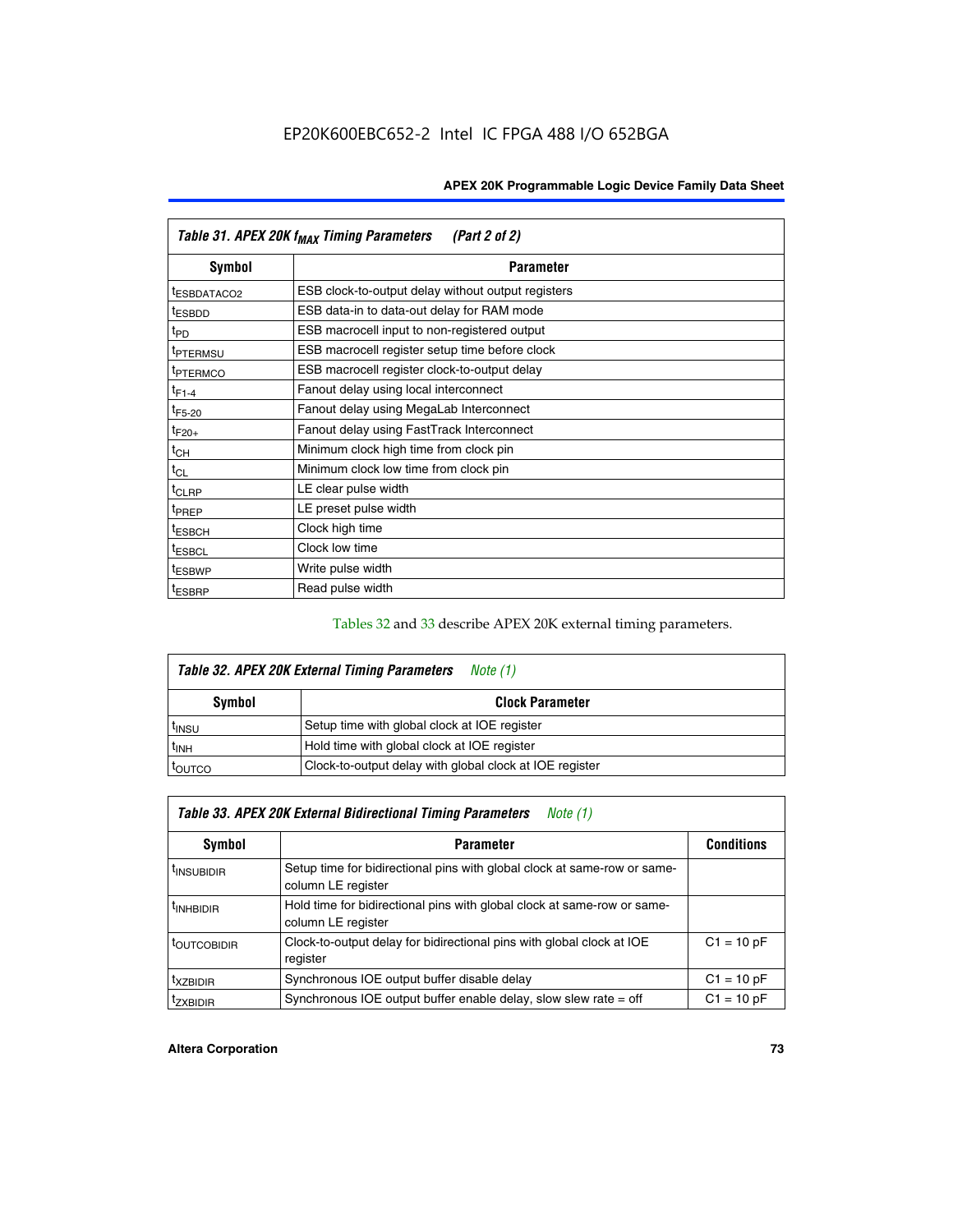$\mathbf{r}$ 

#### *Note to Tables 32 and 33:*

(1) These timing parameters are sample-tested only.

Tables 34 through 37 show APEX 20KE LE, ESB, routing, and functional timing microparameters for the  $f_{MAX}$  timing model.

| <b>Table 34. APEX 20KE LE Timing Microparameters</b> |                                     |  |  |  |  |
|------------------------------------------------------|-------------------------------------|--|--|--|--|
| Symbol<br><b>Parameter</b>                           |                                     |  |  |  |  |
| t <sub>SU</sub>                                      | LE register setup time before clock |  |  |  |  |
| $t_H$                                                | LE register hold time after clock   |  |  |  |  |
| $t_{CO}$                                             | LE register clock-to-output delay   |  |  |  |  |
| <b>LUT</b>                                           | LUT delay for data-in to data-out   |  |  |  |  |

| <b>Table 35. APEX 20KE ESB Timing Microparameters</b> |                                                            |  |  |  |
|-------------------------------------------------------|------------------------------------------------------------|--|--|--|
| Symbol                                                | <b>Parameter</b>                                           |  |  |  |
| <sup>t</sup> ESBARC                                   | ESB Asynchronous read cycle time                           |  |  |  |
| <sup>t</sup> ESBSRC                                   | ESB Synchronous read cycle time                            |  |  |  |
| <b><i>ESBAWC</i></b>                                  | ESB Asynchronous write cycle time                          |  |  |  |
| t <sub>ESBSWC</sub>                                   | ESB Synchronous write cycle time                           |  |  |  |
| t <sub>ESBWASU</sub>                                  | ESB write address setup time with respect to WE            |  |  |  |
| <sup>t</sup> ESBWAH                                   | ESB write address hold time with respect to WE             |  |  |  |
| t <sub>ESBWDSU</sub>                                  | ESB data setup time with respect to WE                     |  |  |  |
| <sup>t</sup> ESBWDH                                   | ESB data hold time with respect to WE                      |  |  |  |
| tESBRASU                                              | ESB read address setup time with respect to RE             |  |  |  |
| <sup>t</sup> ESBRAH                                   | ESB read address hold time with respect to RE              |  |  |  |
| <i><b>ESBWESU</b></i>                                 | ESB WE setup time before clock when using input register   |  |  |  |
| t <sub>ESBWEH</sub>                                   | ESB WE hold time after clock when using input register     |  |  |  |
| <b><i>t</i>ESBDATASU</b>                              | ESB data setup time before clock when using input register |  |  |  |
| t <sub>ESBDATAH</sub>                                 | ESB data hold time after clock when using input register   |  |  |  |
| t <sub>ESBWADDRSU</sub>                               | ESB write address setup time before clock when using input |  |  |  |
|                                                       | registers                                                  |  |  |  |
| <i><b>LESBRADDRSU</b></i>                             | ESB read address setup time before clock when using input  |  |  |  |
|                                                       | registers                                                  |  |  |  |
| t <sub>ESBDATACO1</sub>                               | ESB clock-to-output delay when using output registers      |  |  |  |
| t <sub>ESBDATACO2</sub>                               | ESB clock-to-output delay without output registers         |  |  |  |
| $t_{ESBDD}$                                           | ESB data-in to data-out delay for RAM mode                 |  |  |  |
| $t_{\mathsf{PD}}$                                     | ESB Macrocell input to non-registered output               |  |  |  |
| t <sub>PTERMSU</sub>                                  | ESB Macrocell register setup time before clock             |  |  |  |
| t <sub>PTERMCO</sub>                                  | ESB Macrocell register clock-to-output delay               |  |  |  |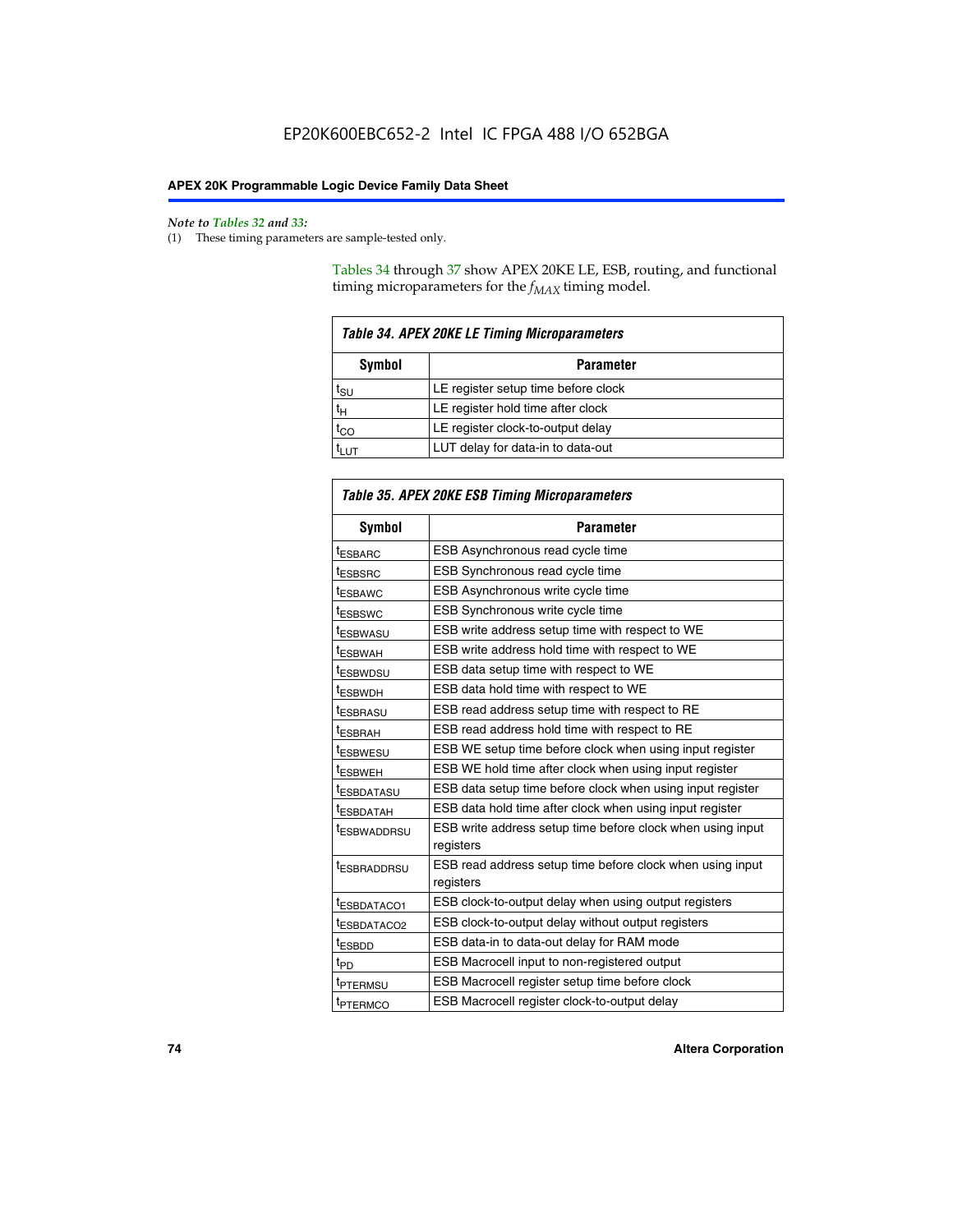| <b>Table 36. APEX 20KE Routing Timing Microparameters</b><br>Note (1) |                                                    |  |  |  |  |  |
|-----------------------------------------------------------------------|----------------------------------------------------|--|--|--|--|--|
| Symbol                                                                | <b>Parameter</b>                                   |  |  |  |  |  |
| $t_{F1-4}$                                                            | Fanout delay using Local Interconnect              |  |  |  |  |  |
| $t_{F5-20}$                                                           | Fanout delay estimate using MegaLab Interconnect   |  |  |  |  |  |
| $t_{F20+}$                                                            | Fanout delay estimate using FastTrack Interconnect |  |  |  |  |  |

#### *Note to Table 36:*

(1) These parameters are worst-case values for typical applications. Post-compilation timing simulation and timing analysis are required to determine actual worst-case performance.

| Symbol        | <b>Parameter</b>                       |  |  |  |  |  |
|---------------|----------------------------------------|--|--|--|--|--|
| <b>TCH</b>    | Minimum clock high time from clock pin |  |  |  |  |  |
| <b>TCL</b>    | Minimum clock low time from clock pin  |  |  |  |  |  |
| <b>TCLRP</b>  | LE clear Pulse Width                   |  |  |  |  |  |
| <b>TPREP</b>  | LE preset pulse width                  |  |  |  |  |  |
| <b>TESBCH</b> | Clock high time for ESB                |  |  |  |  |  |
| <b>TESBCL</b> | Clock low time for ESB                 |  |  |  |  |  |
| <b>TESBWP</b> | Write pulse width                      |  |  |  |  |  |
| <b>TESBRP</b> | Read pulse width                       |  |  |  |  |  |

## *Table 37. APEX 20KE Functional Timing Microparameters*

Tables 38 and 39 describe the APEX 20KE external timing parameters.

| Table 38. APEX 20KE External Timing Parameters<br>Note (1) |                                                                |              |  |  |  |
|------------------------------------------------------------|----------------------------------------------------------------|--------------|--|--|--|
| <b>Clock Parameter</b><br>Symbol<br><b>Conditions</b>      |                                                                |              |  |  |  |
| <sup>t</sup> insu                                          | Setup time with global clock at IOE input register             |              |  |  |  |
| $t_{\text{INH}}$                                           | Hold time with global clock at IOE input register              |              |  |  |  |
| toutco                                                     | Clock-to-output delay with global clock at IOE output register | $C1 = 10 pF$ |  |  |  |
| <sup>t</sup> INSUPLL                                       | Setup time with PLL clock at IOE input register                |              |  |  |  |
| <sup>t</sup> INHPLL                                        | Hold time with PLL clock at IOE input register                 |              |  |  |  |
| <sup>I</sup> OUTCOPLL                                      | Clock-to-output delay with PLL clock at IOE output register    | $C1 = 10 pF$ |  |  |  |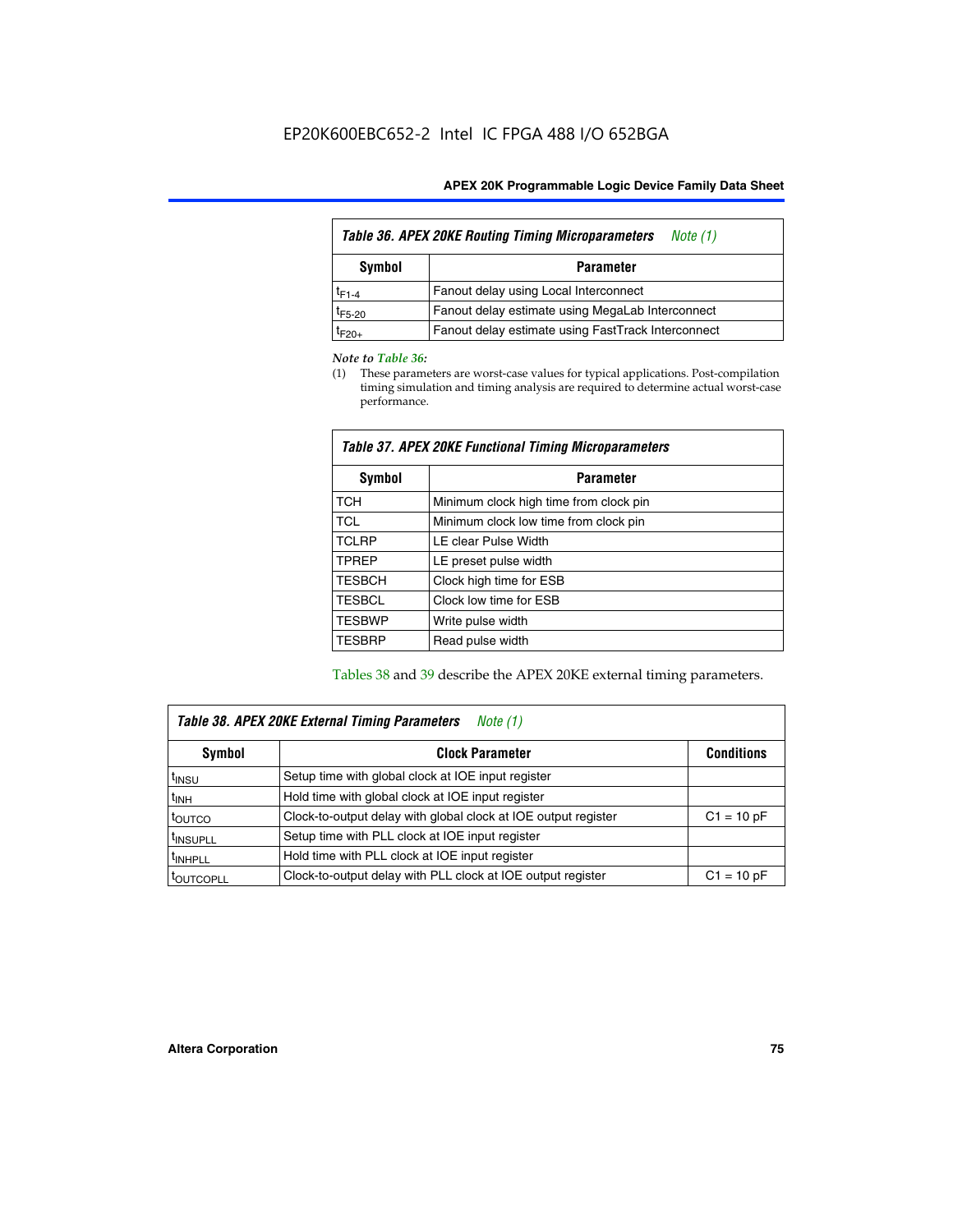| Table 39. APEX 20KE External Bidirectional Timing Parameters<br>Note $(1)$ |                                                                                                          |              |  |  |  |  |  |
|----------------------------------------------------------------------------|----------------------------------------------------------------------------------------------------------|--------------|--|--|--|--|--|
| Symbol                                                                     | <b>Conditions</b><br><b>Parameter</b>                                                                    |              |  |  |  |  |  |
| <sup>t</sup> INSUBIDIR                                                     | Setup time for bidirectional pins with global clock at LAB adjacent Input<br>Register                    |              |  |  |  |  |  |
| <sup>t</sup> INHBIDIR                                                      | Hold time for bidirectional pins with global clock at LAB adjacent Input<br>Register                     |              |  |  |  |  |  |
| <b><i>LOUTCOBIDIR</i></b>                                                  | $C1 = 10 pF$<br>Clock-to-output delay for bidirectional pins with global clock at IOE output<br>register |              |  |  |  |  |  |
| t <sub>XZBIDIR</sub>                                                       | Synchronous Output Enable Register to output buffer disable delay                                        | $C1 = 10 pF$ |  |  |  |  |  |
| <sup>t</sup> zxbidir                                                       | Synchronous Output Enable Register output buffer enable delay                                            | $C1 = 10 pF$ |  |  |  |  |  |
| <sup>I</sup> INSUBIDIRPLL                                                  | Setup time for bidirectional pins with PLL clock at LAB adjacent Input<br>Register                       |              |  |  |  |  |  |
| <sup>t</sup> INHBIDIRPLL                                                   | Hold time for bidirectional pins with PLL clock at LAB adjacent Input<br>Register                        |              |  |  |  |  |  |
| <b><i>LOUTCOBIDIRPLL</i></b>                                               | Clock-to-output delay for bidirectional pins with PLL clock at IOE output<br>register                    | $C1 = 10 pF$ |  |  |  |  |  |
| <sup>t</sup> XZBIDIRPLL                                                    | Synchronous Output Enable Register to output buffer disable delay with<br><b>PLL</b>                     | $C1 = 10 pF$ |  |  |  |  |  |
| <sup>I</sup> ZXBIDIRPLL                                                    | Synchronous Output Enable Register output buffer enable delay with PLL                                   | $C1 = 10 pF$ |  |  |  |  |  |

*Note to Tables 38 and 39:*

(1) These timing parameters are sample-tested only.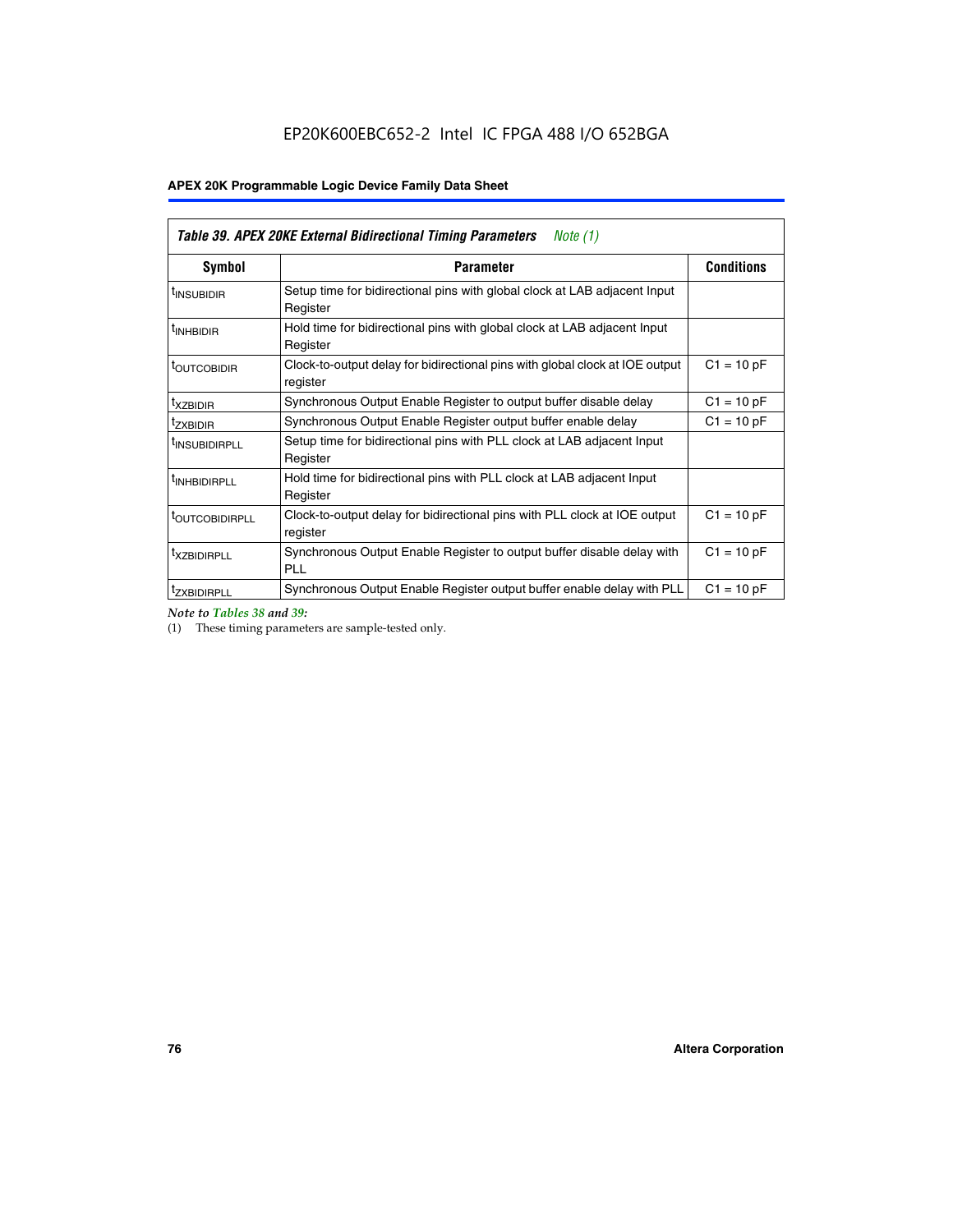Tables 40 through 42 show the **f<sub>MAX</sub>** timing parameters for EP20K100, EP20K200, and EP20K400 APEX 20K devices.

| Table 40. EP20K100 f <sub>MAX</sub> Timing Parameters |                |     |                |     |                |            |              |
|-------------------------------------------------------|----------------|-----|----------------|-----|----------------|------------|--------------|
| <b>Symbol</b>                                         | -1 Speed Grade |     | -2 Speed Grade |     | -3 Speed Grade |            | <b>Units</b> |
|                                                       | Min            | Max | Min            | Max | Min            | <b>Max</b> |              |
| $t_{\text{SU}}$                                       | 0.5            |     | 0.6            |     | 0.8            |            | ns           |
| $t_H$                                                 | 0.7            |     | 0.8            |     | 1.0            |            | ns           |
| $t_{CO}$                                              |                | 0.3 |                | 0.4 |                | 0.5        | ns           |
| $t_{LUT}$                                             |                | 0.8 |                | 1.0 |                | 1.3        | ns           |
| <sup>t</sup> ESBRC                                    |                | 1.7 |                | 2.1 |                | 2.4        | ns           |
| t <sub>ESBWC</sub>                                    |                | 5.7 |                | 6.9 |                | 8.1        | ns           |
| t <sub>ESBWESU</sub>                                  | 3.3            |     | 3.9            |     | 4.6            |            | ns           |
| <sup>t</sup> ESBDATASU                                | 2.2            |     | 2.7            |     | 3.1            |            | ns           |
| <sup>t</sup> ESBDATAH                                 | 0.6            |     | 0.8            |     | 0.9            |            | ns           |
| <sup>t</sup> ESBADDRSU                                | 2.4            |     | 2.9            |     | 3.3            |            | ns           |
| <sup>t</sup> ESBDATACO1                               |                | 1.3 |                | 1.6 |                | 1.8        | ns           |
| t <sub>ESBDATACO2</sub>                               |                | 2.6 |                | 3.1 |                | 3.6        | ns           |
| t <sub>ESBDD</sub>                                    |                | 2.5 |                | 3.3 |                | 3.6        | ns           |
| $t_{PD}$                                              |                | 2.5 |                | 3.0 |                | 3.6        | ns           |
| t <sub>PTERMSU</sub>                                  | 2.3            |     | 2.6            |     | 3.2            |            | ns           |
| t <sub>PTERMCO</sub>                                  |                | 1.5 |                | 1.8 |                | 2.1        | ns           |
| $t_{F1-4}$                                            |                | 0.5 |                | 0.6 |                | 0.7        | ns           |
| $t_{F5-20}$                                           |                | 1.6 |                | 1.7 |                | 1.8        | ns           |
| $t_{F20+}$                                            |                | 2.2 |                | 2.2 |                | 2.3        | ns           |
| $t_{\mathsf{CH}}$                                     | 2.0            |     | 2.5            |     | 3.0            |            | ns           |
| $t_{CL}$                                              | 2.0            |     | 2.5            |     | 3.0            |            | ns           |
| t <sub>CLRP</sub>                                     | 0.3            |     | 0.4            |     | 0.4            |            | ns           |
| t <sub>PREP</sub>                                     | 0.5            |     | 0.5            |     | 0.5            |            | ns           |
| <sup>t</sup> ESBCH                                    | 2.0            |     | 2.5            |     | 3.0            |            | ns           |
| <b>t</b> ESBCL                                        | 2.0            |     | 2.5            |     | 3.0            |            | ns           |
| t <sub>ESBWP</sub>                                    | 1.6            |     | 1.9            |     | 2.2            |            | ns           |
| $t_{ESBRP}$                                           | 1.0            |     | 1.3            |     | 1.4            |            | ns           |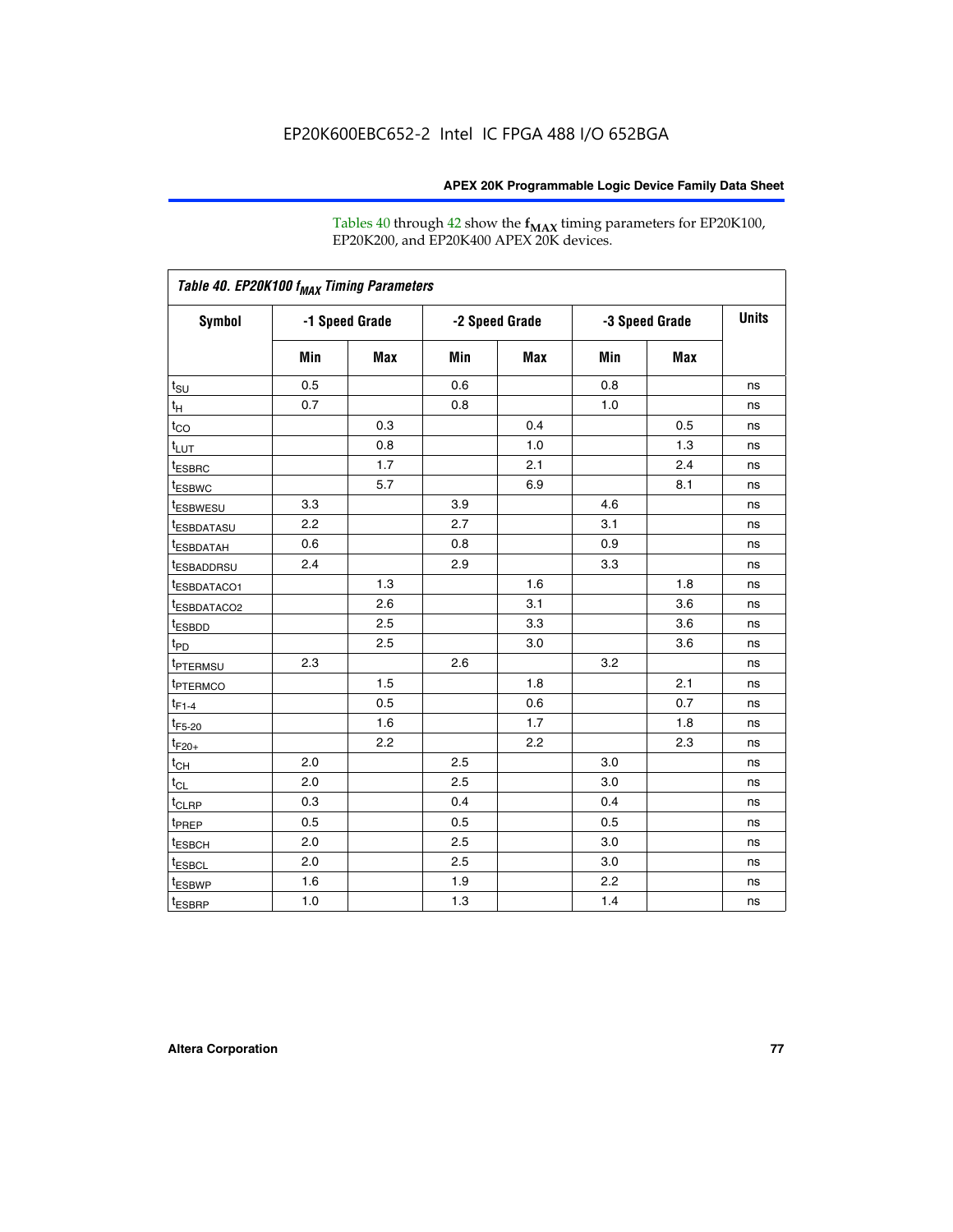| Table 41. EP20K200 f <sub>MAX</sub> Timing Parameters |                |            |     |                |     |                |    |
|-------------------------------------------------------|----------------|------------|-----|----------------|-----|----------------|----|
| Symbol                                                | -1 Speed Grade |            |     | -2 Speed Grade |     | -3 Speed Grade |    |
|                                                       | Min            | <b>Max</b> | Min | Max            | Min | <b>Max</b>     |    |
| $t_{\text{SU}}$                                       | 0.5            |            | 0.6 |                | 0.8 |                | ns |
| t <sub>Η</sub>                                        | 0.7            |            | 0.8 |                | 1.0 |                | ns |
| $t_{\rm CO}$                                          |                | 0.3        |     | 0.4            |     | 0.5            | ns |
| $t_{LUT}$                                             |                | 0.8        |     | 1.0            |     | 1.3            | ns |
| <sup>t</sup> ESBRC                                    |                | 1.7        |     | 2.1            |     | 2.4            | ns |
| t <sub>ESBWC</sub>                                    |                | 5.7        |     | 6.9            |     | 8.1            | ns |
| t <sub>ESBWESU</sub>                                  | 3.3            |            | 3.9 |                | 4.6 |                | ns |
| t <sub>esbdatasu</sub>                                | 2.2            |            | 2.7 |                | 3.1 |                | ns |
| t <sub>ESBDATAH</sub>                                 | 0.6            |            | 0.8 |                | 0.9 |                | ns |
| t <sub>ESBADDRSU</sub>                                | 2.4            |            | 2.9 |                | 3.3 |                | ns |
| <u>t<sub>ESBDATACO1</sub></u>                         |                | 1.3        |     | 1.6            |     | 1.8            | ns |
| t <sub>ESBDATACO2</sub>                               |                | 2.6        |     | 3.1            |     | 3.6            | ns |
| t <sub>ESBDD</sub>                                    |                | 2.5        |     | 3.3            |     | 3.6            | ns |
| $t_{\mathsf{PD}}$                                     |                | 2.5        |     | 3.0            |     | 3.6            | ns |
| t <sub>PTERMSU</sub>                                  | 2.3            |            | 2.7 |                | 3.2 |                | ns |
| t <sub>ptermco</sub>                                  |                | 1.5        |     | 1.8            |     | 2.1            | ns |
| $t_{F1-4}$                                            |                | 0.5        |     | 0.6            |     | 0.7            | ns |
| $t_{F5-20}$                                           |                | 1.6        |     | 1.7            |     | 1.8            | ns |
| $t_{F20+}$                                            |                | 2.2        |     | 2.2            |     | 2.3            | ns |
| $\textnormal{t}_{\textnormal{CH}}$                    | 2.0            |            | 2.5 |                | 3.0 |                | ns |
| $t_{CL}$                                              | 2.0            |            | 2.5 |                | 3.0 |                | ns |
| t <sub>CLRP</sub>                                     | 0.3            |            | 0.4 |                | 0.4 |                | ns |
| t <sub>PREP</sub>                                     | 0.4            |            | 0.5 |                | 0.5 |                | ns |
| t <sub>ESBCH</sub>                                    | 2.0            |            | 2.5 |                | 3.0 |                | ns |
| t <sub>ESBCL</sub>                                    | 2.0            |            | 2.5 |                | 3.0 |                | ns |
| t <sub>ESBWP</sub>                                    | 1.6            |            | 1.9 |                | 2.2 |                | ns |
| t <sub>ESBRP</sub>                                    | 1.0            |            | 1.3 |                | 1.4 |                | ns |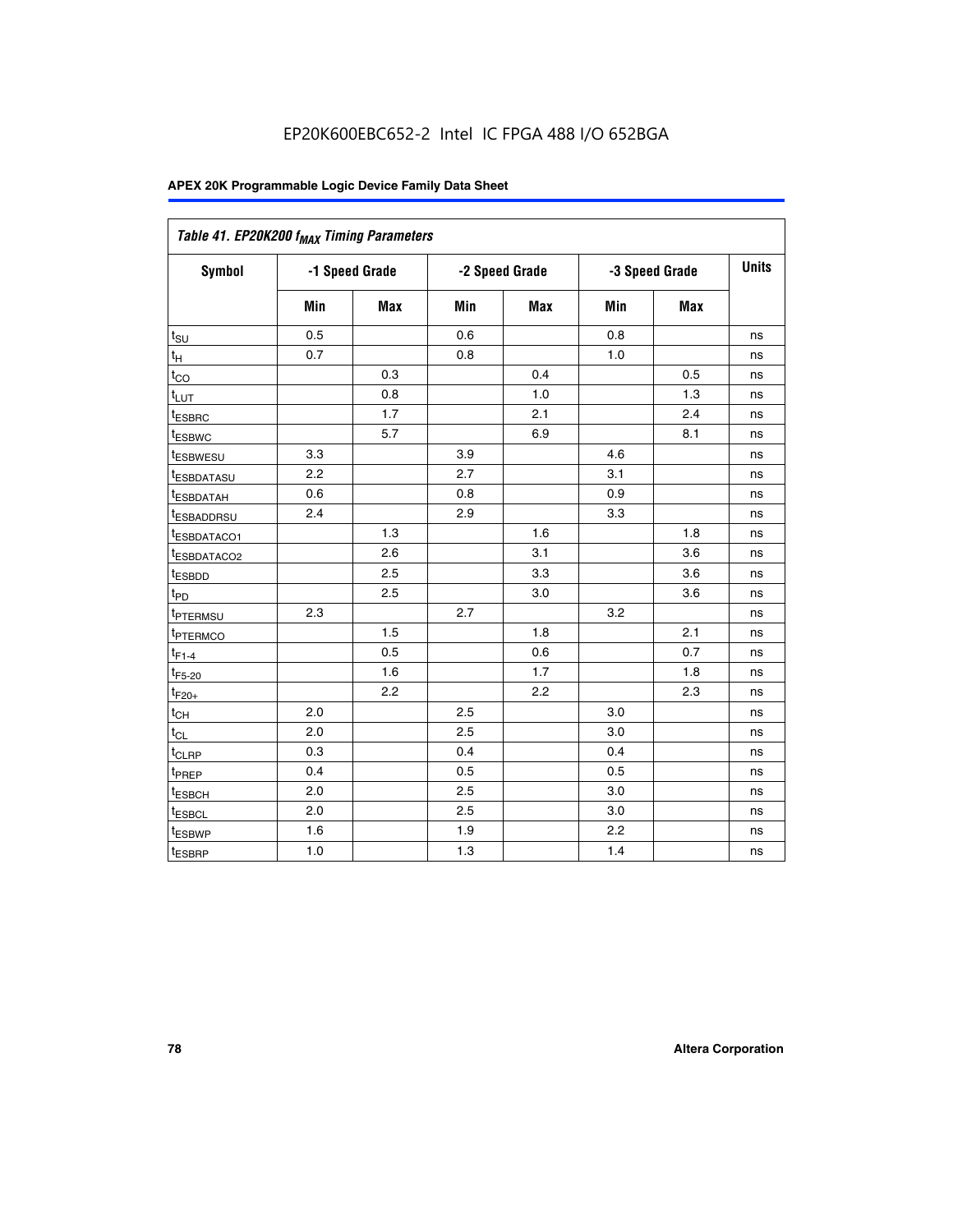|                         | Table 42. EP20K400 f <sub>MAX</sub> Timing Parameters |                |                |     |     |                |              |  |  |  |  |  |
|-------------------------|-------------------------------------------------------|----------------|----------------|-----|-----|----------------|--------------|--|--|--|--|--|
| <b>Symbol</b>           |                                                       | -1 Speed Grade | -2 Speed Grade |     |     | -3 Speed Grade | <b>Units</b> |  |  |  |  |  |
|                         | Min                                                   | Max            | Min            | Max | Min | <b>Max</b>     |              |  |  |  |  |  |
| $t_{\text{SU}}$         | 0.1                                                   |                | 0.3            |     | 0.6 |                | ns           |  |  |  |  |  |
| $t_H$                   | 0.5                                                   |                | 0.8            |     | 0.9 |                | ns           |  |  |  |  |  |
| $t_{CQ}$                |                                                       | 0.1            |                | 0.4 |     | 0.6            | ns           |  |  |  |  |  |
| $t_{LUT}$               |                                                       | 1.0            |                | 1.2 |     | 1.4            | ns           |  |  |  |  |  |
| t <sub>ESBRC</sub>      |                                                       | 1.7            |                | 2.1 |     | 2.4            | ns           |  |  |  |  |  |
| <sup>t</sup> ESBWC      |                                                       | 5.7            |                | 6.9 |     | 8.1            | ns           |  |  |  |  |  |
| <sup>t</sup> ESBWESU    | 3.3                                                   |                | 3.9            |     | 4.6 |                | ns           |  |  |  |  |  |
| t <sub>ESBDATASU</sub>  | 2.2                                                   |                | 2.7            |     | 3.1 |                | ns           |  |  |  |  |  |
| <sup>t</sup> ESBDATAH   | 0.6                                                   |                | 0.8            |     | 0.9 |                | ns           |  |  |  |  |  |
| <sup>t</sup> ESBADDRSU  | 2.4                                                   |                | 2.9            |     | 3.3 |                | ns           |  |  |  |  |  |
| t <sub>ESBDATACO1</sub> |                                                       | 1.3            |                | 1.6 |     | 1.8            | ns           |  |  |  |  |  |
| <sup>t</sup> ESBDATACO2 |                                                       | 2.5            |                | 3.1 |     | 3.6            | ns           |  |  |  |  |  |
| t <sub>ESBDD</sub>      |                                                       | 2.5            |                | 3.3 |     | 3.6            | ns           |  |  |  |  |  |
| $t_{PD}$                |                                                       | 2.5            |                | 3.1 |     | 3.6            | ns           |  |  |  |  |  |
| t <sub>PTERMSU</sub>    | 1.7                                                   |                | 2.1            |     | 2.4 |                | ns           |  |  |  |  |  |
| t <sub>PTERMCO</sub>    |                                                       | 1.0            |                | 1.2 |     | 1.4            | ns           |  |  |  |  |  |
| $t_{F1-4}$              |                                                       | 0.4            |                | 0.5 |     | 0.6            | ns           |  |  |  |  |  |
| $t_{F5-20}$             |                                                       | 2.6            |                | 2.8 |     | 2.9            | ns           |  |  |  |  |  |
| $t_{F20+}$              |                                                       | 3.7            |                | 3.8 |     | 3.9            | ns           |  |  |  |  |  |
| $t_{CH}$                | 2.0                                                   |                | 2.5            |     | 3.0 |                | ns           |  |  |  |  |  |
| $t_{CL}$                | 2.0                                                   |                | 2.5            |     | 3.0 |                | ns           |  |  |  |  |  |
| t <sub>CLRP</sub>       | 0.5                                                   |                | 0.6            |     | 0.8 |                | ns           |  |  |  |  |  |
| t <sub>PREP</sub>       | 0.5                                                   |                | 0.5            |     | 0.5 |                | ns           |  |  |  |  |  |
| t <sub>ESBCH</sub>      | 2.0                                                   |                | 2.5            |     | 3.0 |                | ns           |  |  |  |  |  |
| <sup>t</sup> ESBCL      | 2.0                                                   |                | 2.5            |     | 3.0 |                | ns           |  |  |  |  |  |
| <sup>t</sup> ESBWP      | 1.5                                                   |                | 1.9            |     | 2.2 |                | ns           |  |  |  |  |  |
| t <sub>ESBRP</sub>      | 1.0                                                   |                | 1.2            |     | 1.4 |                | ns           |  |  |  |  |  |

Tables 43 through 48 show the I/O external and external bidirectional timing parameter values for EP20K100, EP20K200, and EP20K400 APEX 20K devices.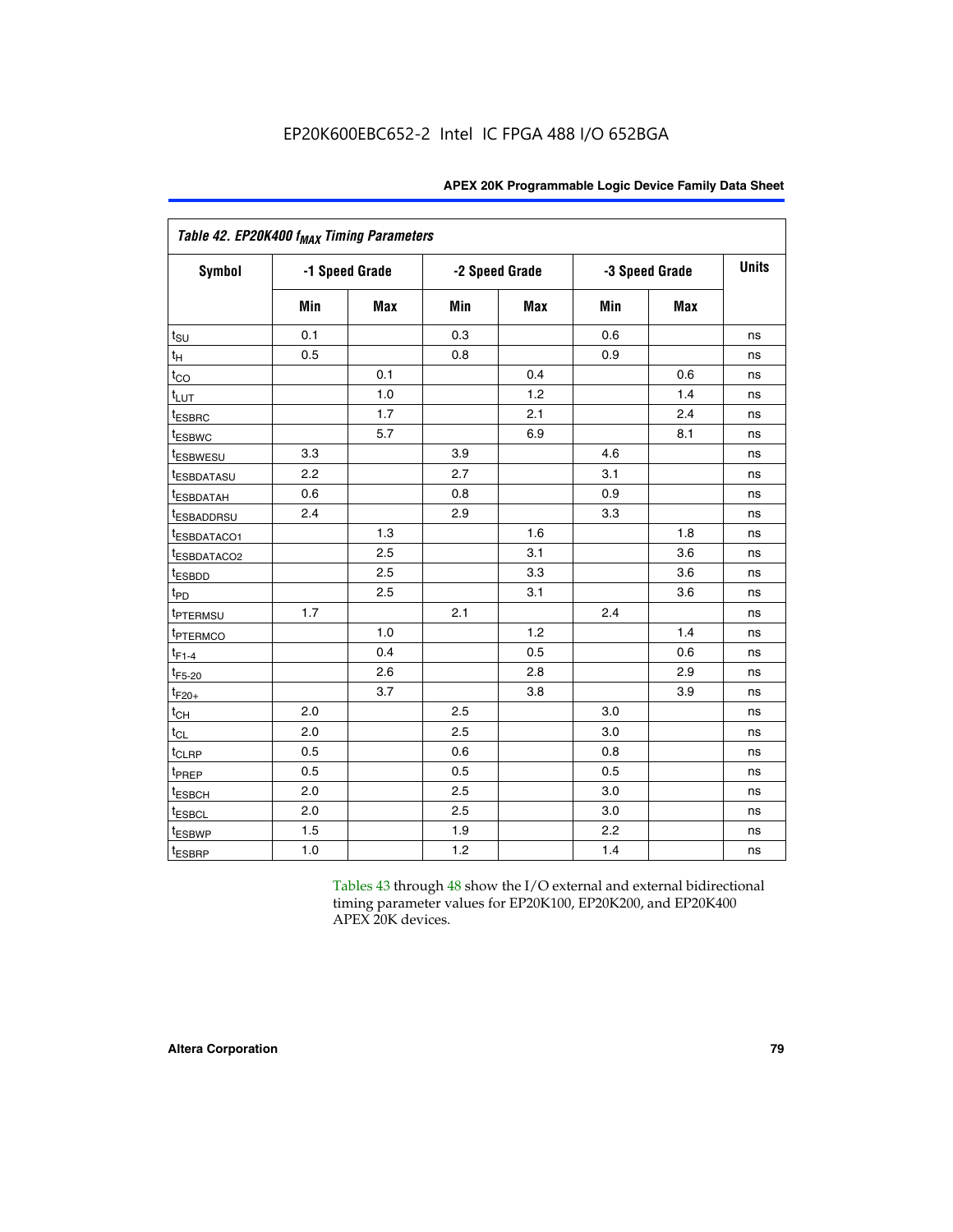| Table 43. EP20K100 External Timing Parameters |     |                |     |                |     |                |    |  |  |  |
|-----------------------------------------------|-----|----------------|-----|----------------|-----|----------------|----|--|--|--|
| Symbol                                        |     | -1 Speed Grade |     | -2 Speed Grade |     | -3 Speed Grade |    |  |  |  |
|                                               | Min | <b>Max</b>     | Min | <b>Max</b>     | Min | <b>Max</b>     |    |  |  |  |
| $t_{INSU}$ (1)                                | 2.3 |                | 2.8 |                | 3.2 |                | ns |  |  |  |
| $t_{INH}$ (1)                                 | 0.0 |                | 0.0 |                | 0.0 |                | ns |  |  |  |
| $t_{\text{OUTCO}}(1)$                         | 2.0 | 4.5            | 2.0 | 4.9            | 2.0 | 6.6            | ns |  |  |  |
| $t_{INSU}$ (2)                                | 1.1 |                | 1.2 |                |     |                | ns |  |  |  |
| $t_{INH}$ (2)                                 | 0.0 |                | 0.0 |                |     |                | ns |  |  |  |
| $t_{\text{OUTCO}}(2)$                         | 0.5 | 2.7            | 0.5 | 3.1            |     | 4.8            | ns |  |  |  |

| <b>Table 44. EP20K100 External Bidirectional Timing Parameters</b> |                |     |     |                |     |                |             |
|--------------------------------------------------------------------|----------------|-----|-----|----------------|-----|----------------|-------------|
| <b>Symbol</b>                                                      | -1 Speed Grade |     |     | -2 Speed Grade |     | -3 Speed Grade | <b>Unit</b> |
|                                                                    | Min            | Max | Min | Max            | Min | Max            |             |
| $t_{\text{INSUBIDIR}}(1)$                                          | 2.3            |     | 2.8 |                | 3.2 |                | ns          |
| $t_{INHBIDIR}$ (1)                                                 | 0.0            |     | 0.0 |                | 0.0 |                | ns          |
| <sup>t</sup> OUTCOBIDIR<br>(1)                                     | 2.0            | 4.5 | 2.0 | 4.9            | 2.0 | 6.6            | ns          |
| $t_{XZBIDIR}$ (1)                                                  |                | 5.0 |     | 5.9            |     | 6.9            | ns          |
| $t_{ZXBIDIR}$ (1)                                                  |                | 5.0 |     | 5.9            |     | 6.9            | ns          |
| $t_{INSUBIDIR}$ (2)                                                | 1.0            |     | 1.2 |                |     |                | ns          |
| $t_{INHBIDIR}$ (2)                                                 | 0.0            |     | 0.0 |                |     |                | ns          |
| <sup>t</sup> OUTCOBIDIR<br>(2)                                     | 0.5            | 2.7 | 0.5 | 3.1            |     |                | ns          |
| $t_{XZBIDIR}$ (2)                                                  |                | 4.3 |     | 5.0            |     |                | ns          |
| $t_{ZXBIDIR}$ (2)                                                  |                | 4.3 |     | 5.0            |     |                | ns          |

| Table 45. EP20K200 External Timing Parameters |                |     |     |                |     |                |             |  |  |  |  |
|-----------------------------------------------|----------------|-----|-----|----------------|-----|----------------|-------------|--|--|--|--|
| Symbol                                        | -1 Speed Grade |     |     | -2 Speed Grade |     | -3 Speed Grade | <b>Unit</b> |  |  |  |  |
|                                               | Min            | Max | Min | <b>Max</b>     | Min | <b>Max</b>     |             |  |  |  |  |
| $t$ <sub>INSU</sub> $(1)$                     | 1.9            |     | 2.3 |                | 2.6 |                | ns          |  |  |  |  |
| $t_{INH}$ (1)                                 | 0.0            |     | 0.0 |                | 0.0 |                | ns          |  |  |  |  |
| $t_{\text{OUTCO}}(1)$                         | 2.0            | 4.6 | 2.0 | 5.6            | 2.0 | 6.8            | ns          |  |  |  |  |
| $t_{INSU}$ (2)                                | 1.1            |     | 1.2 |                |     |                | ns          |  |  |  |  |
| $t_{INH}$ (2)                                 | 0.0            |     | 0.0 |                |     |                | ns          |  |  |  |  |
| $t_{\text{OUTCO}}$ (2)                        | 0.5            | 2.7 | 0.5 | 3.1            |     |                | ns          |  |  |  |  |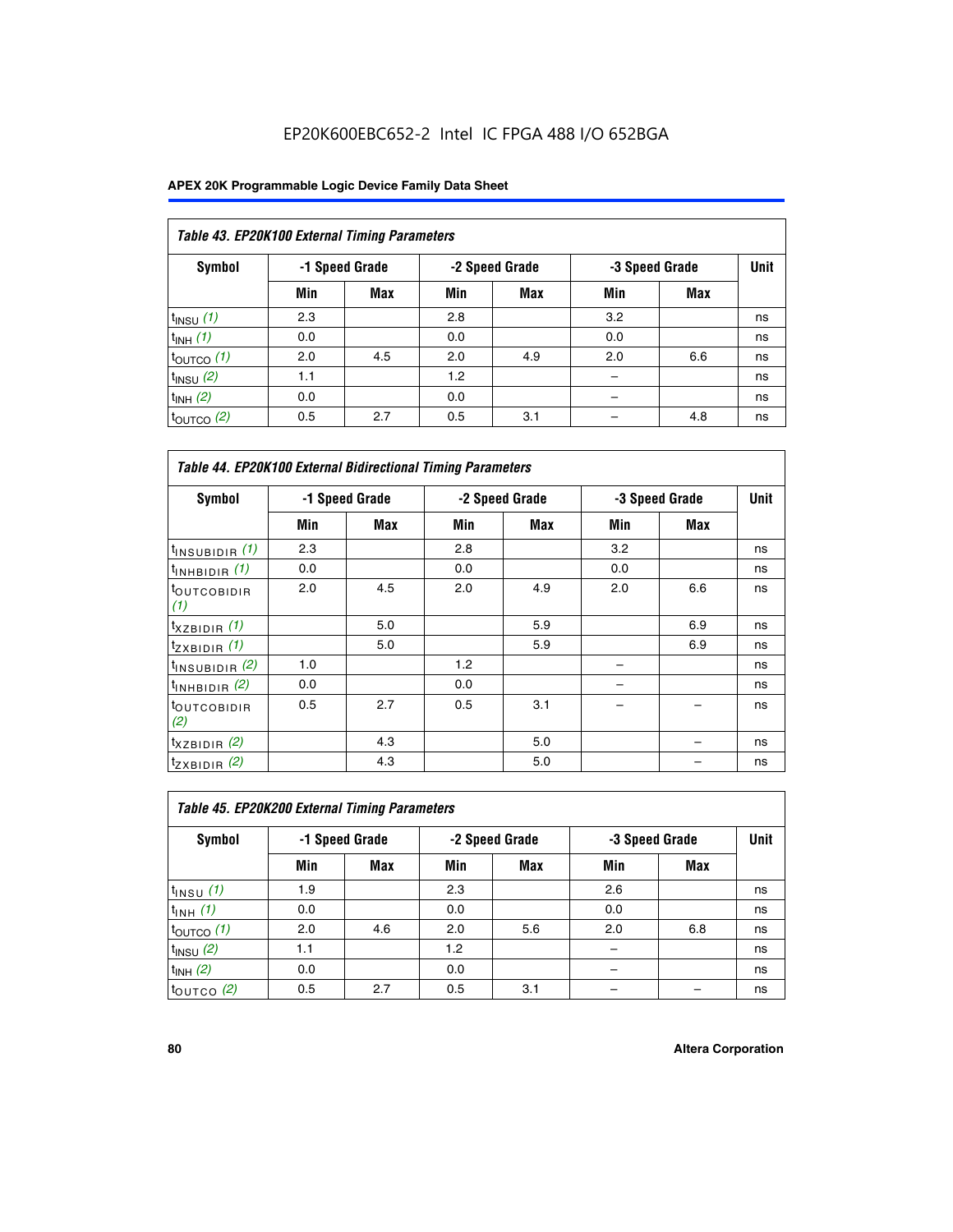| Table 46. EP20K200 External Bidirectional Timing Parameters |                |     |     |                |     |                |             |
|-------------------------------------------------------------|----------------|-----|-----|----------------|-----|----------------|-------------|
| Symbol                                                      | -1 Speed Grade |     |     | -2 Speed Grade |     | -3 Speed Grade | <b>Unit</b> |
|                                                             | Min            | Max | Min | Max            | Min | <b>Max</b>     |             |
| $t_{\text{INSUBIDIR}}(1)$                                   | 1.9            |     | 2.3 |                | 2.6 |                | ns          |
| $t_{INHBIDIR}$ (1)                                          | 0.0            |     | 0.0 |                | 0.0 |                | ns          |
| $t_{\text{OUTCOBIDIR}}(1)$                                  | 2.0            | 4.6 | 2.0 | 5.6            | 2.0 | 6.8            | ns          |
| $t_{XZBIDIR}$ (1)                                           |                | 5.0 |     | 5.9            |     | 6.9            | ns          |
| $t_{ZXBIDIR}$ (1)                                           |                | 5.0 |     | 5.9            |     | 6.9            | ns          |
| $t_{INSUBIDIR}$ (2)                                         | 1.1            |     | 1.2 |                |     |                | ns          |
| $t_{INHBIDIR}$ (2)                                          | 0.0            |     | 0.0 |                |     |                | ns          |
| $t_{\text{OUTCOBIDIR}}$ (2)                                 | 0.5            | 2.7 | 0.5 | 3.1            |     |                | ns          |
| $t_{XZBIDIR}$ (2)                                           |                | 4.3 |     | 5.0            |     |                | ns          |
| $t_{ZXBIDIR}$ (2)                                           |                | 4.3 |     | 5.0            |     |                | ns          |

## *Table 47. EP20K400 External Timing Parameters*

| Symbol                |     | -1 Speed Grade |     | -2 Speed Grade |     | -3 Speed Grade |    |  |
|-----------------------|-----|----------------|-----|----------------|-----|----------------|----|--|
|                       | Min | <b>Max</b>     | Min | <b>Max</b>     | Min | <b>Max</b>     |    |  |
| $t_{INSU}$ (1)        | 1.4 |                | 1.8 |                | 2.0 |                | ns |  |
| $t_{INH}$ (1)         | 0.0 |                | 0.0 |                | 0.0 |                | ns |  |
| $t_{\text{OUTCO}}(1)$ | 2.0 | 4.9            | 2.0 | 6.1            | 2.0 | 7.0            | ns |  |
| $t_{INSU}$ (2)        | 0.4 |                | 1.0 |                |     |                | ns |  |
| $t_{INH}$ (2)         | 0.0 |                | 0.0 |                |     |                | ns |  |
| $t_{\text{OUTCO}}(2)$ | 0.5 | 3.1            | 0.5 | 4.1            |     |                | ns |  |

*Table 48. EP20K400 External Bidirectional Timing Parameters*

| Symbol                      | -1 Speed Grade |     | -2 Speed Grade |     |     | -3 Speed Grade | <b>Unit</b> |
|-----------------------------|----------------|-----|----------------|-----|-----|----------------|-------------|
|                             | Min            | Max | Min            | Max | Min | <b>Max</b>     |             |
| $t_{\text{INSUBIDIR}}(1)$   | 1.4            |     | 1.8            |     | 2.0 |                | ns          |
| $t_{INHBIDIR}$ (1)          | 0.0            |     | 0.0            |     | 0.0 |                | ns          |
| $t_{\text{OUTCOBIDIR}}(1)$  | 2.0            | 4.9 | 2.0            | 6.1 | 2.0 | 7.0            | ns          |
| $t_{XZBIDIR}$ (1)           |                | 7.3 |                | 8.9 |     | 10.3           | ns          |
| $t_{ZXBIDIR}$ (1)           |                | 7.3 |                | 8.9 |     | 10.3           | ns          |
| $t_{\text{INSUBIDIR}}(2)$   | 0.5            |     | 1.0            |     |     |                | ns          |
| $t_{INHBIDIR}$ (2)          | 0.0            |     | 0.0            |     |     |                | ns          |
| $t_{\text{OUTCOBIDIR}}$ (2) | 0.5            | 3.1 | 0.5            | 4.1 |     |                | ns          |
| $t_{XZBIDIR}$ (2)           |                | 6.2 |                | 7.6 |     |                | ns          |
| $t_{ZXBIDIR}$ $(2)$         |                | 6.2 |                | 7.6 |     |                | ns          |

#### **Altera Corporation 81**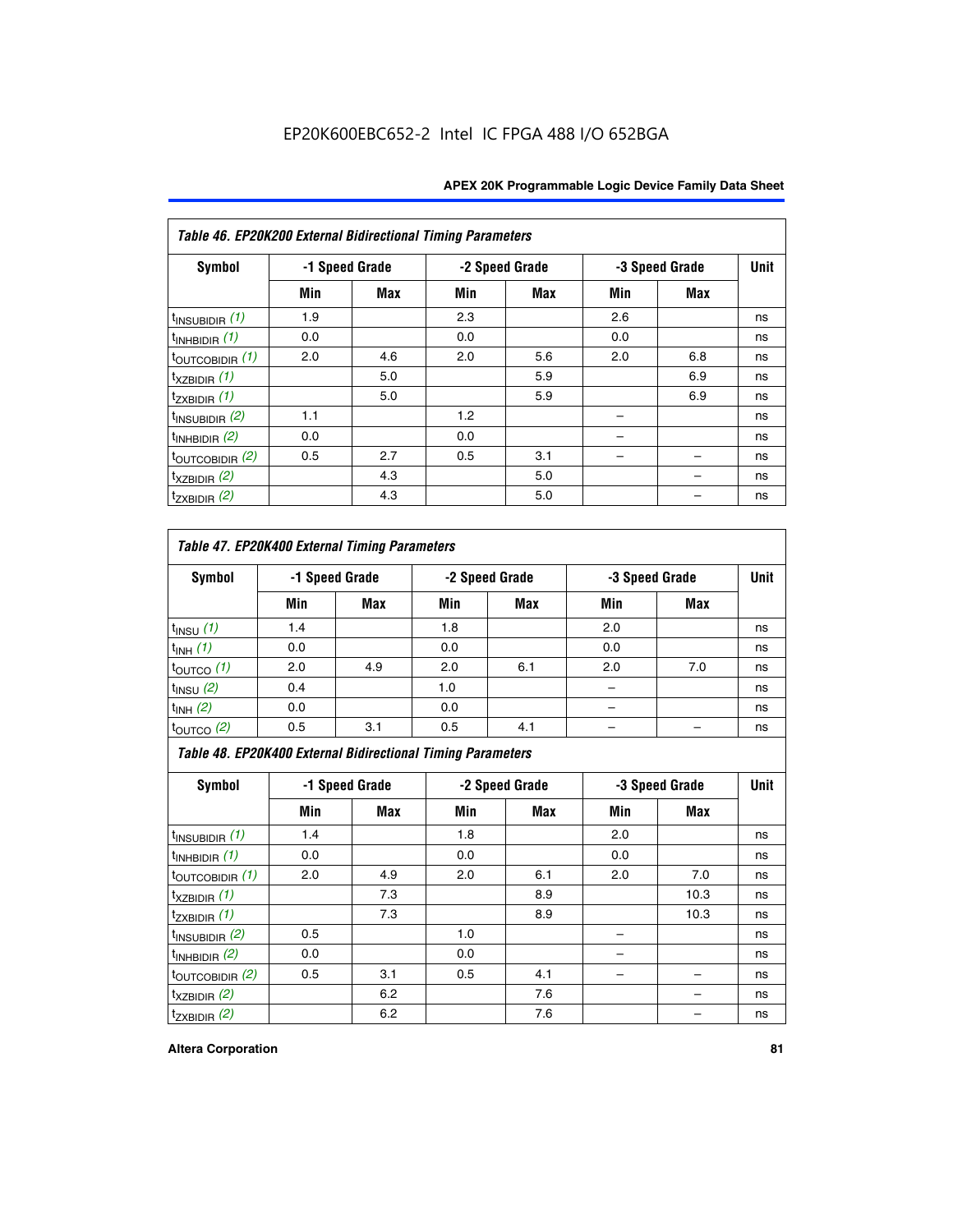#### *Notes to Tables 43 through 48:*

- (1) This parameter is measured without using ClockLock or ClockBoost circuits.
- (2) This parameter is measured using ClockLock or ClockBoost circuits.

Tables 49 through 54 describe  $f_{MAX}$  LE Timing Microparameters,  $f_{MAX}$ ESB Timing Microparameters, *f<sub>MAX</sub>* Routing Delays, Minimum Pulse Width Timing Parameters, External Timing Parameters, and External Bidirectional Timing Parameters for EP20K30E APEX 20KE devices.

| Table 49. EP20K30E f <sub>MAX</sub> LE Timing Microparameters |                |      |      |            |      |             |    |  |  |  |  |
|---------------------------------------------------------------|----------------|------|------|------------|------|-------------|----|--|--|--|--|
| <b>Symbol</b>                                                 | -2<br>-3<br>-1 |      |      |            |      | <b>Unit</b> |    |  |  |  |  |
|                                                               | Min            | Max  | Min  | <b>Max</b> | Min  | Max         |    |  |  |  |  |
| t <sub>SU</sub>                                               | 0.01           |      | 0.02 |            | 0.02 |             | ns |  |  |  |  |
| $t_H$                                                         | 0.11           |      | 0.16 |            | 0.23 |             | ns |  |  |  |  |
| $t_{CO}$                                                      |                | 0.32 |      | 0.45       |      | 0.67        | ns |  |  |  |  |
| t <sub>LUT</sub>                                              |                | 0.85 |      | 1.20       |      | 1.77        | ns |  |  |  |  |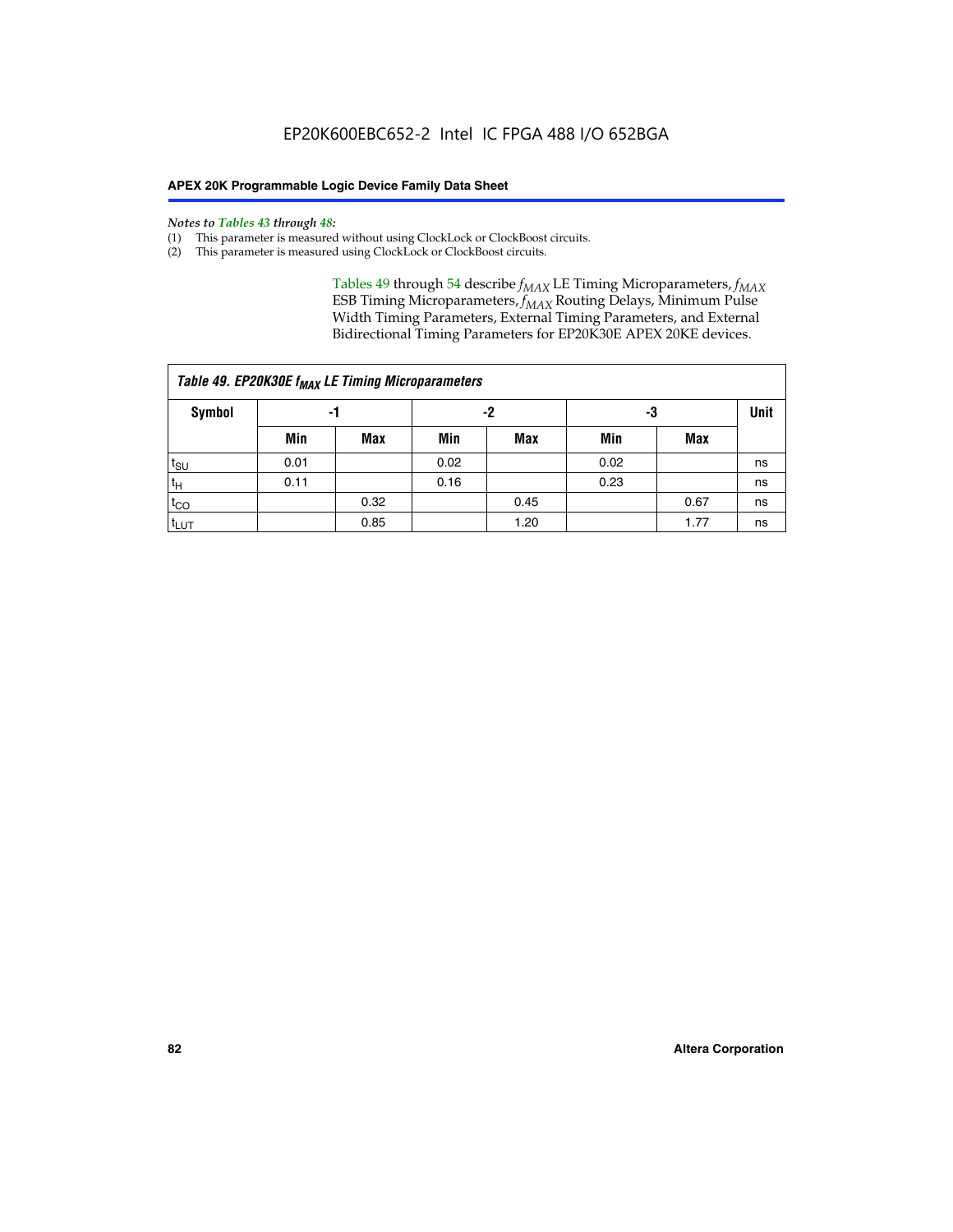| Table 50. EP20K30E f <sub>MAX</sub> ESB Timing Microparameters |      |      |      |      |      |            |             |
|----------------------------------------------------------------|------|------|------|------|------|------------|-------------|
| Symbol                                                         |      | $-1$ | $-2$ |      | -3   |            | <b>Unit</b> |
|                                                                | Min  | Max  | Min  | Max  | Min  | <b>Max</b> |             |
| <sup>t</sup> ESBARC                                            |      | 2.03 |      | 2.86 |      | 4.24       | ns          |
| <sup>t</sup> ESBSRC                                            |      | 2.58 |      | 3.49 |      | 5.02       | ns          |
| <sup>t</sup> ESBAWC                                            |      | 3.88 |      | 5.45 |      | 8.08       | ns          |
| t <sub>ESBSWC</sub>                                            |      | 4.08 |      | 5.35 |      | 7.48       | ns          |
| <sup>t</sup> ESBWASU                                           | 1.77 |      | 2.49 |      | 3.68 |            | ns          |
| <sup>t</sup> ESBWAH                                            | 0.00 |      | 0.00 |      | 0.00 |            | ns          |
| <sup>t</sup> ESBWDSU                                           | 1.95 |      | 2.74 |      | 4.05 |            | ns          |
| <sup>t</sup> ESBWDH                                            | 0.00 |      | 0.00 |      | 0.00 |            | ns          |
| <sup>t</sup> ESBRASU                                           | 1.96 |      | 2.75 |      | 4.07 |            | ns          |
| <sup>t</sup> ESBRAH                                            | 0.00 |      | 0.00 |      | 0.00 |            | ns          |
| <i>t</i> <sub>ESBWESU</sub>                                    | 1.80 |      | 2.73 |      | 4.28 |            | ns          |
| <sup>t</sup> ESBWEH                                            | 0.00 |      | 0.00 |      | 0.00 |            | ns          |
| t <sub>ESBDATASU</sub>                                         | 0.07 |      | 0.48 |      | 1.17 |            | ns          |
| <sup>t</sup> ESBDATAH                                          | 0.13 |      | 0.13 |      | 0.13 |            | ns          |
| <sup>I</sup> ESBWADDRSU                                        | 0.30 |      | 0.80 |      | 1.64 |            | ns          |
| t <sub>ESBRADDRSU</sub>                                        | 0.37 |      | 0.90 |      | 1.78 |            | ns          |
| ESBDATACO1                                                     |      | 1.11 |      | 1.32 |      | 1.67       | ns          |
| <sup>t</sup> ESBDATACO2                                        |      | 2.65 |      | 3.73 |      | 5.53       | ns          |
| t <sub>ESBDD</sub>                                             |      | 3.88 |      | 5.45 |      | 8.08       | ns          |
| $t_{PD}$                                                       |      | 1.91 |      | 2.69 |      | 3.98       | ns          |
| <sup>t</sup> PTERMSU                                           | 1.04 |      | 1.71 |      | 2.82 |            | ns          |
| t <sub>PTERMCO</sub>                                           |      | 1.13 |      | 1.34 |      | 1.69       | ns          |

## **Table 51. EP20K30E f<sub>MAX</sub> Routing Delays**

| Symbol      | - 1 |            | -2  |            | -3  |      | Unit |
|-------------|-----|------------|-----|------------|-----|------|------|
|             | Min | <b>Max</b> | Min | <b>Max</b> | Min | Max  |      |
| $t_{F1-4}$  |     | 0.24       |     | 0.27       |     | 0.31 | ns   |
| $t_{F5-20}$ |     | 1.03       |     | 1.14       |     | 1.30 | ns   |
| $t_{F20+}$  |     | 1.42       |     | 1.54       |     | 1.77 | ns   |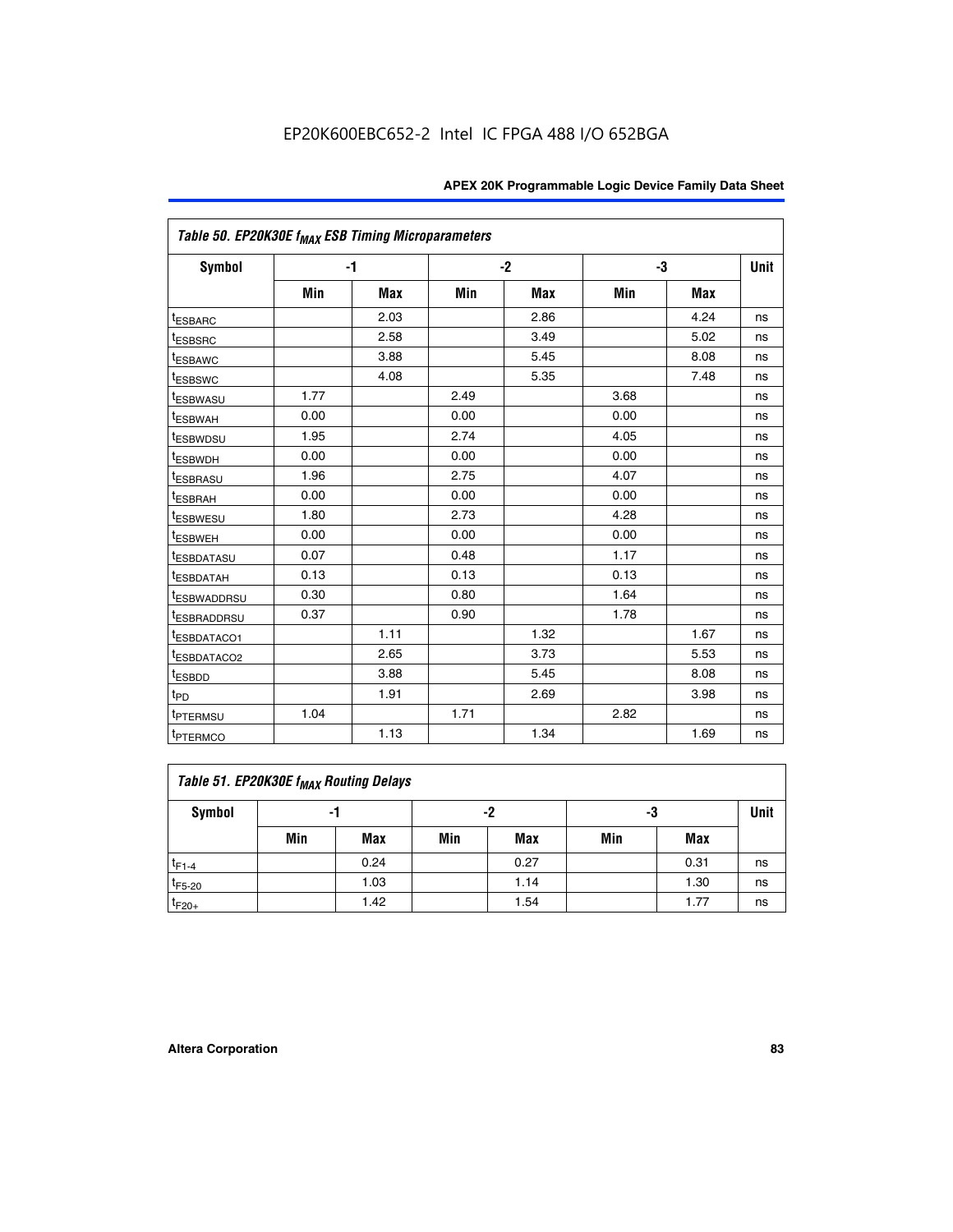## **APEX 20K Programmable Logic Device Family Data Sheet**

|                    | Table 52. EP20K30E Minimum Pulse Width Timing Parameters |            |      |            |      |            |             |  |  |  |  |  |
|--------------------|----------------------------------------------------------|------------|------|------------|------|------------|-------------|--|--|--|--|--|
| <b>Symbol</b>      | -1                                                       |            |      | $-2$<br>-3 |      |            | <b>Unit</b> |  |  |  |  |  |
|                    | Min                                                      | <b>Max</b> | Min  | <b>Max</b> | Min  | <b>Max</b> |             |  |  |  |  |  |
| $t_{CH}$           | 0.55                                                     |            | 0.78 |            | 1.15 |            | ns          |  |  |  |  |  |
| $t_{CL}$           | 0.55                                                     |            | 0.78 |            | 1.15 |            | ns          |  |  |  |  |  |
| $t_{CLRP}$         | 0.22                                                     |            | 0.31 |            | 0.46 |            | ns          |  |  |  |  |  |
| <sup>t</sup> PREP  | 0.22                                                     |            | 0.31 |            | 0.46 |            | ns          |  |  |  |  |  |
| <sup>t</sup> ESBCH | 0.55                                                     |            | 0.78 |            | 1.15 |            | ns          |  |  |  |  |  |
| <sup>t</sup> ESBCL | 0.55                                                     |            | 0.78 |            | 1.15 |            | ns          |  |  |  |  |  |
| <sup>t</sup> ESBWP | 1.43                                                     |            | 2.01 |            | 2.97 |            | ns          |  |  |  |  |  |
| <sup>t</sup> ESBRP | 1.15                                                     |            | 1.62 |            | 2.39 |            | ns          |  |  |  |  |  |

| Table 53. EP20K30E External Timing Parameters |      |            |      |            |                          |            |    |  |  |  |  |
|-----------------------------------------------|------|------------|------|------------|--------------------------|------------|----|--|--|--|--|
| <b>Symbol</b>                                 | -1   |            |      | -2         |                          | -3         |    |  |  |  |  |
|                                               | Min  | <b>Max</b> | Min  | <b>Max</b> | Min                      | <b>Max</b> |    |  |  |  |  |
| t <sub>INSU</sub>                             | 2.02 |            | 2.13 |            | 2.24                     |            | ns |  |  |  |  |
| $t_{\text{INH}}$                              | 0.00 |            | 0.00 |            | 0.00                     |            | ns |  |  |  |  |
| <sup>t</sup> outco                            | 2.00 | 4.88       | 2.00 | 5.36       | 2.00                     | 5.88       | ns |  |  |  |  |
| <sup>t</sup> INSUPLL                          | 2.11 |            | 2.23 |            |                          |            | ns |  |  |  |  |
| <sup>t</sup> INHPLL                           | 0.00 |            | 0.00 |            | $\overline{\phantom{a}}$ |            | ns |  |  |  |  |
| <b>LOUTCOPLL</b>                              | 0.50 | 2.60       | 0.50 | 2.88       | -                        |            | ns |  |  |  |  |

| Table 54. EP20K30E External Bidirectional Timing Parameters |      |      |      |      |                          |      |             |  |  |  |  |
|-------------------------------------------------------------|------|------|------|------|--------------------------|------|-------------|--|--|--|--|
| Symbol                                                      |      | -1   |      | $-2$ |                          | -3   | <b>Unit</b> |  |  |  |  |
|                                                             | Min  | Max  | Min  | Max  | Min                      | Max  |             |  |  |  |  |
| <sup>t</sup> INSUBIDIR                                      | 1.85 |      | 1.77 |      | 1.54                     |      | ns          |  |  |  |  |
| <b>INHBIDIR</b>                                             | 0.00 |      | 0.00 |      | 0.00                     |      | ns          |  |  |  |  |
| <b>LOUTCOBIDIR</b>                                          | 2.00 | 4.88 | 2.00 | 5.36 | 2.00                     | 5.88 | ns          |  |  |  |  |
| <sup>T</sup> XZBIDIR                                        |      | 7.48 |      | 8.46 |                          | 9.83 | ns          |  |  |  |  |
| <sup>t</sup> zxbidir                                        |      | 7.48 |      | 8.46 |                          | 9.83 | ns          |  |  |  |  |
| <sup>I</sup> INSUBIDIRPLL                                   | 4.12 |      | 4.24 |      | $\overline{\phantom{0}}$ |      | ns          |  |  |  |  |
| <b>INHBIDIRPLL</b>                                          | 0.00 |      | 0.00 |      |                          |      | ns          |  |  |  |  |
| <b><i>COUTCOBIDIRPLL</i></b>                                | 0.50 | 2.60 | 0.50 | 2.88 |                          |      | ns          |  |  |  |  |
| <sup>I</sup> XZBIDIRPLL                                     |      | 5.21 |      | 5.99 |                          |      | ns          |  |  |  |  |
| <sup>I</sup> ZXBIDIRPLL                                     |      | 5.21 |      | 5.99 |                          |      | ns          |  |  |  |  |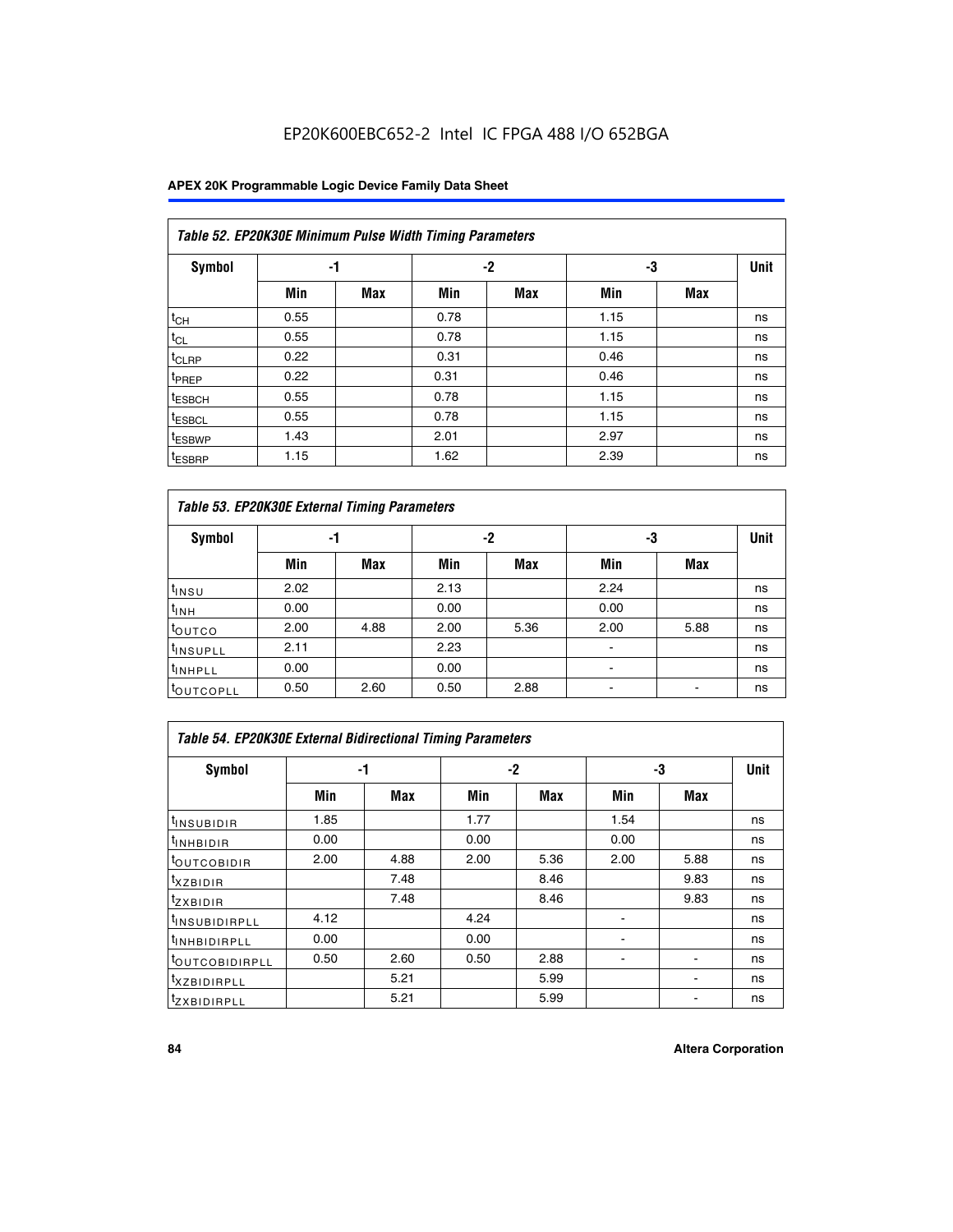Tables 55 through 60 describe *f<sub>MAX</sub>* LE Timing Microparameters, *f<sub>MAX</sub>* ESB Timing Microparameters, *f<sub>MAX</sub>* Routing Delays, Minimum Pulse Width Timing Parameters, External Timing Parameters, and External Bidirectional Timing Parameters for EP20K60E APEX 20KE devices.

| Table 55. EP20K60E f <sub>MAX</sub> LE Timing Microparameters |      |      |      |      |      |             |    |  |  |  |  |
|---------------------------------------------------------------|------|------|------|------|------|-------------|----|--|--|--|--|
| <b>Symbol</b>                                                 |      | -1   |      | -2   | -3   | <b>Unit</b> |    |  |  |  |  |
|                                                               | Min  | Max  | Min  | Max  | Min  | Max         |    |  |  |  |  |
| $t_{\text{SU}}$                                               | 0.17 |      | 0.15 |      | 0.16 |             | ns |  |  |  |  |
| $t_H$                                                         | 0.32 |      | 0.33 |      | 0.39 |             | ns |  |  |  |  |
| $t_{CO}$                                                      |      | 0.29 |      | 0.40 |      | 0.60        | ns |  |  |  |  |
| $t_{LUT}$                                                     |      | 0.77 |      | 1.07 |      | 1.59        | ns |  |  |  |  |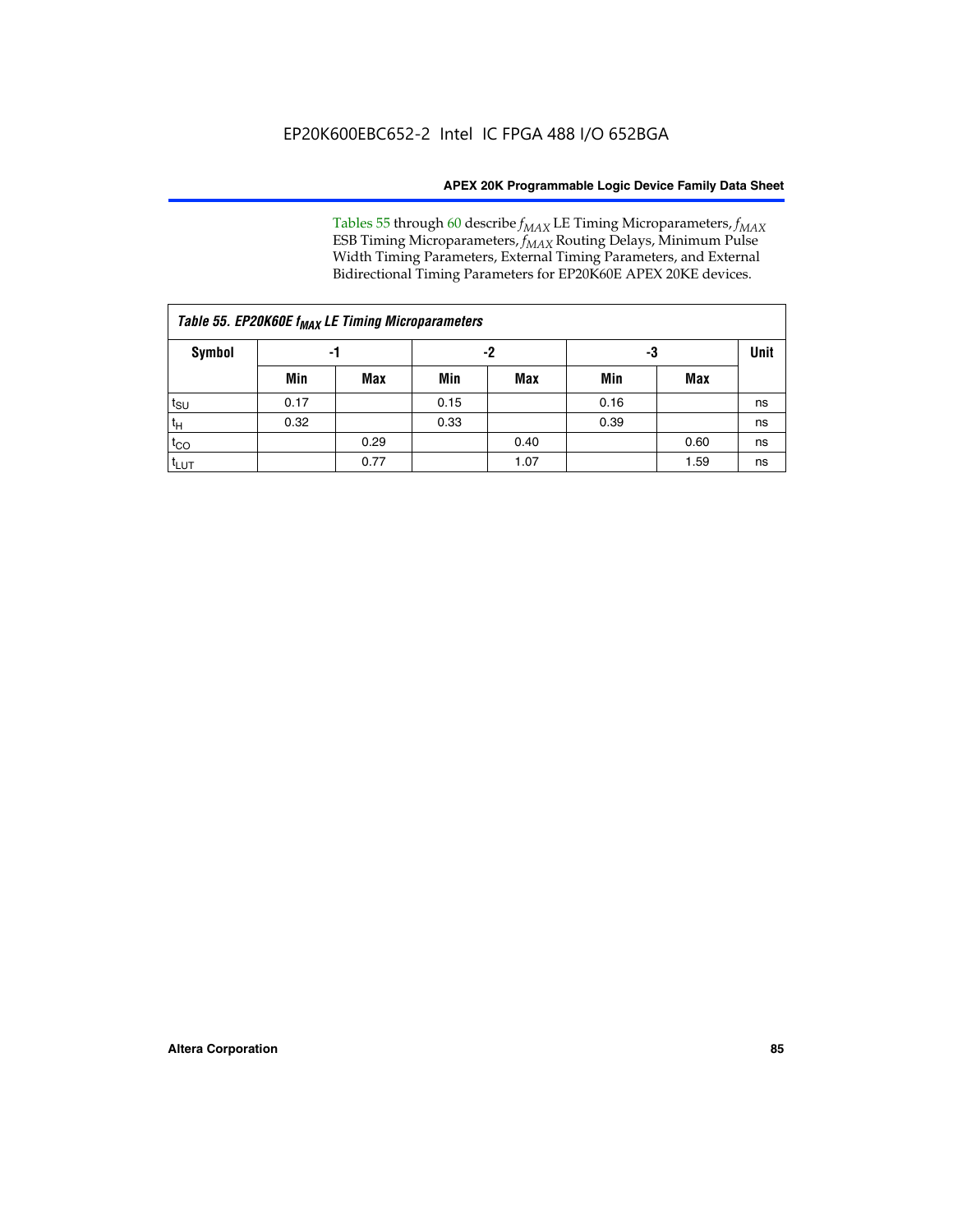| Table 56. EP20K60E f <sub>MAX</sub> ESB Timing Microparameters |      |            |      |            |      |            |      |
|----------------------------------------------------------------|------|------------|------|------------|------|------------|------|
| <b>Symbol</b>                                                  | $-1$ |            |      | $-2$       |      | -3         | Unit |
|                                                                | Min  | <b>Max</b> | Min  | <b>Max</b> | Min  | <b>Max</b> |      |
| t <sub>ESBARC</sub>                                            |      | 1.83       |      | 2.57       |      | 3.79       | ns   |
| t <sub>ESBSRC</sub>                                            |      | 2.46       |      | 3.26       |      | 4.61       | ns   |
| <sup>t</sup> ESBAWC                                            |      | 3.50       |      | 4.90       |      | 7.23       | ns   |
| t <sub>ESBSWC</sub>                                            |      | 3.77       |      | 4.90       |      | 6.79       | ns   |
| <sup>t</sup> ESBWASU                                           | 1.59 |            | 2.23 |            | 3.29 |            | ns   |
| t <sub>ESBWAH</sub>                                            | 0.00 |            | 0.00 |            | 0.00 |            | ns   |
| t <sub>ESBWDSU</sub>                                           | 1.75 |            | 2.46 |            | 3.62 |            | ns   |
| t <sub>ESBWDH</sub>                                            | 0.00 |            | 0.00 |            | 0.00 |            | ns   |
| t <sub>ESBRASU</sub>                                           | 1.76 |            | 2.47 |            | 3.64 |            | ns   |
| <sup>t</sup> ESBRAH                                            | 0.00 |            | 0.00 |            | 0.00 |            | ns   |
| t <sub>ESBWESU</sub>                                           | 1.68 |            | 2.49 |            | 3.87 |            | ns   |
| <sup>t</sup> ESBWEH                                            | 0.00 |            | 0.00 |            | 0.00 |            | ns   |
| <sup>t</sup> ESBDATASU                                         | 0.08 |            | 0.43 |            | 1.04 |            | ns   |
| <sup>t</sup> ESBDATAH                                          | 0.13 |            | 0.13 |            | 0.13 |            | ns   |
| <sup>t</sup> ESBWADDRSU                                        | 0.29 |            | 0.72 |            | 1.46 |            | ns   |
| <sup>t</sup> ESBRADDRSU                                        | 0.36 |            | 0.81 |            | 1.58 |            | ns   |
| <sup>I</sup> ESBDATACO1                                        |      | 1.06       |      | 1.24       |      | 1.55       | ns   |
| t <sub>ESBDATACO2</sub>                                        |      | 2.39       |      | 3.35       |      | 4.94       | ns   |
| <sup>t</sup> ESBDD                                             |      | 3.50       |      | 4.90       |      | 7.23       | ns   |
| t <sub>PD</sub>                                                |      | 1.72       |      | 2.41       |      | 3.56       | ns   |
| t <sub>PTERMSU</sub>                                           | 0.99 |            | 1.56 |            | 2.55 |            | ns   |
| t <sub>PTERMCO</sub>                                           |      | 1.07       |      | 1.26       |      | 1.08       | ns   |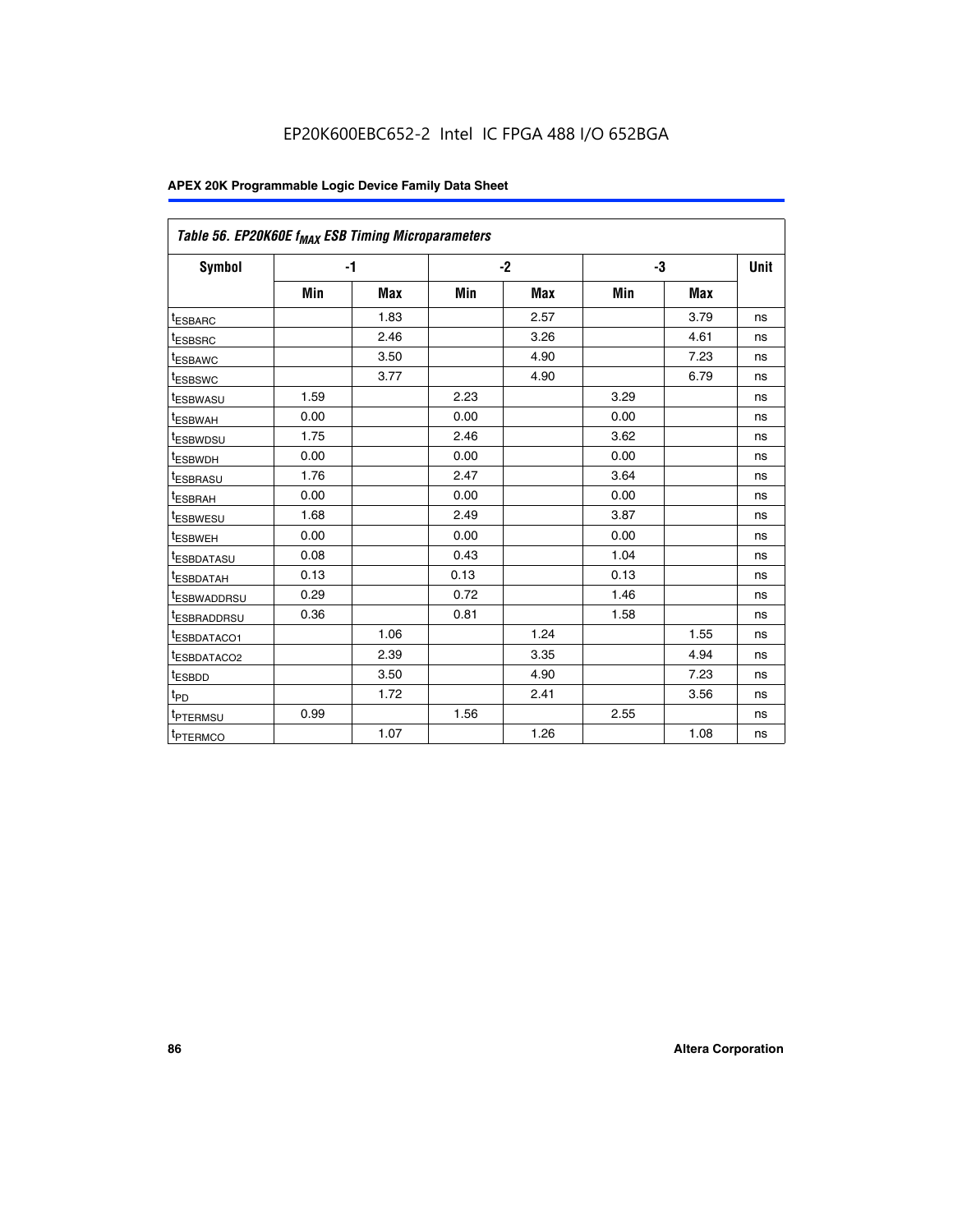| Table 57. EP20K60E f <sub>MAX</sub> Routing Delays |     |      |     |      |     |      |             |  |  |  |  |
|----------------------------------------------------|-----|------|-----|------|-----|------|-------------|--|--|--|--|
| Symbol                                             |     | -1   |     | -2   |     | -3   | <b>Unit</b> |  |  |  |  |
|                                                    | Min | Max  | Min | Max  | Min | Max  |             |  |  |  |  |
| $t_{F1-4}$                                         |     | 0.24 |     | 0.26 |     | 0.30 | ns          |  |  |  |  |
| $t_{F5-20}$                                        |     | 1.45 |     | 1.58 |     | 1.79 | ns          |  |  |  |  |
| $t_{F20+}$                                         |     | 1.96 |     | 2.14 |     | 2.45 | ns          |  |  |  |  |

|                    | Table 58. EP20K60E Minimum Pulse Width Timing Parameters |            |      |            |      |     |             |  |  |  |  |  |
|--------------------|----------------------------------------------------------|------------|------|------------|------|-----|-------------|--|--|--|--|--|
| Symbol             | -1                                                       |            |      | -2         |      | -3  | <b>Unit</b> |  |  |  |  |  |
|                    | Min                                                      | <b>Max</b> | Min  | <b>Max</b> | Min  | Max |             |  |  |  |  |  |
| $t_{CH}$           | 2.00                                                     |            | 2.50 |            | 2.75 |     | ns          |  |  |  |  |  |
| $t_{CL}$           | 2.00                                                     |            | 2.50 |            | 2.75 |     | ns          |  |  |  |  |  |
| t <sub>CLRP</sub>  | 0.20                                                     |            | 0.28 |            | 0.41 |     | ns          |  |  |  |  |  |
| t <sub>PREP</sub>  | 0.20                                                     |            | 0.28 |            | 0.41 |     | ns          |  |  |  |  |  |
| $t_{ESBCH}$        | 2.00                                                     |            | 2.50 |            | 2.75 |     | ns          |  |  |  |  |  |
| t <sub>ESBCL</sub> | 2.00                                                     |            | 2.50 |            | 2.75 |     | ns          |  |  |  |  |  |
| t <sub>ESBWP</sub> | 1.29                                                     |            | 1.80 |            | 2.66 |     | ns          |  |  |  |  |  |
| t <sub>ESBRP</sub> | 1.04                                                     |            | 1.45 |            | 2.14 |     | ns          |  |  |  |  |  |

|                      | <b>Table 59. EP20K60E External Timing Parameters</b> |      |      |      |      |      |      |  |  |  |  |  |
|----------------------|------------------------------------------------------|------|------|------|------|------|------|--|--|--|--|--|
| Symbol               | -1                                                   |      |      | -2   | -3   |      | Unit |  |  |  |  |  |
|                      | Min                                                  | Max  | Min  | Max  | Min  | Max  |      |  |  |  |  |  |
| $t_{INSU}$           | 2.03                                                 |      | 2.12 |      | 2.23 |      | ns   |  |  |  |  |  |
| $t_{INH}$            | 0.00                                                 |      | 0.00 |      | 0.00 |      | ns   |  |  |  |  |  |
| toutco               | 2.00                                                 | 4.84 | 2.00 | 5.31 | 2.00 | 5.81 | ns   |  |  |  |  |  |
| <sup>t</sup> INSUPLL | 1.12                                                 |      | 1.15 |      | ۰    |      | ns   |  |  |  |  |  |
| <sup>t</sup> INHPLL  | 0.00                                                 |      | 0.00 |      | ۰    |      | ns   |  |  |  |  |  |
| <b>COUTCOPLL</b>     | 0.50                                                 | 3.37 | 0.50 | 3.69 |      |      | ns   |  |  |  |  |  |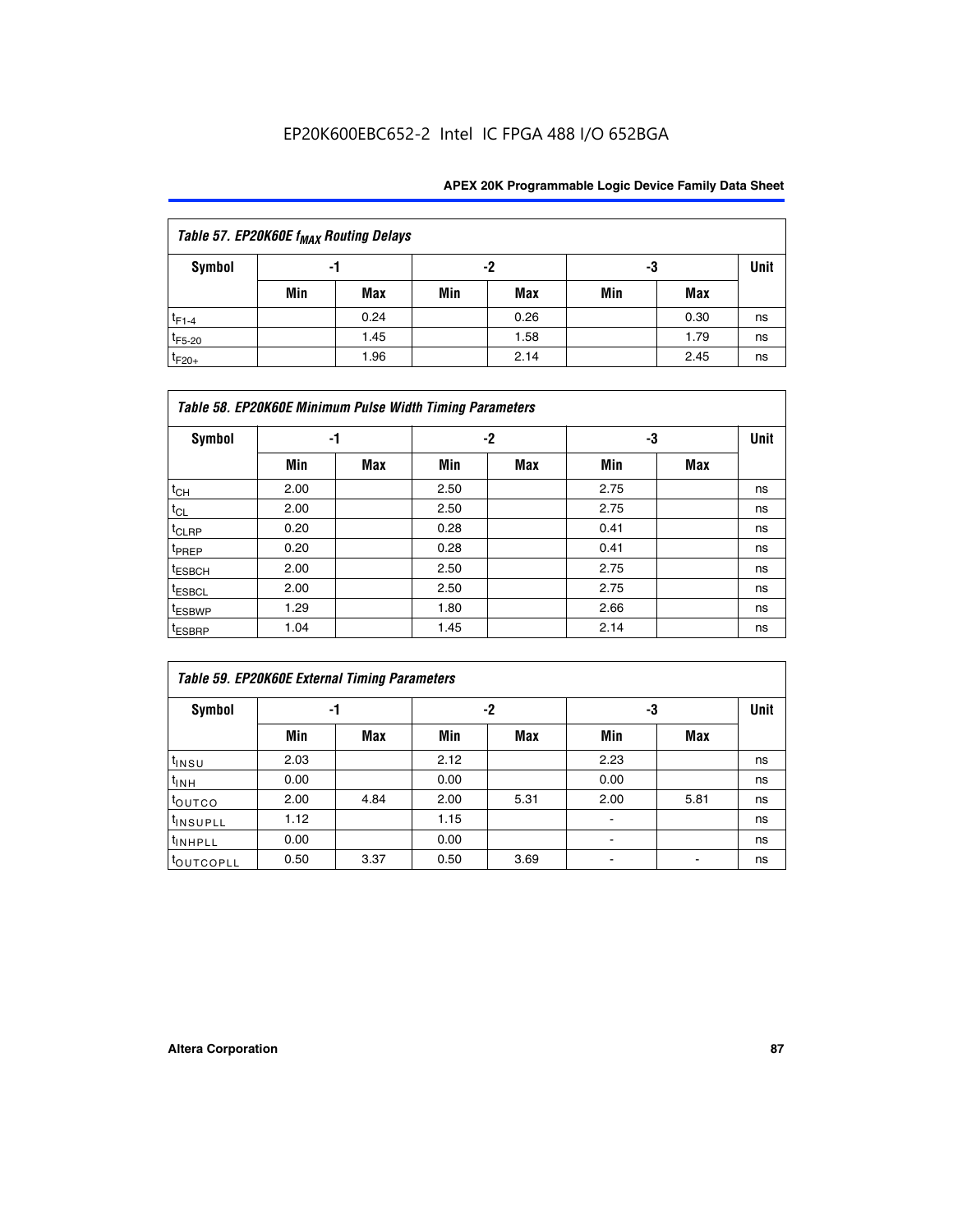| Table 60. EP20K60E External Bidirectional Timing Parameters |      |      |      |      |      |            |      |  |  |  |  |
|-------------------------------------------------------------|------|------|------|------|------|------------|------|--|--|--|--|
| Symbol                                                      |      | -1   |      | $-2$ |      | -3         | Unit |  |  |  |  |
|                                                             | Min  | Max  | Min  | Max  | Min  | <b>Max</b> |      |  |  |  |  |
| <sup>t</sup> INSUBIDIR                                      | 2.77 |      | 2.91 |      | 3.11 |            | ns   |  |  |  |  |
| <sup>t</sup> INHBIDIR                                       | 0.00 |      | 0.00 |      | 0.00 |            | ns   |  |  |  |  |
| <sup>t</sup> OUTCOBIDIR                                     | 2.00 | 4.84 | 2.00 | 5.31 | 2.00 | 5.81       | ns   |  |  |  |  |
| $t_{XZBIDIR}$                                               |      | 6.47 |      | 7.44 |      | 8.65       | ns   |  |  |  |  |
| $t_{ZXBIDIR}$                                               |      | 6.47 |      | 7.44 |      | 8.65       | ns   |  |  |  |  |
| <sup>t</sup> INSUBIDIRPLL                                   | 3.44 |      | 3.24 |      |      |            | ns   |  |  |  |  |
| <sup>t</sup> INHBIDIRPLL                                    | 0.00 |      | 0.00 |      | ۰    |            | ns   |  |  |  |  |
| <sup>t</sup> OUTCOBIDIRPLL                                  | 0.50 | 3.37 | 0.50 | 3.69 |      |            | ns   |  |  |  |  |
| <sup>t</sup> XZBIDIRPLL                                     |      | 5.00 |      | 5.82 |      |            | ns   |  |  |  |  |
| <sup>I</sup> ZXBIDIRPLL                                     |      | 5.00 |      | 5.82 |      |            | ns   |  |  |  |  |

Tables 61 through 66 describe  $f_{MAX}$  LE Timing Microparameters, *fMAX* ESB Timing Microparameters, *fMAX* Routing Delays, Minimum Pulse Width Timing Parameters, External Timing Parameters, and External Bidirectional Timing Parameters for EP20K100E APEX 20KE devices.

| Table 61. EP20K100E f <sub>MAX</sub> LE Timing Microparameters |      |      |      |            |      |             |    |  |  |  |  |
|----------------------------------------------------------------|------|------|------|------------|------|-------------|----|--|--|--|--|
| <b>Symbol</b>                                                  |      | -1   |      | -2         | -3   | <b>Unit</b> |    |  |  |  |  |
|                                                                | Min  | Max  | Min  | <b>Max</b> | Min  | <b>Max</b>  |    |  |  |  |  |
| t <sub>SU</sub>                                                | 0.25 |      | 0.25 |            | 0.25 |             | ns |  |  |  |  |
| tμ                                                             | 0.25 |      | 0.25 |            | 0.25 |             | ns |  |  |  |  |
| $t_{CO}$                                                       |      | 0.28 |      | 0.28       |      | 0.34        | ns |  |  |  |  |
| t <sub>LUT</sub>                                               |      | 0.80 |      | 0.95       |      | 1.13        | ns |  |  |  |  |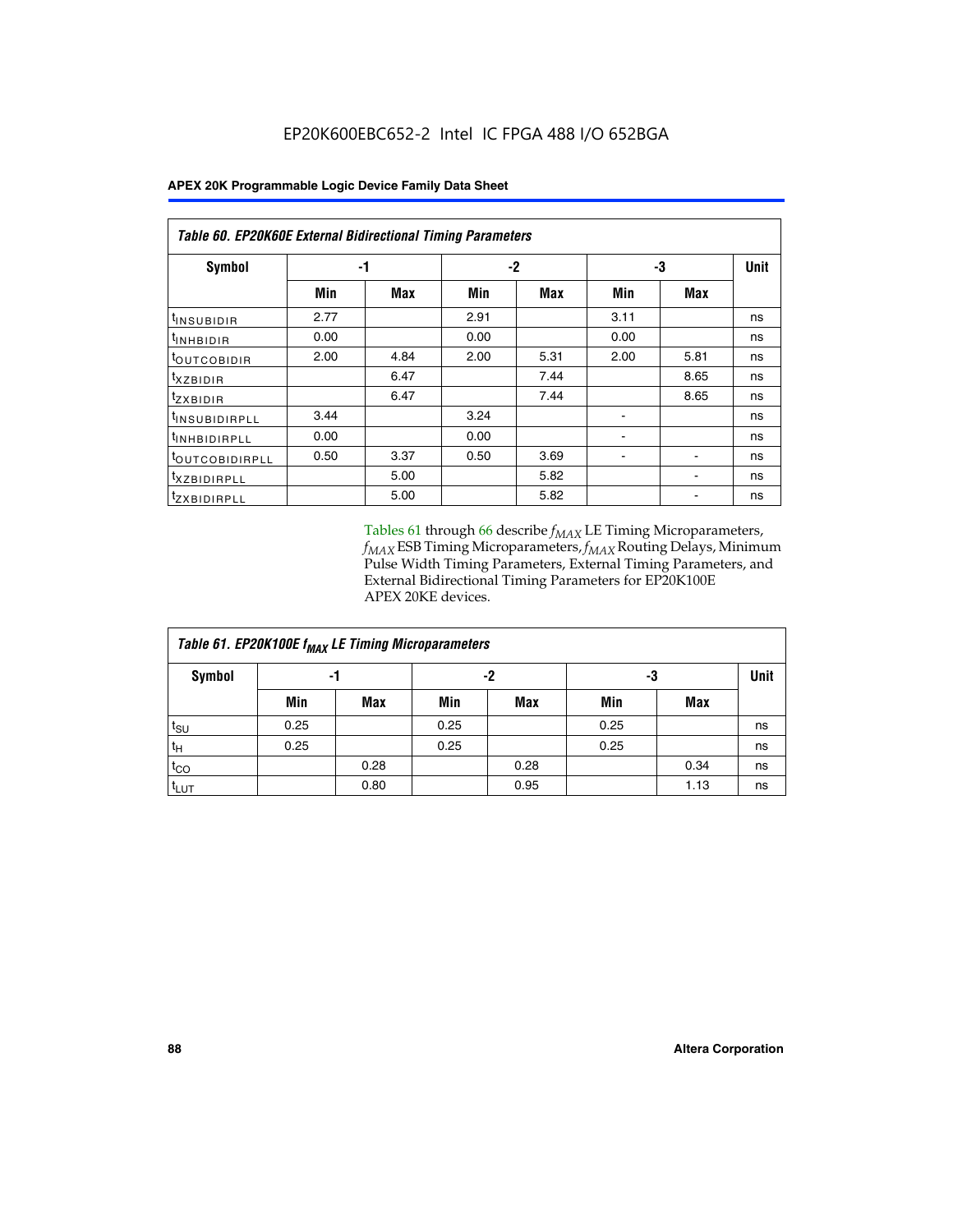| Table 62. EP20K100E f <sub>MAX</sub> ESB Timing Microparameters |         |      |         |      |         |      |             |
|-----------------------------------------------------------------|---------|------|---------|------|---------|------|-------------|
| <b>Symbol</b>                                                   | $-1$    |      | $-2$    |      |         | -3   | <b>Unit</b> |
|                                                                 | Min     | Max  | Min     | Max  | Min     | Max  |             |
| <sup>t</sup> ESBARC                                             |         | 1.61 |         | 1.84 |         | 1.97 | ns          |
| t <sub>ESBSRC</sub>                                             |         | 2.57 |         | 2.97 |         | 3.20 | ns          |
| <sup>t</sup> ESBAWC                                             |         | 0.52 |         | 4.09 |         | 4.39 | ns          |
| <sup>t</sup> ESBSWC                                             |         | 3.17 |         | 3.78 |         | 4.09 | ns          |
| <sup>t</sup> ESBWASU                                            | 0.56    |      | 6.41    |      | 0.63    |      | ns          |
| <sup>t</sup> ESBWAH                                             | 0.48    |      | 0.54    |      | 0.55    |      | ns          |
| t <sub>ESBWDSU</sub>                                            | 0.71    |      | 0.80    |      | 0.81    |      | ns          |
| t <sub>ESBWDH</sub>                                             | .048    |      | 0.54    |      | 0.55    |      | ns          |
| <sup>t</sup> ESBRASU                                            | 1.57    |      | 1.75    |      | 1.87    |      | ns          |
| <sup>t</sup> ESBRAH                                             | 0.00    |      | 0.00    |      | 0.20    |      | ns          |
| <i>t</i> <sub>ESBWESU</sub>                                     | 1.54    |      | 1.72    |      | 1.80    |      | ns          |
| t <sub>ESBWEH</sub>                                             | 0.00    |      | 0.00    |      | 0.00    |      | ns          |
| <sup>t</sup> ESBDATASU                                          | $-0.16$ |      | $-0.20$ |      | $-0.20$ |      | ns          |
| <sup>t</sup> ESBDATAH                                           | 0.13    |      | 0.13    |      | 0.13    |      | ns          |
| <sup>t</sup> ESBWADDRSU                                         | 0.12    |      | 0.08    |      | 0.13    |      | ns          |
| <sup>I</sup> ESBRADDRSU                                         | 0.17    |      | 0.15    |      | 0.19    |      | ns          |
| <sup>t</sup> ESBDATACO1                                         |         | 1.20 |         | 1.39 |         | 1.52 | ns          |
| <sup>t</sup> ESBDATACO2                                         |         | 2.54 |         | 2.99 |         | 3.22 | ns          |
| <sup>t</sup> ESBDD                                              |         | 3.06 |         | 3.56 |         | 3.85 | ns          |
| t <sub>PD</sub>                                                 |         | 1.73 |         | 2.02 |         | 2.20 | ns          |
| <sup>t</sup> PTERMSU                                            | 1.11    |      | 1.26    |      | 1.38    |      | ns          |
| t <sub>PTERMCO</sub>                                            |         | 1.19 |         | 1.40 |         | 1.08 | ns          |

| Table 63. EP20K100E f <sub>MAX</sub> Routing Delays |                |      |     |      |     |      |    |  |  |  |
|-----------------------------------------------------|----------------|------|-----|------|-----|------|----|--|--|--|
| <b>Symbol</b>                                       | -2<br>-3<br>-1 |      |     |      |     |      |    |  |  |  |
|                                                     | Min            | Max  | Min | Max  | Min | Max  |    |  |  |  |
| $t_{F1-4}$                                          |                | 0.24 |     | 0.27 |     | 0.29 | ns |  |  |  |
| $t_{F5-20}$                                         |                | 1.04 |     | 1.26 |     | 1.52 | ns |  |  |  |
| $t_{F20+}$                                          |                | 1.12 |     | 1.36 |     | 1.86 | ns |  |  |  |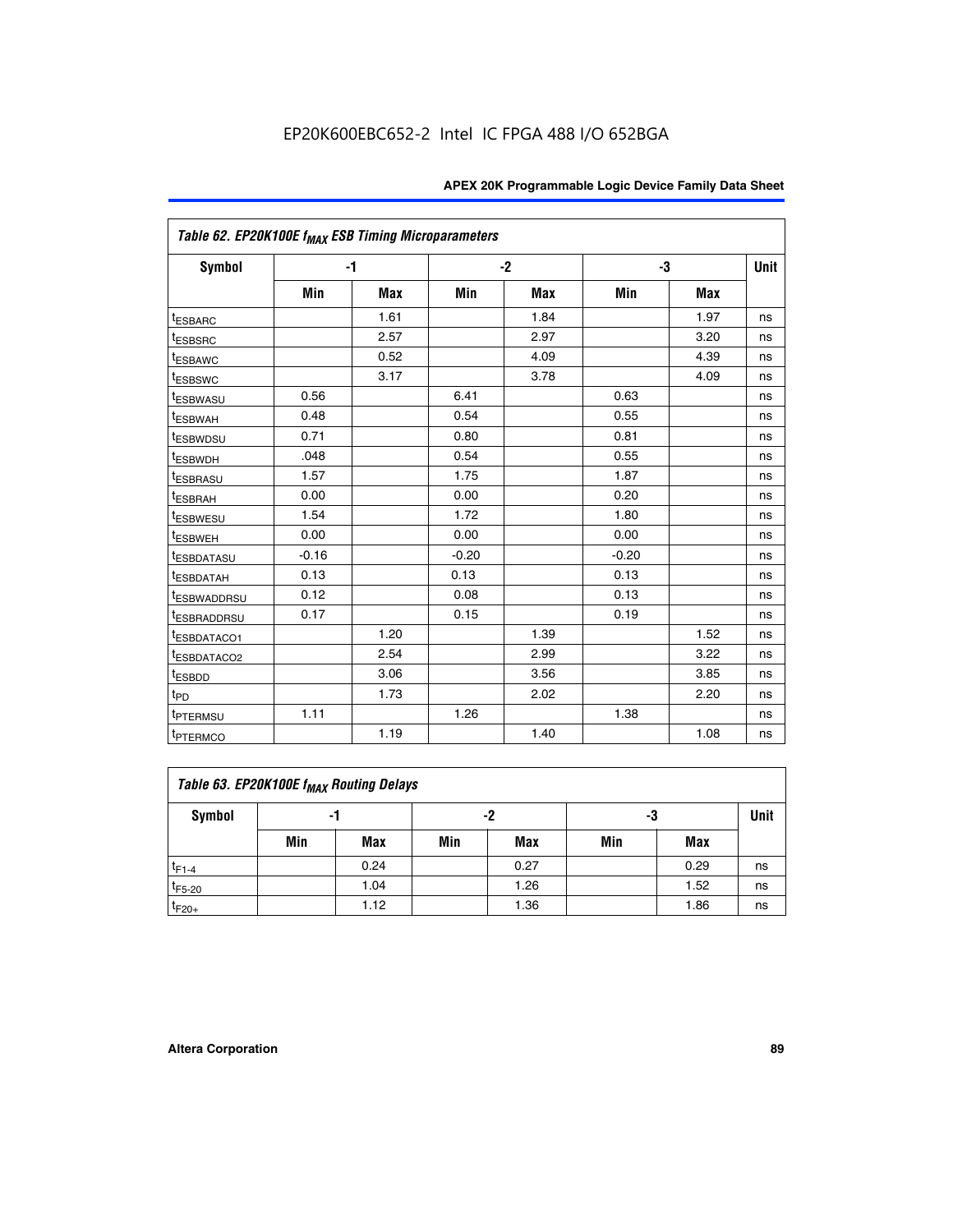## **APEX 20K Programmable Logic Device Family Data Sheet**

|                    | Table 64. EP20K100E Minimum Pulse Width Timing Parameters |            |      |            |      |            |             |  |  |  |  |  |
|--------------------|-----------------------------------------------------------|------------|------|------------|------|------------|-------------|--|--|--|--|--|
| <b>Symbol</b>      | -1                                                        |            |      | $-2$       | -3   |            | <b>Unit</b> |  |  |  |  |  |
|                    | Min                                                       | <b>Max</b> | Min  | <b>Max</b> | Min  | <b>Max</b> |             |  |  |  |  |  |
| $t_{CH}$           | 2.00                                                      |            | 2.00 |            | 2.00 |            | ns          |  |  |  |  |  |
| $t_{CL}$           | 2.00                                                      |            | 2.00 |            | 2.00 |            | ns          |  |  |  |  |  |
| t <sub>CLRP</sub>  | 0.20                                                      |            | 0.20 |            | 0.20 |            | ns          |  |  |  |  |  |
| t <sub>PREP</sub>  | 0.20                                                      |            | 0.20 |            | 0.20 |            | ns          |  |  |  |  |  |
| <sup>t</sup> ESBCH | 2.00                                                      |            | 2.00 |            | 2.00 |            | ns          |  |  |  |  |  |
| <sup>t</sup> ESBCL | 2.00                                                      |            | 2.00 |            | 2.00 |            | ns          |  |  |  |  |  |
| <sup>t</sup> ESBWP | 1.29                                                      |            | 1.53 |            | 1.66 |            | ns          |  |  |  |  |  |
| <sup>t</sup> ESBRP | 1.11                                                      |            | 1.29 |            | 1.41 |            | ns          |  |  |  |  |  |

|                      | Table 65. EP20K100E External Timing Parameters |            |      |            |                |            |             |  |  |  |  |  |
|----------------------|------------------------------------------------|------------|------|------------|----------------|------------|-------------|--|--|--|--|--|
| <b>Symbol</b>        | -1                                             |            |      | -2         | -3             |            | <b>Unit</b> |  |  |  |  |  |
|                      | Min                                            | <b>Max</b> | Min  | <b>Max</b> | Min            | <b>Max</b> |             |  |  |  |  |  |
| $t_{INSU}$           | 2.23                                           |            | 2.32 |            | 2.43           |            | ns          |  |  |  |  |  |
| $t_{\rm INH}$        | 0.00                                           |            | 0.00 |            | 0.00           |            | ns          |  |  |  |  |  |
| toutco               | 2.00                                           | 4.86       | 2.00 | 5.35       | 2.00           | 5.84       | ns          |  |  |  |  |  |
| <sup>t</sup> INSUPLL | 1.58                                           |            | 1.66 |            |                |            | ns          |  |  |  |  |  |
| <sup>t</sup> INHPLL  | 0.00                                           |            | 0.00 |            | $\blacksquare$ |            | ns          |  |  |  |  |  |
| <b>LOUTCOPLL</b>     | 0.50                                           | 2.96       | 0.50 | 3.29       | -              |            | ns          |  |  |  |  |  |

|                              | Table 66. EP20K100E External Bidirectional Timing Parameters |      |      |      |      |            |    |  |  |  |  |
|------------------------------|--------------------------------------------------------------|------|------|------|------|------------|----|--|--|--|--|
| Symbol                       |                                                              | -1   |      | $-2$ |      | -3         |    |  |  |  |  |
|                              | Min                                                          | Max  | Min  | Max  | Min  | <b>Max</b> |    |  |  |  |  |
| <sup>t</sup> INSUBIDIR       | 2.74                                                         |      | 2.96 |      | 3.19 |            | ns |  |  |  |  |
| <b>TINHBIDIR</b>             | 0.00                                                         |      | 0.00 |      | 0.00 |            | ns |  |  |  |  |
| <b>LOUTCOBIDIR</b>           | 2.00                                                         | 4.86 | 2.00 | 5.35 | 2.00 | 5.84       | ns |  |  |  |  |
| <sup>T</sup> XZBIDIR         |                                                              | 5.00 |      | 5.48 |      | 5.89       | ns |  |  |  |  |
| $I_{Z}$ XBIDIR               |                                                              | 5.00 |      | 5.48 |      | 5.89       | ns |  |  |  |  |
| <sup>t</sup> INSUBIDIRPLL    | 4.64                                                         |      | 5.03 |      |      |            | ns |  |  |  |  |
| <sup>I</sup> INHBIDIRPLL     | 0.00                                                         |      | 0.00 |      |      |            | ns |  |  |  |  |
| <b><i>COUTCOBIDIRPLL</i></b> | 0.50                                                         | 2.96 | 0.50 | 3.29 |      |            | ns |  |  |  |  |
| <sup>I</sup> XZBIDIRPLL      |                                                              | 3.10 |      | 3.42 |      |            | ns |  |  |  |  |
| <sup>I</sup> ZXBIDIRPLL      |                                                              | 3.10 |      | 3.42 |      |            | ns |  |  |  |  |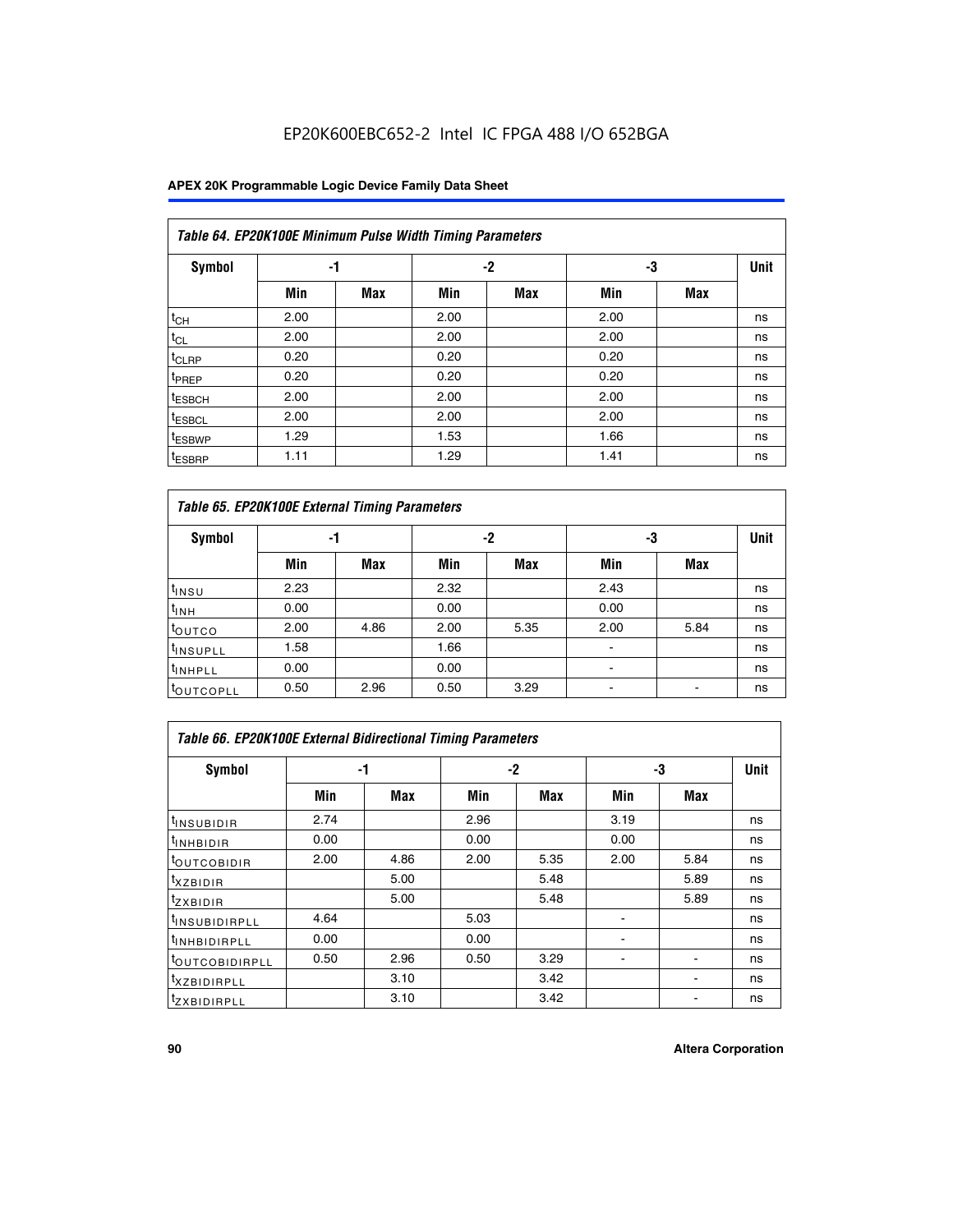Tables 67 through 72 describe *f<sub>MAX</sub>* LE Timing Microparameters, *f<sub>MAX</sub>* ESB Timing Microparameters, *f<sub>MAX</sub>* Routing Delays, Minimum Pulse Width Timing Parameters, External Timing Parameters, and External Bidirectional Timing Parameters for EP20K160E APEX 20KE devices.

|                  | Table 67. EP20K160E f <sub>MAX</sub> LE Timing Microparameters |            |      |            |      |      |    |  |  |  |  |  |
|------------------|----------------------------------------------------------------|------------|------|------------|------|------|----|--|--|--|--|--|
| Symbol           | -1                                                             |            |      | -2         |      | -3   |    |  |  |  |  |  |
|                  | Min                                                            | <b>Max</b> | Min  | <b>Max</b> | Min  | Max  |    |  |  |  |  |  |
| $t_{\text{SU}}$  | 0.22                                                           |            | 0.24 |            | 0.26 |      | ns |  |  |  |  |  |
| $t_H$            | 0.22                                                           |            | 0.24 |            | 0.26 |      | ns |  |  |  |  |  |
| $t_{CO}$         |                                                                | 0.25       |      | 0.31       |      | 0.35 | ns |  |  |  |  |  |
| t <sub>lut</sub> |                                                                | 0.69       |      | 0.88       |      | 1.12 | ns |  |  |  |  |  |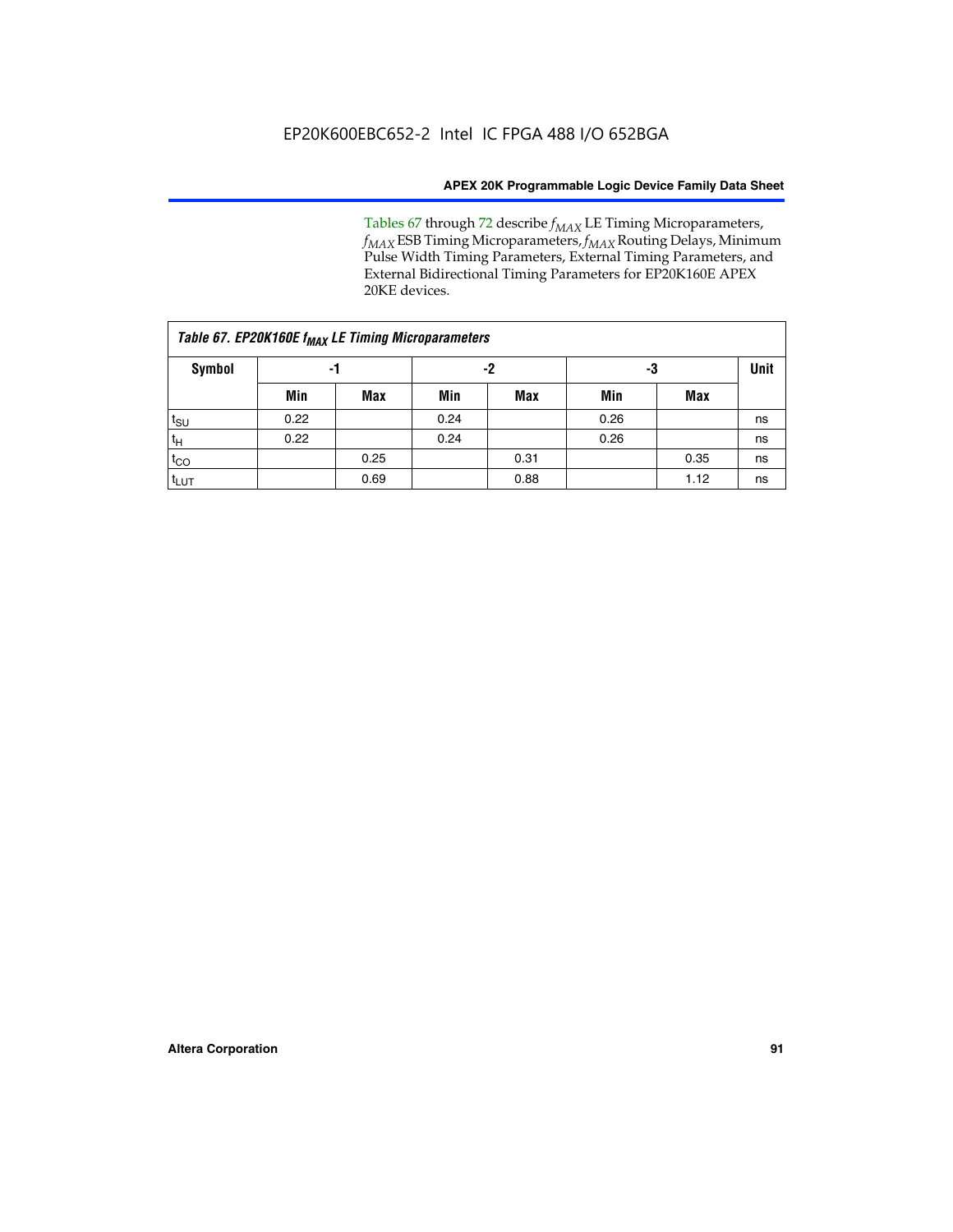| Table 68. EP20K160E f <sub>MAX</sub> ESB Timing Microparameters |         |            |         |            |      |      |             |
|-----------------------------------------------------------------|---------|------------|---------|------------|------|------|-------------|
| <b>Symbol</b>                                                   |         | $-1$       |         | $-2$       |      | -3   | <b>Unit</b> |
|                                                                 | Min     | <b>Max</b> | Min     | <b>Max</b> | Min  | Max  |             |
| <sup>t</sup> ESBARC                                             |         | 1.65       |         | 2.02       |      | 2.11 | ns          |
| t <sub>ESBSRC</sub>                                             |         | 2.21       |         | 2.70       |      | 3.11 | ns          |
| <sup>t</sup> ESBAWC                                             |         | 3.04       |         | 3.79       |      | 4.42 | ns          |
| <sup>t</sup> ESBSWC                                             |         | 2.81       |         | 3.56       |      | 4.10 | ns          |
| t <sub>ESBWASU</sub>                                            | 0.54    |            | 0.66    |            | 0.73 |      | ns          |
| <sup>t</sup> ESBWAH                                             | 0.36    |            | 0.45    |            | 0.47 |      | ns          |
| t <sub>ESBWDSU</sub>                                            | 0.68    |            | 0.81    |            | 0.94 |      | ns          |
| t <sub>ESBWDH</sub>                                             | 0.36    |            | 0.45    |            | 0.47 |      | ns          |
| t <sub>ESBRASU</sub>                                            | 1.58    |            | 1.87    |            | 2.06 |      | ns          |
| <sup>t</sup> ESBRAH                                             | 0.00    |            | 0.00    |            | 0.01 |      | ns          |
| <sup>t</sup> ESBWESU                                            | 1.41    |            | 1.71    |            | 2.00 |      | ns          |
| <sup>t</sup> ESBWEH                                             | 0.00    |            | 0.00    |            | 0.00 |      | ns          |
| <sup>t</sup> ESBDATASU                                          | $-0.02$ |            | $-0.03$ |            | 0.09 |      | ns          |
| t <sub>esbdatah</sub>                                           | 0.13    |            | 0.13    |            | 0.13 |      | ns          |
| t <sub>ESBWADDRSU</sub>                                         | 0.14    |            | 0.17    |            | 0.35 |      | ns          |
| <sup>t</sup> ESBRADDRSU                                         | 0.21    |            | 0.27    |            | 0.43 |      | ns          |
| t <sub>ESBDATACO1</sub>                                         |         | 1.04       |         | 1.30       |      | 1.46 | ns          |
| t <sub>ESBDATACO2</sub>                                         |         | 2.15       |         | 2.70       |      | 3.16 | ns          |
| <sup>t</sup> ESBDD                                              |         | 2.69       |         | 3.35       |      | 3.97 | ns          |
| t <sub>PD</sub>                                                 |         | 1.55       |         | 1.93       |      | 2.29 | ns          |
| t <sub>PTERMSU</sub>                                            | 1.01    |            | 1.23    |            | 1.52 |      | ns          |
| t <sub>PTERMCO</sub>                                            |         | 1.06       |         | 1.32       |      | 1.04 | ns          |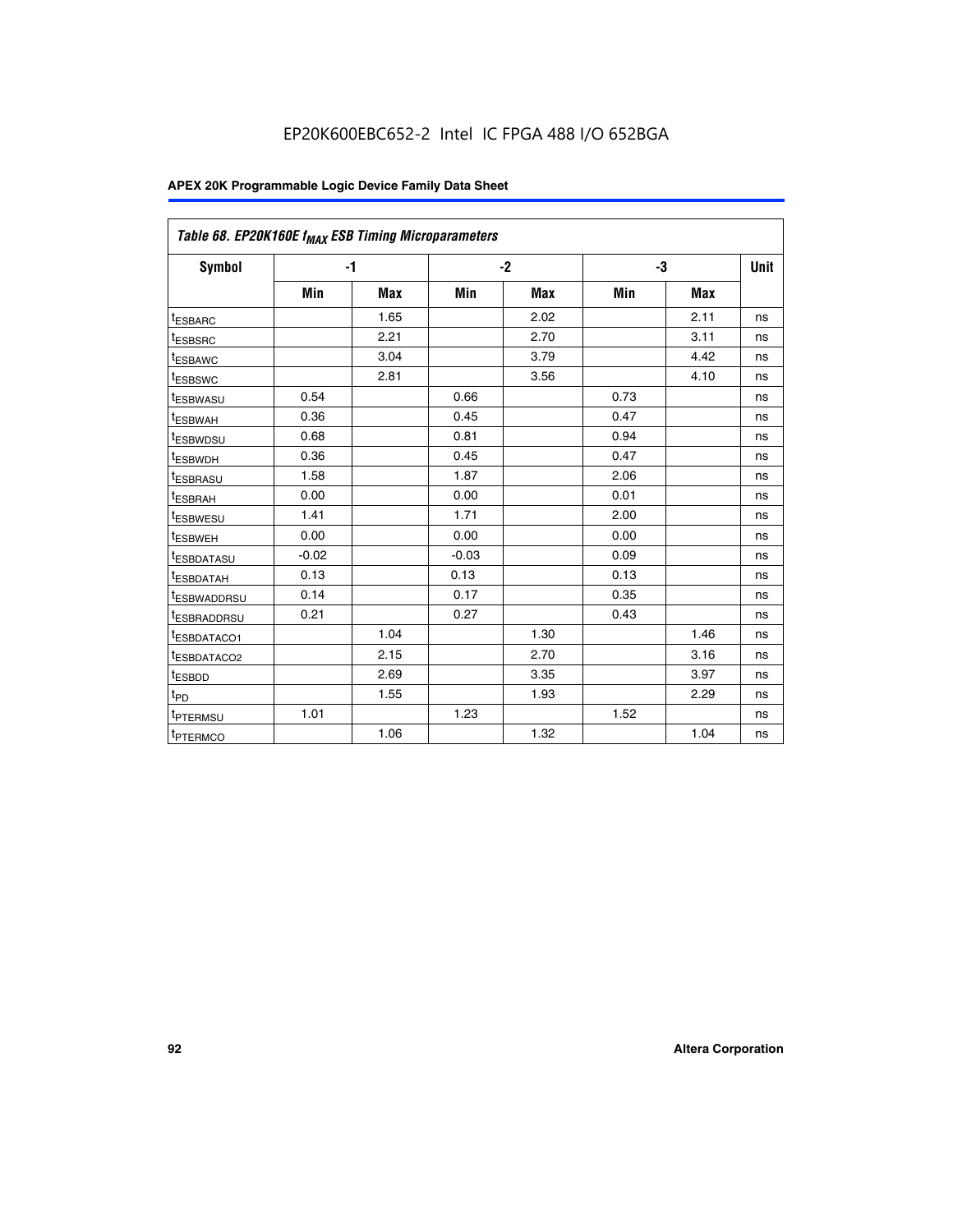| Table 69. EP20K160E f <sub>MAX</sub> Routing Delays |     |                |     |      |     |      |    |             |  |  |
|-----------------------------------------------------|-----|----------------|-----|------|-----|------|----|-------------|--|--|
| Symbol                                              |     | -2<br>-3<br>-1 |     |      |     |      |    | <b>Unit</b> |  |  |
|                                                     | Min | Max            | Min | Max  | Min | Max  |    |             |  |  |
| $t_{F1-4}$                                          |     | 0.25           |     | 0.26 |     | 0.28 | ns |             |  |  |
| $t_{F5-20}$                                         |     | 1.00           |     | 1.18 |     | 1.35 | ns |             |  |  |
| $t_{F20+}$                                          |     | 1.95           |     | 2.19 |     | 2.30 | ns |             |  |  |

|                    | Table 70. EP20K160E Minimum Pulse Width Timing Parameters |            |      |            |      |     |             |  |  |  |  |
|--------------------|-----------------------------------------------------------|------------|------|------------|------|-----|-------------|--|--|--|--|
| <b>Symbol</b>      |                                                           | -1         |      | -2         |      | -3  | <b>Unit</b> |  |  |  |  |
|                    | Min                                                       | <b>Max</b> | Min  | <b>Max</b> | Min  | Max |             |  |  |  |  |
| $t_{CH}$           | 1.34                                                      |            | 1.43 |            | 1.55 |     | ns          |  |  |  |  |
| $t_{CL}$           | 1.34                                                      |            | 1.43 |            | 1.55 |     | ns          |  |  |  |  |
| $t_{CLRP}$         | 0.18                                                      |            | 0.19 |            | 0.21 |     | ns          |  |  |  |  |
| t <sub>PREP</sub>  | 0.18                                                      |            | 0.19 |            | 0.21 |     | ns          |  |  |  |  |
| <sup>t</sup> ESBCH | 1.34                                                      |            | 1.43 |            | 1.55 |     | ns          |  |  |  |  |
| <sup>t</sup> ESBCL | 1.34                                                      |            | 1.43 |            | 1.55 |     | ns          |  |  |  |  |
| <sup>t</sup> ESBWP | 1.15                                                      |            | 1.45 |            | 1.73 |     | ns          |  |  |  |  |
| <sup>t</sup> ESBRP | 0.93                                                      |            | 1.15 |            | 1.38 |     | ns          |  |  |  |  |

|                      | Table 71. EP20K160E External Timing Parameters |      |      |      |                |      |    |  |  |  |  |  |
|----------------------|------------------------------------------------|------|------|------|----------------|------|----|--|--|--|--|--|
| Symbol               | -1                                             |      |      | -2   | -3             | Unit |    |  |  |  |  |  |
|                      | Min                                            | Max  | Min  | Max  | Min            | Max  |    |  |  |  |  |  |
| $t_{INSU}$           | 2.23                                           |      | 2.34 |      | 2.47           |      | ns |  |  |  |  |  |
| $t_{INH}$            | 0.00                                           |      | 0.00 |      | 0.00           |      | ns |  |  |  |  |  |
| toutco               | 2.00                                           | 5.07 | 2.00 | 5.59 | 2.00           | 6.13 | ns |  |  |  |  |  |
| <sup>t</sup> INSUPLL | 2.12                                           |      | 2.07 |      | $\blacksquare$ |      | ns |  |  |  |  |  |
| <sup>t</sup> INHPLL  | 0.00                                           |      | 0.00 |      | ۰              |      | ns |  |  |  |  |  |
| toutcopll            | 0.50                                           | 3.00 | 0.50 | 3.35 |                |      | ns |  |  |  |  |  |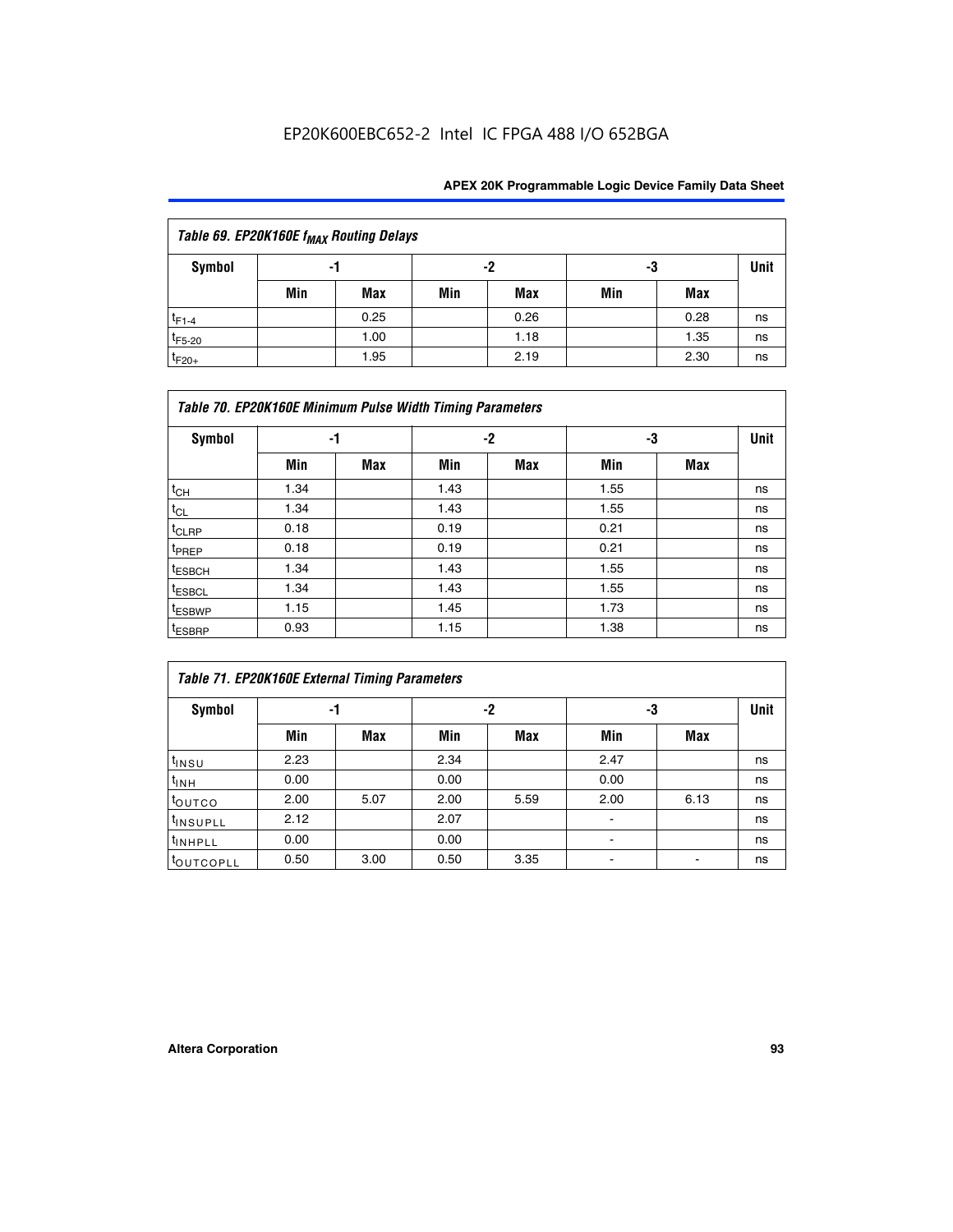|                                | Table 72. EP20K160E External Bidirectional Timing Parameters |      |      |      |      |      |    |  |  |  |  |
|--------------------------------|--------------------------------------------------------------|------|------|------|------|------|----|--|--|--|--|
| Symbol                         |                                                              | -1   |      | -2   |      | -3   |    |  |  |  |  |
|                                | Min                                                          | Max  | Min  | Max  | Min  | Max  |    |  |  |  |  |
| <sup>t</sup> INSUB <u>IDIR</u> | 2.86                                                         |      | 3.24 |      | 3.54 |      | ns |  |  |  |  |
| <sup>I</sup> INHBIDIR          | 0.00                                                         |      | 0.00 |      | 0.00 |      | ns |  |  |  |  |
| <b>LOUTCOBIDIR</b>             | 2.00                                                         | 5.07 | 2.00 | 5.59 | 2.00 | 6.13 | ns |  |  |  |  |
| <sup>T</sup> XZBIDIR           |                                                              | 7.43 |      | 8.23 |      | 8.58 | ns |  |  |  |  |
| <sup>t</sup> zxbidir           |                                                              | 7.43 |      | 8.23 |      | 8.58 | ns |  |  |  |  |
| <sup>I</sup> INSUBIDIRPLL      | 4.93                                                         |      | 5.48 |      |      |      | ns |  |  |  |  |
| <b>INHBIDIRPLL</b>             | 0.00                                                         |      | 0.00 |      |      |      | ns |  |  |  |  |
| <b><i>LOUTCOBIDIRPLL</i></b>   | 0.50                                                         | 3.00 | 0.50 | 3.35 |      |      | ns |  |  |  |  |
| <sup>T</sup> XZBIDIRPLL        |                                                              | 5.36 |      | 5.99 |      |      | ns |  |  |  |  |
| <sup>t</sup> ZXBIDIRPLL        |                                                              | 5.36 |      | 5.99 |      |      | ns |  |  |  |  |

Tables 73 through 78 describe  $f_{MAX}$  LE Timing Microparameters,  $f_{MAX}$ ESB Timing Microparameters, *f<sub>MAX</sub>* Routing Delays, Minimum Pulse Width Timing Parameters, External Timing Parameters, and External Bidirectional Timing Parameters for EP20K200E APEX 20KE devices.

| Table 73. EP20K200E f <sub>MAX</sub> LE Timing Microparameters |      |      |      |          |      |      |             |  |  |  |  |
|----------------------------------------------------------------|------|------|------|----------|------|------|-------------|--|--|--|--|
| <b>Symbol</b>                                                  | -1   |      |      | -2<br>-3 |      |      | <b>Unit</b> |  |  |  |  |
|                                                                | Min  | Max  | Min  | Max      | Min  | Max  |             |  |  |  |  |
| $t_{\text{SU}}$                                                | 0.23 |      | 0.24 |          | 0.26 |      | ns          |  |  |  |  |
| $t_H$                                                          | 0.23 |      | 0.24 |          | 0.26 |      | ns          |  |  |  |  |
| $t_{CO}$                                                       |      | 0.26 |      | 0.31     |      | 0.36 | ns          |  |  |  |  |
| t <sub>LUT</sub>                                               |      | 0.70 |      | 0.90     |      | 1.14 | ns          |  |  |  |  |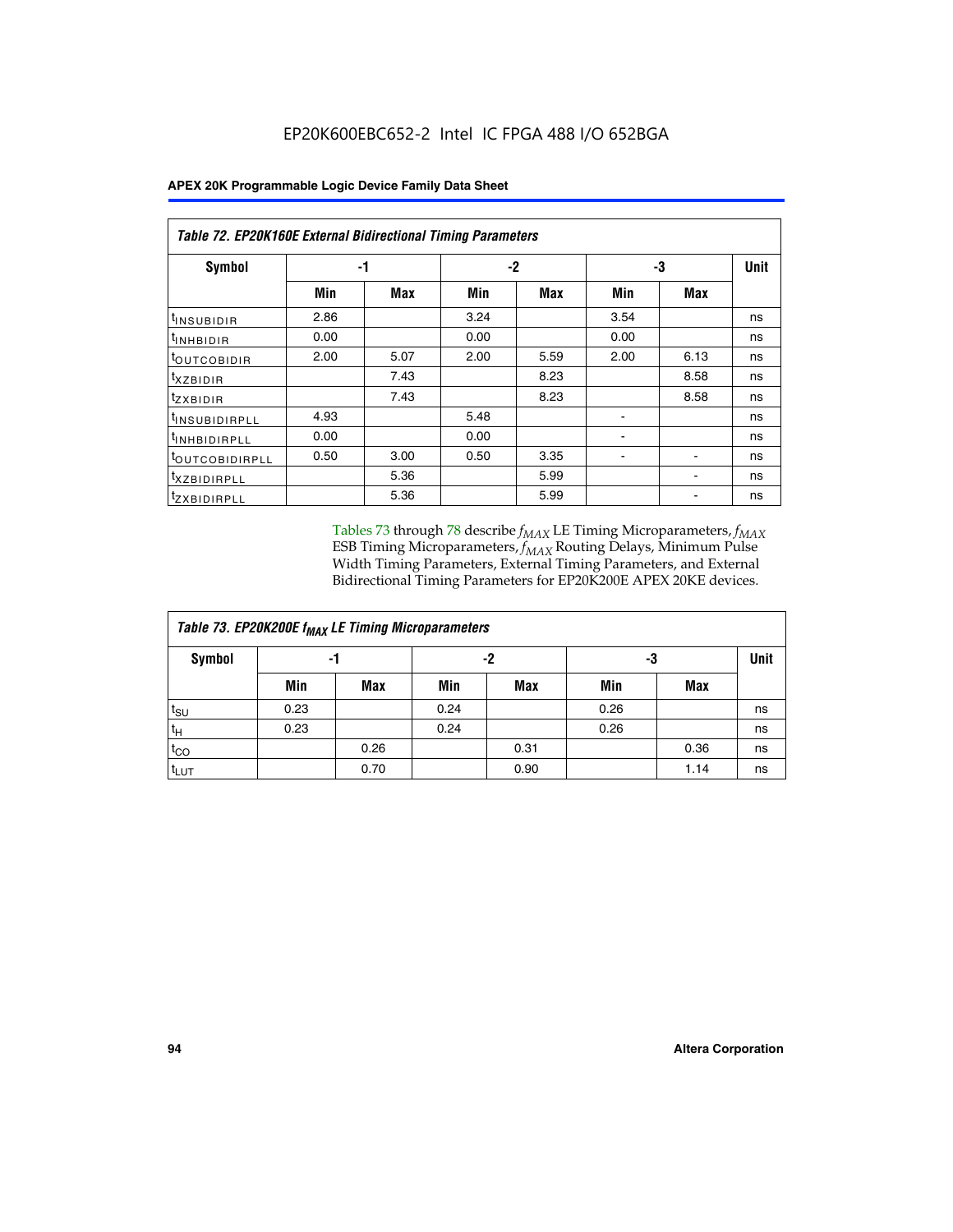|                                     | Table 74. EP20K200E f <sub>MAX</sub> ESB Timing Microparameters |            |         |            |      |            |      |  |  |  |
|-------------------------------------|-----------------------------------------------------------------|------------|---------|------------|------|------------|------|--|--|--|
| Symbol                              |                                                                 | $-1$       |         | $-2$       |      | -3         | Unit |  |  |  |
|                                     | Min                                                             | <b>Max</b> | Min     | <b>Max</b> | Min  | <b>Max</b> |      |  |  |  |
| <sup>t</sup> ESBARC                 |                                                                 | 1.68       |         | 2.06       |      | 2.24       | ns   |  |  |  |
| <sup>t</sup> ESBSRC                 |                                                                 | 2.27       |         | 2.77       |      | 3.18       | ns   |  |  |  |
| t <sub>ESBAWC</sub>                 |                                                                 | 3.10       |         | 3.86       |      | 4.50       | ns   |  |  |  |
| <sup>t</sup> ESBSWC                 |                                                                 | 2.90       |         | 3.67       |      | 4.21       | ns   |  |  |  |
| t <sub>ESBWASU</sub>                | 0.55                                                            |            | 0.67    |            | 0.74 |            | ns   |  |  |  |
| <sup>t</sup> ESBWAH                 | 0.36                                                            |            | 0.46    |            | 0.48 |            | ns   |  |  |  |
| <sup>t</sup> ESBWDSU                | 0.69                                                            |            | 0.83    |            | 0.95 |            | ns   |  |  |  |
| t <sub>ESBWDH</sub>                 | 0.36                                                            |            | 0.46    |            | 0.48 |            | ns   |  |  |  |
| <sup>t</sup> ESBRASU                | 1.61                                                            |            | 1.90    |            | 2.09 |            | ns   |  |  |  |
| <sup>t</sup> ESBRAH                 | 0.00                                                            |            | 0.00    |            | 0.01 |            | ns   |  |  |  |
| <i>t</i> ESBWESU                    | 1.42                                                            |            | 1.71    |            | 2.01 |            | ns   |  |  |  |
| <sup>t</sup> ESBWEH                 | 0.00                                                            |            | 0.00    |            | 0.00 |            | ns   |  |  |  |
| <sup>t</sup> ESBDATASU              | $-0.06$                                                         |            | $-0.07$ |            | 0.05 |            | ns   |  |  |  |
| <sup>I</sup> ESBDATAH               | 0.13                                                            |            | 0.13    |            | 0.13 |            | ns   |  |  |  |
| <sup>t</sup> ESBWADDRSU             | 0.11                                                            |            | 0.13    |            | 0.31 |            | ns   |  |  |  |
| <sup>t</sup> ESBRADDRSU             | 0.18                                                            |            | 0.23    |            | 0.39 |            | ns   |  |  |  |
| <sup>t</sup> ESBDATACO1             |                                                                 | 1.09       |         | 1.35       |      | 1.51       | ns   |  |  |  |
| <sup>t</sup> ESBDATACO <sub>2</sub> |                                                                 | 2.19       |         | 2.75       |      | 3.22       | ns   |  |  |  |
| t <sub>ESBDD</sub>                  |                                                                 | 2.75       |         | 3.41       |      | 4.03       | ns   |  |  |  |
| $t_{\text{PD}}$                     |                                                                 | 1.58       |         | 1.97       |      | 2.33       | ns   |  |  |  |
| <sup>t</sup> PTERMSU                | 1.00                                                            |            | 1.22    |            | 1.51 |            | ns   |  |  |  |
| t <sub>PTERMCO</sub>                |                                                                 | 1.10       |         | 1.37       |      | 1.09       | ns   |  |  |  |

| Table 75. EP20K200E f <sub>MAX</sub> Routing Delays |     |      |     |      |     |      |             |  |  |  |
|-----------------------------------------------------|-----|------|-----|------|-----|------|-------------|--|--|--|
| <b>Symbol</b>                                       |     | -1   |     | -2   | -3  |      | <b>Unit</b> |  |  |  |
|                                                     | Min | Max  | Min | Max  | Min | Max  |             |  |  |  |
| $t_{F1-4}$                                          |     | 0.25 |     | 0.27 |     | 0.29 | ns          |  |  |  |
| $t_{F5-20}$                                         |     | 1.02 |     | 1.20 |     | 1.41 | ns          |  |  |  |
| $t_{F20+}$                                          |     | 1.99 |     | 2.23 |     | 2.53 | ns          |  |  |  |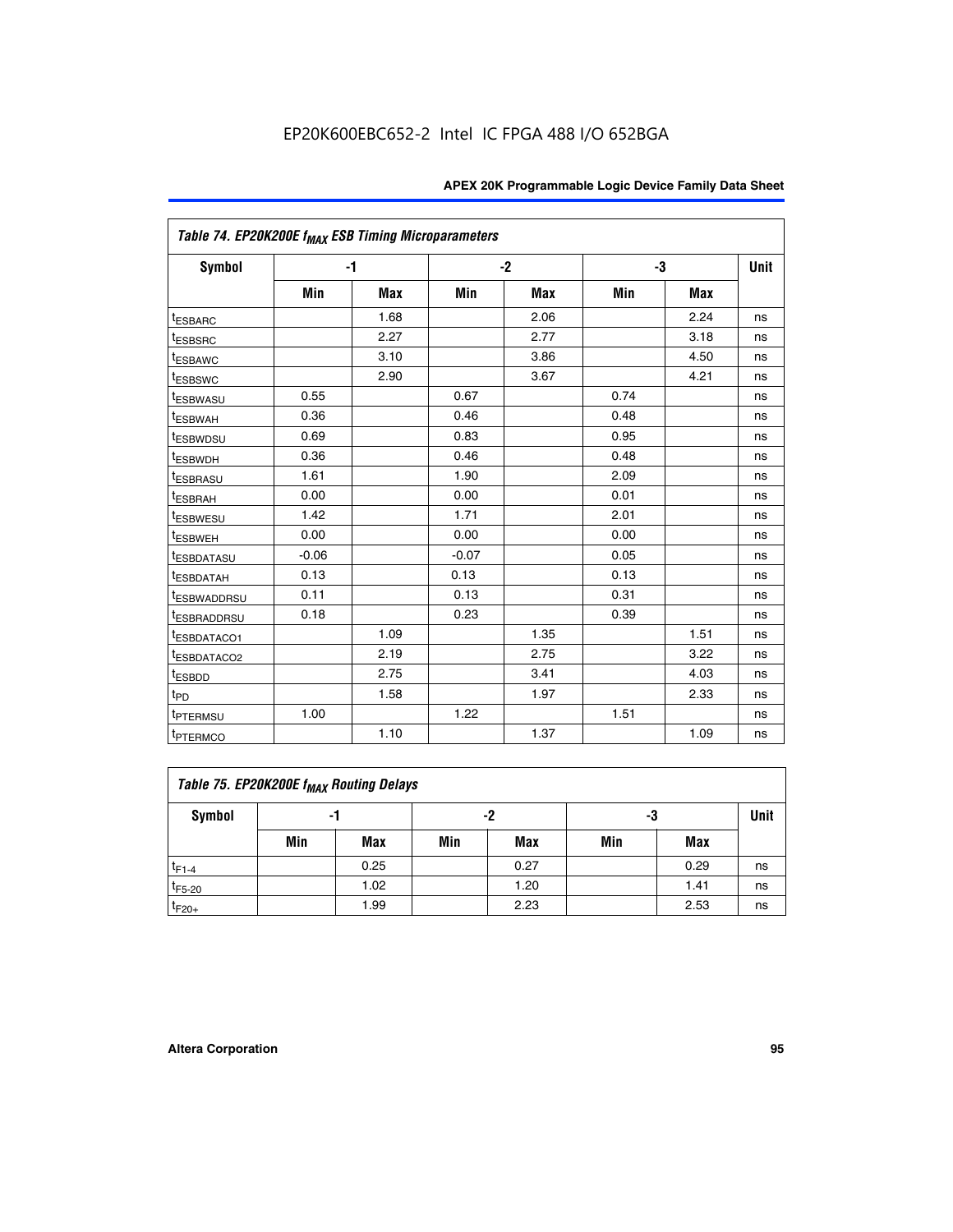|                    | Table 76. EP20K200E Minimum Pulse Width Timing Parameters |            |      |            |      |            |             |  |  |  |  |  |
|--------------------|-----------------------------------------------------------|------------|------|------------|------|------------|-------------|--|--|--|--|--|
| <b>Symbol</b>      | -1                                                        |            |      | $-2$       | -3   |            | <b>Unit</b> |  |  |  |  |  |
|                    | Min                                                       | <b>Max</b> | Min  | <b>Max</b> | Min  | <b>Max</b> |             |  |  |  |  |  |
| $t_{CH}$           | 1.36                                                      |            | 2.44 |            | 2.65 |            | ns          |  |  |  |  |  |
| $t_{CL}$           | 1.36                                                      |            | 2.44 |            | 2.65 |            | ns          |  |  |  |  |  |
| $t_{CLRP}$         | 0.18                                                      |            | 0.19 |            | 0.21 |            | ns          |  |  |  |  |  |
| t <sub>PREP</sub>  | 0.18                                                      |            | 0.19 |            | 0.21 |            | ns          |  |  |  |  |  |
| <sup>t</sup> ESBCH | 1.36                                                      |            | 2.44 |            | 2.65 |            | ns          |  |  |  |  |  |
| t <sub>ESBCL</sub> | 1.36                                                      |            | 2.44 |            | 2.65 |            | ns          |  |  |  |  |  |
| <sup>t</sup> ESBWP | 1.18                                                      |            | 1.48 |            | 1.76 |            | ns          |  |  |  |  |  |
| <sup>t</sup> ESBRP | 0.95                                                      |            | 1.17 |            | 1.41 |            | ns          |  |  |  |  |  |

|                       | Table 77. EP20K200E External Timing Parameters |            |      |            |      |      |             |  |  |  |  |
|-----------------------|------------------------------------------------|------------|------|------------|------|------|-------------|--|--|--|--|
| <b>Symbol</b>         |                                                | -1         |      | -2         |      | -3   | <b>Unit</b> |  |  |  |  |
|                       | Min                                            | <b>Max</b> | Min  | <b>Max</b> | Min  | Max  |             |  |  |  |  |
| t <sub>INSU</sub>     | 2.24                                           |            | 2.35 |            | 2.47 |      | ns          |  |  |  |  |
| $t_{\text{INH}}$      | 0.00                                           |            | 0.00 |            | 0.00 |      | ns          |  |  |  |  |
| toutco                | 2.00                                           | 5.12       | 2.00 | 5.62       | 2.00 | 6.11 | ns          |  |  |  |  |
| <sup>t</sup> INSUPLL  | 2.13                                           |            | 2.07 |            |      |      | ns          |  |  |  |  |
| <sup>t</sup> INHPLL   | 0.00                                           |            | 0.00 |            |      |      | ns          |  |  |  |  |
| <sup>I</sup> OUTCOPLL | 0.50                                           | 3.01       | 0.50 | 3.36       |      |      | ns          |  |  |  |  |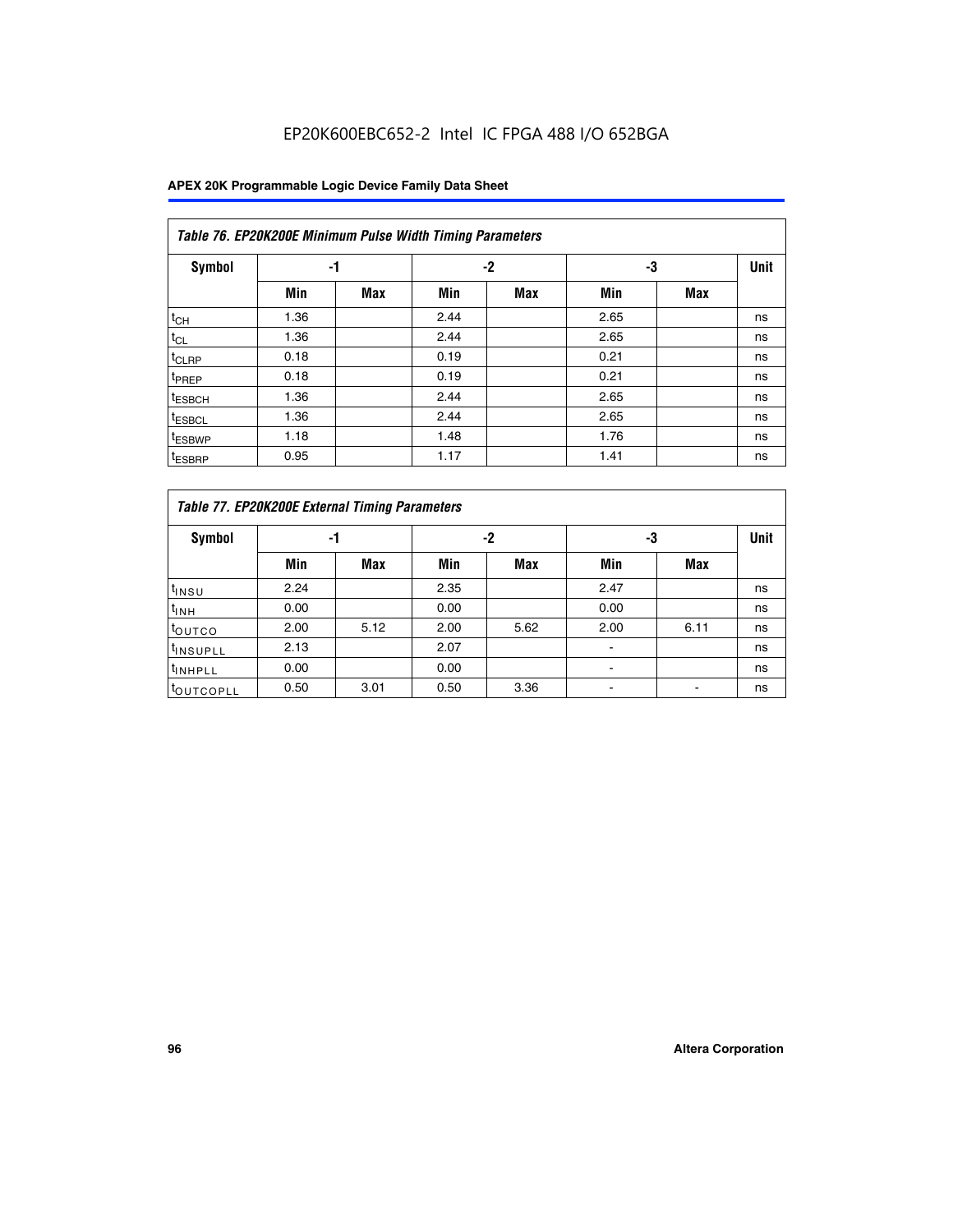| Table 78. EP20K200E External Bidirectional Timing Parameters |      |      |      |      |      |             |    |  |  |  |  |
|--------------------------------------------------------------|------|------|------|------|------|-------------|----|--|--|--|--|
| Symbol                                                       | -1   |      | $-2$ |      | -3   | <b>Unit</b> |    |  |  |  |  |
|                                                              | Min  | Max  | Min  | Max  | Min  | Max         |    |  |  |  |  |
| $t_{INSUBIDIR}$                                              | 2.81 |      | 3.19 |      | 3.54 |             | ns |  |  |  |  |
| $t_{INHBIDIR}$                                               | 0.00 |      | 0.00 |      | 0.00 |             | ns |  |  |  |  |
| t <sub>OUTCOBIDIR</sub>                                      | 2.00 | 5.12 | 2.00 | 5.62 | 2.00 | 6.11        | ns |  |  |  |  |
| <i>txzbidir</i>                                              |      | 7.51 |      | 8.32 |      | 8.67        | ns |  |  |  |  |
| tzxbidir                                                     |      | 7.51 |      | 8.32 |      | 8.67        | ns |  |  |  |  |
| <sup>t</sup> INSUBIDIRPLL                                    | 3.30 |      | 3.64 |      |      |             | ns |  |  |  |  |
| t <sub>INHBIDIRPLL</sub>                                     | 0.00 |      | 0.00 |      |      |             | ns |  |  |  |  |
| <sup>t</sup> OUTCOBIDIRPLL                                   | 0.50 | 3.01 | 0.50 | 3.36 |      |             | ns |  |  |  |  |
| <i>txzBIDIRPLL</i>                                           |      | 5.40 |      | 6.05 |      |             | ns |  |  |  |  |
| tzxBIDIRPLL                                                  |      | 5.40 |      | 6.05 |      |             | ns |  |  |  |  |

Tables 79 through 84 describe  $f_{MAX}$  LE Timing Microparameters,  $f_{MAX}$ ESB Timing Microparameters, *f<sub>MAX</sub>* Routing Delays, Minimum Pulse Width Timing Parameters, External Timing Parameters, and External Bidirectional Timing Parameters for EP20K300E APEX 20KE devices.

| Table 79. EP20K300E f <sub>MAX</sub> LE Timing Microparameters |      |            |      |            |      |            |    |  |  |  |
|----------------------------------------------------------------|------|------------|------|------------|------|------------|----|--|--|--|
| <b>Symbol</b>                                                  |      | -1         |      | -2         |      | -3         |    |  |  |  |
|                                                                | Min  | <b>Max</b> | Min  | <b>Max</b> | Min  | <b>Max</b> |    |  |  |  |
| $t_{\text{SU}}$                                                | 0.16 |            | 0.17 |            | 0.18 |            | ns |  |  |  |
| $t_H$                                                          | 0.31 |            | 0.33 |            | 0.38 |            | ns |  |  |  |
| $t_{CO}$                                                       |      | 0.28       |      | 0.38       |      | 0.51       | ns |  |  |  |
| t <sub>LUT</sub>                                               |      | 0.79       |      | 1.07       |      | 1.43       | ns |  |  |  |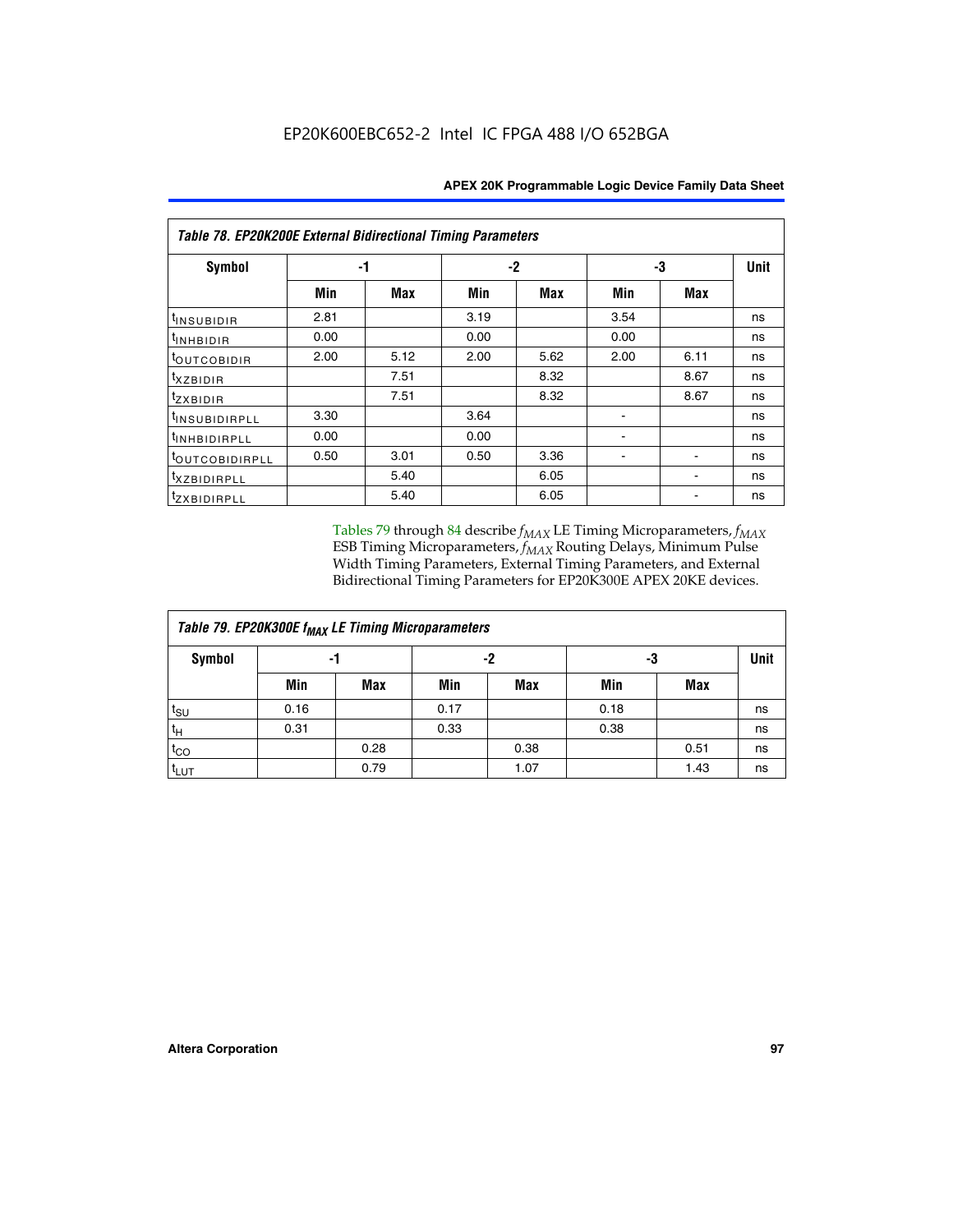| Table 80. EP20K300E f <sub>MAX</sub> ESB Timing Microparameters |      |            |      |            |      |            |      |
|-----------------------------------------------------------------|------|------------|------|------------|------|------------|------|
| <b>Symbol</b>                                                   |      | -1         |      | $-2$       |      | -3         | Unit |
|                                                                 | Min  | <b>Max</b> | Min  | <b>Max</b> | Min  | <b>Max</b> |      |
| t <sub>ESBARC</sub>                                             |      | 1.79       |      | 2.44       |      | 3.25       | ns   |
| t <sub>ESBSRC</sub>                                             |      | 2.40       |      | 3.12       |      | 4.01       | ns   |
| t <sub>ESBAWC</sub>                                             |      | 3.41       |      | 4.65       |      | 6.20       | ns   |
| t <sub>ESBSWC</sub>                                             |      | 3.68       |      | 4.68       |      | 5.93       | ns   |
| <sup>I</sup> ESBWASU                                            | 1.55 |            | 2.12 |            | 2.83 |            | ns   |
| <sup>t</sup> ESBWAH                                             | 0.00 |            | 0.00 |            | 0.00 |            | ns   |
| <sup>I</sup> ESBWDSU                                            | 1.71 |            | 2.33 |            | 3.11 |            | ns   |
| <sup>t</sup> ESBWDH                                             | 0.00 |            | 0.00 |            | 0.00 |            | ns   |
| <sup>t</sup> ESBRASU                                            | 1.72 |            | 2.34 |            | 3.13 |            | ns   |
| t <sub>ESBRAH</sub>                                             | 0.00 |            | 0.00 |            | 0.00 |            | ns   |
| <sup>t</sup> ESBWESU                                            | 1.63 |            | 2.36 |            | 3.28 |            | ns   |
| <sup>t</sup> ESBWEH                                             | 0.00 |            | 0.00 |            | 0.00 |            | ns   |
| t <sub>ESBDATASU</sub>                                          | 0.07 |            | 0.39 |            | 0.80 |            | ns   |
| <sup>t</sup> ESBDATAH                                           | 0.13 |            | 0.13 |            | 0.13 |            | ns   |
| <sup>t</sup> ESBWADDRSU                                         | 0.27 |            | 0.67 |            | 1.17 |            | ns   |
| <sup>t</sup> ESBRADDRSU                                         | 0.34 |            | 0.75 |            | 1.28 |            | ns   |
| <sup>I</sup> ESBDATACO1                                         |      | 1.03       |      | 1.20       |      | 1.40       | ns   |
| <sup>t</sup> ESBDATACO2                                         |      | 2.33       |      | 3.18       |      | 4.24       | ns   |
| <sup>t</sup> ESBDD                                              |      | 3.41       |      | 4.65       |      | 6.20       | ns   |
| t <sub>PD</sub>                                                 |      | 1.68       |      | 2.29       |      | 3.06       | ns   |
| t <sub>PTERMSU</sub>                                            | 0.96 |            | 1.48 |            | 2.14 |            | ns   |
| t <sub>PTERMCO</sub>                                            |      | 1.05       |      | 1.22       |      | 1.42       | ns   |

| Table 81. EP20K300E f <sub>MAX</sub> Routing Delays |                |      |     |      |     |      |             |  |  |  |
|-----------------------------------------------------|----------------|------|-----|------|-----|------|-------------|--|--|--|
| Symbol                                              | -2<br>-3<br>-1 |      |     |      |     |      | <b>Unit</b> |  |  |  |
|                                                     | Min            | Max  | Min | Max  | Min | Max  |             |  |  |  |
| $t_{F1-4}$                                          |                | 0.22 |     | 0.24 |     | 0.26 | ns          |  |  |  |
| $t_{F5-20}$                                         |                | 1.33 |     | 1.43 |     | 1.58 | ns          |  |  |  |
| $t_{F20+}$                                          |                | 3.63 |     | 3.93 |     | 4.35 | ns          |  |  |  |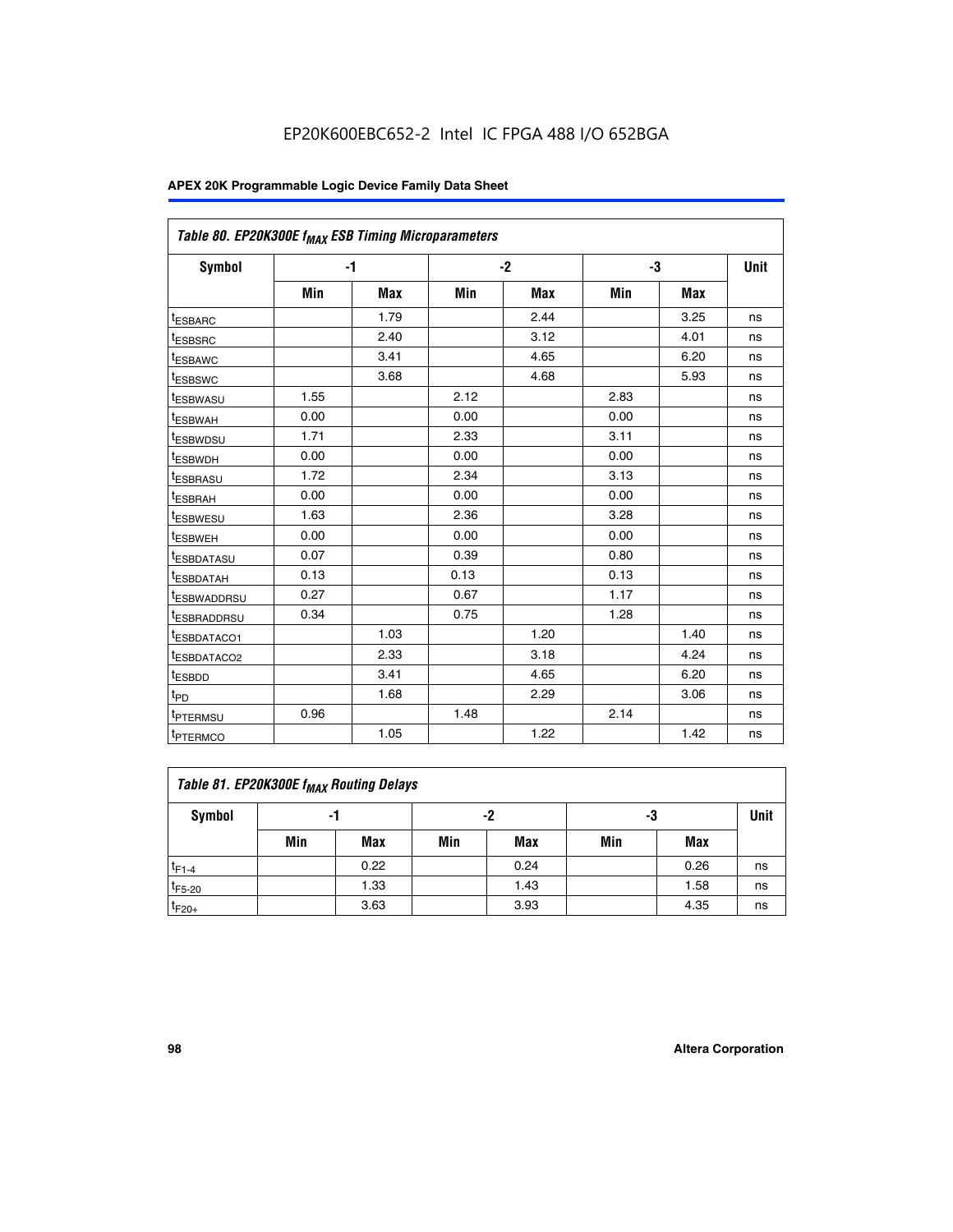|                    | Table 82. EP20K300E Minimum Pulse Width Timing Parameters |            |      |     |      |     |      |  |  |  |  |  |
|--------------------|-----------------------------------------------------------|------------|------|-----|------|-----|------|--|--|--|--|--|
| <b>Symbol</b>      | -1                                                        |            |      | -2  |      | -3  | Unit |  |  |  |  |  |
|                    | Min                                                       | <b>Max</b> | Min  | Max | Min  | Max |      |  |  |  |  |  |
| $t_{CH}$           | 1.25                                                      |            | 1.43 |     | 1.67 |     | ns   |  |  |  |  |  |
| $t_{CL}$           | 1.25                                                      |            | 1.43 |     | 1.67 |     | ns   |  |  |  |  |  |
| t <sub>CLRP</sub>  | 0.19                                                      |            | 0.26 |     | 0.35 |     | ns   |  |  |  |  |  |
| t <sub>PREP</sub>  | 0.19                                                      |            | 0.26 |     | 0.35 |     | ns   |  |  |  |  |  |
| t <sub>ESBCH</sub> | 1.25                                                      |            | 1.43 |     | 1.67 |     | ns   |  |  |  |  |  |
| <sup>t</sup> ESBCL | 1.25                                                      |            | 1.43 |     | 1.67 |     | ns   |  |  |  |  |  |
| <sup>t</sup> ESBWP | 1.25                                                      |            | 1.71 |     | 2.28 |     | ns   |  |  |  |  |  |
| <sup>t</sup> ESBRP | 1.01                                                      |            | 1.38 |     | 1.84 |     | ns   |  |  |  |  |  |

|                       | Table 83. EP20K300E External Timing Parameters |      |      |      |      |            |    |  |  |  |  |  |
|-----------------------|------------------------------------------------|------|------|------|------|------------|----|--|--|--|--|--|
| Symbol                |                                                | -1   |      | -2   |      | -3         |    |  |  |  |  |  |
|                       | Min                                            | Max  | Min  | Max  | Min  | <b>Max</b> |    |  |  |  |  |  |
| t <sub>insu</sub>     | 2.31                                           |      | 2.44 |      | 2.57 |            | ns |  |  |  |  |  |
| $t_{INH}$             | 0.00                                           |      | 0.00 |      | 0.00 |            | ns |  |  |  |  |  |
| toutco                | 2.00                                           | 5.29 | 2.00 | 5.82 | 2.00 | 6.24       | ns |  |  |  |  |  |
| <sup>t</sup> INSUPLL  | 1.76                                           |      | 1.85 |      |      |            | ns |  |  |  |  |  |
| <sup>t</sup> INHPLL   | 0.00                                           |      | 0.00 |      |      |            | ns |  |  |  |  |  |
| <sup>t</sup> OUTCOPLL | 0.50                                           | 2.65 | 0.50 | 2.95 |      |            | ns |  |  |  |  |  |

| <b>Table 84. EP20K300E External Bidirectional Timing Parameters</b> |      |      |      |      |      |      |    |  |  |  |  |
|---------------------------------------------------------------------|------|------|------|------|------|------|----|--|--|--|--|
| Symbol                                                              | -1   |      | -2   |      | -3   | Unit |    |  |  |  |  |
|                                                                     | Min  | Max  | Min  | Max  | Min  | Max  |    |  |  |  |  |
| <b>INSUBIDIR</b>                                                    | 2.77 |      | 2.85 |      | 3.11 |      | ns |  |  |  |  |
| <sup>t</sup> INHBIDIR                                               | 0.00 |      | 0.00 |      | 0.00 |      | ns |  |  |  |  |
| <sup>t</sup> OUTCOBIDIR                                             | 2.00 | 5.29 | 2.00 | 5.82 | 2.00 | 6.24 | ns |  |  |  |  |
| txzBIDIR                                                            |      | 7.59 |      | 8.30 |      | 9.09 | ns |  |  |  |  |
| $t_{Z}$ <i>x</i> BIDIR                                              |      | 7.59 |      | 8.30 |      | 9.09 | ns |  |  |  |  |
| <sup>t</sup> INSUBIDIRPLL                                           | 2.50 |      | 2.76 |      |      |      | ns |  |  |  |  |
| <sup>t</sup> INHBIDIRPLL                                            | 0.00 |      | 0.00 |      |      |      | ns |  |  |  |  |
| <b><i>LOUTCOBIDIRPLL</i></b>                                        | 0.50 | 2.65 | 0.50 | 2.95 |      |      | ns |  |  |  |  |
| <sup>T</sup> XZBIDIRPLL                                             |      | 5.00 |      | 5.43 |      |      | ns |  |  |  |  |
| <sup>t</sup> ZXBIDIRPLL                                             |      | 5.00 |      | 5.43 |      |      | ns |  |  |  |  |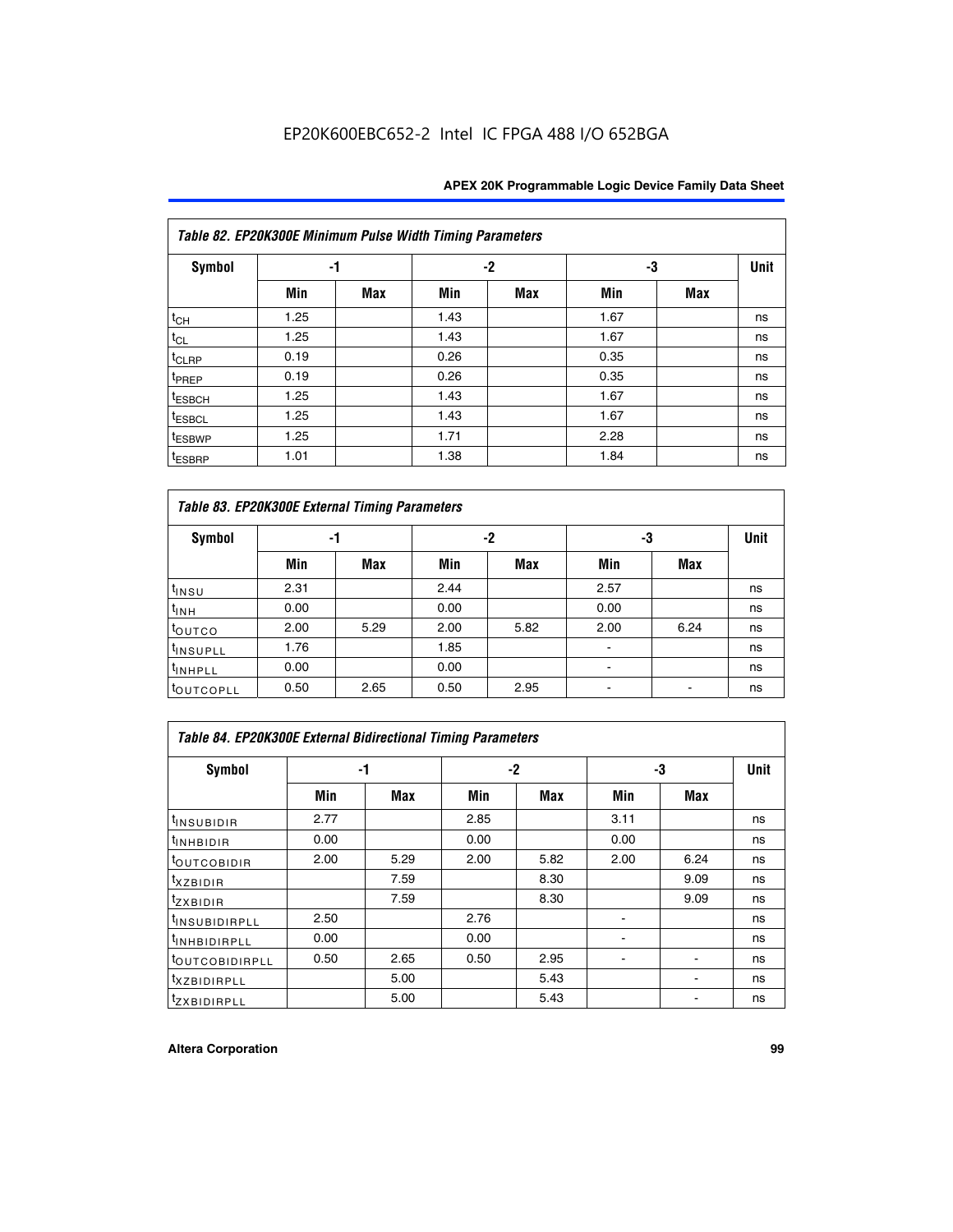Tables 85 through 90 describe  $f_{MAX}$  LE Timing Microparameters,  $f_{MAX}$ ESB Timing Microparameters, *f<sub>MAX</sub>* Routing Delays, Minimum Pulse Width Timing Parameters, External Timing Parameters, and External Bidirectional Timing Parameters for EP20K400E APEX 20KE devices.

|                    | Table 85. EP20K400E f <sub>MAX</sub> LE Timing Microparameters |                |      |                |      |                |             |  |  |  |  |
|--------------------|----------------------------------------------------------------|----------------|------|----------------|------|----------------|-------------|--|--|--|--|
| Symbol             |                                                                | -1 Speed Grade |      | -2 Speed Grade |      | -3 Speed Grade | <b>Unit</b> |  |  |  |  |
|                    | Min                                                            | <b>Max</b>     | Min  | <b>Max</b>     | Min  | Max            |             |  |  |  |  |
| $t_{\text{SU}}$    | 0.23                                                           |                | 0.23 |                | 0.23 |                | ns          |  |  |  |  |
| $t_H$              | 0.23                                                           |                | 0.23 |                | 0.23 |                | ns          |  |  |  |  |
| $t_{CO}$           |                                                                | 0.25           |      | 0.29           |      | 0.32           | ns          |  |  |  |  |
| ι <sup>t</sup> ιυτ |                                                                | 0.70           |      | 0.83           |      | 1.01           | ns          |  |  |  |  |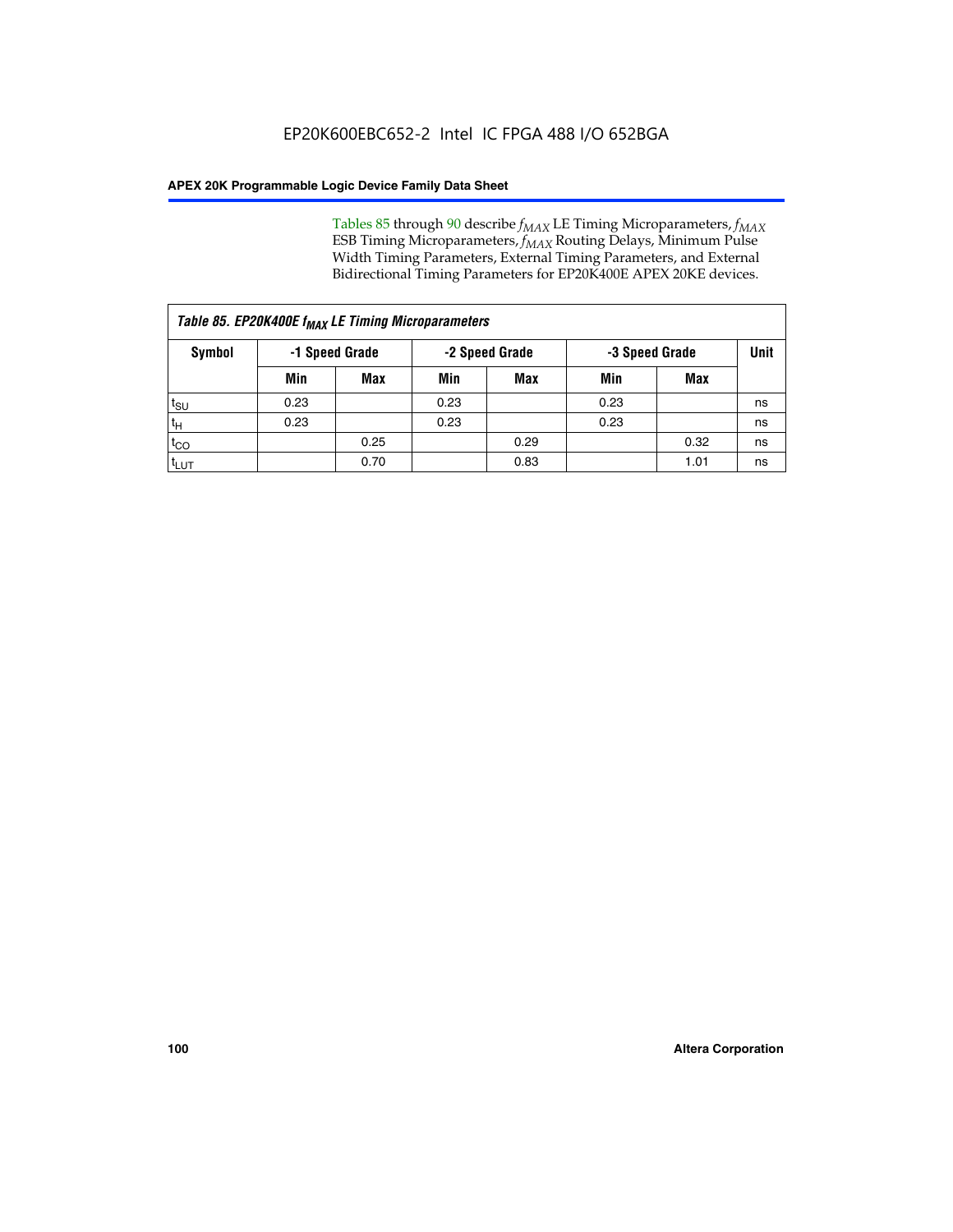| Table 86. EP20K400E f <sub>MAX</sub> ESB Timing Microparameters |         |                |         |                |         |                |             |
|-----------------------------------------------------------------|---------|----------------|---------|----------------|---------|----------------|-------------|
| Symbol                                                          |         | -1 Speed Grade |         | -2 Speed Grade |         | -3 Speed Grade | <b>Unit</b> |
|                                                                 | Min     | <b>Max</b>     | Min     | <b>Max</b>     | Min     | <b>Max</b>     |             |
| <sup>t</sup> ESBARC                                             |         | 1.67           |         | 1.91           |         | 1.99           | ns          |
| <sup>t</sup> ESBSRC                                             |         | 2.30           |         | 2.66           |         | 2.93           | ns          |
| <sup>t</sup> ESBAWC                                             |         | 3.09           |         | 3.58           |         | 3.99           | ns          |
| <sup>t</sup> ESBSWC                                             |         | 3.01           |         | 3.65           |         | 4.05           | ns          |
| <sup>t</sup> ESBWASU                                            | 0.54    |                | 0.63    |                | 0.65    |                | ns          |
| t <sub>ESBWAH</sub>                                             | 0.36    |                | 0.43    |                | 0.42    |                | ns          |
| <sup>t</sup> ESBWDSU                                            | 0.69    |                | 0.77    |                | 0.84    |                | ns          |
| <sup>t</sup> ESBWDH                                             | 0.36    |                | 0.43    |                | 0.42    |                | ns          |
| <sup>t</sup> ESBRASU                                            | 1.61    |                | 1.77    |                | 1.86    |                | ns          |
| <sup>t</sup> ESBRAH                                             | 0.00    |                | 0.00    |                | 0.01    |                | ns          |
| t <sub>ESBWESU</sub>                                            | 1.35    |                | 1.47    |                | 1.61    |                | ns          |
| t <sub>ESBWEH</sub>                                             | 0.00    |                | 0.00    |                | 0.00    |                | ns          |
| <sup>I</sup> ESBDATASU                                          | $-0.18$ |                | $-0.30$ |                | $-0.27$ |                | ns          |
| <b>ESBDATAH</b>                                                 | 0.13    |                | 0.13    |                | 0.13    |                | ns          |
| <sup>t</sup> ESBWADDRSU                                         | $-0.02$ |                | $-0.11$ |                | $-0.03$ |                | ns          |
| t <sub>ESBRADDRSU</sub>                                         | 0.06    |                | $-0.01$ |                | $-0.05$ |                | ns          |
| <sup>t</sup> ESBDATACO1                                         |         | 1.16           |         | 1.40           |         | 1.54           | ns          |
| <sup>I</sup> ESBDATACO2                                         |         | 2.18           |         | 2.55           |         | 2.85           | ns          |
| <sup>t</sup> ESBDD                                              |         | 2.73           |         | 3.17           |         | 3.58           | ns          |
| $t_{\mathsf{PD}}$                                               |         | 1.57           |         | 1.83           |         | 2.07           | ns          |
| t <sub>PTERMSU</sub>                                            | 0.92    |                | 0.99    |                | 1.18    |                | ns          |
| <sup>t</sup> PTERMCO                                            |         | 1.18           |         | 1.43           |         | 1.17           | ns          |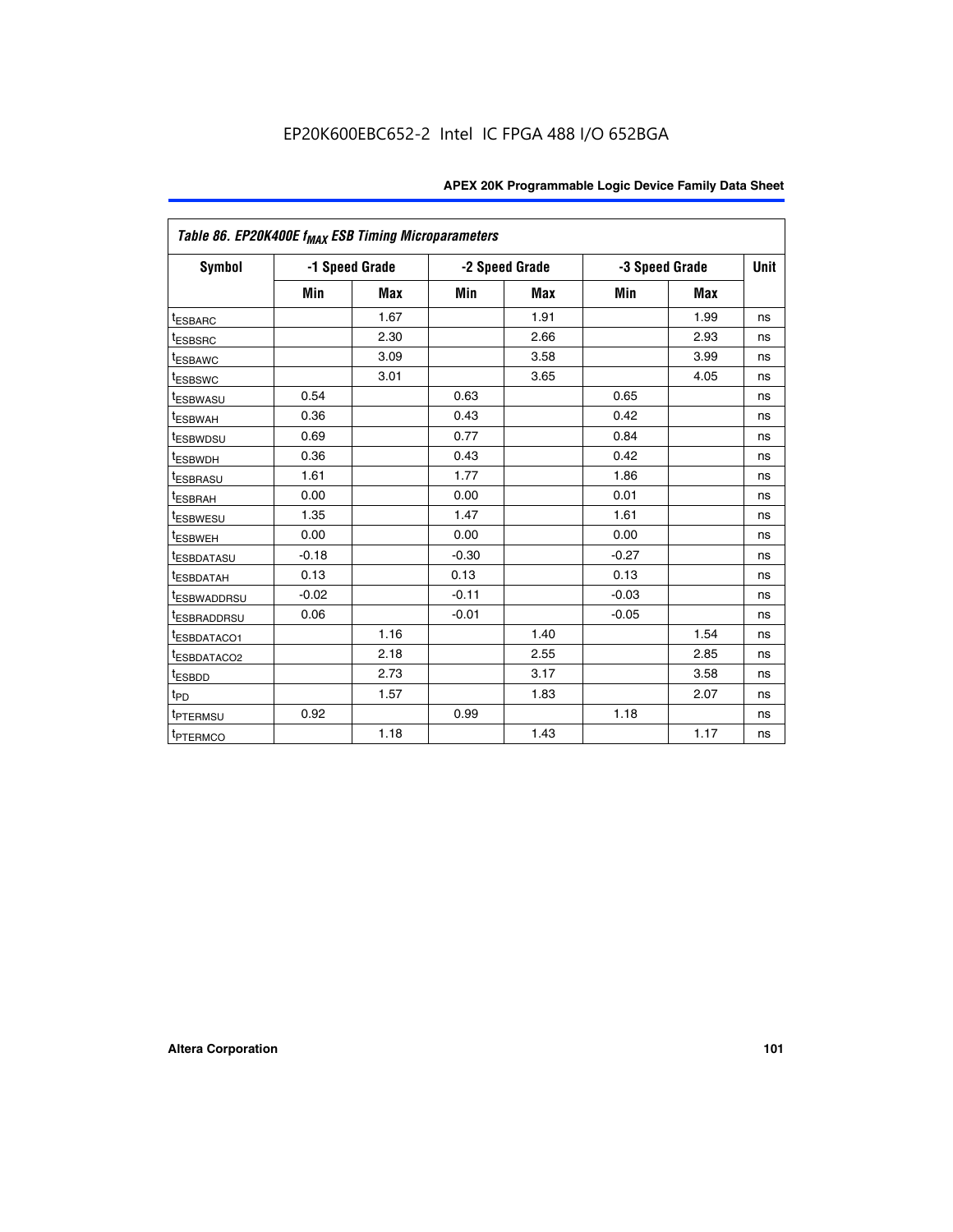| Table 87. EP20K400E f <sub>MAX</sub> Routing Delays |                                                    |            |     |      |     |      |             |  |  |  |
|-----------------------------------------------------|----------------------------------------------------|------------|-----|------|-----|------|-------------|--|--|--|
| Symbol                                              | -2 Speed Grade<br>-1 Speed Grade<br>-3 Speed Grade |            |     |      |     |      | <b>Unit</b> |  |  |  |
|                                                     | Min                                                | <b>Max</b> | Min | Max  | Min | Max  |             |  |  |  |
| $t_{F1-4}$                                          |                                                    | 0.25       |     | 0.25 |     | 0.26 | ns          |  |  |  |
| $t_{F5-20}$                                         |                                                    | 1.01       |     | 1.12 |     | 1.25 | ns          |  |  |  |
| $t_{F20+}$                                          |                                                    | 3.71       |     | 3.92 |     | 4.17 | ns          |  |  |  |

|                    | Table 88. EP20K400E Minimum Pulse Width Timing Parameters |                |      |                |      |                |             |  |  |  |  |
|--------------------|-----------------------------------------------------------|----------------|------|----------------|------|----------------|-------------|--|--|--|--|
| Symbol             |                                                           | -1 Speed Grade |      | -2 Speed Grade |      | -3 Speed Grade | <b>Unit</b> |  |  |  |  |
|                    | Min                                                       | <b>Max</b>     | Min  | <b>Max</b>     | Min  | Max            |             |  |  |  |  |
| $t_{CH}$           | 1.36                                                      |                | 2.22 |                | 2.35 |                | ns          |  |  |  |  |
| $t_{\rm CL}$       | 1.36                                                      |                | 2.26 |                | 2.35 |                | ns          |  |  |  |  |
| $t_{CLRP}$         | 0.18                                                      |                | 0.18 |                | 0.19 |                | ns          |  |  |  |  |
| <sup>t</sup> PREP  | 0.18                                                      |                | 0.18 |                | 0.19 |                | ns          |  |  |  |  |
| <sup>t</sup> ESBCH | 1.36                                                      |                | 2.26 |                | 2.35 |                | ns          |  |  |  |  |
| <sup>t</sup> ESBCL | 1.36                                                      |                | 2.26 |                | 2.35 |                | ns          |  |  |  |  |
| <sup>t</sup> ESBWP | 1.17                                                      |                | 1.38 |                | 1.56 |                | ns          |  |  |  |  |
| <sup>t</sup> ESBRP | 0.94                                                      |                | 1.09 |                | 1.25 |                | ns          |  |  |  |  |

| Table 89. EP20K400E External Timing Parameters |                |            |      |                |                        |      |    |  |  |  |
|------------------------------------------------|----------------|------------|------|----------------|------------------------|------|----|--|--|--|
| Symbol                                         | -1 Speed Grade |            |      | -2 Speed Grade | Unit<br>-3 Speed Grade |      |    |  |  |  |
|                                                | Min            | <b>Max</b> | Min  | <b>Max</b>     | Min                    | Max  |    |  |  |  |
| $t_{INSU}$                                     | 2.51           |            | 2.64 |                | 2.77                   |      | ns |  |  |  |
| $t_{INH}$                                      | 0.00           |            | 0.00 |                | 0.00                   |      | ns |  |  |  |
| t <sub>outco</sub>                             | 2.00           | 5.25       | 2.00 | 5.79           | 2.00                   | 6.32 | ns |  |  |  |
| <sup>t</sup> INSUPLL                           | 3.221          |            | 3.38 |                |                        |      | ns |  |  |  |
| <sup>t</sup> INHPLL                            | 0.00           |            | 0.00 |                | -                      |      | ns |  |  |  |
| toutcopll                                      | 0.50           | 2.25       | 0.50 | 2.45           |                        |      | ns |  |  |  |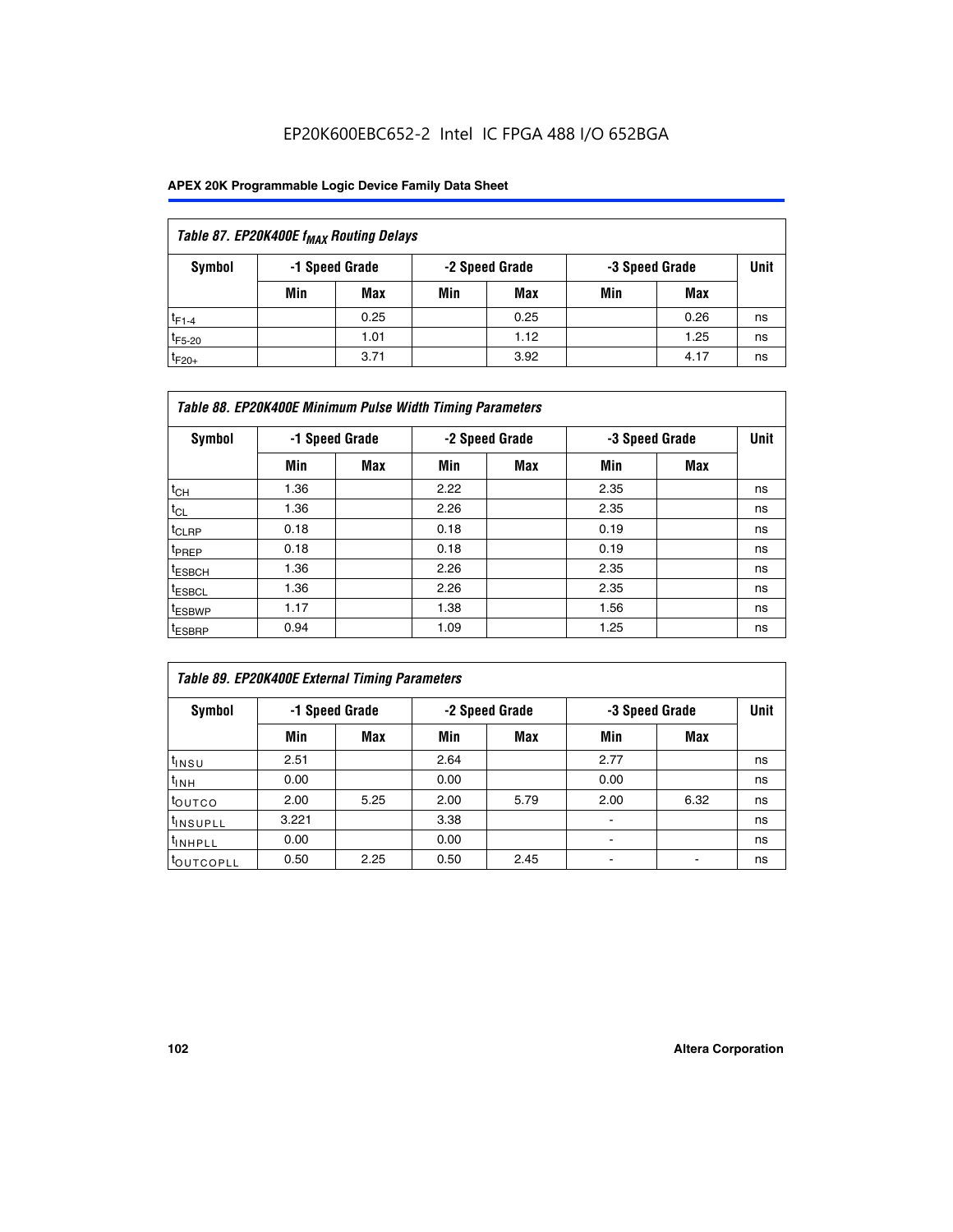| <b>Table 90. EP20K400E External Bidirectional Timing Parameters</b> |      |                |                |      |                |             |    |  |  |
|---------------------------------------------------------------------|------|----------------|----------------|------|----------------|-------------|----|--|--|
| Symbol                                                              |      | -1 Speed Grade | -2 Speed Grade |      | -3 Speed Grade | <b>Unit</b> |    |  |  |
|                                                                     | Min  | <b>Max</b>     | Min            | Max  | Min            | Max         |    |  |  |
| tINSUBIDIR                                                          | 2.93 |                | 3.23           |      | 3.44           |             | ns |  |  |
| t <sub>INHBIDIR</sub>                                               | 0.00 |                | 0.00           |      | 0.00           |             | ns |  |  |
| t <sub>outcobidir</sub>                                             | 2.00 | 5.25           | 2.00           | 5.79 | 2.00           | 6.32        | ns |  |  |
| <i>txzbidir</i>                                                     |      | 5.95           |                | 6.77 |                | 7.12        | ns |  |  |
| tzxbidir                                                            |      | 5.95           |                | 6.77 |                | 7.12        | ns |  |  |
| <sup>t</sup> INSUBIDIRPLL                                           | 4.31 |                | 4.76           |      |                |             | ns |  |  |
| t <sub>INHBIDIRPLL</sub>                                            | 0.00 |                | 0.00           |      |                |             | ns |  |  |
| <sup>t</sup> OUTCOBIDIRPLL                                          | 0.50 | 2.25           | 0.50           | 2.45 |                |             | ns |  |  |
| <i>txzBIDIRPLL</i>                                                  |      | 2.94           |                | 3.43 |                |             | ns |  |  |
| tzxBIDIRPLL                                                         |      | 2.94           |                | 3.43 |                |             | ns |  |  |

Tables 91 through 96 describe  $f_{MAX}$  LE Timing Microparameters,  $f_{MAX}$ ESB Timing Microparameters, *f<sub>MAX</sub>* Routing Delays, Minimum Pulse Width Timing Parameters, External Timing Parameters, and External Bidirectional Timing Parameters for EP20K600E APEX 20KE devices.

| Table 91. EP20K600E f <sub>MAX</sub> LE Timing Microparameters |                                                    |            |      |             |      |      |    |  |  |
|----------------------------------------------------------------|----------------------------------------------------|------------|------|-------------|------|------|----|--|--|
| Symbol                                                         | -2 Speed Grade<br>-1 Speed Grade<br>-3 Speed Grade |            |      | <b>Unit</b> |      |      |    |  |  |
|                                                                | Min                                                | <b>Max</b> | Min  | <b>Max</b>  | Min  | Max  |    |  |  |
| $t_{\text{SU}}$                                                | 0.16                                               |            | 0.16 |             | 0.17 |      | ns |  |  |
| $t_H$                                                          | 0.29                                               |            | 0.33 |             | 0.37 |      | ns |  |  |
| $t_{CO}$                                                       |                                                    | 0.65       |      | 0.38        |      | 0.49 | ns |  |  |
| <sup>t</sup> LUT                                               |                                                    | 0.70       |      | 1.00        |      | 1.30 | ns |  |  |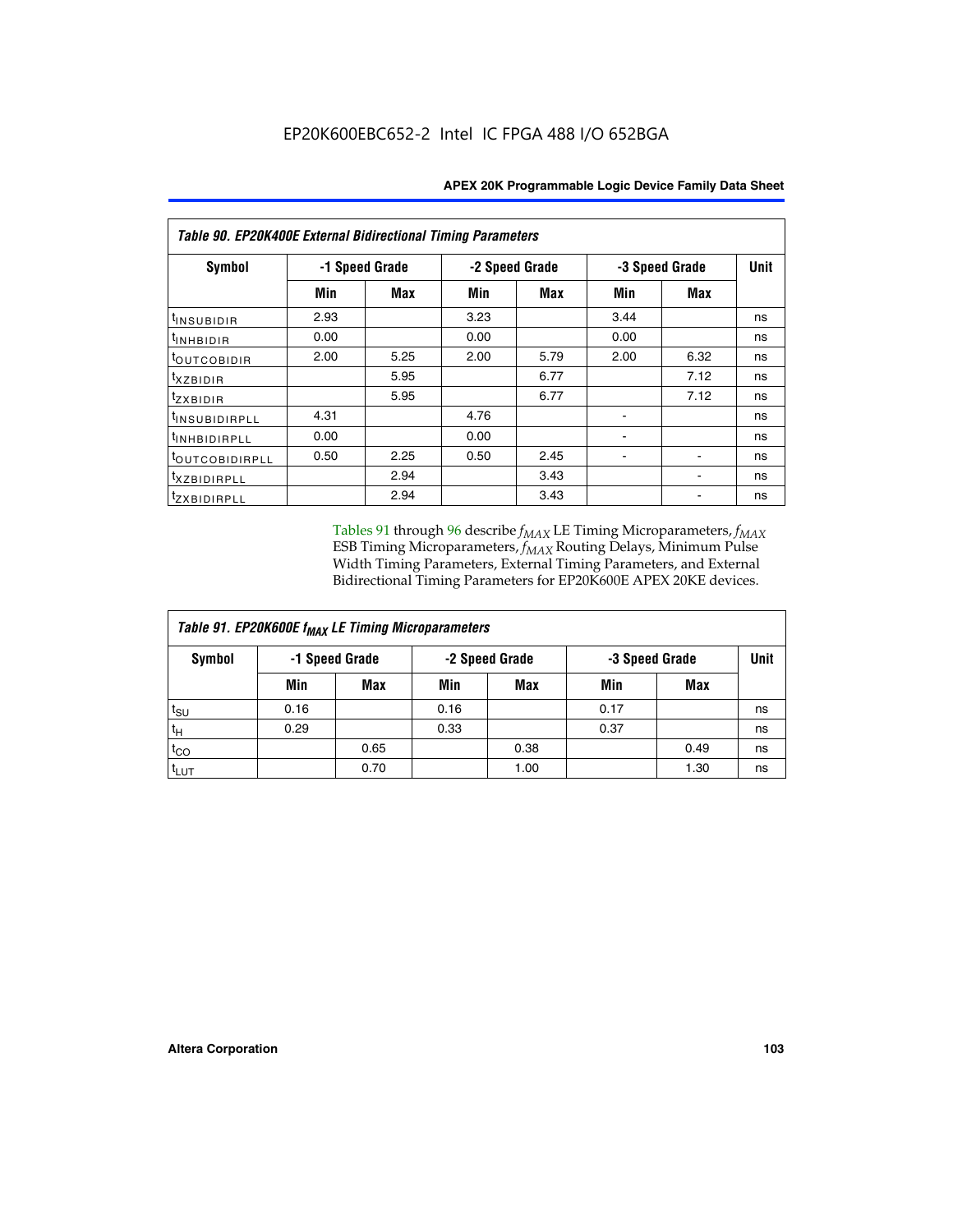| Table 92. EP20K600E f <sub>MAX</sub> ESB Timing Microparameters |         |                |      |                |      |                |      |
|-----------------------------------------------------------------|---------|----------------|------|----------------|------|----------------|------|
| <b>Symbol</b>                                                   |         | -1 Speed Grade |      | -2 Speed Grade |      | -3 Speed Grade | Unit |
|                                                                 | Min     | <b>Max</b>     | Min  | <b>Max</b>     | Min  | <b>Max</b>     |      |
| t <sub>ESBARC</sub>                                             |         | 1.67           |      | 2.39           |      | 3.11           | ns   |
| t <sub>ESBSRC</sub>                                             |         | 2.27           |      | 3.07           |      | 3.86           | ns   |
| <sup>t</sup> ESBAWC                                             |         | 3.19           |      | 4.56           |      | 5.93           | ns   |
| t <sub>ESBSWC</sub>                                             |         | 3.51           |      | 4.62           |      | 5.72           | ns   |
| <sup>t</sup> ESBWASU                                            | 1.46    |                | 2.08 |                | 2.70 |                | ns   |
| t <sub>ESBWAH</sub>                                             | 0.00    |                | 0.00 |                | 0.00 |                | ns   |
| t <sub>ESBWDSU</sub>                                            | 1.60    |                | 2.29 |                | 2.97 |                | ns   |
| <sup>t</sup> ESBWDH                                             | 0.00    |                | 0.00 |                | 0.00 |                | ns   |
| <sup>t</sup> ESBRASU                                            | 1.61    |                | 2.30 |                | 2.99 |                | ns   |
| t <sub>ESBRAH</sub>                                             | 0.00    |                | 0.00 |                | 0.00 |                | ns   |
| t <sub>ESBWESU</sub>                                            | 1.49    |                | 2.30 |                | 3.11 |                | ns   |
| <sup>t</sup> ESBWEH                                             | 0.00    |                | 0.00 |                | 0.00 |                | ns   |
| <sup>t</sup> ESBDATASU                                          | $-0.01$ |                | 0.35 |                | 0.71 |                | ns   |
| <sup>t</sup> ESBDATAH                                           | 0.13    |                | 0.13 |                | 0.13 |                | ns   |
| <sup>t</sup> ESBWADDRSU                                         | 0.19    |                | 0.62 |                | 1.06 |                | ns   |
| <sup>t</sup> ESBRADDRSU                                         | 0.25    |                | 0.71 |                | 1.17 |                | ns   |
| <sup>I</sup> ESBDATACO1                                         |         | 1.01           |      | 1.19           |      | 1.37           | ns   |
| <sup>t</sup> ESBDATACO2                                         |         | 2.18           |      | 3.12           |      | 4.05           | ns   |
| <sup>t</sup> ESBDD                                              |         | 3.19           |      | 4.56           |      | 5.93           | ns   |
| t <sub>PD</sub>                                                 |         | 1.57           |      | 2.25           |      | 2.92           | ns   |
| <b>TPTERMSU</b>                                                 | 0.85    |                | 1.43 |                | 2.01 |                | ns   |
| t <sub>PTERMCO</sub>                                            |         | 1.03           |      | 1.21           |      | 1.39           | ns   |

| Table 93. EP20K600E f <sub>MAX</sub> Routing Delays |     |                                                    |     |      |     |      |    |  |  |  |
|-----------------------------------------------------|-----|----------------------------------------------------|-----|------|-----|------|----|--|--|--|
| Symbol                                              |     | -2 Speed Grade<br>-1 Speed Grade<br>-3 Speed Grade |     |      |     | Unit |    |  |  |  |
|                                                     | Min | Max                                                | Min | Max  | Min | Max  |    |  |  |  |
| $t_{F1-4}$                                          |     | 0.22                                               |     | 0.25 |     | 0.26 | ns |  |  |  |
| $t_{F5-20}$                                         |     | 1.26                                               |     | 1.39 |     | 1.52 | ns |  |  |  |
| $t_{F20+}$                                          |     | 3.51                                               |     | 3.88 |     | 4.26 | ns |  |  |  |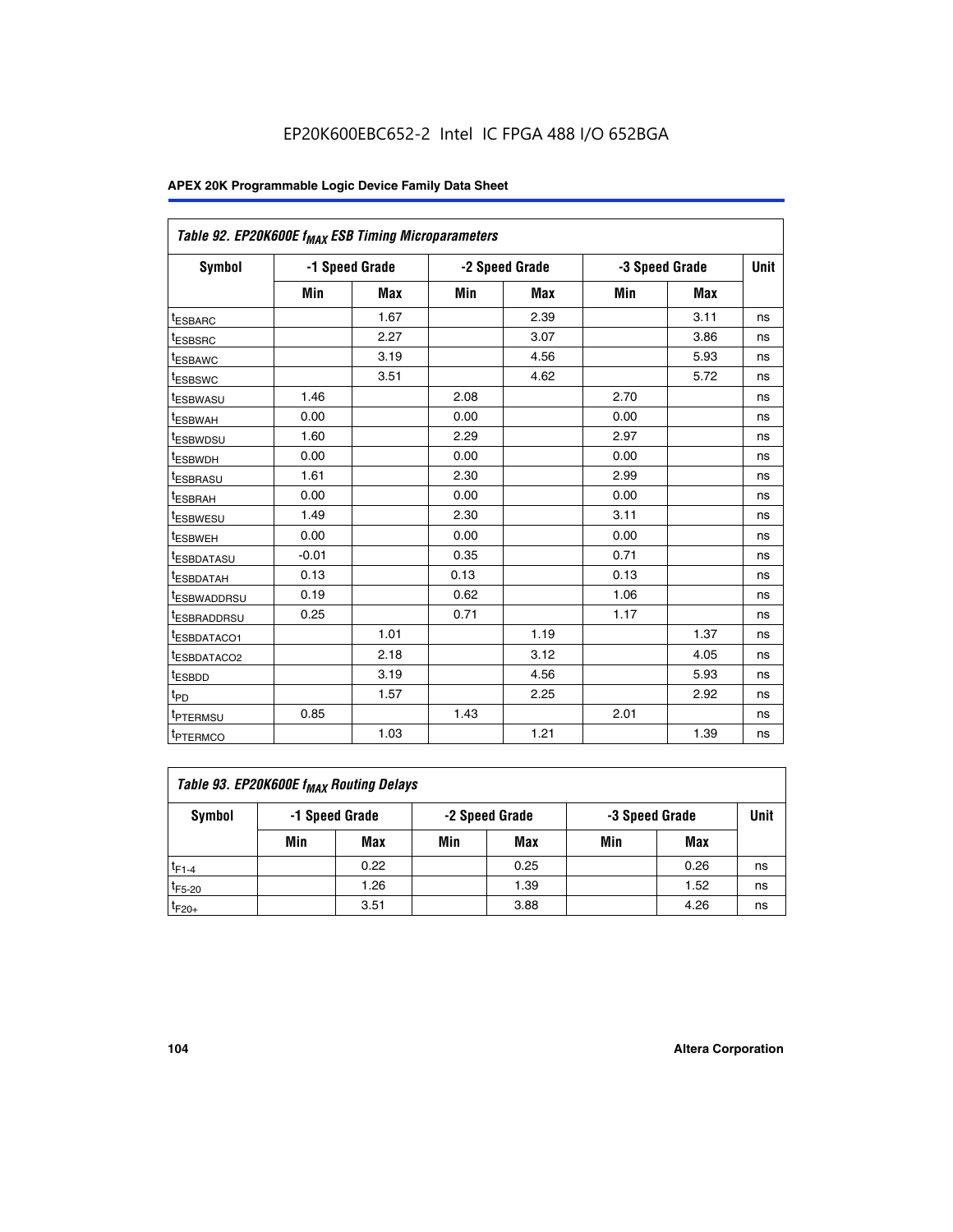| Table 94. EP20K600E Minimum Pulse Width Timing Parameters |      |                |      |                |                |            |             |  |  |
|-----------------------------------------------------------|------|----------------|------|----------------|----------------|------------|-------------|--|--|
| <b>Symbol</b>                                             |      | -1 Speed Grade |      | -2 Speed Grade | -3 Speed Grade |            | <b>Unit</b> |  |  |
|                                                           | Min  | Max            | Min  | Max            | Min            | <b>Max</b> |             |  |  |
| $t_{CH}$                                                  | 2.00 |                | 2.50 |                | 2.75           |            | ns          |  |  |
| $t_{CL}$                                                  | 2.00 |                | 2.50 |                | 2.75           |            | ns          |  |  |
| $t_{CLRP}$                                                | 0.18 |                | 0.26 |                | 0.34           |            | ns          |  |  |
| t <sub>PREP</sub>                                         | 0.18 |                | 0.26 |                | 0.34           |            | ns          |  |  |
| <sup>t</sup> ESBCH                                        | 2.00 |                | 2.50 |                | 2.75           |            | ns          |  |  |
| <sup>t</sup> ESBCL                                        | 2.00 |                | 2.50 |                | 2.75           |            | ns          |  |  |
| <sup>t</sup> ESBWP                                        | 1.17 |                | 1.68 |                | 2.18           |            | ns          |  |  |
| <sup>t</sup> ESBRP                                        | 0.95 |                | 1.35 |                | 1.76           |            | ns          |  |  |

| Table 95. EP20K600E External Timing Parameters |      |                |      |                |                          |      |    |  |  |  |
|------------------------------------------------|------|----------------|------|----------------|--------------------------|------|----|--|--|--|
| Symbol                                         |      | -1 Speed Grade |      | -2 Speed Grade | Unit<br>-3 Speed Grade   |      |    |  |  |  |
|                                                | Min  | Max            | Min  | <b>Max</b>     | Min                      | Max  |    |  |  |  |
| t <sub>insu</sub>                              | 2.74 |                | 2.74 |                | 2.87                     |      | ns |  |  |  |
| $t_{INH}$                                      | 0.00 |                | 0.00 |                | 0.00                     |      | ns |  |  |  |
| toutco                                         | 2.00 | 5.51           | 2.00 | 6.06           | 2.00                     | 6.61 | ns |  |  |  |
| <sup>t</sup> INSUPLL                           | 1.86 |                | 1.96 |                |                          |      | ns |  |  |  |
| <sup>t</sup> INHPLL                            | 0.00 |                | 0.00 |                | $\overline{\phantom{a}}$ |      | ns |  |  |  |
| <b>LOUTCOPLL</b>                               | 0.50 | 2.62           | 0.50 | 2.91           |                          |      | ns |  |  |  |

| <b>Table 96. EP20K600E External Bidirectional Timing Parameters</b> |                |      |      |                |      |                |             |  |  |
|---------------------------------------------------------------------|----------------|------|------|----------------|------|----------------|-------------|--|--|
| Symbol                                                              | -1 Speed Grade |      |      | -2 Speed Grade |      | -3 Speed Grade | <b>Unit</b> |  |  |
|                                                                     | Min            | Max  | Min  | Max            | Min  | Max            |             |  |  |
| <sup>t</sup> INSUBIDIR                                              | 0.64           |      | 0.98 |                | 1.08 |                | ns          |  |  |
| $t_{\rm INHBIDIR}$                                                  | 0.00           |      | 0.00 |                | 0.00 |                | ns          |  |  |
| <sup>t</sup> OUTCOBIDIR                                             | 2.00           | 5.51 | 2.00 | 6.06           | 2.00 | 6.61           | ns          |  |  |
| $t_{XZBIDIR}$                                                       |                | 6.10 |      | 6.74           |      | 7.10           | ns          |  |  |
| $t_{ZXBIDIR}$                                                       |                | 6.10 |      | 6.74           |      | 7.10           | ns          |  |  |
| <sup>t</sup> INSUBIDIRPLL                                           | 2.26           |      | 2.68 |                |      |                | ns          |  |  |
| <sup>t</sup> INHBIDIRPLL                                            | 0.00           |      | 0.00 |                |      |                | ns          |  |  |
| <b><i>LOUTCOBIDIRPLL</i></b>                                        | 0.50           | 2.62 | 0.50 | 2.91           |      |                | ns          |  |  |
| <sup>t</sup> XZBIDIRPLL                                             |                | 3.21 |      | 3.59           |      |                | ns          |  |  |
| <sup>t</sup> zxbidirpll                                             |                | 3.21 |      | 3.59           |      |                | ns          |  |  |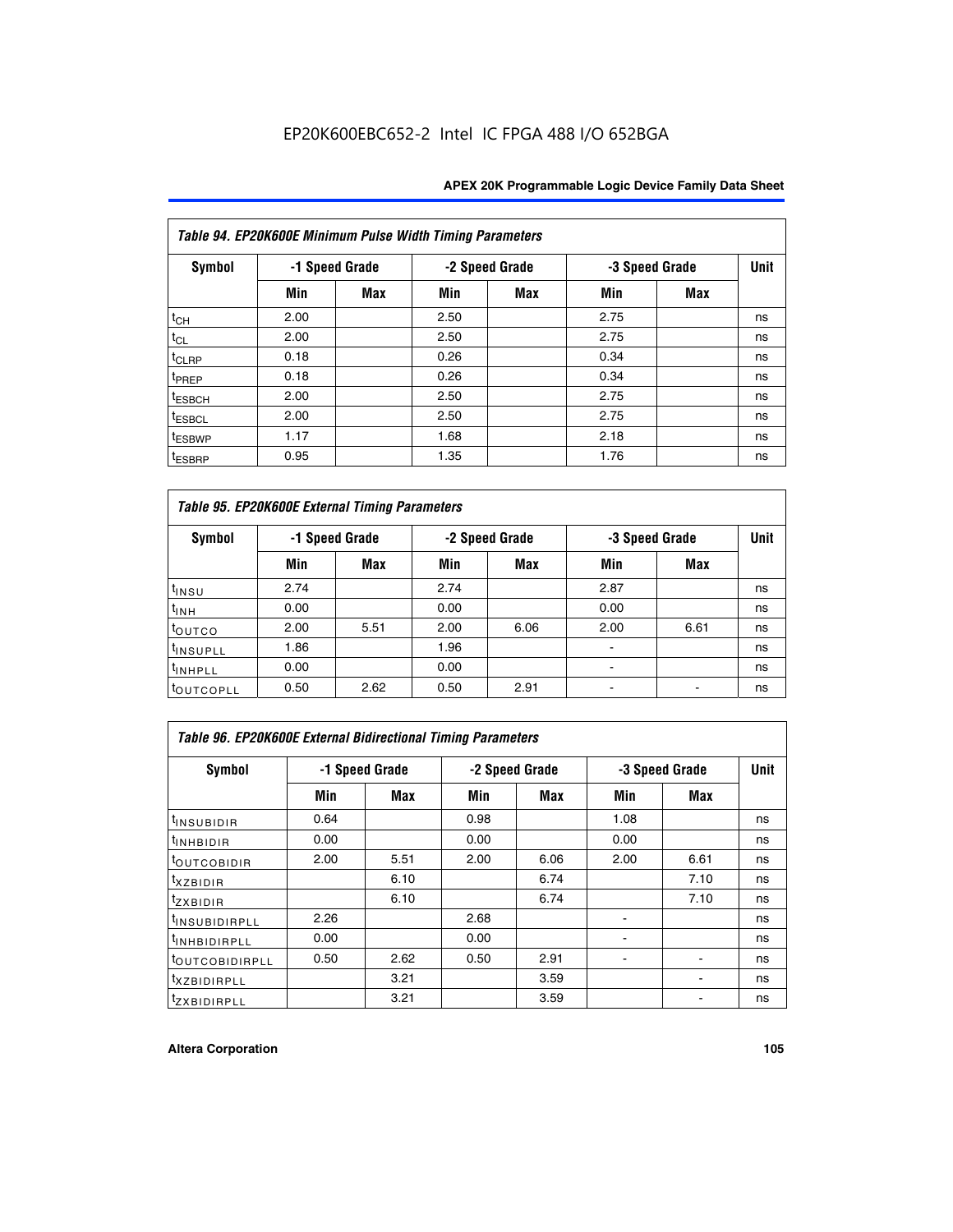Tables 97 through 102 describe  $f_{MAX}$  LE Timing Microparameters,  $f_{MAX}$ ESB Timing Microparameters, *f<sub>MAX</sub>* Routing Delays, Minimum Pulse Width Timing Parameters, External Timing Parameters, and External Bidirectional Timing Parameters for EP20K1000E APEX 20KE devices.

| Table 97. EP20K1000E f <sub>MAX</sub> LE Timing Microparameters |      |                |      |                |      |                |    |  |  |
|-----------------------------------------------------------------|------|----------------|------|----------------|------|----------------|----|--|--|
| Symbol                                                          |      | -1 Speed Grade |      | -2 Speed Grade |      | -3 Speed Grade |    |  |  |
|                                                                 | Min  | <b>Max</b>     | Min  | <b>Max</b>     | Min  | Max            |    |  |  |
| $t_{\text{SU}}$                                                 | 0.25 |                | 0.25 |                | 0.25 |                | ns |  |  |
| $t_H$                                                           | 0.25 |                | 0.25 |                | 0.25 |                | ns |  |  |
| $t_{CO}$                                                        |      | 0.28           |      | 0.32           |      | 0.33           | ns |  |  |
| t <sub>LUT</sub>                                                |      | 0.80           |      | 0.95           |      | 1.13           | ns |  |  |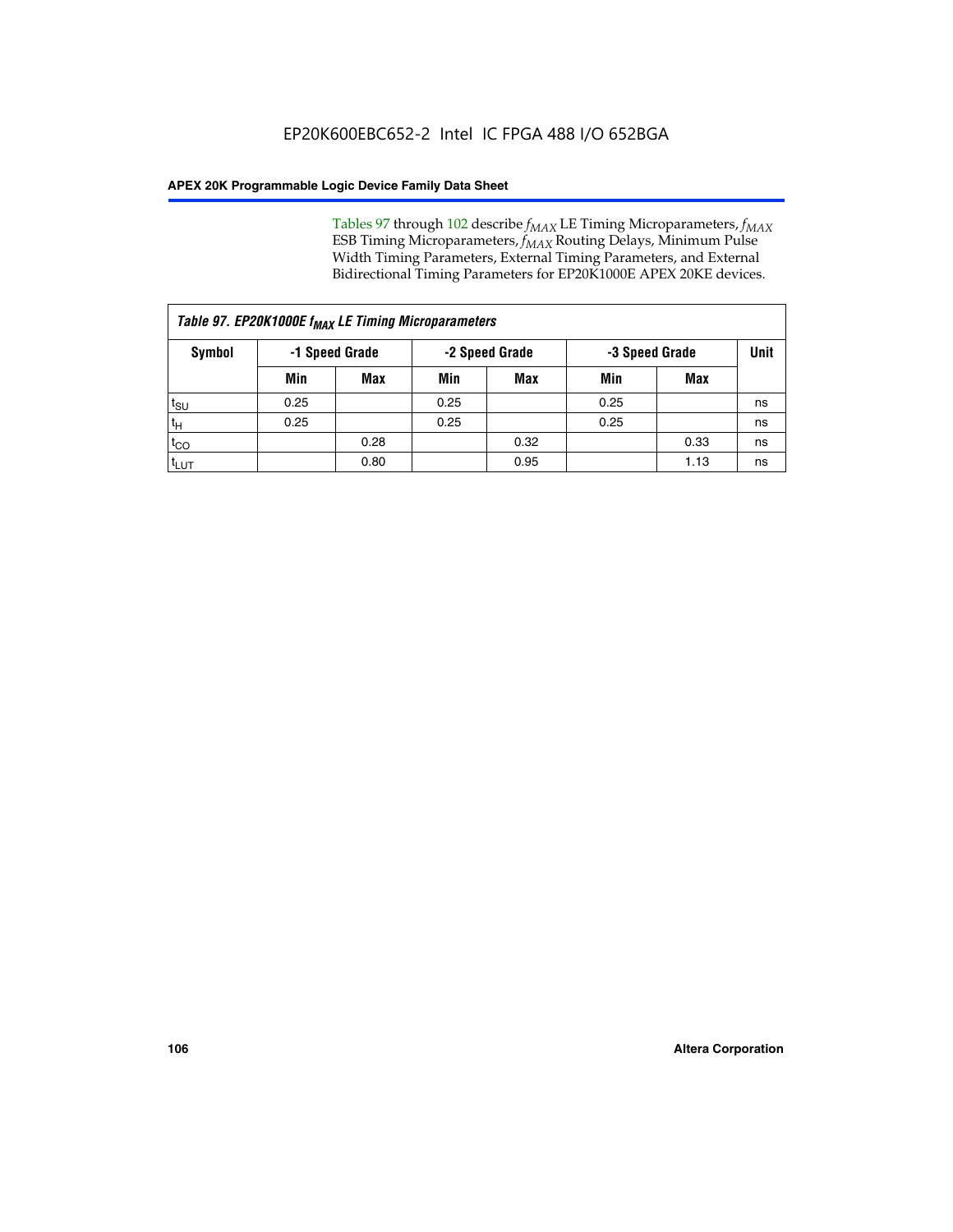| Table 98. EP20K1000E f <sub>MAX</sub> ESB Timing Microparameters |      |                |      |                |      |                |             |
|------------------------------------------------------------------|------|----------------|------|----------------|------|----------------|-------------|
| Symbol                                                           |      | -1 Speed Grade |      | -2 Speed Grade |      | -3 Speed Grade | <b>Unit</b> |
|                                                                  | Min  | <b>Max</b>     | Min  | <b>Max</b>     | Min  | <b>Max</b>     |             |
| <sup>t</sup> ESBARC                                              |      | 1.78           |      | 2.02           |      | 1.95           | ns          |
| <sup>t</sup> ESBSRC                                              |      | 2.52           |      | 2.91           |      | 3.14           | ns          |
| t <sub>ESBAWC</sub>                                              |      | 3.52           |      | 4.11           |      | 4.40           | ns          |
| t <sub>ESBSWC</sub>                                              |      | 3.23           |      | 3.84           |      | 4.16           | ns          |
| <sup>t</sup> ESBWASU                                             | 0.62 |                | 0.67 |                | 0.61 |                | ns          |
| <sup>t</sup> ESBWAH                                              | 0.41 |                | 0.55 |                | 0.55 |                | ns          |
| <sup>t</sup> ESBWDSU                                             | 0.77 |                | 0.79 |                | 0.81 |                | ns          |
| <sup>t</sup> ESBWDH                                              | 0.41 |                | 0.55 |                | 0.55 |                | ns          |
| <sup>t</sup> ESBRASU                                             | 1.74 |                | 1.92 |                | 1.85 |                | ns          |
| t <sub>ESBRAH</sub>                                              | 0.00 |                | 0.01 |                | 0.23 |                | ns          |
| t <sub>ESBWESU</sub>                                             | 2.07 |                | 2.28 |                | 2.41 |                | ns          |
| t <sub>ESBWEH</sub>                                              | 0.00 |                | 0.00 |                | 0.00 |                | ns          |
| <sup>I</sup> ESBDATASU                                           | 0.25 |                | 0.27 |                | 0.29 |                | ns          |
| t <sub>ESBDATAH</sub>                                            | 0.13 |                | 0.13 |                | 0.13 |                | ns          |
| <sup>I</sup> ESBWADDRSU                                          | 0.11 |                | 0.04 |                | 0.11 |                | ns          |
| <sup>t</sup> ESBRADDRSU                                          | 0.14 |                | 0.11 |                | 0.16 |                | ns          |
| <sup>t</sup> ESBDATACO1                                          |      | 1.29           |      | 1.50           |      | 1.63           | ns          |
| <sup>I</sup> ESBDATACO2                                          |      | 2.55           |      | 2.99           |      | 3.22           | ns          |
| <sup>t</sup> ESBDD                                               |      | 3.12           |      | 3.57           |      | 3.85           | ns          |
| $t_{\mathsf{PD}}$                                                |      | 1.84           |      | 2.13           |      | 2.32           | ns          |
| t <sub>PTERMSU</sub>                                             | 1.08 |                | 1.19 |                | 1.32 |                | ns          |
| <sup>t</sup> PTERMCO                                             |      | 1.31           |      | 1.53           |      | 1.66           | ns          |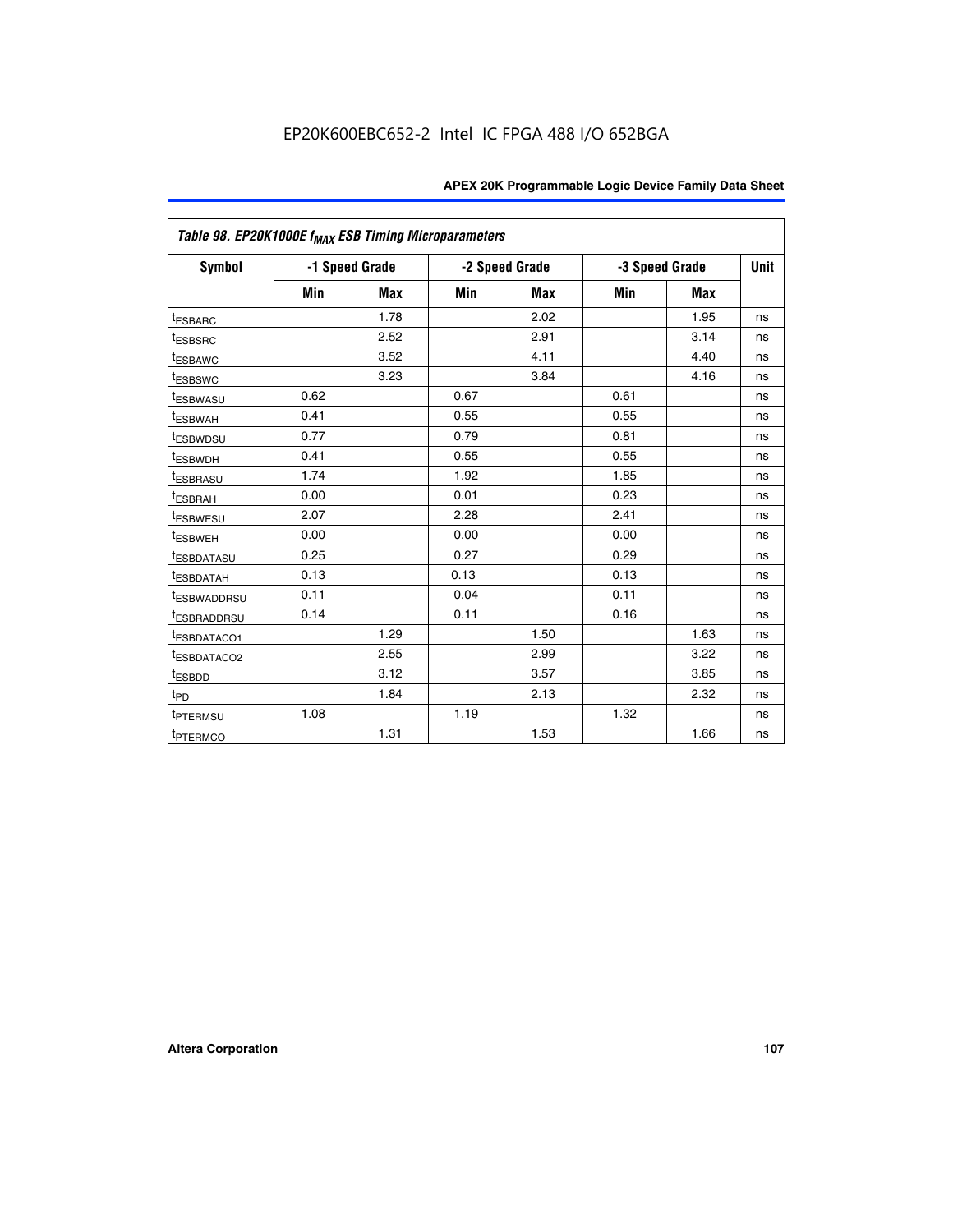## EP20K600EBC652-2 Intel IC FPGA 488 I/O 652BGA

### **APEX 20K Programmable Logic Device Family Data Sheet**

| Table 99. EP20K1000E f <sub>MAX</sub> Routing Delays |                                                    |            |     |      |     |      |    |  |  |  |  |
|------------------------------------------------------|----------------------------------------------------|------------|-----|------|-----|------|----|--|--|--|--|
| Symbol                                               | -1 Speed Grade<br>-2 Speed Grade<br>-3 Speed Grade |            |     |      |     |      |    |  |  |  |  |
|                                                      | Min                                                | <b>Max</b> | Min | Max  | Min | Max  |    |  |  |  |  |
| $t_{F1-4}$                                           |                                                    | 0.27       |     | 0.27 |     | 0.27 | ns |  |  |  |  |
| $t_{F5-20}$                                          |                                                    | 1.45       |     | 1.63 |     | 1.75 | ns |  |  |  |  |
| $t_{F20+}$                                           |                                                    | 4.15       |     | 4.33 |     | 4.97 | ns |  |  |  |  |

|                    | Table 100. EP20K1000E Minimum Pulse Width Timing Parameters |            |      |                |      |                |             |  |  |  |  |  |
|--------------------|-------------------------------------------------------------|------------|------|----------------|------|----------------|-------------|--|--|--|--|--|
| Symbol             | -1 Speed Grade                                              |            |      | -2 Speed Grade |      | -3 Speed Grade | <b>Unit</b> |  |  |  |  |  |
|                    | Min                                                         | <b>Max</b> | Min  | Max            | Min  | Max            |             |  |  |  |  |  |
| $t_{CH}$           | 1.25                                                        |            | 1.43 |                | 1.67 |                | ns          |  |  |  |  |  |
| $t_{CL}$           | 1.25                                                        |            | 1.43 |                | 1.67 |                | ns          |  |  |  |  |  |
| t <sub>CLRP</sub>  | 0.20                                                        |            | 0.20 |                | 0.20 |                | ns          |  |  |  |  |  |
| <sup>t</sup> PREP  | 0.20                                                        |            | 0.20 |                | 0.20 |                | ns          |  |  |  |  |  |
| <sup>t</sup> ESBCH | 1.25                                                        |            | 1.43 |                | 1.67 |                | ns          |  |  |  |  |  |
| <sup>t</sup> ESBCL | 1.25                                                        |            | 1.43 |                | 1.67 |                | ns          |  |  |  |  |  |
| <sup>t</sup> ESBWP | 1.28                                                        |            | 1.51 |                | 1.65 |                | ns          |  |  |  |  |  |
| <sup>t</sup> ESBRP | 1.11                                                        |            | 1.29 |                | 1.41 |                | ns          |  |  |  |  |  |

| Table 101. EP20K1000E External Timing Parameters |                |      |      |                |                          |      |             |  |  |  |  |  |
|--------------------------------------------------|----------------|------|------|----------------|--------------------------|------|-------------|--|--|--|--|--|
| Symbol                                           | -1 Speed Grade |      |      | -2 Speed Grade | -3 Speed Grade           |      | <b>Unit</b> |  |  |  |  |  |
|                                                  | Min            | Max  | Min  | <b>Max</b>     | Min                      | Max  |             |  |  |  |  |  |
| t <sub>INSU</sub>                                | 2.70           |      | 2.84 |                | 2.97                     |      | ns          |  |  |  |  |  |
| $t_{INH}$                                        | 0.00           |      | 0.00 |                | 0.00                     |      | ns          |  |  |  |  |  |
| toutco                                           | 2.00           | 5.75 | 2.00 | 6.33           | 2.00                     | 6.90 | ns          |  |  |  |  |  |
| <sup>t</sup> INSUPLL                             | 1.64           |      | 2.09 |                | ۰                        |      | ns          |  |  |  |  |  |
| I <sup>t</sup> INHPLL                            | 0.00           |      | 0.00 |                | $\overline{\phantom{a}}$ |      | ns          |  |  |  |  |  |
| toutcopll                                        | 0.50           | 2.25 | 0.50 | 2.99           | -                        |      | ns          |  |  |  |  |  |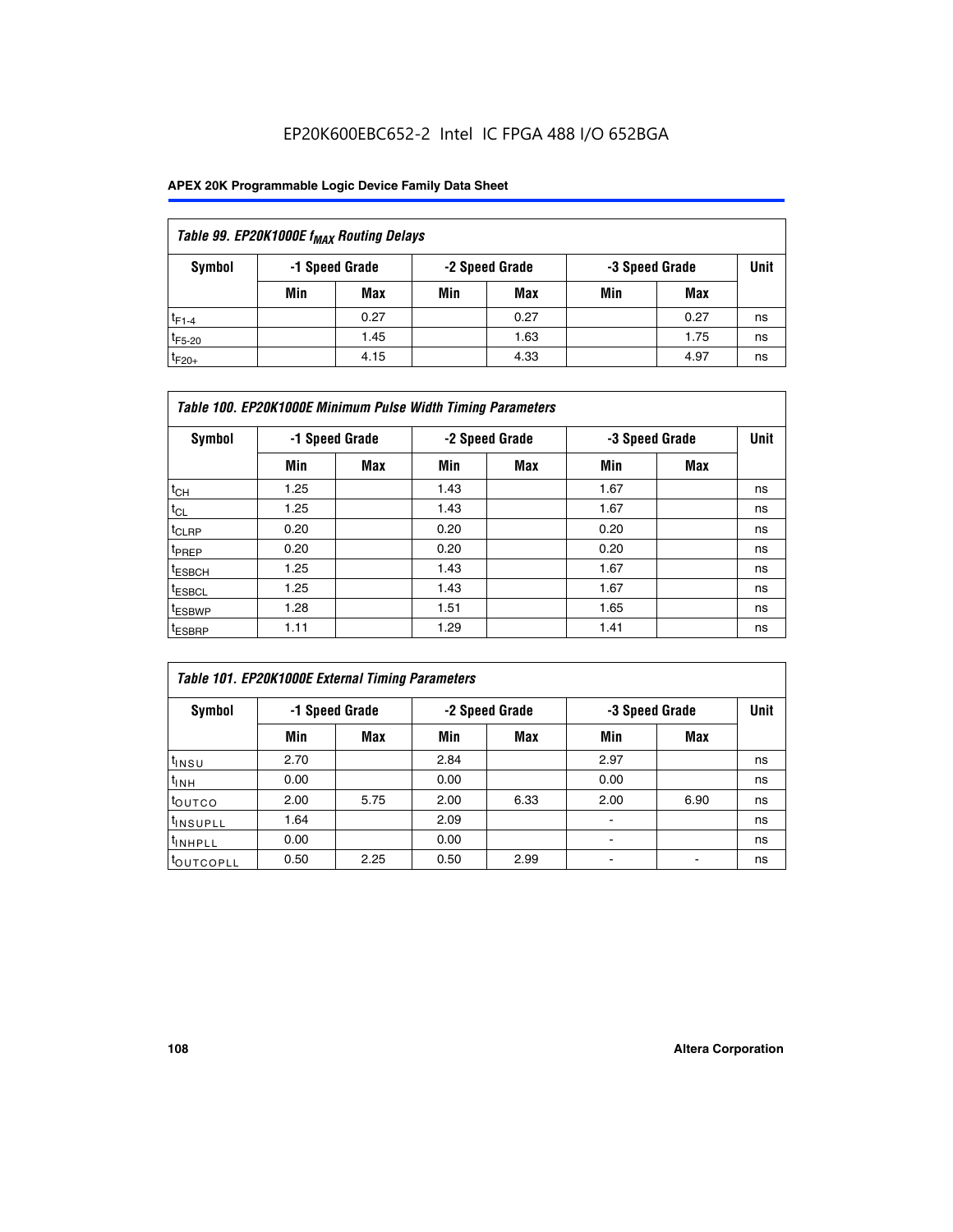| Table 102. EP20K1000E External Bidirectional Timing Parameters |      |                |      |                |                |      |    |  |  |  |
|----------------------------------------------------------------|------|----------------|------|----------------|----------------|------|----|--|--|--|
| Symbol                                                         |      | -1 Speed Grade |      | -2 Speed Grade | -3 Speed Grade | Unit |    |  |  |  |
|                                                                | Min  | Max            | Min  | Max            | Min            | Max  |    |  |  |  |
| t <sub>INSUBIDIR</sub>                                         | 3.22 |                | 3.33 |                | 3.51           |      | ns |  |  |  |
| $t_{INHBIDIR}$                                                 | 0.00 |                | 0.00 |                | 0.00           |      | ns |  |  |  |
| <sup>t</sup> OUTCOBIDIR                                        | 2.00 | 5.75           | 2.00 | 6.33           | 2.00           | 6.90 | ns |  |  |  |
| $t_{XZBIDIR}$                                                  |      | 6.31           |      | 7.09           |                | 7.76 | ns |  |  |  |
| tzxbidir                                                       |      | 6.31           |      | 7.09           |                | 7.76 | ns |  |  |  |
| $t_{INSUBIDIRPL}$                                              | 3.25 |                | 3.26 |                |                |      | ns |  |  |  |
| <sup>t</sup> INHBIDIRPLL                                       | 0.00 |                | 0.00 |                |                |      | ns |  |  |  |
| <sup>t</sup> OUTCOBIDIRPLL                                     | 0.50 | 2.25           | 0.50 | 2.99           |                |      | ns |  |  |  |
| txzBIDIRPLL                                                    |      | 2.81           |      | 3.80           |                |      | ns |  |  |  |
| <sup>t</sup> zxbidirpll                                        |      | 2.81           |      | 3.80           |                |      | ns |  |  |  |

Tables 103 through 108 describe  $f_{MAX}$  LE Timing Microparameters,  $f_{MAX}$ ESB Timing Microparameters, *f<sub>MAX</sub>* Routing Delays, Minimum Pulse Width Timing Parameters, External Timing Parameters, and External Bidirectional Timing Parameters for EP20K1500E APEX 20KE devices.

| Table 103. EP20K1500E f <sub>MAX</sub> LE Timing Microparameters |      |                |      |                |      |                |    |  |  |  |  |
|------------------------------------------------------------------|------|----------------|------|----------------|------|----------------|----|--|--|--|--|
| Symbol                                                           |      | -1 Speed Grade |      | -2 Speed Grade |      | -3 Speed Grade |    |  |  |  |  |
|                                                                  | Min  | <b>Max</b>     | Min  | <b>Max</b>     | Min  | Max            |    |  |  |  |  |
| $t_{\text{SU}}$                                                  | 0.25 |                | 0.25 |                | 0.25 |                | ns |  |  |  |  |
| $t_H$                                                            | 0.25 |                | 0.25 |                | 0.25 |                | ns |  |  |  |  |
| $t_{CO}$                                                         |      | 0.28           |      | 0.32           |      | 0.33           | ns |  |  |  |  |
| t <sub>lut</sub>                                                 |      | 0.80           |      | 0.95           |      | 1.13           | ns |  |  |  |  |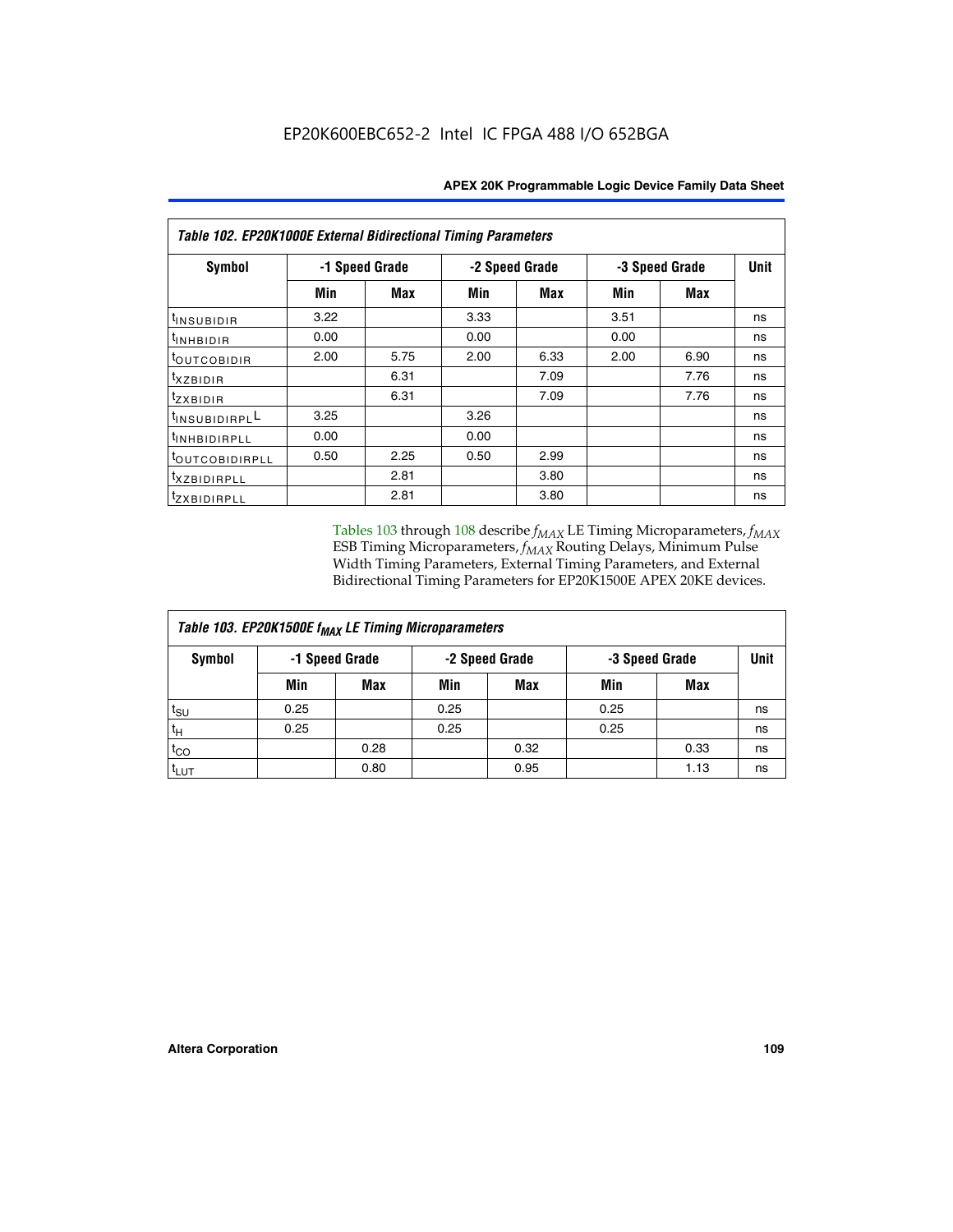|                         | Table 104. EP20K1500E f <sub>MAX</sub> ESB Timing Microparameters |            |            |                |      |                |             |  |  |  |  |  |
|-------------------------|-------------------------------------------------------------------|------------|------------|----------------|------|----------------|-------------|--|--|--|--|--|
| <b>Symbol</b>           | -1 Speed Grade                                                    |            |            | -2 Speed Grade |      | -3 Speed Grade | <b>Unit</b> |  |  |  |  |  |
|                         | Min                                                               | <b>Max</b> | <b>Min</b> | Max            | Min  | Max            |             |  |  |  |  |  |
| <sup>t</sup> ESBARC     |                                                                   | 1.78       |            | 2.02           |      | 1.95           | ns          |  |  |  |  |  |
| t <sub>ESBSRC</sub>     |                                                                   | 2.52       |            | 2.91           |      | 3.14           | ns          |  |  |  |  |  |
| <sup>t</sup> ESBAWC     |                                                                   | 3.52       |            | 4.11           |      | 4.40           | ns          |  |  |  |  |  |
| t <sub>ESBSWC</sub>     |                                                                   | 3.23       |            | 3.84           |      | 4.16           | ns          |  |  |  |  |  |
| t <sub>ESBWASU</sub>    | 0.62                                                              |            | 0.67       |                | 0.61 |                | ns          |  |  |  |  |  |
| t <sub>ESBWAH</sub>     | 0.41                                                              |            | 0.55       |                | 0.55 |                | ns          |  |  |  |  |  |
| <sup>t</sup> ESBWDSU    | 0.77                                                              |            | 0.79       |                | 0.81 |                | ns          |  |  |  |  |  |
| t <sub>ESBWDH</sub>     | 0.41                                                              |            | 0.55       |                | 0.55 |                | ns          |  |  |  |  |  |
| <sup>t</sup> ESBRASU    | 1.74                                                              |            | 1.92       |                | 1.85 |                | ns          |  |  |  |  |  |
| <sup>t</sup> ESBRAH     | 0.00                                                              |            | 0.01       |                | 0.23 |                | ns          |  |  |  |  |  |
| <sup>t</sup> ESBWESU    | 2.07                                                              |            | 2.28       |                | 2.41 |                | ns          |  |  |  |  |  |
| <sup>t</sup> ESBWEH     | 0.00                                                              |            | 0.00       |                | 0.00 |                | ns          |  |  |  |  |  |
| <sup>t</sup> ESBDATASU  | 0.25                                                              |            | 0.27       |                | 0.29 |                | ns          |  |  |  |  |  |
| <sup>t</sup> ESBDATAH   | 0.13                                                              |            | 0.13       |                | 0.13 |                | ns          |  |  |  |  |  |
| <sup>t</sup> ESBWADDRSU | 0.11                                                              |            | 0.04       |                | 0.11 |                | ns          |  |  |  |  |  |
| t <sub>ESBRADDRSU</sub> | 0.14                                                              |            | 0.11       |                | 0.16 |                | ns          |  |  |  |  |  |
| <sup>I</sup> ESBDATACO1 |                                                                   | 1.29       |            | 1.50           |      | 1.63           | ns          |  |  |  |  |  |
| <sup>t</sup> ESBDATACO2 |                                                                   | 2.55       |            | 2.99           |      | 3.22           | ns          |  |  |  |  |  |
| <sup>t</sup> ESBDD      |                                                                   | 3.12       |            | 3.57           |      | 3.85           | ns          |  |  |  |  |  |
| t <sub>PD</sub>         |                                                                   | 1.84       |            | 2.13           |      | 2.32           | ns          |  |  |  |  |  |
| t <sub>PTERMSU</sub>    | 1.08                                                              |            | 1.19       |                | 1.32 |                | ns          |  |  |  |  |  |
| t <sub>PTERMCO</sub>    |                                                                   | 1.31       |            | 1.53           |      | 1.66           | ns          |  |  |  |  |  |

| Table 105. EP20K1500E f <sub>MAX</sub> Routing Delays |                                                    |      |     |      |     |      |    |  |  |  |
|-------------------------------------------------------|----------------------------------------------------|------|-----|------|-----|------|----|--|--|--|
| Symbol                                                | -1 Speed Grade<br>-2 Speed Grade<br>-3 Speed Grade |      |     |      |     |      |    |  |  |  |
|                                                       | Min                                                | Max  | Min | Max  | Min | Max  |    |  |  |  |
| $t_{F1-4}$                                            |                                                    | 0.28 |     | 0.28 |     | 0.28 | ns |  |  |  |
| $t_{F5-20}$                                           |                                                    | 1.36 |     | 1.50 |     | 1.62 | ns |  |  |  |
| $t_{F20+}$                                            |                                                    | 4.43 |     | 4.48 |     | 5.07 | ns |  |  |  |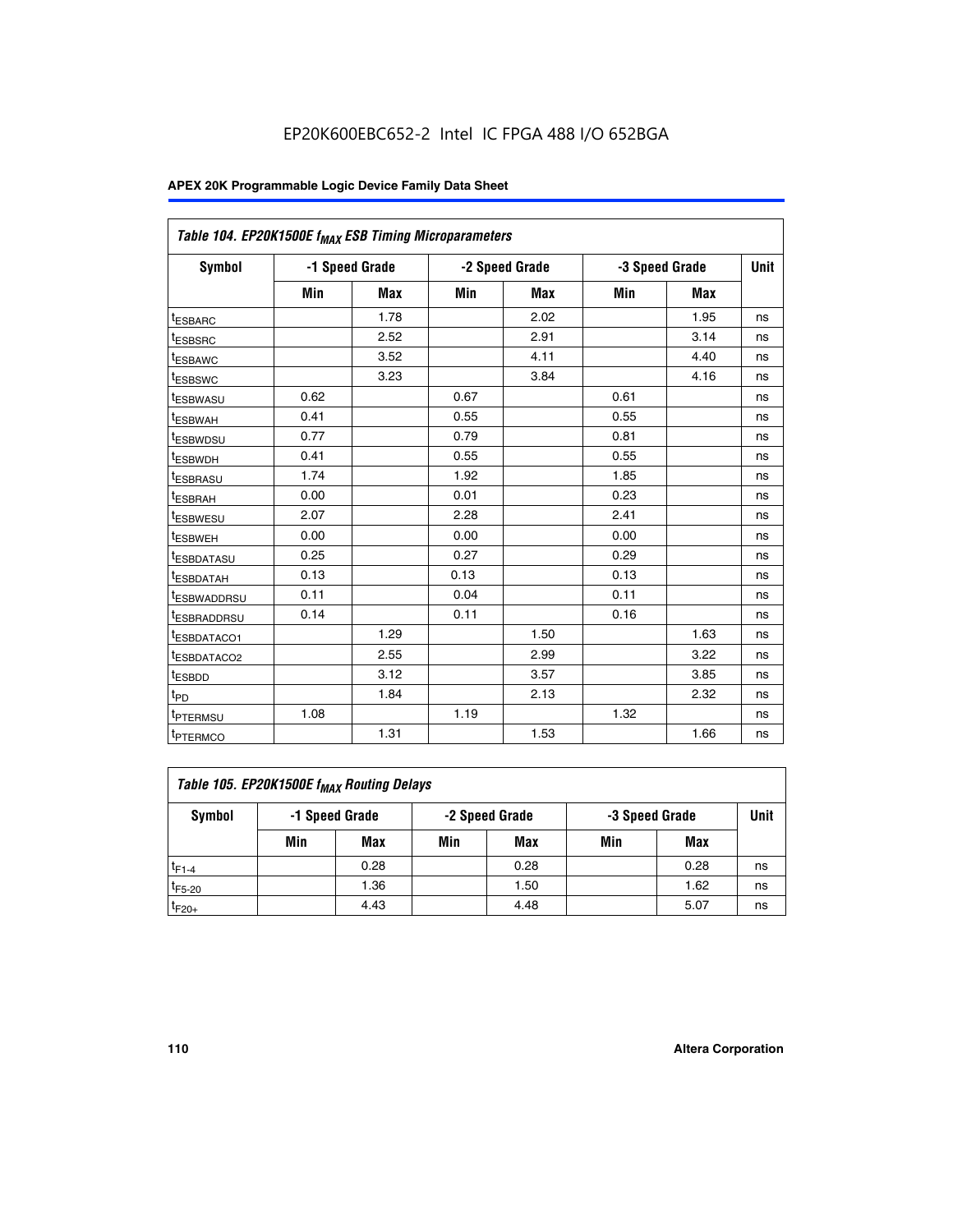|                    | Table 106. EP20K1500E Minimum Pulse Width Timing Parameters |                |      |                |                |            |             |  |  |  |  |  |
|--------------------|-------------------------------------------------------------|----------------|------|----------------|----------------|------------|-------------|--|--|--|--|--|
| Symbol             |                                                             | -1 Speed Grade |      | -2 Speed Grade | -3 Speed Grade |            | <b>Unit</b> |  |  |  |  |  |
|                    | Min                                                         | <b>Max</b>     | Min  | Max            | Min            | <b>Max</b> |             |  |  |  |  |  |
| $t_{CH}$           | 1.25                                                        |                | 1.43 |                | 1.67           |            | ns          |  |  |  |  |  |
| $t_{CL}$           | 1.25                                                        |                | 1.43 |                | 1.67           |            | ns          |  |  |  |  |  |
| t <sub>CLRP</sub>  | 0.20                                                        |                | 0.20 |                | 0.20           |            | ns          |  |  |  |  |  |
| <sup>t</sup> PREP  | 0.20                                                        |                | 0.20 |                | 0.20           |            | ns          |  |  |  |  |  |
| <sup>t</sup> ESBCH | 1.25                                                        |                | 1.43 |                | 1.67           |            | ns          |  |  |  |  |  |
| <sup>t</sup> ESBCL | 1.25                                                        |                | 1.43 |                | 1.67           |            | ns          |  |  |  |  |  |
| <sup>t</sup> ESBWP | 1.28                                                        |                | 1.51 |                | 1.65           |            | ns          |  |  |  |  |  |
| <sup>t</sup> ESBRP | 1.11                                                        |                | 1.29 |                | 1.41           |            | ns          |  |  |  |  |  |

|                       | Table 107. EP20K1500E External Timing Parameters |            |      |                |      |                |             |  |  |  |  |  |
|-----------------------|--------------------------------------------------|------------|------|----------------|------|----------------|-------------|--|--|--|--|--|
| Symbol                | -1 Speed Grade                                   |            |      | -2 Speed Grade |      | -3 Speed Grade | <b>Unit</b> |  |  |  |  |  |
|                       | Min                                              | <b>Max</b> | Min  | <b>Max</b>     | Min  | Max            |             |  |  |  |  |  |
| t <sub>insu</sub>     | 3.09                                             |            | 3.30 |                | 3.58 |                | ns          |  |  |  |  |  |
| $t_{INH}$             | 0.00                                             |            | 0.00 |                | 0.00 |                | ns          |  |  |  |  |  |
| toutco                | 2.00                                             | 6.18       | 2.00 | 6.81           | 2.00 | 7.36           | ns          |  |  |  |  |  |
| <sup>t</sup> INSUPLL  | 1.94                                             |            | 2.08 |                |      |                | ns          |  |  |  |  |  |
| <sup>t</sup> INHPLL   | 0.00                                             |            | 0.00 |                |      |                | ns          |  |  |  |  |  |
| <sup>t</sup> OUTCOPLL | 0.50                                             | 2.67       | 0.50 | 2.99           |      |                | ns          |  |  |  |  |  |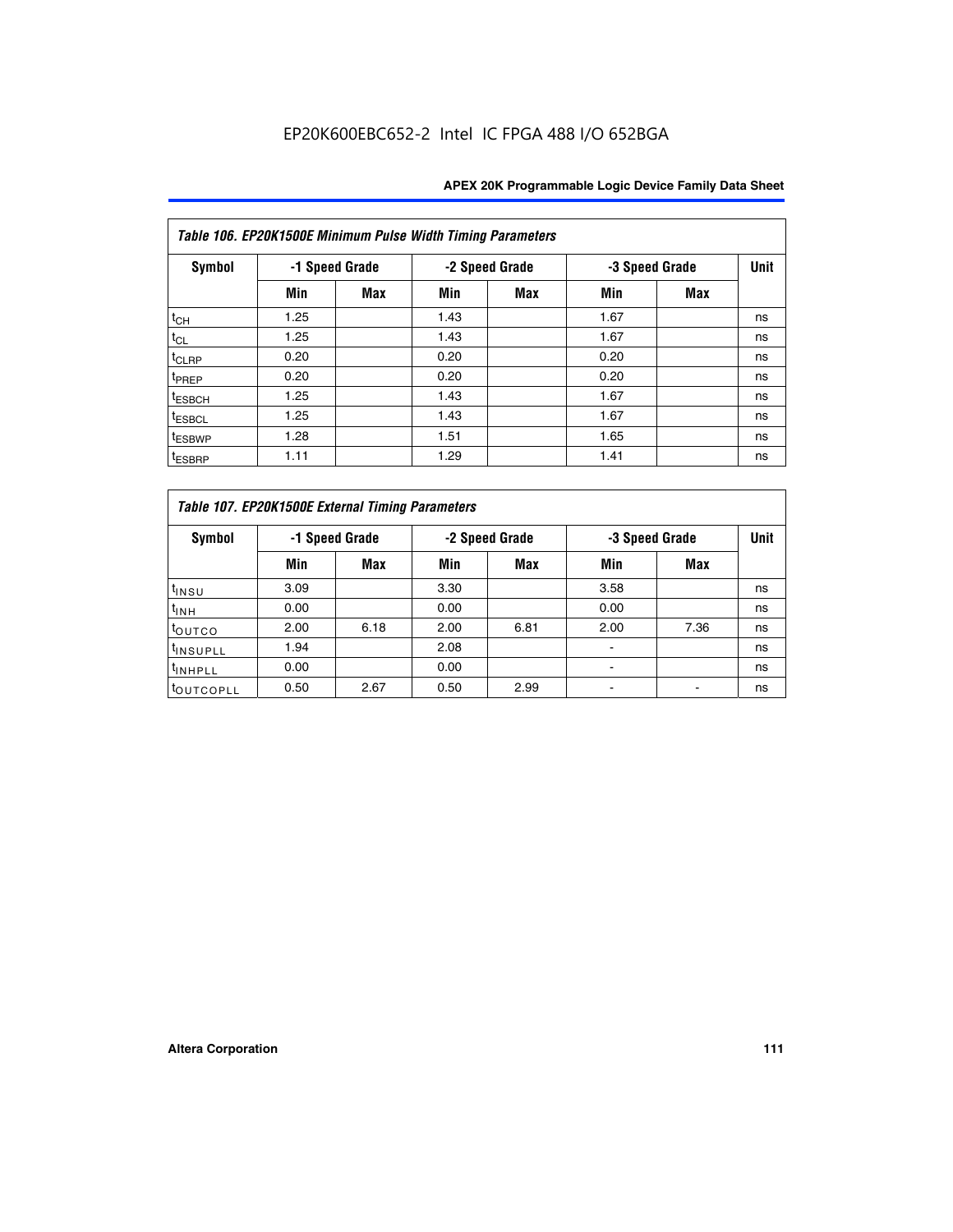|                            | <b>Table 108. EP20K1500E External Bidirectional Timing Parameters</b> |                |                |      |                |            |    |  |  |  |  |
|----------------------------|-----------------------------------------------------------------------|----------------|----------------|------|----------------|------------|----|--|--|--|--|
| Symbol                     |                                                                       | -1 Speed Grade | -2 Speed Grade |      | -3 Speed Grade | Unit       |    |  |  |  |  |
|                            | Min                                                                   | Max            | Min            | Max  | Min            | <b>Max</b> |    |  |  |  |  |
| <sup>t</sup> INSUBIDIR     | 3.47                                                                  |                | 3.68           |      | 3.99           |            | ns |  |  |  |  |
| <sup>t</sup> INHBIDIR      | 0.00                                                                  |                | 0.00           |      | 0.00           |            | ns |  |  |  |  |
| <sup>t</sup> OUTCOBIDIR    | 2.00                                                                  | 6.18           | 2.00           | 6.81 | 2.00           | 7.36       | ns |  |  |  |  |
| txzBIDIR                   |                                                                       | 6.91           |                | 7.62 |                | 8.38       | ns |  |  |  |  |
| <sup>t</sup> zxbidir       |                                                                       | 6.91           |                | 7.62 |                | 8.38       | ns |  |  |  |  |
| <sup>t</sup> INSUBIDIRPLL  | 3.05                                                                  |                | 3.26           |      |                |            | ns |  |  |  |  |
| <sup>t</sup> INHBIDIRPLL   | 0.00                                                                  |                | 0.00           |      |                |            | ns |  |  |  |  |
| <sup>t</sup> OUTCOBIDIRPLL | 0.50                                                                  | 2.67           | 0.50           | 2.99 |                |            | ns |  |  |  |  |
| <sup>t</sup> XZBIDIRPLL    |                                                                       | 3.41           |                | 3.80 |                |            | ns |  |  |  |  |
| <sup>t</sup> zxbidirpll    |                                                                       | 3.41           |                | 3.80 |                |            | ns |  |  |  |  |

Tables 109 and 110 show selectable I/O standard input and output delays for APEX 20KE devices. If you select an I/O standard input or output delay other than LVCMOS, add or subtract the selected speed grade to or from the LVCMOS value.

| Table 109. Selectable I/O Standard Input Delays |     |                |     |                |     |                |     |  |  |  |
|-------------------------------------------------|-----|----------------|-----|----------------|-----|----------------|-----|--|--|--|
| <b>Symbol</b>                                   |     | -1 Speed Grade |     | -2 Speed Grade |     | -3 Speed Grade |     |  |  |  |
|                                                 | Min | Max            | Min | Max            | Min | Max            | Min |  |  |  |
| <b>LVCMOS</b>                                   |     | 0.00           |     | 0.00           |     | 0.00           | ns  |  |  |  |
| <b>LVTTL</b>                                    |     | 0.00           |     | 0.00           |     | 0.00           | ns  |  |  |  |
| 2.5V                                            |     | 0.00           |     | 0.04           |     | 0.05           | ns  |  |  |  |
| 1.8V                                            |     | $-0.11$        |     | 0.03           |     | 0.04           | ns  |  |  |  |
| PCI                                             |     | 0.01           |     | 0.09           |     | 0.10           | ns  |  |  |  |
| $GTL+$                                          |     | $-0.24$        |     | $-0.23$        |     | $-0.19$        | ns  |  |  |  |
| SSTL-3 Class I                                  |     | $-0.32$        |     | $-0.21$        |     | $-0.47$        | ns  |  |  |  |
| SSTL-3 Class II                                 |     | $-0.08$        |     | 0.03           |     | $-0.23$        | ns  |  |  |  |
| SSTL-2 Class I                                  |     | $-0.17$        |     | $-0.06$        |     | $-0.32$        | ns  |  |  |  |
| SSTL-2 Class II                                 |     | $-0.16$        |     | $-0.05$        |     | $-0.31$        | ns  |  |  |  |
| <b>LVDS</b>                                     |     | $-0.12$        |     | $-0.12$        |     | $-0.12$        | ns  |  |  |  |
| <b>CTT</b>                                      |     | 0.00           |     | 0.00           |     | 0.00           | ns  |  |  |  |
| <b>AGP</b>                                      |     | 0.00           |     | 0.00           |     | 0.00           | ns  |  |  |  |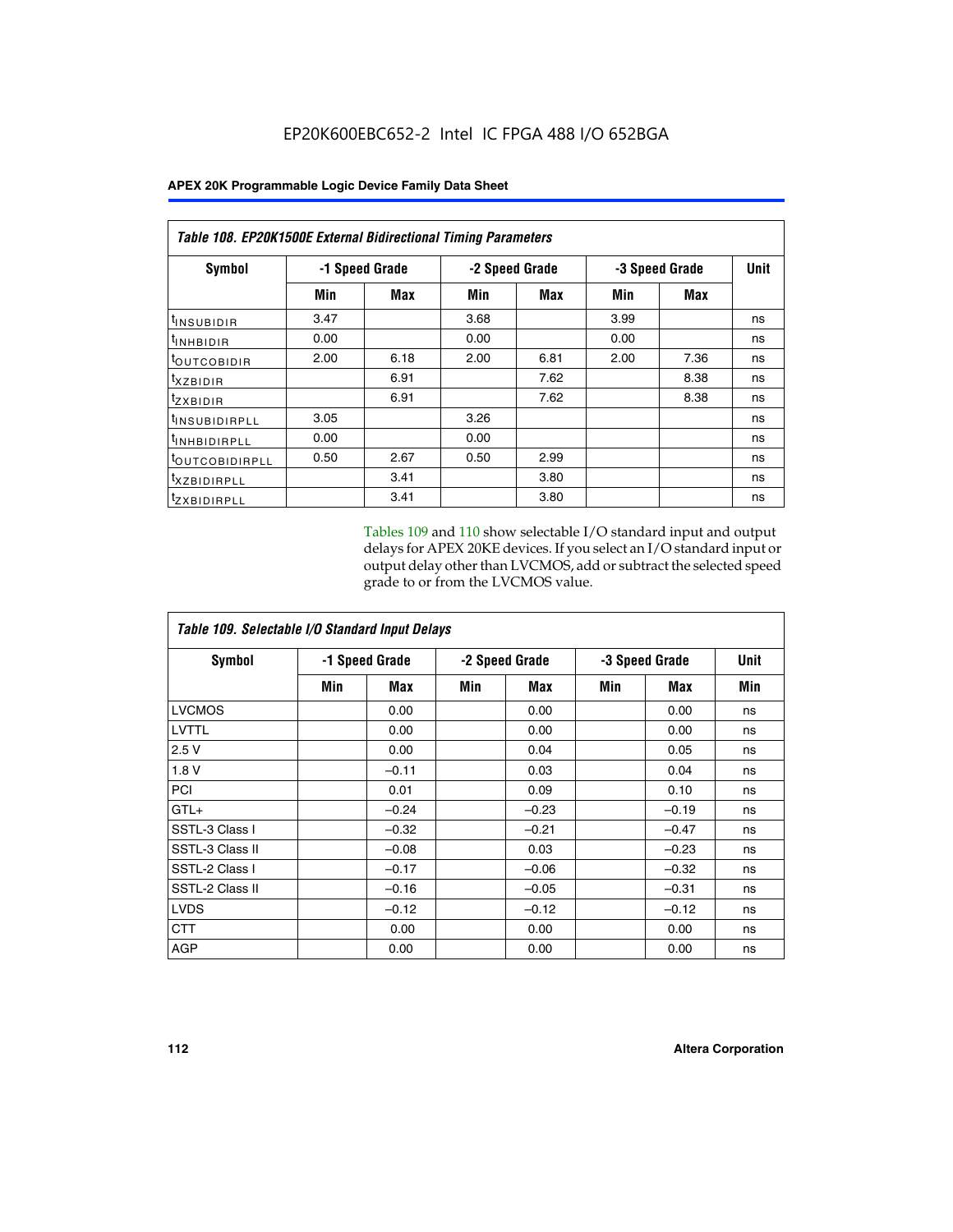| Table 110. Selectable I/O Standard Output Delays |     |                |     |                |                |         |      |  |  |  |  |
|--------------------------------------------------|-----|----------------|-----|----------------|----------------|---------|------|--|--|--|--|
| <b>Symbol</b>                                    |     | -1 Speed Grade |     | -2 Speed Grade | -3 Speed Grade |         | Unit |  |  |  |  |
|                                                  | Min | Max            | Min | Max            | Min            | Max     | Min  |  |  |  |  |
| <b>LVCMOS</b>                                    |     | 0.00           |     | 0.00           |                | 0.00    | ns   |  |  |  |  |
| LVTTL                                            |     | 0.00           |     | 0.00           |                | 0.00    | ns   |  |  |  |  |
| 2.5V                                             |     | 0.00           |     | 0.09           |                | 0.10    | ns   |  |  |  |  |
| 1.8V                                             |     | 2.49           |     | 2.98           |                | 3.03    | ns   |  |  |  |  |
| <b>PCI</b>                                       |     | $-0.03$        |     | 0.17           |                | 0.16    | ns   |  |  |  |  |
| $GTL+$                                           |     | 0.75           |     | 0.75           |                | 0.76    | ns   |  |  |  |  |
| SSTL-3 Class I                                   |     | 1.39           |     | 1.51           |                | 1.50    | ns   |  |  |  |  |
| SSTL-3 Class II                                  |     | 1.11           |     | 1.23           |                | 1.23    | ns   |  |  |  |  |
| SSTL-2 Class I                                   |     | 1.35           |     | 1.48           |                | 1.47    | ns   |  |  |  |  |
| SSTL-2 Class II                                  |     | 1.00           |     | 1.12           |                | 1.12    | ns   |  |  |  |  |
| <b>LVDS</b>                                      |     | $-0.48$        |     | $-0.48$        |                | $-0.48$ | ns   |  |  |  |  |
| <b>CTT</b>                                       |     | 0.00           |     | 0.00           |                | 0.00    | ns   |  |  |  |  |
| AGP                                              |     | 0.00           |     | 0.00           |                | 0.00    | ns   |  |  |  |  |

# **Power Consumption**

To estimate device power consumption, use the interactive power calculator on the Altera web site at **http://www.altera.com**.

# **Configuration & Operation**

The APEX 20K architecture supports several configuration schemes. This section summarizes the device operating modes and available device configuration schemes.

## **Operating Modes**

The APEX architecture uses SRAM configuration elements that require configuration data to be loaded each time the circuit powers up. The process of physically loading the SRAM data into the device is called configuration. During initialization, which occurs immediately after configuration, the device resets registers, enables I/O pins, and begins to operate as a logic device. The I/O pins are tri-stated during power-up, and before and during configuration. Together, the configuration and initialization processes are called *command mode*; normal device operation is called *user mode*.

Before and during device configuration, all I/O pins are pulled to  $V_{\text{CCIO}}$ by a built-in weak pull-up resistor.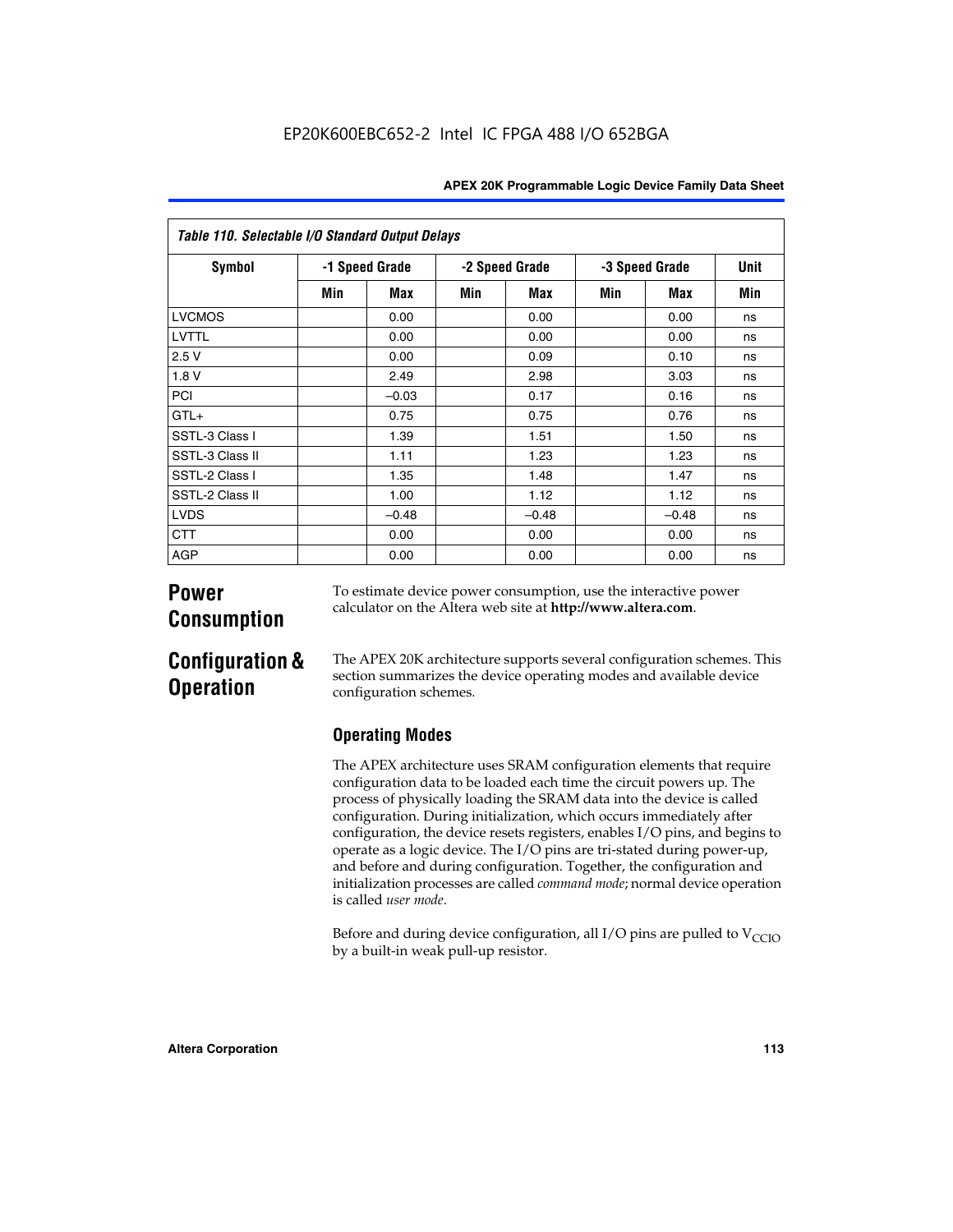SRAM configuration elements allow APEX 20K devices to be reconfigured in-circuit by loading new configuration data into the device. Real-time reconfiguration is performed by forcing the device into command mode with a device pin, loading different configuration data, reinitializing the device, and resuming usermode operation. In-field upgrades can be performed by distributing new configuration files.

## **Configuration Schemes**

The configuration data for an APEX 20K device can be loaded with one of five configuration schemes (see Table 111), chosen on the basis of the target application. An EPC2 or EPC16 configuration device, intelligent controller, or the JTAG port can be used to control the configuration of an APEX 20K device. When a configuration device is used, the system can configure automatically at system power-up.

Multiple APEX 20K devices can be configured in any of five configuration schemes by connecting the configuration enable (nCE) and configuration enable output (nCEO) pins on each device.

| <b>Table 111. Data Sources for Configuration</b> |                                                                                             |
|--------------------------------------------------|---------------------------------------------------------------------------------------------|
| <b>Configuration Scheme</b>                      | Data Source                                                                                 |
| Configuration device                             | EPC1, EPC2, EPC16 configuration devices                                                     |
| Passive serial (PS)                              | MasterBlaster or ByteBlasterMV download cable or serial data source                         |
| Passive parallel asynchronous (PPA)              | Parallel data source                                                                        |
| Passive parallel synchronous (PPS)               | Parallel data source                                                                        |
| <b>JTAG</b>                                      | MasterBlaster or ByteBlasterMV download cable or a microprocessor<br>with a Jam or JBC File |



**For more information on configuration, see Application Note 116** *(Configuring APEX 20K, FLEX 10K, & FLEX 6000 Devices.)*

**Device Pin-Outs** See the Altera web site **(http://www.altera.com)** or the *Altera Digital Library* for pin-out information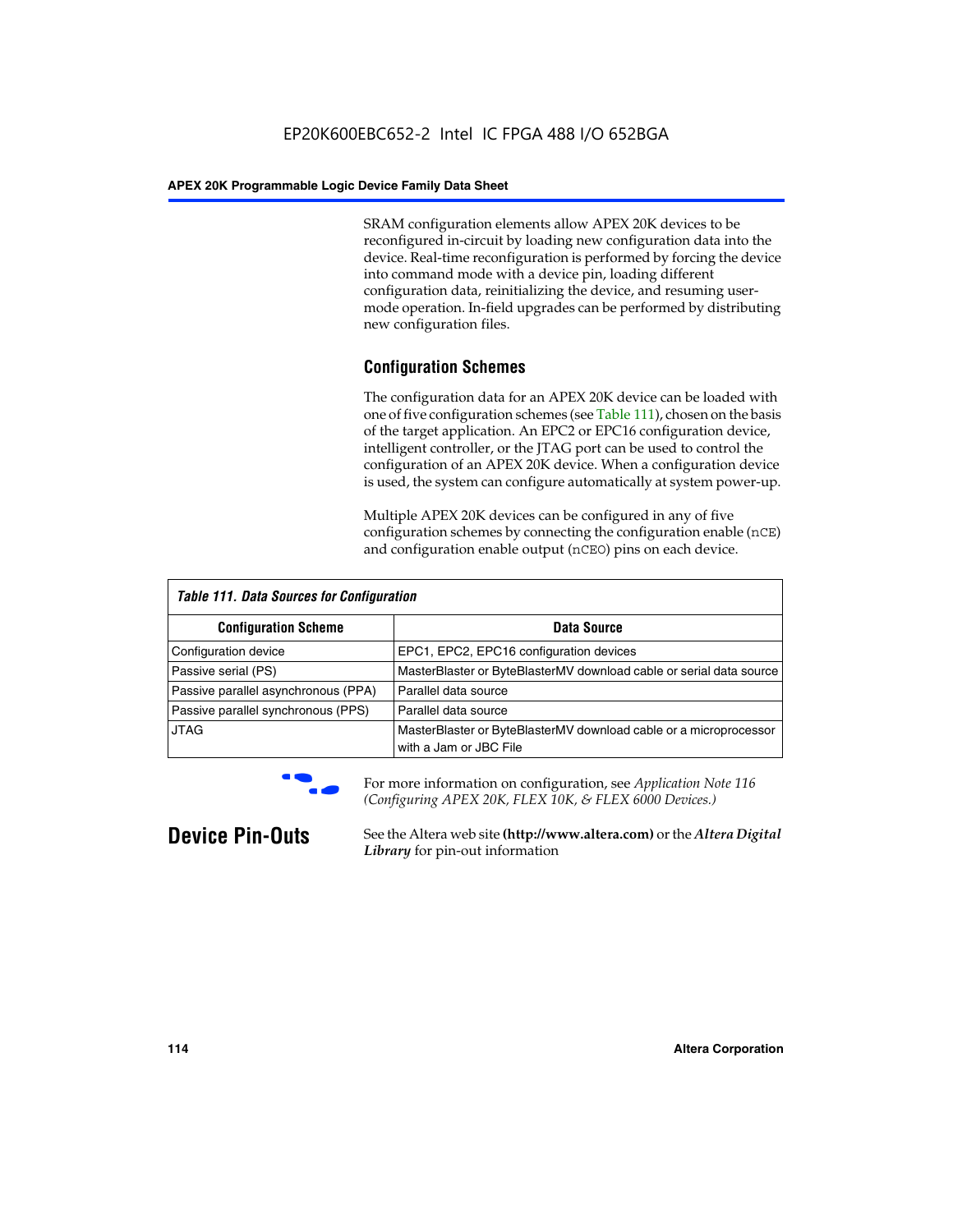### **Revision History** The information contained in the *APEX 20K Programmable Logic Device Family Data Sheet* version 5.1 supersedes information published in previous versions.

## **Version 5.1**

*APEX 20K Programmable Logic Device Family Data Sheet* version 5.1 contains the following changes:

- In version 5.0, the VI input voltage spec was updated in Table 28 on page 63.
- In version 5.0, *Note* (5) to Tables 27 through 30 was revised.
- Added *Note* (2) to Figure 21 on page 33.

## **Version 5.0**

*APEX 20K Programmable Logic Device Family Data Sheet* version 5.0 contains the following changes:

- Updated Tables 23 through 26. Removed 2.5-V operating condition tables because all APEX 20K devices are now 5.0-V tolerant.
- Updated conditions in Tables 33, 38 and 39.
- Updated data for t<sub>ESBDATAH</sub> parameter.

## **Version 4.3**

*APEX 20K Programmable Logic Device Family Data Sheet* version 4.3 contains the following changes:

- Updated Figure 20.
- Updated *Note (2)* to Table 13.
- Updated notes to Tables 27 through 30.

## **Version 4.2**

*APEX 20K Programmable Logic Device Family Data Sheet* version 4.2 contains the following changes:

- Updated Figure 29.
- Updated *Note (1)* to Figure 29.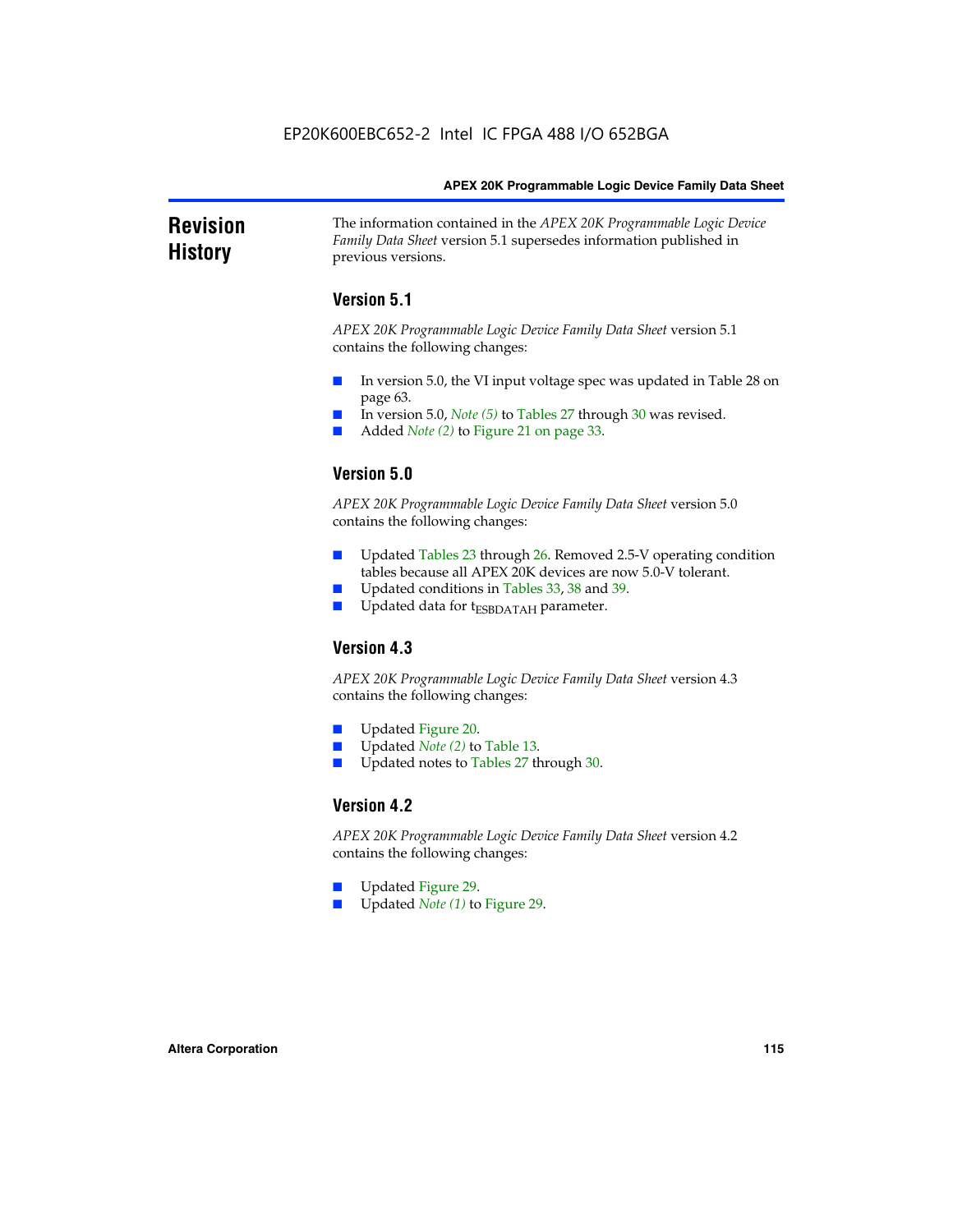## **Version 4.1**

*APEX 20K Programmable Logic Device Family Data Sheet* version 4.1 contains the following changes:

- *t<sub>ESBWEH</sub>* added to Figure 37 and Tables 35, 50, 56, 62, 68, 74, 86, 92, 97, and 104.
- Updated EP20K300E device internal and external timing numbers in Tables 79 through 84.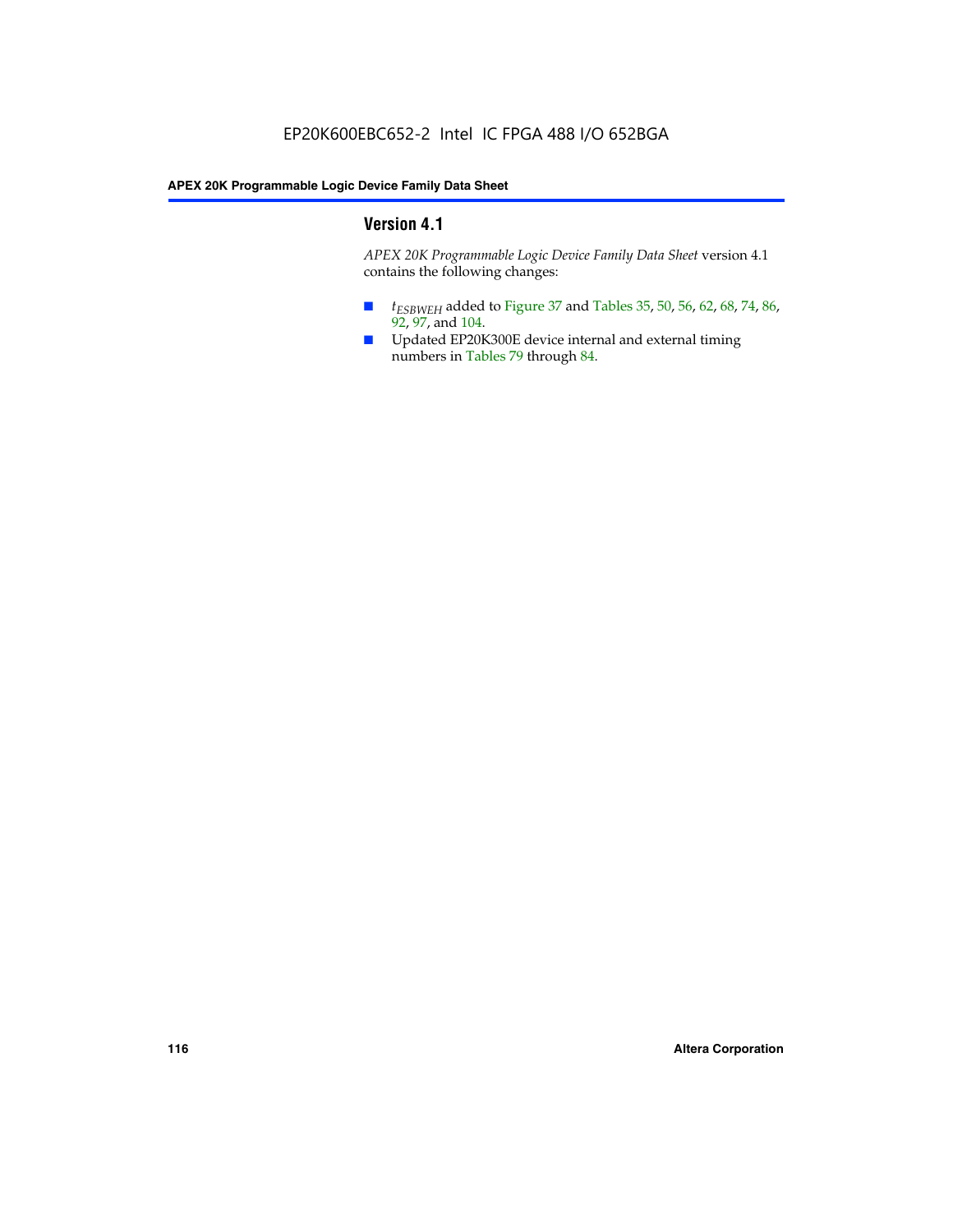

101 Innovation Drive San Jose, CA 95134 (408) 544-7000 http://www.altera.com Applications Hotline: (800) 800-EPLD Customer Marketing: (408) 544-7104 Literature Services: lit\_req@altera.com

Copyright © 2004 Altera Corporation. All rights reserved. Altera, The Programmable Solutions Company, the stylized Altera logo, specific device designations, and all other words and logos that are identified as trademarks and/or service marks are, unless noted otherwise, the trademarks and service marks of Altera Corporation in the U.S. and other countries. All other product or service names are the property of their respective holders. Altera products are protected under numerous U.S. and foreign patents and pending applications, mask work rights, and copyrights. Altera warrants performance of its semiconductor products to current specifications in accordance with Altera's standard warranty, but reserves the right to make changes

to any products and services at any time without notice. Altera assumes no responsibility or liability arising out of the application or use of any information, product, or service described herein except as expressly agreed to in writing by Altera Corporation. Altera customers are advised to obtain the latest version of device specifications before relying on any published information and before placing orders for products or services.



**117 Altera Corporation**